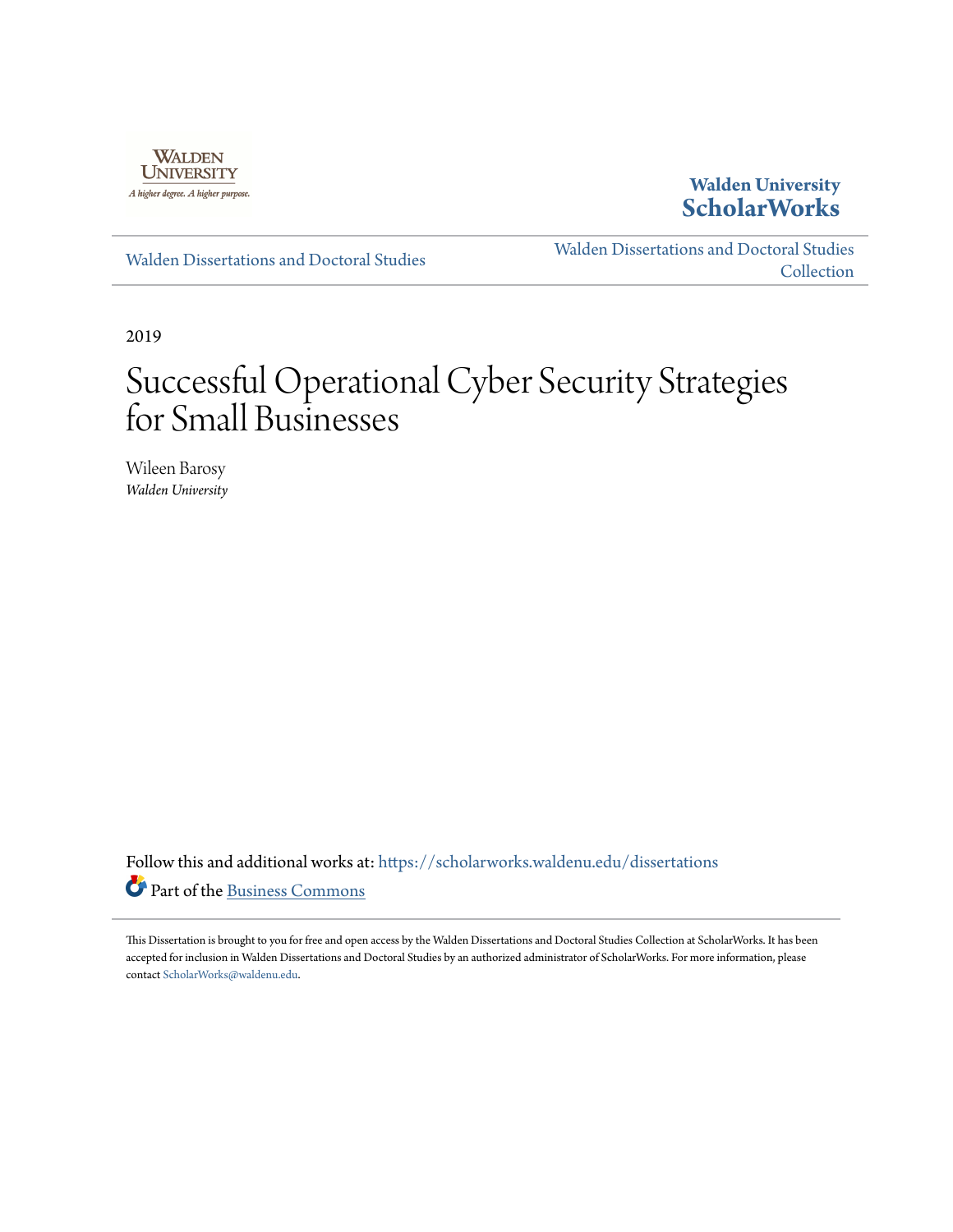## **Walden University**

College of Management and Technology

This is to certify that the doctoral study by

Wileen Barosy

has been found to be complete and satisfactory in all respects, and that any and all revisions required by the review committee have been made.

Review Committee Dr. Carol-Anne Faint, Committee Chairperson, Doctor of Business Administration Faculty

Dr. Dorothy Hanson, Committee Member, Doctor of Business Administration Faculty

Dr. Rocky Dwyer, University Reviewer, Doctor of Business Administration Faculty

Chief Academic Officer Eric Riedel, Ph.D.

> Walden University 2019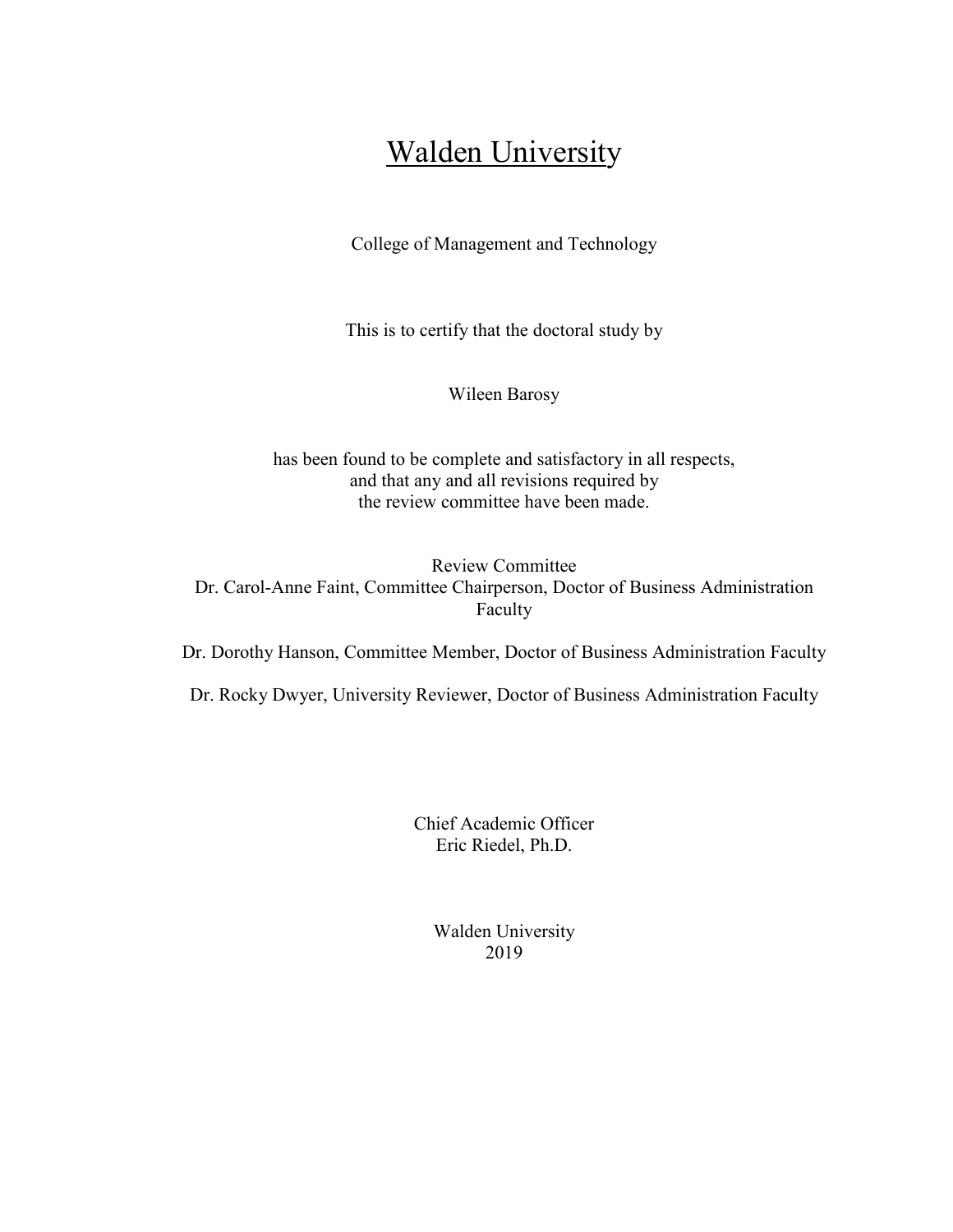#### Abstract

Successful Operational Cyber Security Strategies for Small Businesses

by

Wileen Barosy

MBA, Strayer University, 2013

BAS, Miami Dade College, 2009

Doctoral Study Submitted in Partial Fulfillment

of the Requirements for the Degree of

Doctor of Business Administration

Walden University

June 2019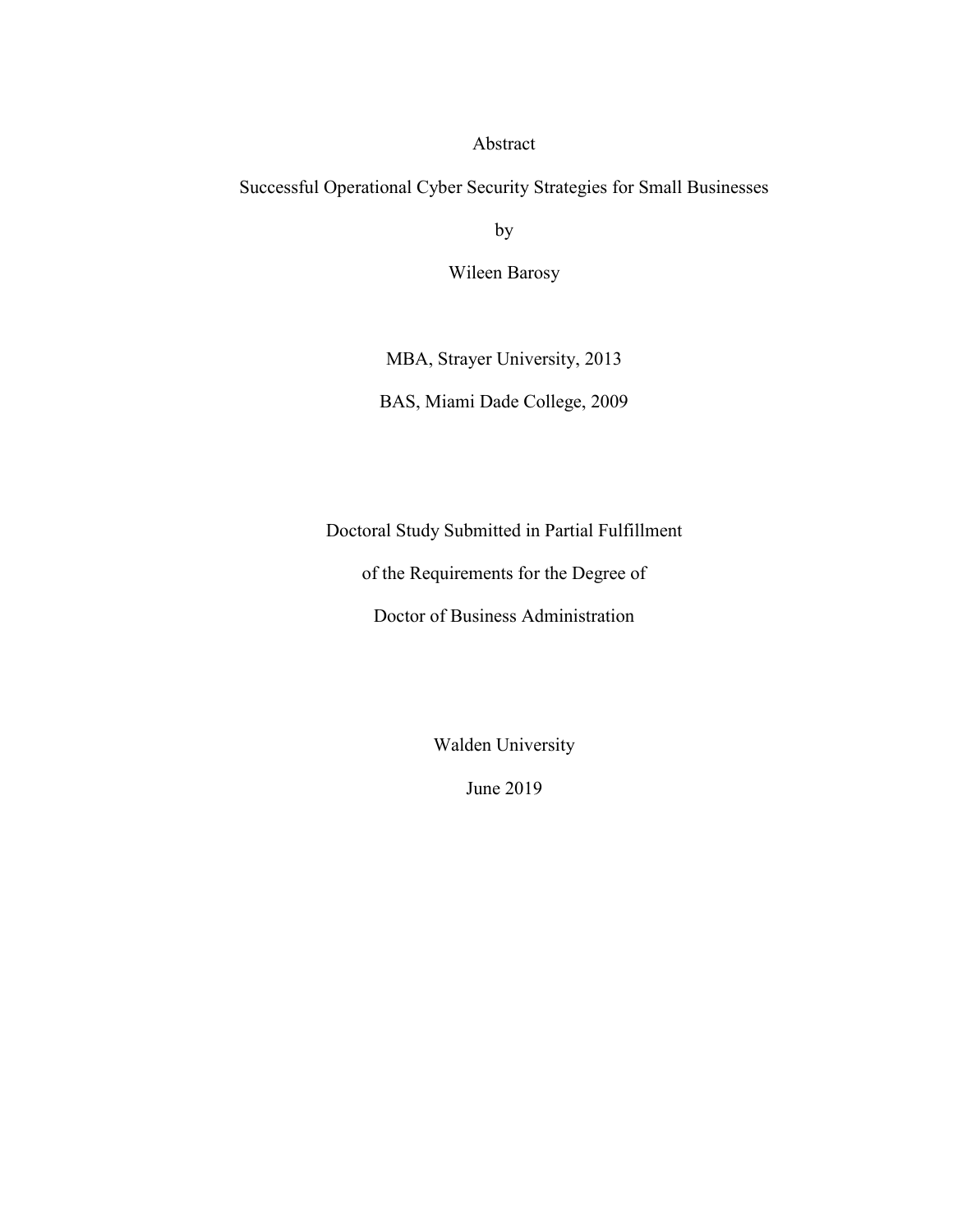Abstract

Cybercriminals threaten strategic and efficient use of the Internet within the business environment. Each year, cybercrimes in the United States cost business leaders approximately \$6 billion, and globally, \$445 billion. The purpose of this multiple case study was to explore the operational strategies chief information security officers of hightechnology companies used to protect their businesses from cyberattacks. Organizational learning theory was the conceptual framework for the study. The population of the study was 3 high-technology business owners operating in Florida who have Internet expertise and successfully protected their businesses from cyberattacks. Member checking and methodological triangulation were used to valid the data gathered through semistructured interviews, a review of company websites, and social media pages. Data were analyzed using thematic analysis, which supported the identification of 4 themes: effective leadership, cybersecurity awareness, reliance on third-party vendors, and cybersecurity training. The implications of this study for positive social change include a safe and secure environment for conducting electronic transactions, which may result in increased business and consumer confidence strengthened by the protection of personal and confidential information. The creation and sustainability of a safe Internet environment may lead to increased usage and trust in online business activities, leading to greater online business through consumer confidence and communication.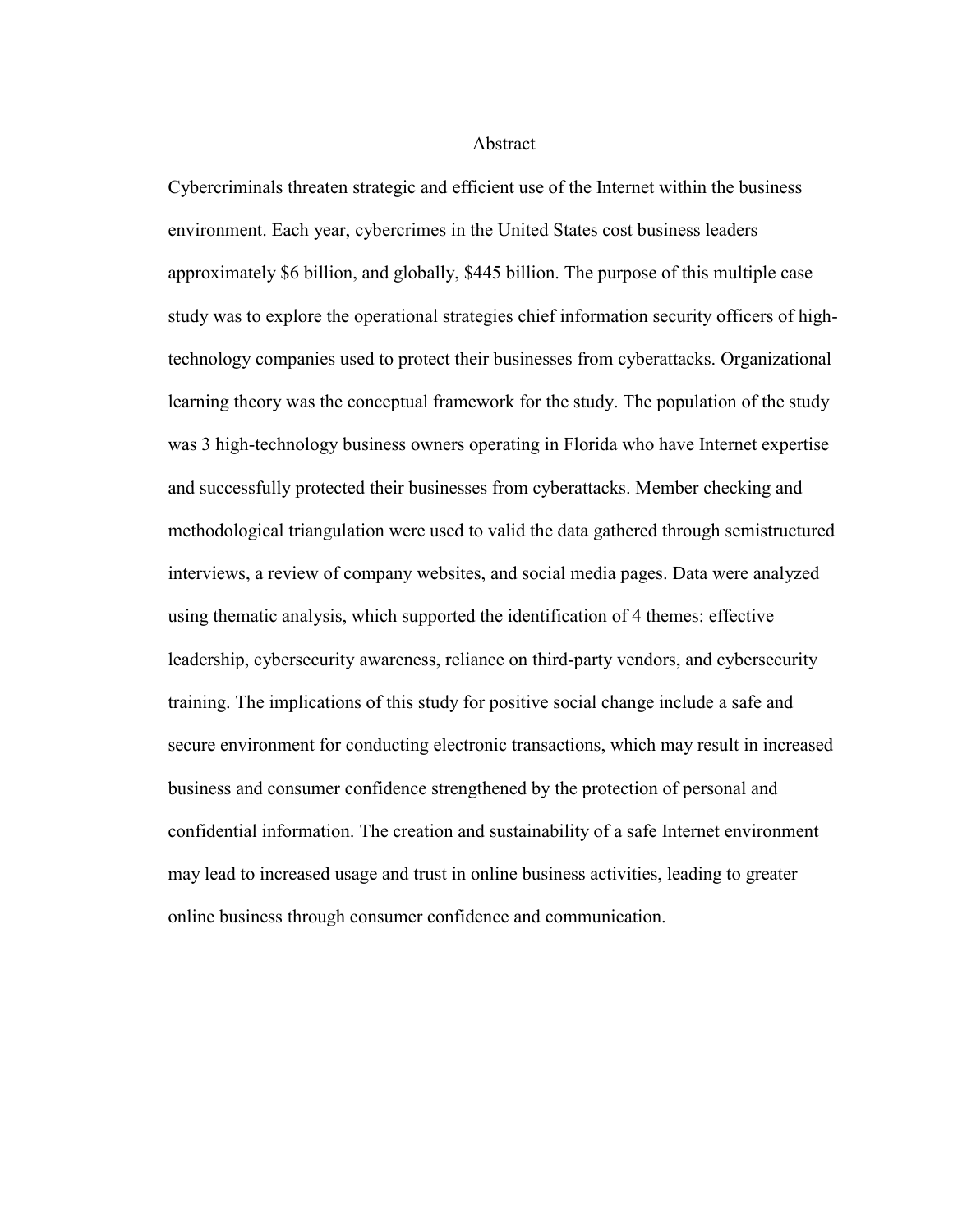## Successful Operational Cyber Security Strategies for Small Businesses

by

Wileen Barosy

MBA, Strayer University, 2013

BAS, Miami Dade College, 2009

Doctoral Study Submitted in Partial Fulfillment

of the Requirements for the Degree of

Doctor of Business Administration

Walden University

June 2019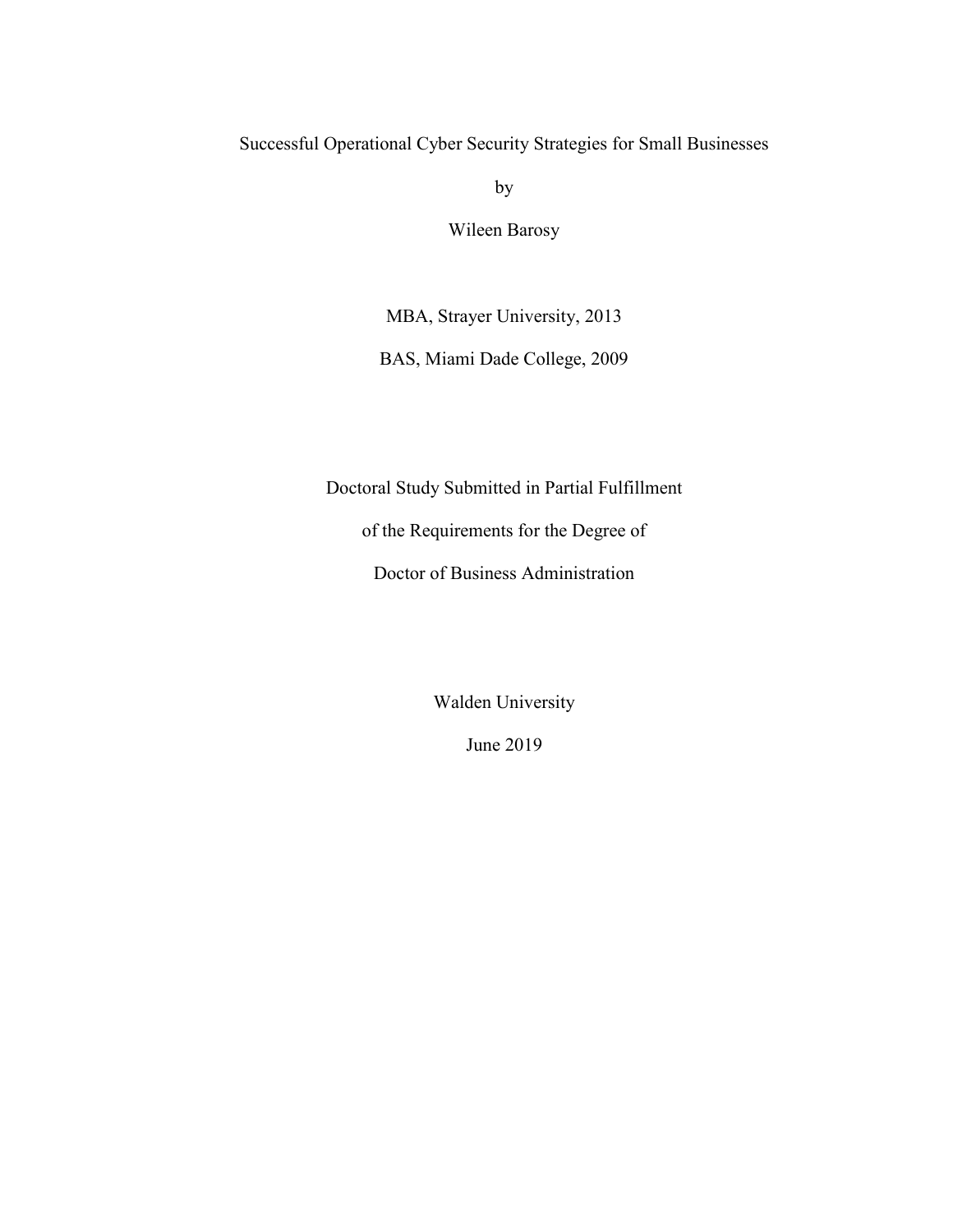### Dedication

This program has been a long journey for me, and I want to thank God, my family, and friends for the strength they gave me to complete this study. This journey was not easy, but I was able to complete it.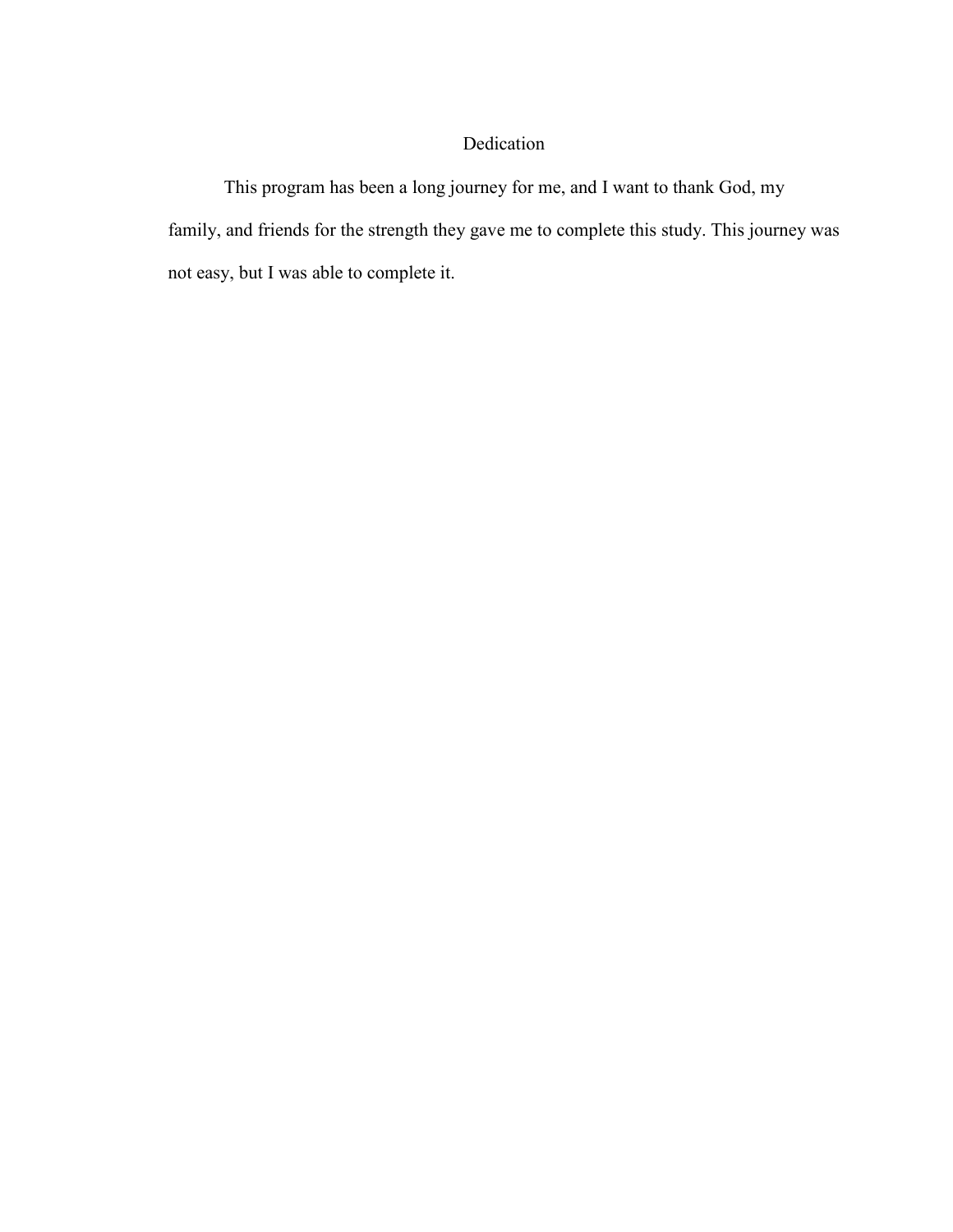#### Acknowledgments

Completing this doctoral study has been my educational goal. I would like to thank Dr. Carol-Anne Faint, Dr. D'Marie Hanson, Dr. Rocky Dwyer, and all my instructors and classmates at Walden University for all the support and positive feedback. I hope to one day pay it forward. I would like to thank all the participants who participated, finally making this study possible. Lastly, I would thank my family and friends who shared this journey with me. You gave me encouragement when I wanted to give up, pushed me as I wanted to quit, and now I made it to the finish line of my journey. Never underestimate the power you give someone by believing in them.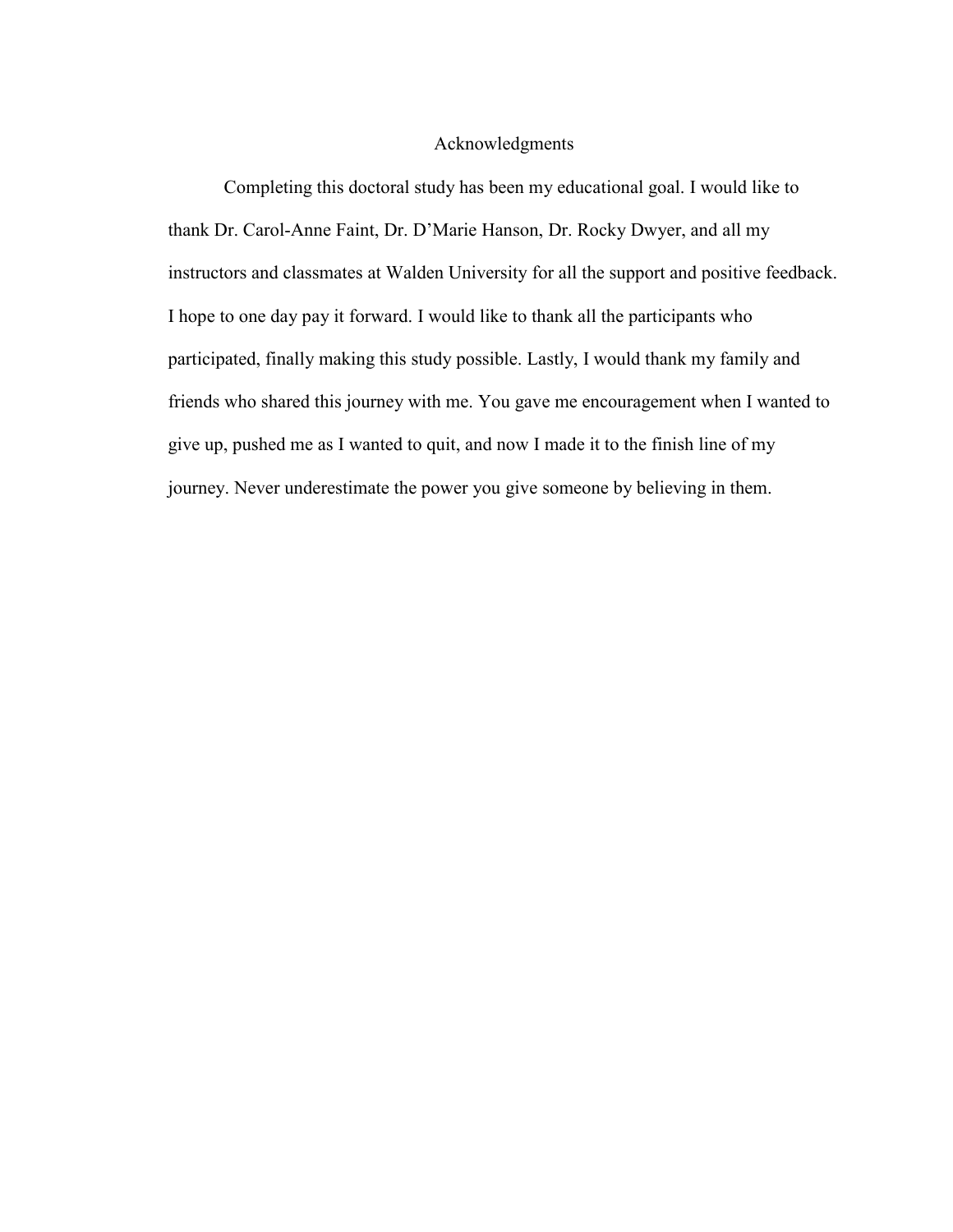## Table of Contents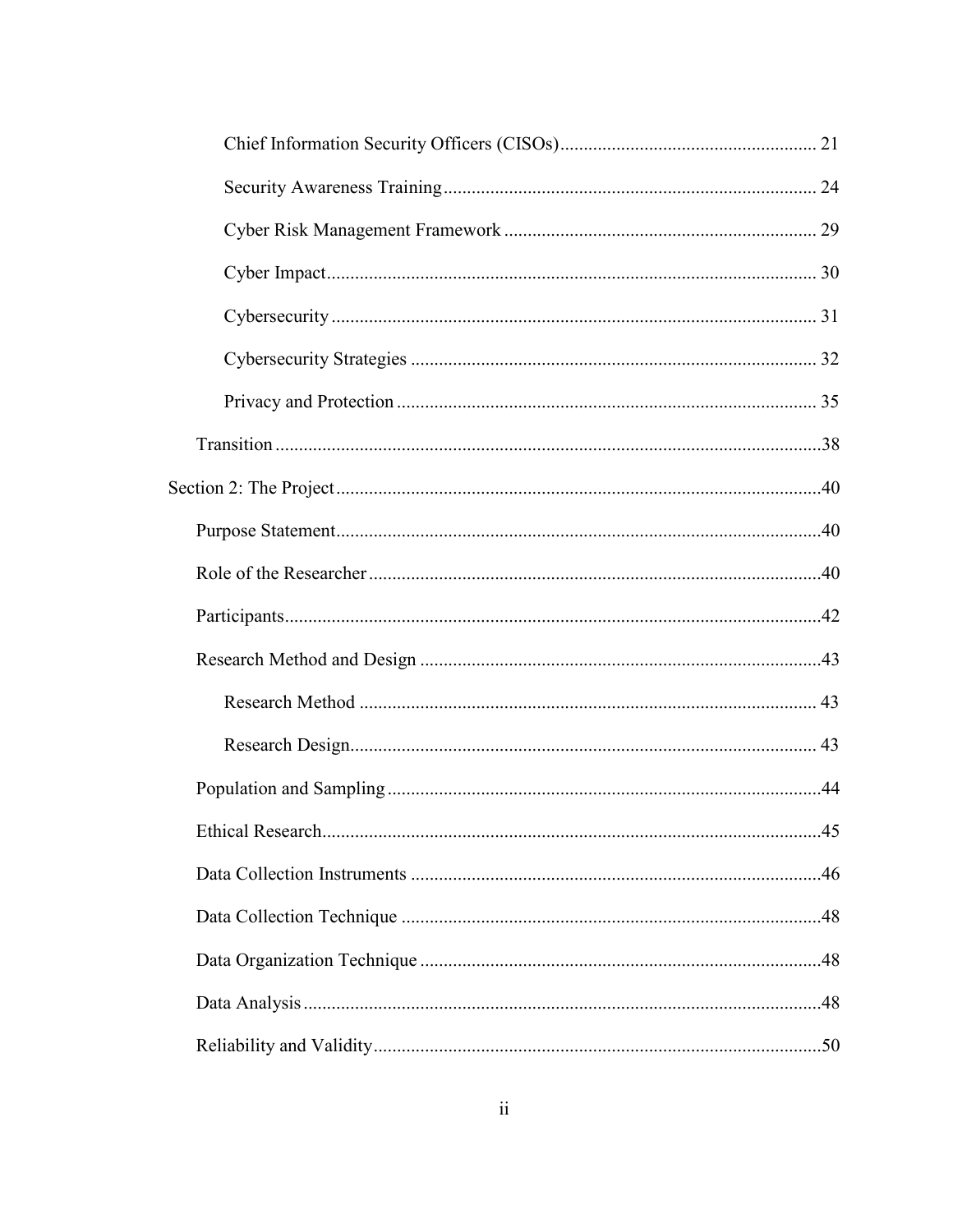| Section 3: Application to Professional Practice and Implications for Change 53 |  |
|--------------------------------------------------------------------------------|--|
|                                                                                |  |
|                                                                                |  |
|                                                                                |  |
|                                                                                |  |
|                                                                                |  |
|                                                                                |  |
|                                                                                |  |
|                                                                                |  |
|                                                                                |  |
|                                                                                |  |
|                                                                                |  |
|                                                                                |  |
|                                                                                |  |
|                                                                                |  |
|                                                                                |  |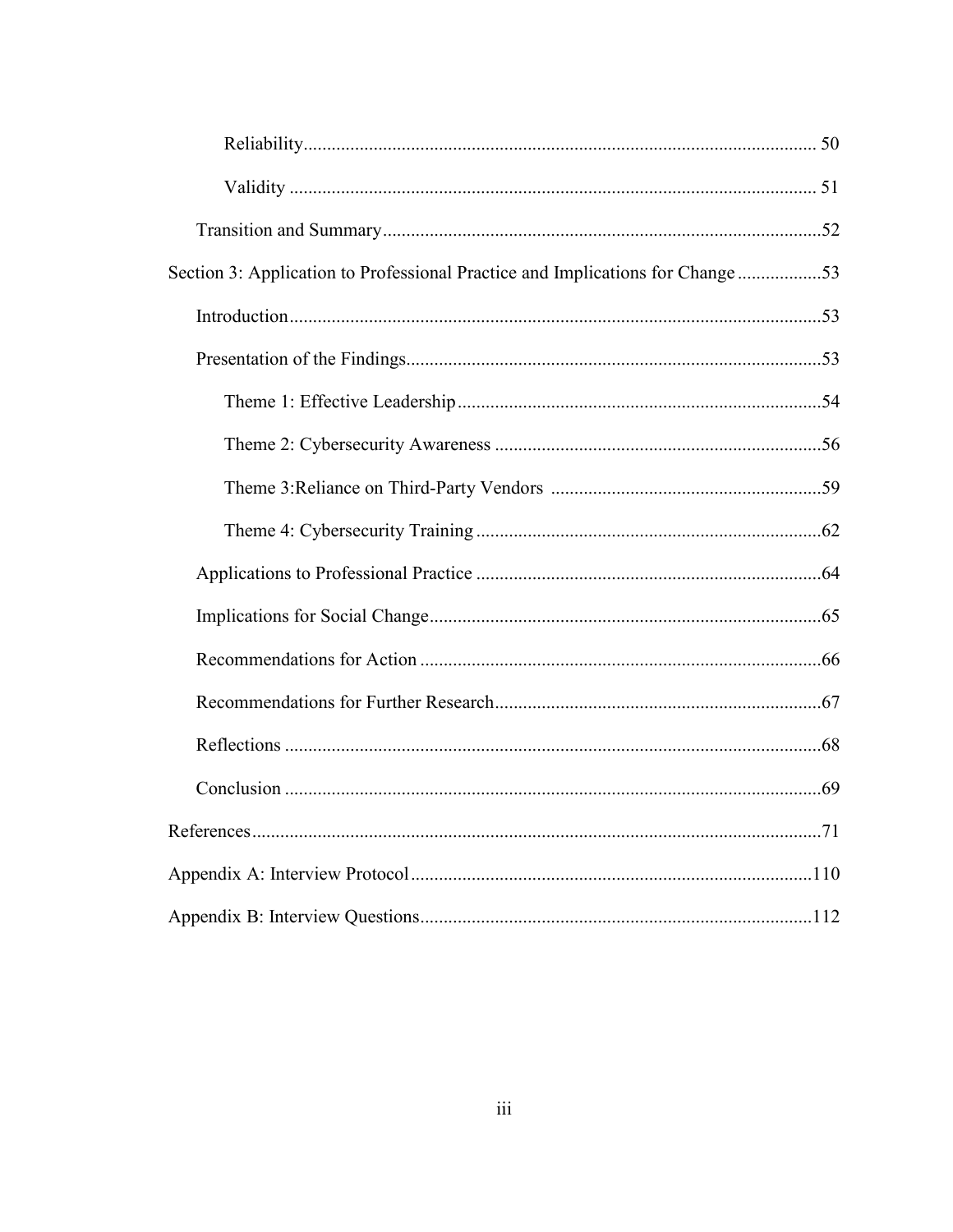## List of Tables

|--|--|--|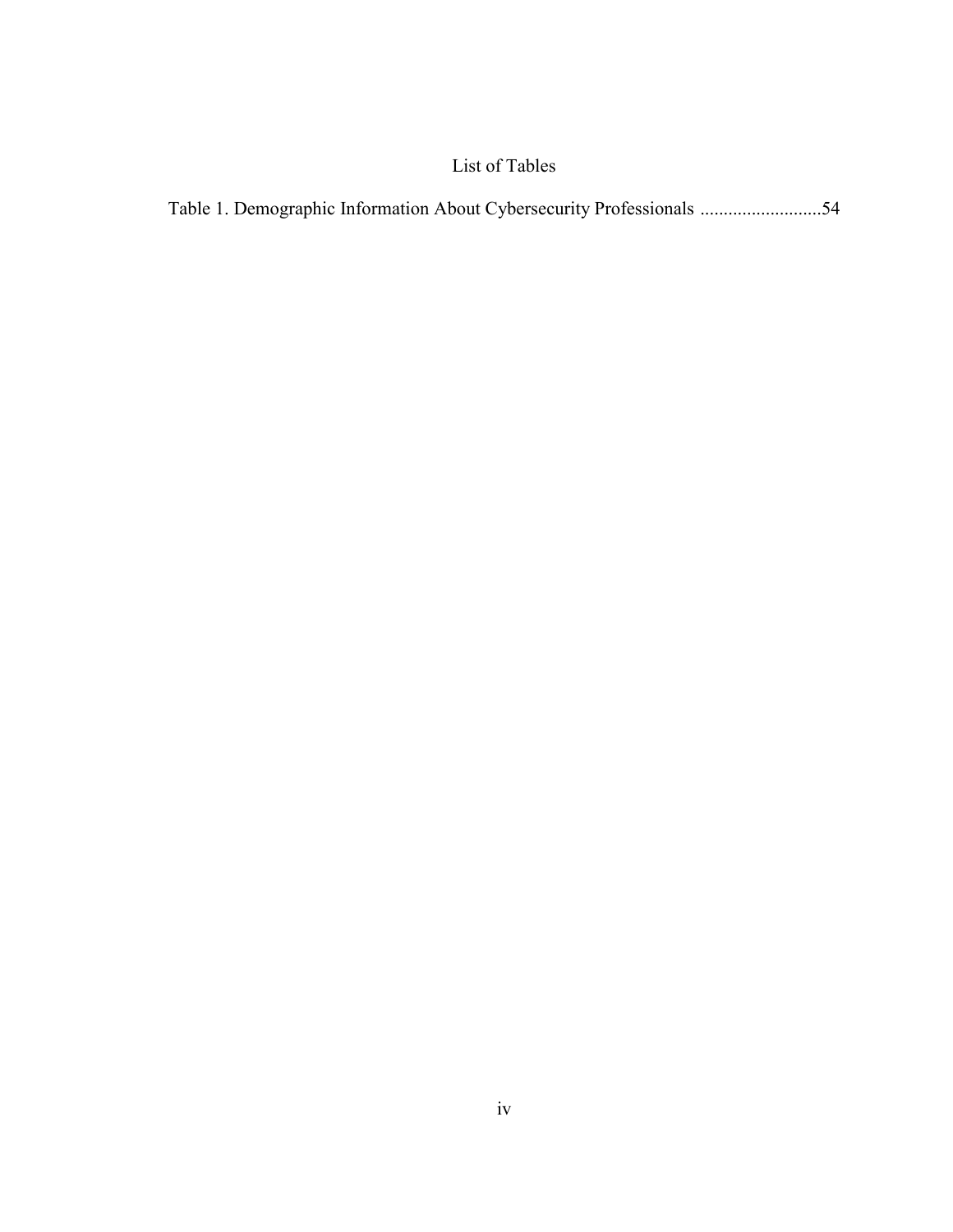#### Section 1: Foundation of the Study

Cyberattacks against small businesses continue to paralyze company growth due to the invasion into private business and personal data. Small to medium-sized business owners are under pressure to prevent, rather than respond to cyberattacks. Cyberattacks are increasingly detrimental to networks, systems, and users, and are increasing in number and severity globally (King et al., 2018). The ways that small and medium-sized enterprises (SME) share knowledge and conduct electronic business make them a popular target for cyberattacks. SME owners often lack the necessary resources to implement emerging cybersecurity methods and exploit business opportunities (Henschel & Heinze, 2018). Furthermore, SME owners typically lack a cyber-security infrastructure capable of keeping up with cyber-security threats. SME owners face cybersecurity challenges different than those confronting large enterprises. Small business owners use computer systems and the Internet to compete in the technology-infused global e-commerce markets. The purpose of the study was to explore operational strategies chief information security officers (CISOs) of small high-technology companies use to protect their businesses from cyberattacks.

#### **Background of the Problem**

Criminals infiltrate businesses through information system hacking behavior (Sieber & Neubert, 2017). However, due to the reach of the Internet, crime committed on the Internet has no geographic bounds (Low, 2017). Cybercriminals continue to target businesses because they have valuable exploitable information. Small businesses store large amounts of sensitive data electronically using outdated and ineffective security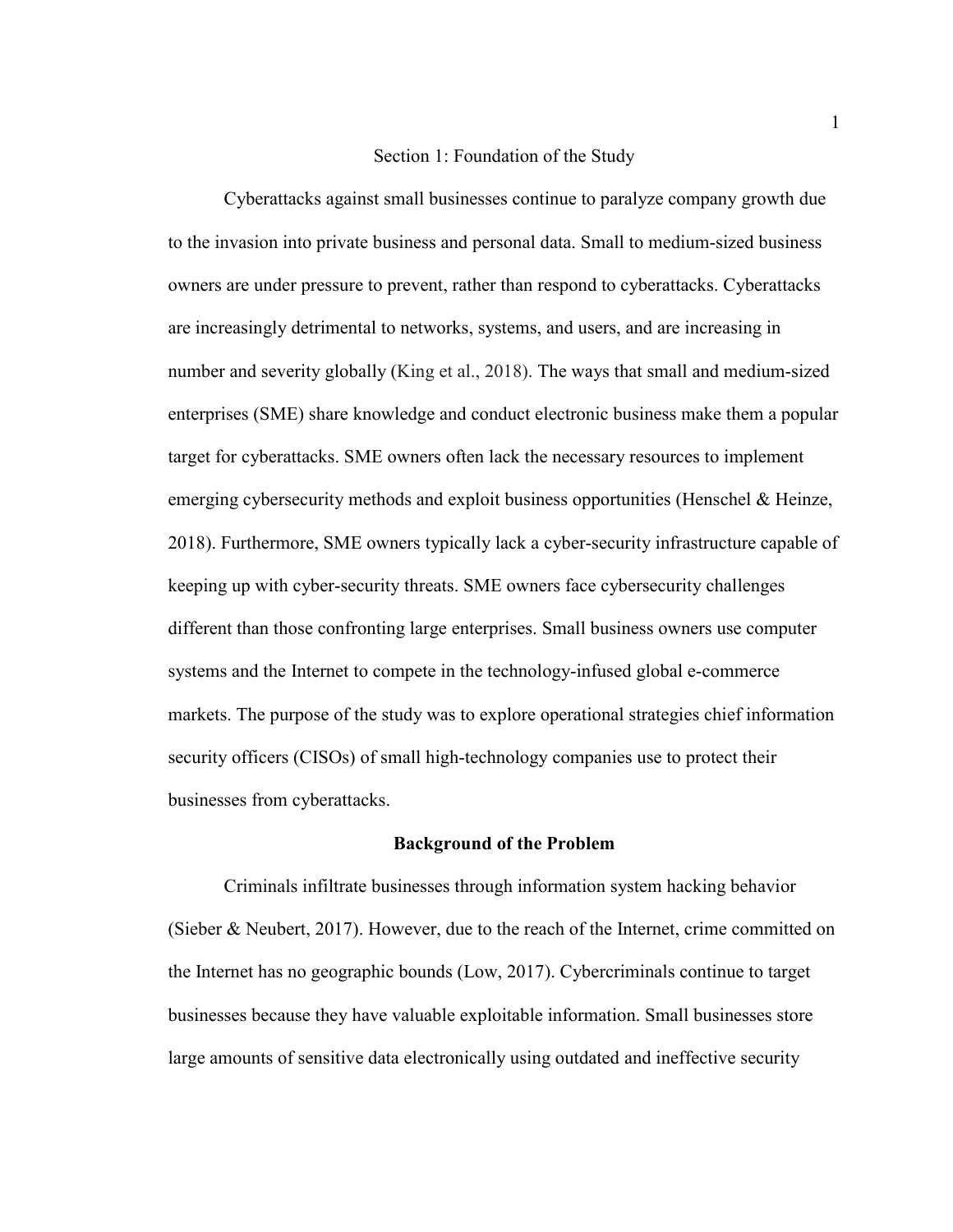systems, placing the company at risk of cyberattacks. Keeping customers and financial information secure is a constant battle for all organizations (Locke, 2017). With the increased convergence of technologies whereby a user can access, store, and transmit data across different devices in real-time, risks will arise from a lack of appropriate security measures, users not having requisite levels of security awareness, and users not fully understanding how security measures are useful (D'Orazio, Lu, Choo, & Vasilakos, 2017). Small-scale information technology users (SSITUs) remain ill-served by archaic or obsolete cybersecurity practices (Osborn & Simpson, 2017). Therefore, my objective in this study was to explore strategies CISOs of high-technology companies use to protect their businesses from cyberattacks.

#### **Problem Statement**

Cyberattacks pose a significant problem for business owners who struggle to protect business and customer private information (Bendovschi, 2015). In 2017, cyberattacks cost the global economy approximately \$445 billion (Samtani, Chinn, Chen, & Nunamaker, 2017). The general business problem is organizational leaders place their profitability at risk if they do not have adequate protection from cyberattacks. The specific business problem is CISOs of high-technology companies lack strategies to protect their businesses from cyberattacks.

#### **Purpose Statement**

The purpose of this qualitative multiple case study was to explore strategies CISOs of high-technology companies used to protect their businesses from cyberattacks. The target population consisted of CISOs from three small businesses operating in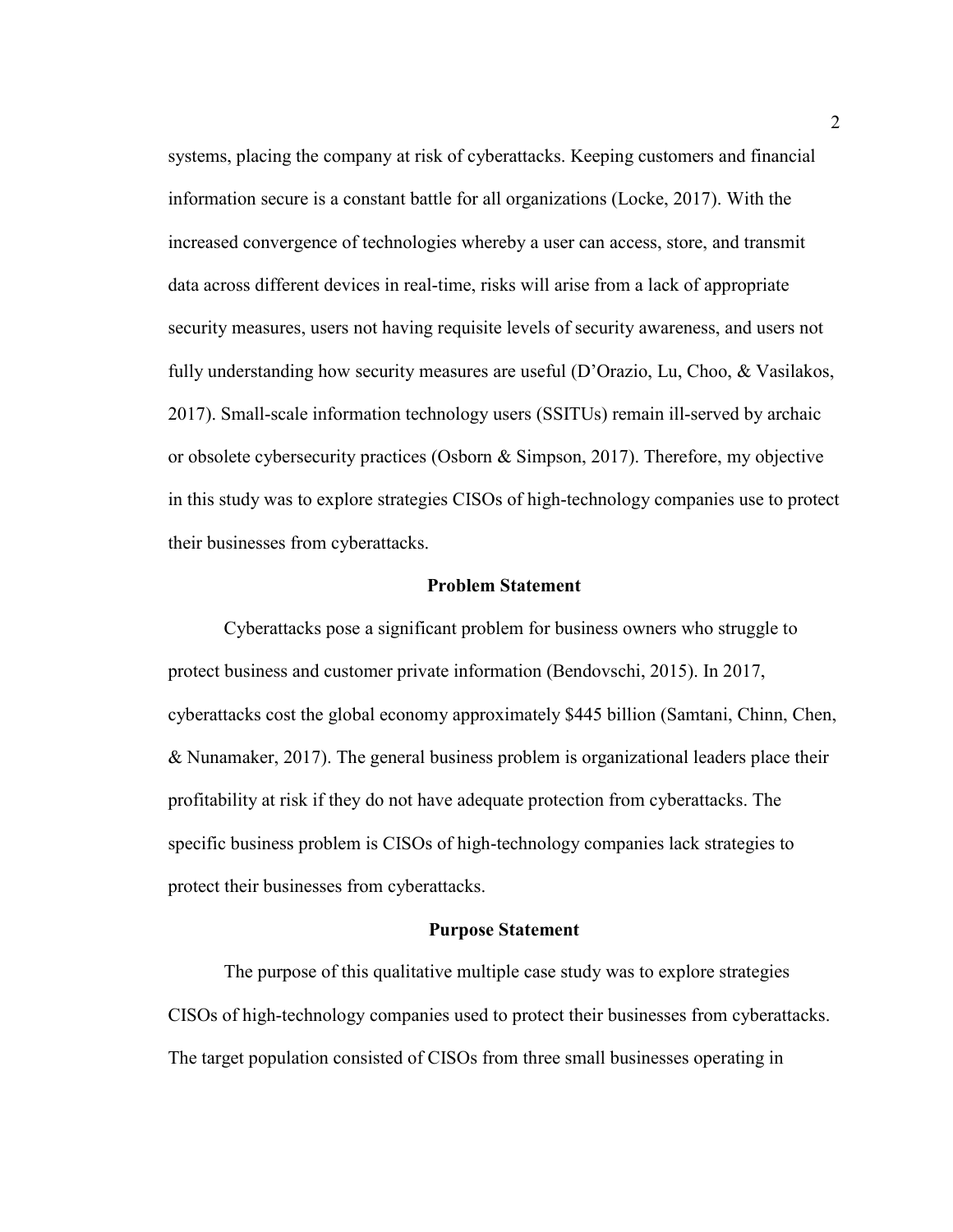Florida who successfully protected their business from cyberattacks. The CISOs were appropriate participants for this study due to their knowledge and expertise in preventing cyberattacks. The implications for positive social change could provide customers with a safe and secure environment for communicating and conducting electronic transactions.

#### **Nature of the Study**

I conducted a qualitative multiple case study to explore strategies CISOs of hightechnology companies use to protect their businesses from cyberattacks. I considered quantitative, qualitative, and mixed method approaches for this study. Researchers use quantitative inquiry to test hypotheses using variables and considering relationships or comparisons (Boersma et al., 2016). I did not select the quantitative approach because I was not seeking to explain phenomenon based on a hypothesis. A qualitative researcher conducts interviews using open-ended questions to learn about participant perspectives, decision making processes, and experiences (Yin, 2014). I selected the qualitative method as a means of interviewing participants and gaining detailed information by asking *how*  and *what* questions. Mixed method researchers apply a combination of quantitative and qualitative methods (Sim, 2017). The mixed method approach was not appropriate because it includes the quantitative method.

The three qualitative research designs I considered for this study were phenomenological, ethnographic, and case study designs. Phenomenological researchers explore subjective perceptions of lived experiences of an individual or group of people connected to a single phenomenon (Johnston, Wallis, Oprescu, & Gray, 2017). The phenomenological design was not appropriate for this study because I sought to explore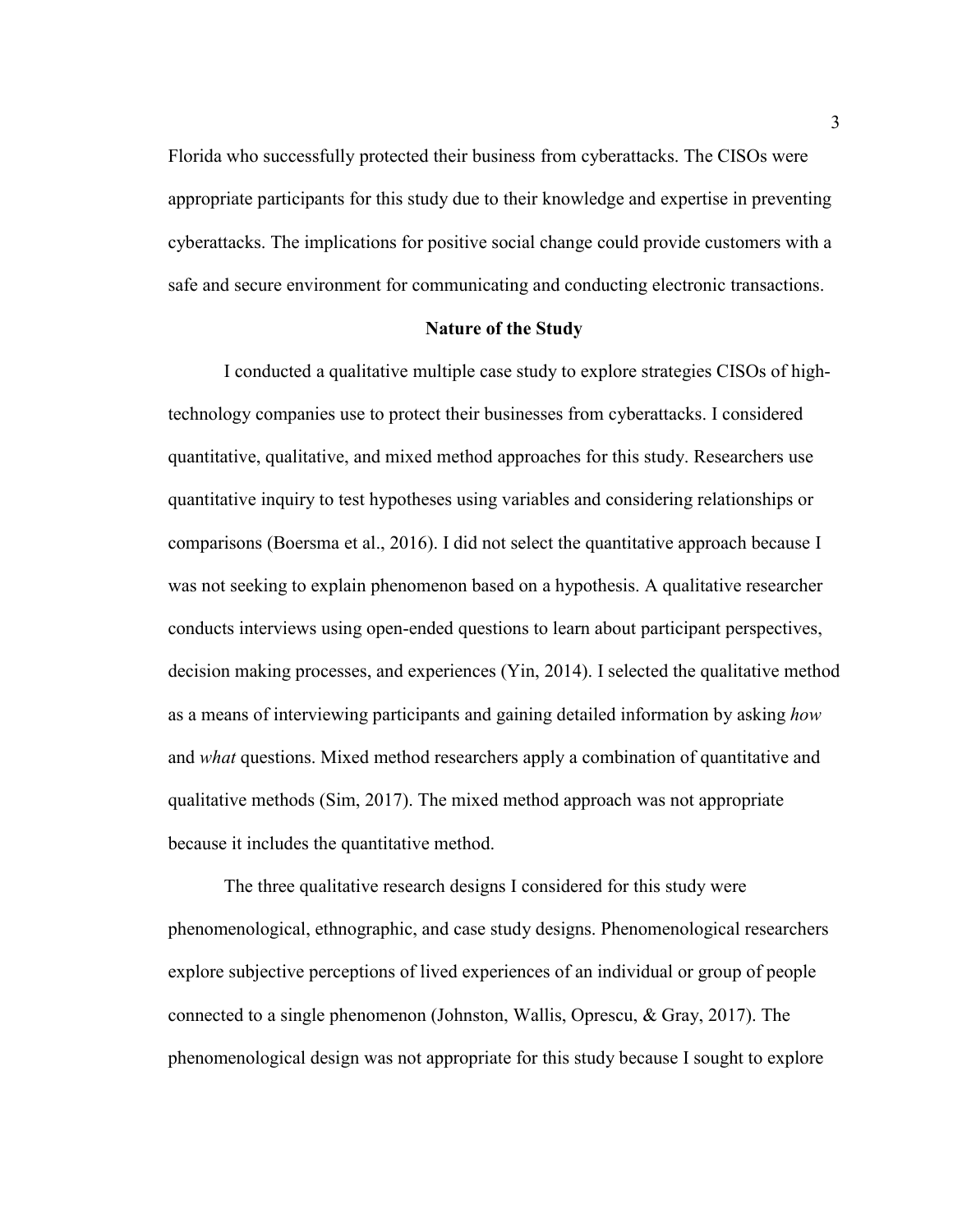beyond the scope of lived experiences and included additional data to understand the phenomenon. Ethnographic researchers explore human behaviors within a culture or group (Puttick, 2017). Ethnographic research was not appropriate for this study because I did not explore human culture or behaviors within a specific group. A case study researcher investigates a phenomenon within a specific context to address the research questions (Yin, 2014). A case study researcher uses triangulation to investigate a phenomenon. My approach included interviews, a review of existing company documents, and a review social media sites. A multiple case study researcher investigates multiple businesses to understand business leader behaviors. A qualitative multiple case study design was appropriate for this study because I conducted semistructured interviews, explored company websites, and reviewed social media portals to gain a thorough understanding of cyberattack prevention.

#### **Research Question**

The overarching research question for this study was: What strategies do CISOs of high-technology companies use to protect their businesses from cyberattacks?

#### **Interview Questions**

- 1. What strategies are you using to secure your business from cyberattacks?
- 2. What are the key challenges to implementing your operational strategies for preventing cyberattacks?
- 3. How do you address the key challenges to implementing your successful strategies to mitigate cyberattacks?
- 4. How do you assess the effectiveness of the strategies you implemented to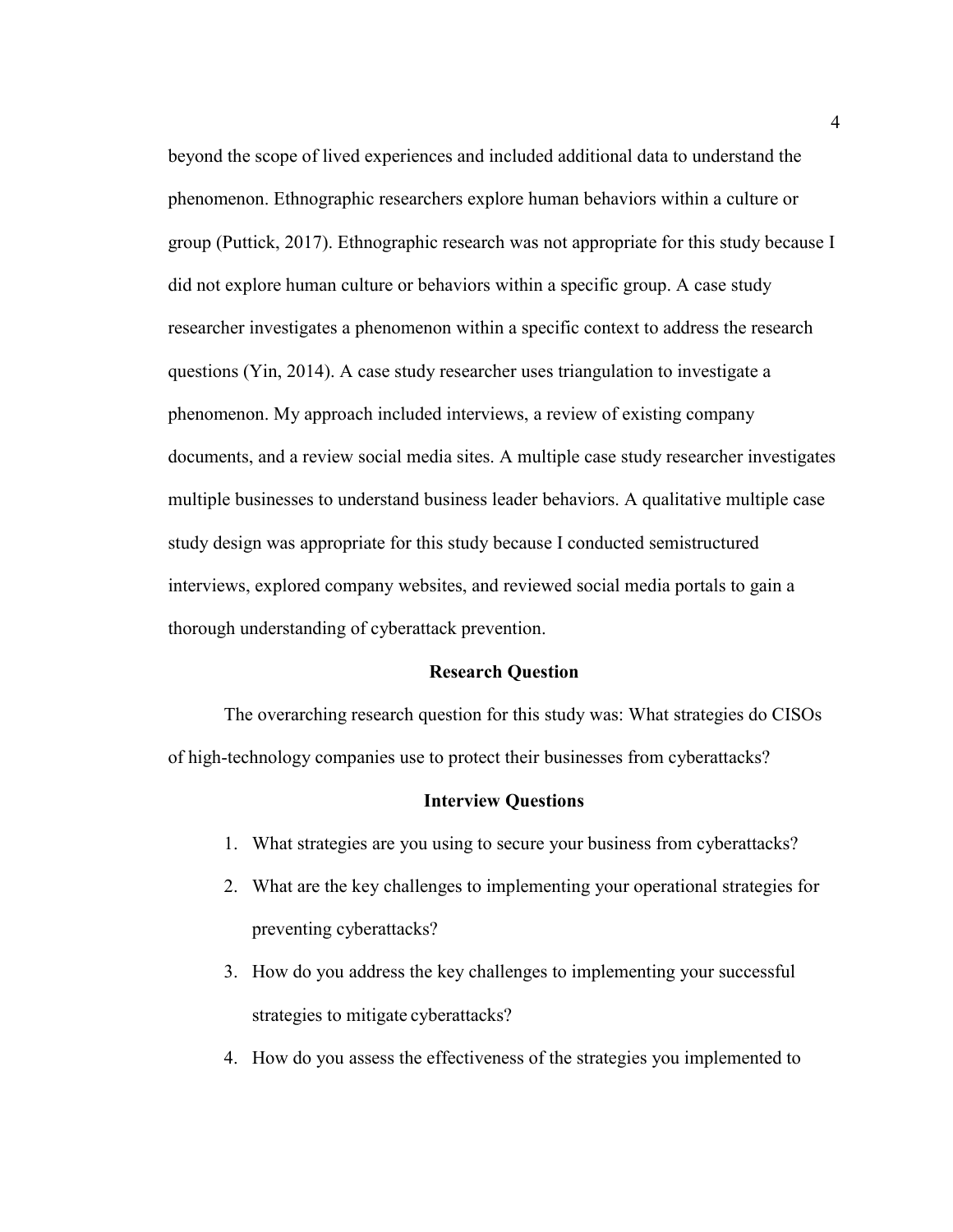achieve the desired outcomes?

- 5. How long has your business been in existence?
- 6. What type of training do you have in place for your employees about cyberattacks?
- 7. What type of cyberattacks strategies would you like to implement but have not implemented?
- 8. What additional information on cybersecurity strategies would you like to provide?

#### **Conceptual Framework**

The conceptual framework for this study was the organizational learning theory developed by Chris Argyris in 1974. Argyris (1976) explored the concept of organizational learning and its impact on a company's growth. Argyris focused on singleloop and double-loop learning. Single-loop learning encourages participants to learn to perform, as long as the learning does not question the fundamental design, goals, and activities of their organization (Argyris, 1976). Double-loop learning encourages participants to ask questions about changing fundamental aspects of the organization (Argyris, 1976). The tenets of organizational learning theory include (a) systems thinking, (b) personal mastery, (c) mental models, (d) building shared vision, and (e) team learning. Argyris (1993) promoted the concept of integrated problem-solving drawing on individual contributions that add unique talent and ingenuity into decisionmaking processes. The focus on collaboration provides a useful model from which to understand how to integrate ideas to understand applied business concepts, fostering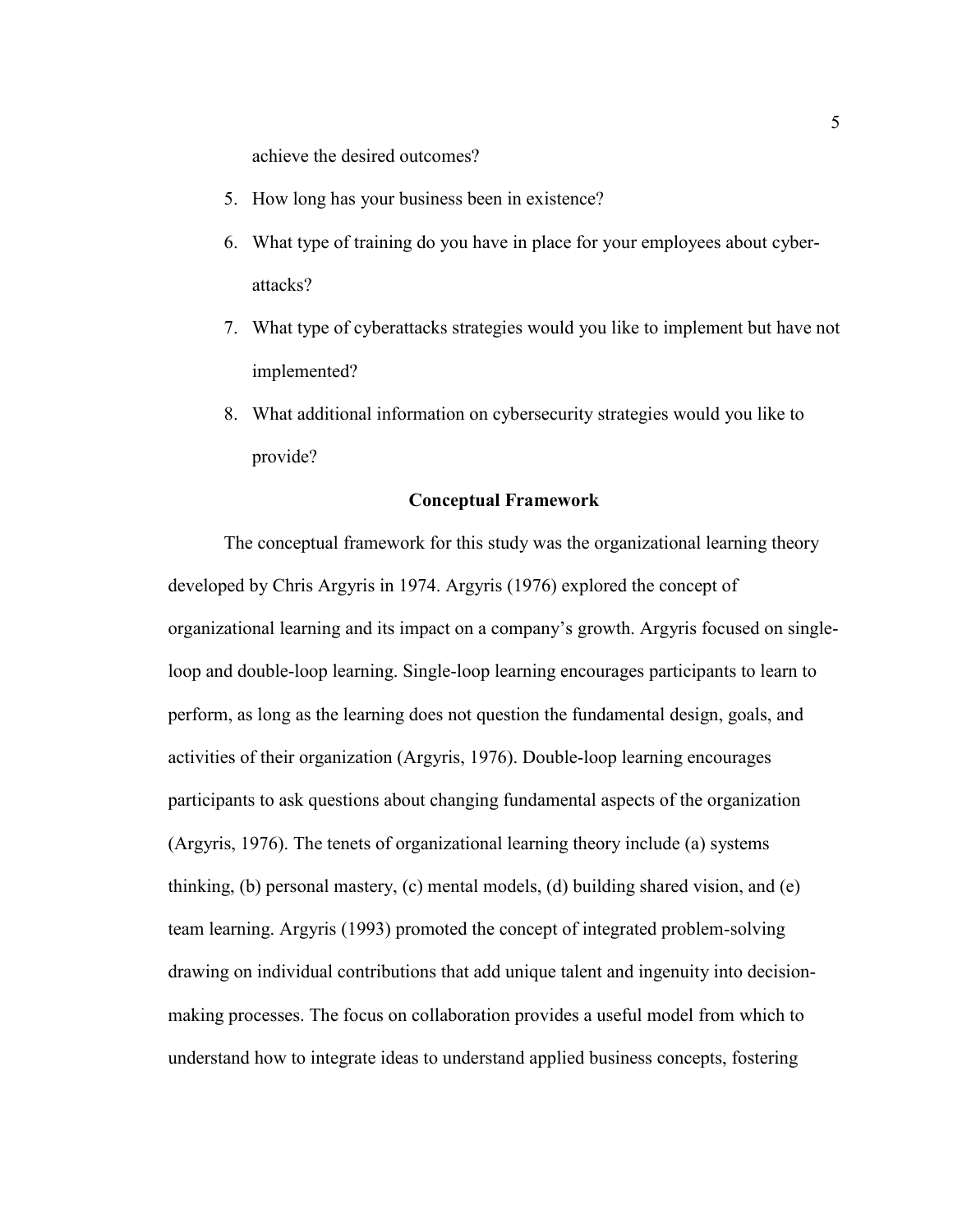improved business performance. As applied to my study, organizational learning theory provided for a deeper understanding of operational strategies within the cybersecurity industry.

#### **Operational Definitions**

*Badware:* Badware is a software installed on a computer which can be harmful in one's system but totally harmless in another without knowledge or control *(*Han, Liu, Han, Jia, & Lei, 2018).

*Chief information security officer (CISO):* The CISO is an individual who is responsible in an organization to identify the information security concerns in information technology (IT) outsourcing (Dhillon, Syed, & de Sá-Soares, 2017).

*Cyberattacks:* Cyberattacks are an attempt by hackers to damage or destroy a computer network (Page, Kaur, & Waters, 2017).

*Cybercrimes*: Cybercrimes are crimes committed using malware and badware with no viable mechanism (Rahman, 2017).

*Data security*: Data security is the provision of real-time security petabytes of data which is important for cloud computing (Chang, & Ramachandran, 2016).

*Data security breach*: Data security breach is a privacy and security breach which occurs from within a cloud service provider (CSP) as well as data states: data at rest, while transferring data, enquiring data, and processing the data (Chakraborty, Sharma, & Ranjan, 2016).

*Organizational learning:* Organizational learning which is a predictor of knowledge transfer in an operational environment (Liu, 2018).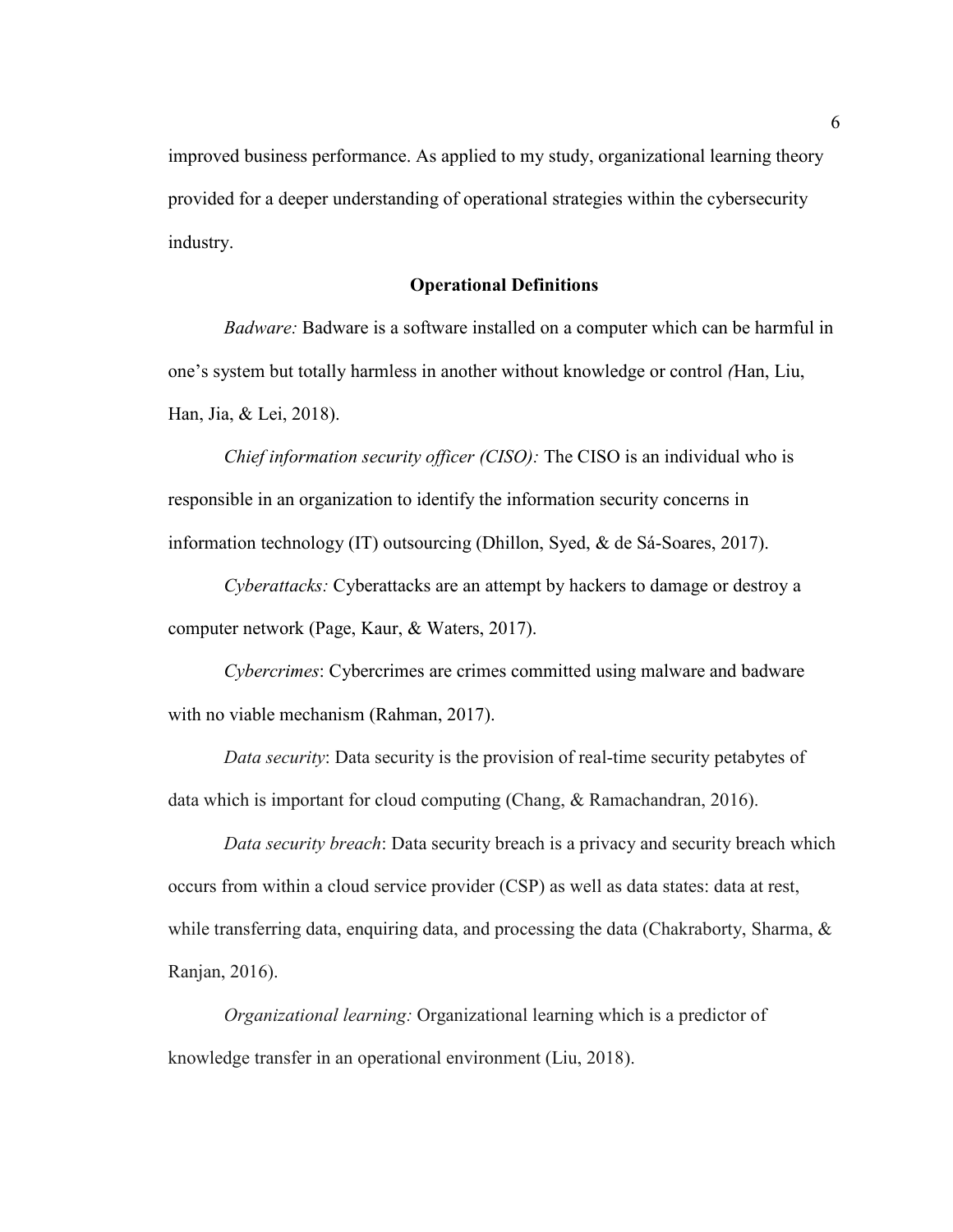*Risk management:* Risk management is the forecasting and evaluation of financial risks together with the identification of procedures to avoid or minimize their impact (Rostamzadeh, Ghorabaee, Govindan, Esmaeili, & Nobar, 2018).

#### **Assumptions, Limitations, and Delimitations**

#### **Assumptions**

Assumptions in research help improve the quality of data (Xie, Hong, Laing, & Kang, 2017). In this doctoral study, I made two assumptions. The first assumption was that the data collection process would provide ample information to support a thorough investigation of the phenomenon. The second assumption was that through the interview process, participants would recall significant information to ensure the quality of the investigation. In both cases, these assumptions proved true through diligent data collection processes and the use of probing questions.

#### **Limitations**

Limitations represent potential weaknesses of the study (Eaton & Millar, 2017). The one limitation in this study was the lack of generalizability of the findings to all populations in all industries. While the information gathered in my research may be the experiences of few, the findings may prove appropriate and applicable to similar businesses in the cybersecurity industry.

#### **Delimitations**

According to Sheperis, Young, and Daniels (2016), delimitations are the boundaries of the research study. First, I delimited this study to small business owners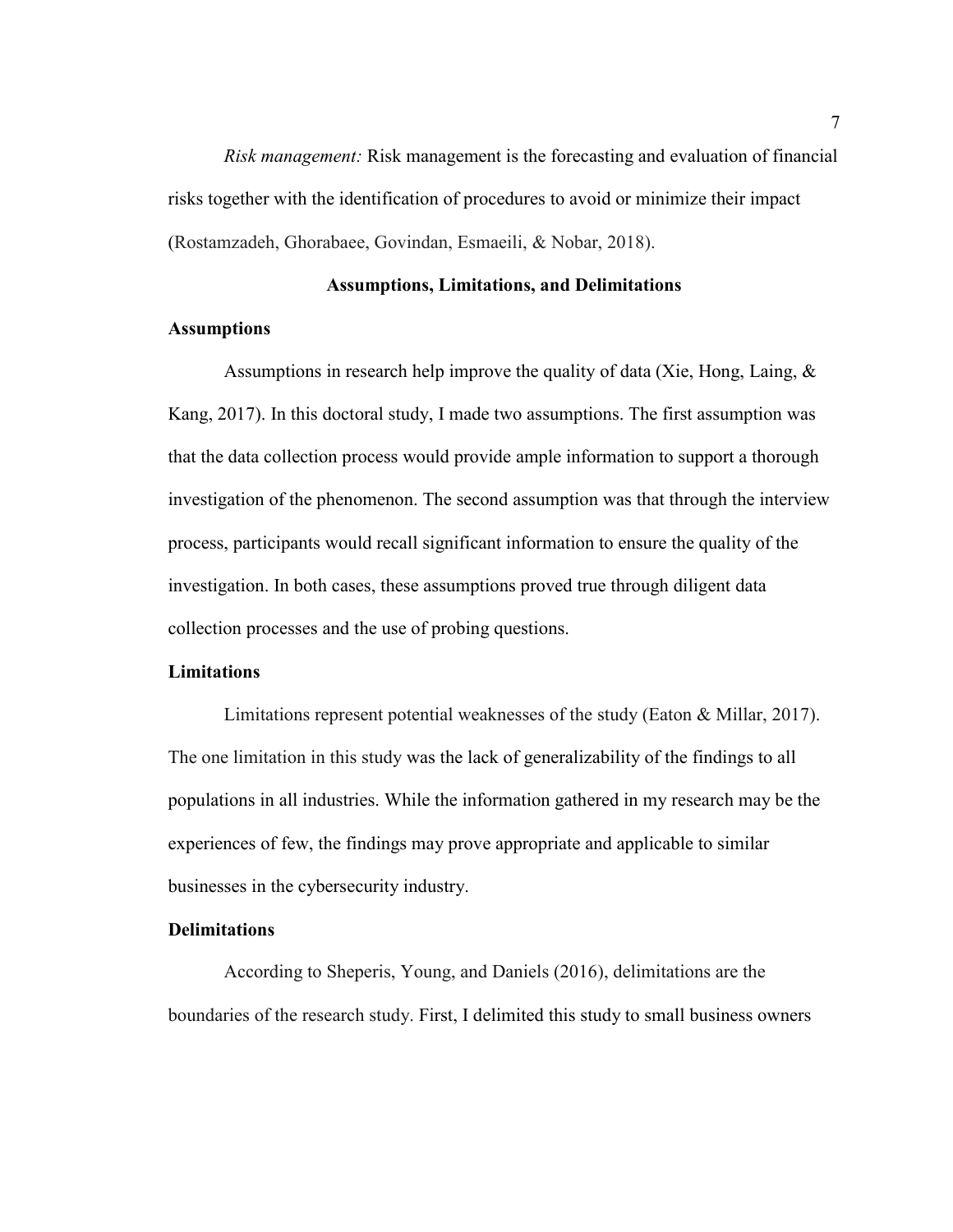located in the southern United States. Second, I delimited the study to CISOs of hightechnology companies who were available for face-to-face interviews.

#### **Significance of the Study**

#### **Contribution to Business Practice**

Technology can help SME owners provide greater efficiency. SME owners utilize technological innovations to streamline business process and implement effective policies. CISOs are senior-level executives responsible for developing and implementing an information security program, which contains policies and procedures intended to protect enterprise communications, systems, and assets from both internal and external threats of cyberattacks (Bauer & Bernroider, 2017). Small businesses are not only a target of cybercrimes, but also main targets through which cybercriminals place the privacy of consumers at risk of identity theft (Qabajeh, Thabtah, & Chiclana, 2018). Organizations need to implement appropriate defensive measures to safeguard their business operations from any attacks. Systems security is essential for the efficient operation of all organizations (Baldwin, Gheyas, Ioannidis, Pym, & Williams, 2017). Security, trust, and privacy are unending challenges for organizations that adopt cloud computing and big data (Chang, Kuo, & Ramachandran, 2016). Findings from my study may have a significance for small business leaders looking to prevent and mitigate costs from cyberattacks. The findings may also provide small businesses with operative strategies to protect their business against a cyberattack that might decrease derivate costs and increase consumer confidence.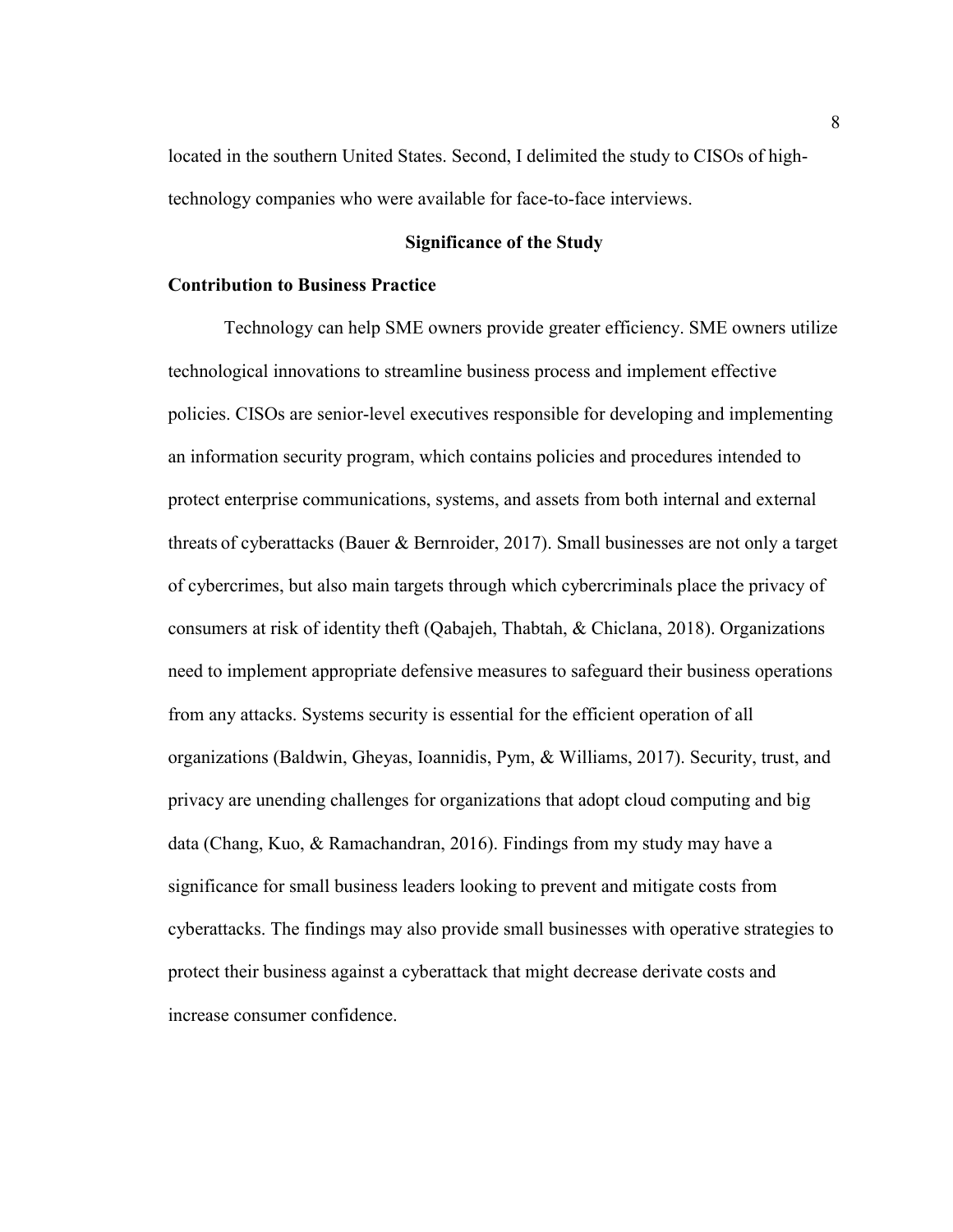#### **Implications for Social Change**

Information and communications technology are expected to become ever-more embedded in the economy and society, bringing both benefits and risk-related costs (Hughes, Bohl, Irfan, Margolese-Malin, & Solorzano, 2016). This study's implications for positive social change include increasing the sustainability of information technology in businesses. The findings in this study may help SME owners understand cybersecurity strategies and invest in security to protect customers' personal information. The public may experience greater trust in the safety of transactions, leading to improving the use of Internet services to conduct daily business and activities without having to incur the costs from cyberattacks.

#### **A Review of the Professional and Academic Literature**

The purpose of this qualitative multiple case study was to explore the operational strategies CISOs of high-technology companies use to protect their businesses from cyberattacks. The specific target population consisted of high-technology companies operating in Florida who have successfully protected their businesses from cyberattacks.

The literature review consisted of 236 sources of which 185 (95%) were current peer-reviewed journal articles published no earlier than 2015. The following topics appear in the literature review: *cyberattacks, Chief Information Security Officers, information security risk, cyber impact,* and *privacy and protection*. The databases and journals I used to develop the literature review include Google Scholar, IEEE Xplore Digital Library, Science Direct, *International Journal of Robust Security, The Journal of Applied Behavioral Science, Organizational Dynamics, Information Management and*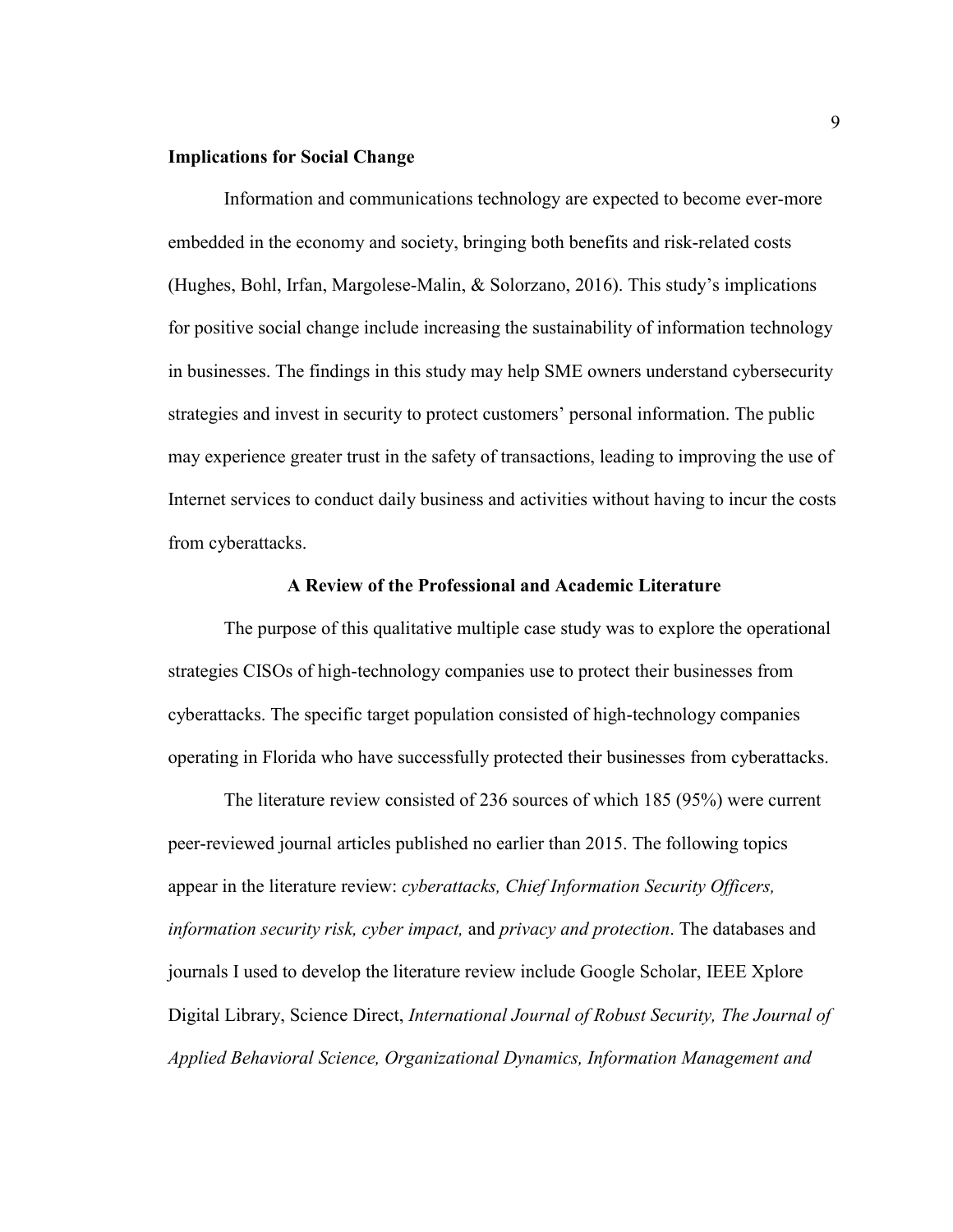*Computer Security, European Journal of Economics, Journal of Cleaner Production, Production and Operations Management, International Affairs, Computers and Security, The Learning Organization, and Nonlinear Control, Human Resource Management Journal, Neurocomputing, Information Resources Management Journal, Information and Computer Security, World Review of Entrepreneurship, Management and Sustainable, Development, Strategic Management Journal,* and *Journal of Technology Transfer*. A review of the literature enhanced my understanding of the strategies CISOs of hightechnology companies use to protect their businesses from cyberattacks and the overall impact of cyberattacks on businesses.

#### **Organizational Learning Theory**

Organizational learning theory served as the theory comprising my study's framework. Organizational learning theory is a concept of everyday practical coping guided by internalized sensitivities and predispositions (Rezaei, Allameh, & Ansari, 2018). Single-loop learning and double-loop learning are two essential tenets of organizational learning. Argyris and Schon (1978) developed these two concepts and emphasized that interaction often goes well beyond defined organizational rules and procedures. Argyris and Schon has made a significant contribution to the development of the organizational learning theory. Rezaei et al. (2018) found that knowledge creation had a positive effect on organizational learning. Ideally, the effective organization should have a two-loop model of training and function in the business.

The single-loop and double-loop model provides a basic understanding of change management as a behavior change tool. Argyris (1976) argued the single-loop learning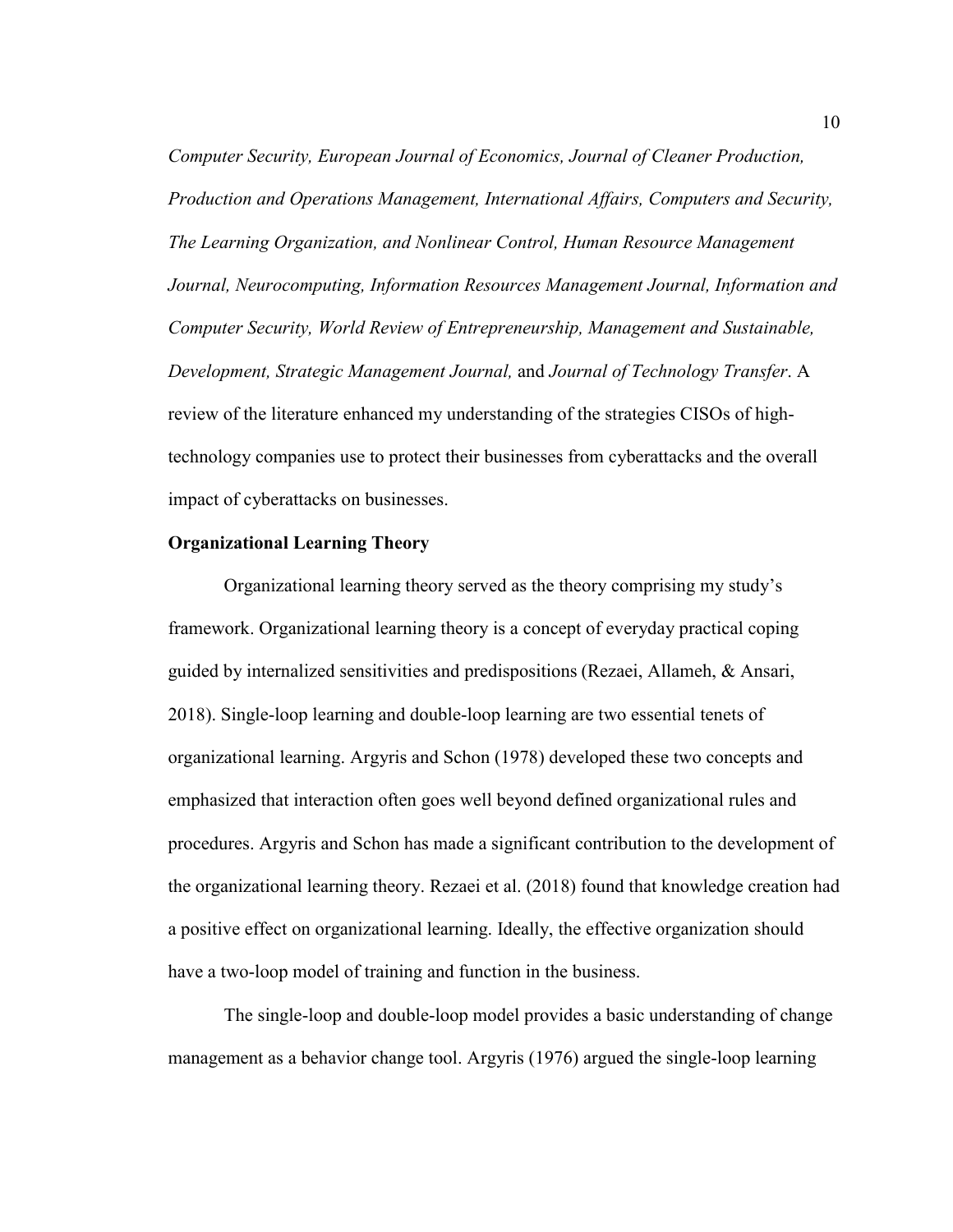encourages participants to learn to perform as long as the learning does not question the fundamental design, goals, and activities of the organization. Wang et al. (2018) argued that an efficient single-loop strategy is design in the presence of uncertainty. Single-loop learning theorists have suggested that organizations avoid mistakes and double-loop learning, and that they correct or change the underlying cause of the business problem (McClory, Read, & Labib, 2017). Single-loop occurs when a process changes because of a known deficiency (Argyris, 1996). The goal of single-loop learning is to provide feedback to enhance the efficiency of the process change. Individuals will only be creative and reflexive to avoid being singled out in the organization (Argyris, 1976). The problem with using single-loop learning is that the method does not provide the feedback which could help the efficiency of the process.

Leaders can use double-loop learning theory to reexamine problems organizations face to add efficiency to the process. Double-loop learning occurs by changing the fundamental principles of the actions in the process change (Argyris, 1976). Argyris argued that double-loop learning encourages participants to ask questions about changing fundamental aspects of the organization. Matthies and Coners (2018) argued that organizations learn from past failures and successes. The implementation of double-loop learning also enhances the communication between management and the employee (Argyris, 1976). In contrast to double-loop learning, single-loop learning is used to solve problems symptomatically (Argyris, 1976). Perhaps the impact of double-loop learning and the process of interchange may justify the complexity and dynamics of changes in policies and strategies for learning. Double-loop learning is an educational concept and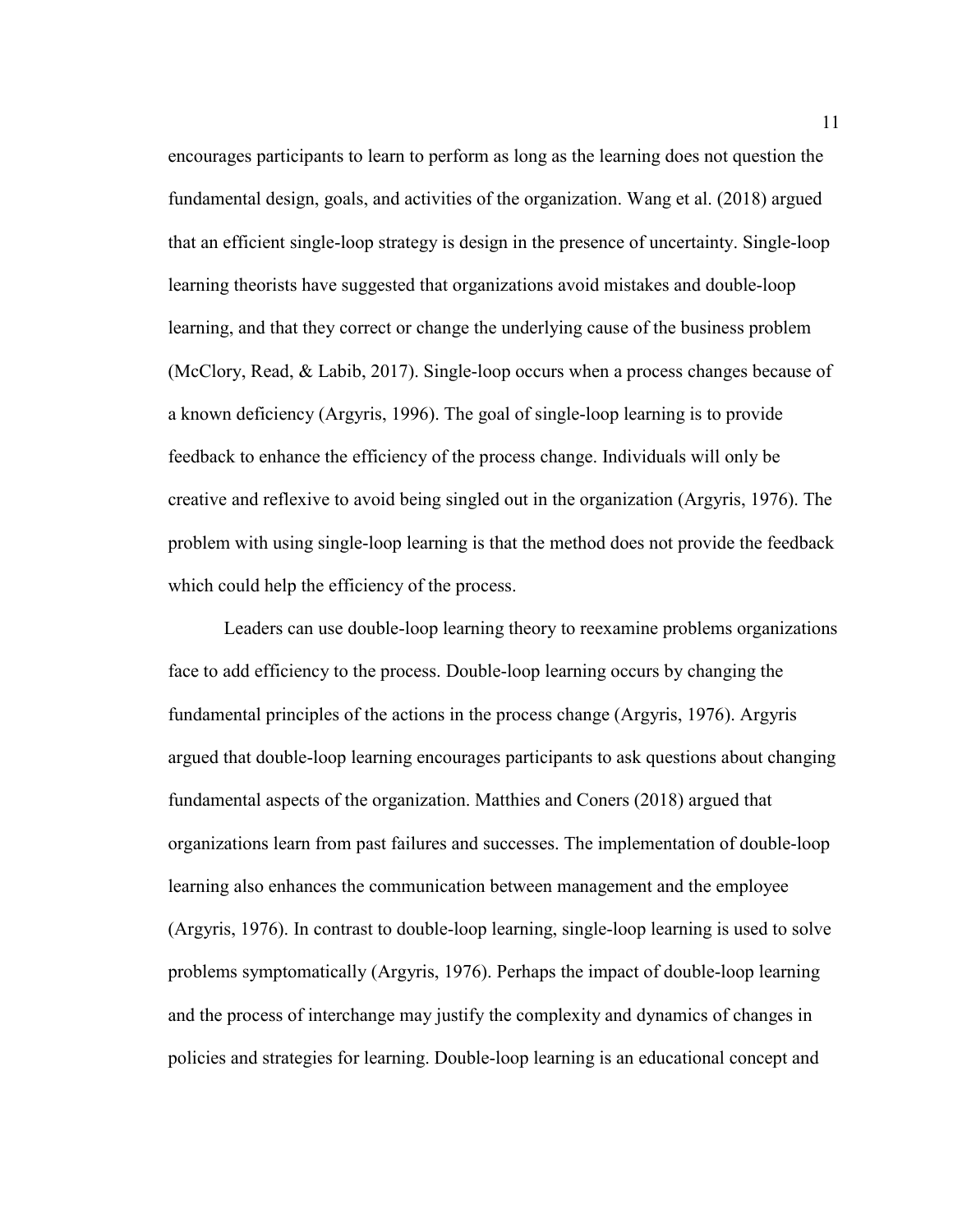process that involves teaching people to think differently about their own assumptions and beliefs. The double-loop theory may help individuals develop new skills, and it allows the educator to create opportunities for individuals to understand and rethink why they lead and how they lead individuals in businesses. The implantation of double-loop learning increases the communication between management and the employees learning to correct errors in a process (Argyris, 1993). The results of double-loop learning could increase the effectiveness of the monitoring of decisions by business leaders.

The vision of an organization's leadership permeates the workplace and is manifested in the values and goals of the business leaders. The development of this vision will start with the business leaders' knowledge of how to deploy strategic alliances (Simonin, 2017). Once business leaders obtain information, assistance, and qualities, the managers will have the necessary information to interact and allow business leaders to get the best out of their people from a single view to an organizational view (Kuo, Lin,  $\&$ Lu, 2017). Having a clear vision allows business leaders to provide their firms with competitive advantage, but longitudinal results in some studies have indicated that some types of obvious content provide more enduring advantage than others do (Harrigan & DiGuardo, 2017). Business leaders should offer motivation and opportunities to build an effective long-term financial incentive and not just focus on the money (Delery  $\&$ Roumpi, 2017). Businesses can tap their insubstantial assets to grow their cost in the business help business leaders transition from their present way of working to the desired way of working.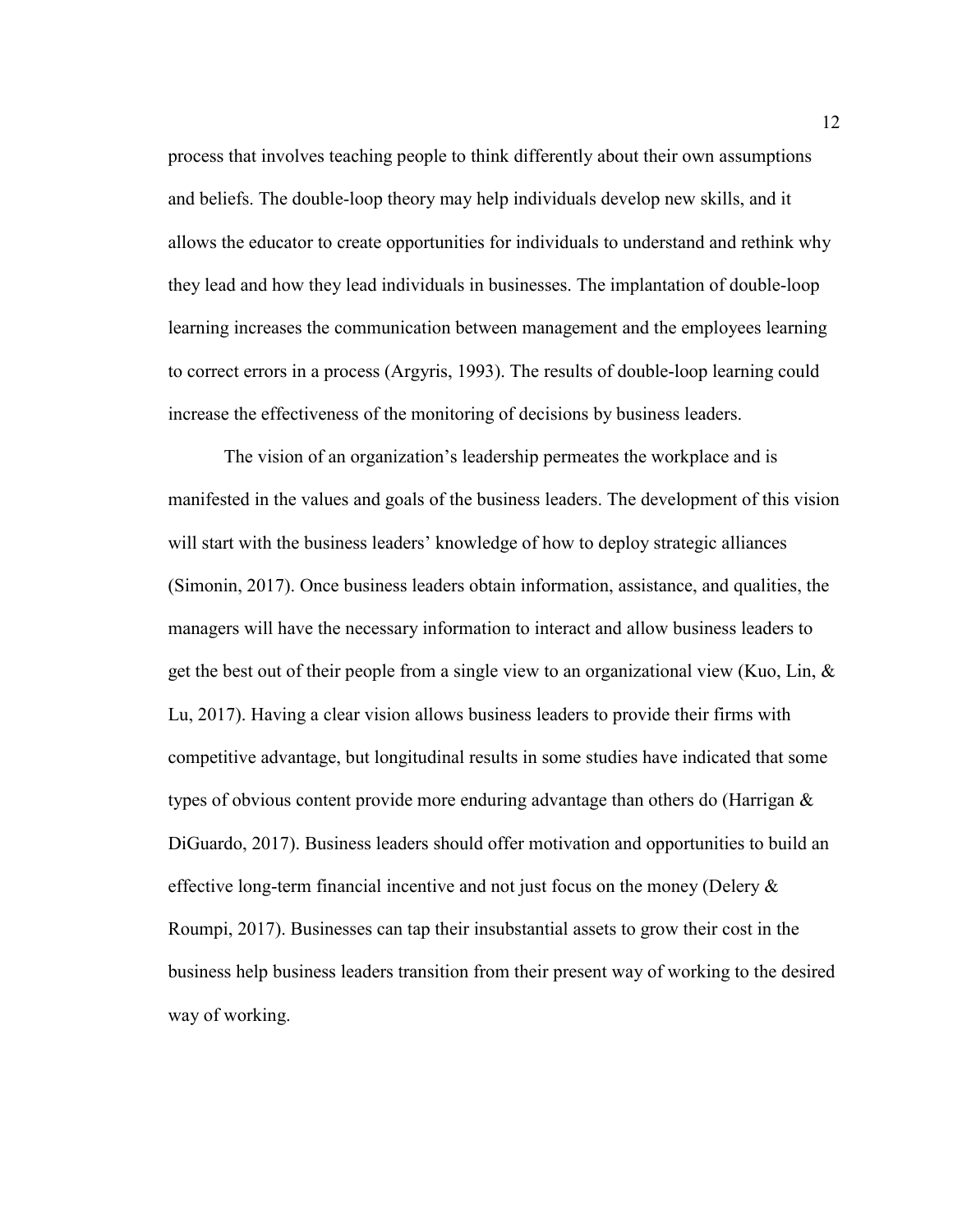Organizational learning theory highlights the intricacies of personal experience and the influence of experience on workplace behaviors. Organizational learning theorists are motivated by the observation that organizational leaders learn by making inferences from experience (Greve & Seidel, 2014). Organizational learning involves gathering information, analyzing the information, and learning from failure (Dahlin, Chuang, & Roulet, 2018). Zhai et al. (2018) conducted research showing 324 SMEs discussed the relationship between entrepreneurial orientation, absorptive capacity, environmental dynamism, and corporate technological innovation performance. Zhai et al. suggested that the relationship between entrepreneurial orientation and innovation performance is significantly positive based on the moderation model.

The driving force of business theory is in the application of theoretical tenets. Organizational learning theory has five main contextual dimensions (a) organizational context and role, (b) geographical and spatial context, (c) social context and teams, (d) institutional cultural norms, and (e) temporal dynamics (Wright et al., 2018). According to the knowledge-based view of organizational learning theory, knowledge is embedded in individuals and combined with organizational routines to generate innovative activities (Grant, 1996). Argyris (1976) explored the concept of organizational learning and its impact on a company's growth. Argyris found no alignment between the dynamic theories of organizational knowledge when learning involves various forms of employee and entrepreneurial movement through a change in ownership. The disruption in leadership poses challenges to reaping benefits from consistent management approaches.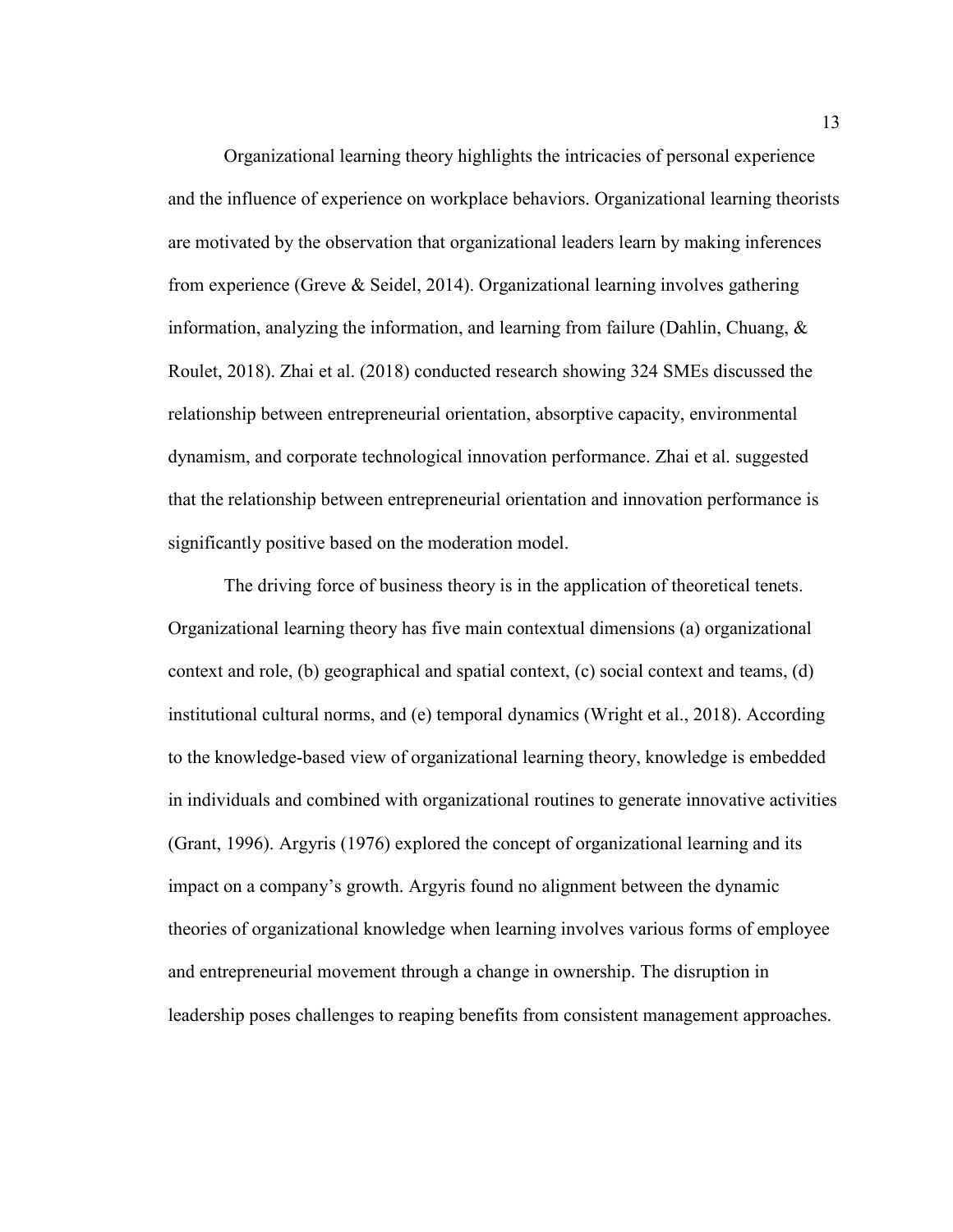Organizational learning is a product of organizational inquiry. Organizational learning is how organizational leaders create and organize knowledge related to their functions and culture. Organizational learning occurs in all the organizational leaders' activities. The organizational learning theory involves developing, retaining, and transferring knowledge within an organization (Qi  $&$  Chau, 2018). The goal of organizational learning practitioners is to recreate changes or interventions (Pisano, 2017). Organizational leaders who are capable of maintaining the ability to self-adapt can flourish. When business leaders process organizational learning, the cybersecurity professional will interact with other members of the organization and productive learning takes place.

Communication within an organization, generally considered an asset, can hinder progress based on defensiveness and refusal to examine one's own attitudes and contributions toward a problem. Organizational learning theorists use the approach to moderate the relationship between managerial ties and capturing opportunities (Li, Chen, Liu, & Peng, 2014). Baumgartner and Rauter (2017) connected three distinct but complementary dimensions of strategic management, as viewed from the perspective of sustainability, to encourage the integration of sustainability issues into corporate activities and strategies. Capacity development is particularly relevant in dealing with issues such as cybersecurity.

**The competitive advantage of learning.** The organizational learning theory applies when a company adopts new principles and paradigms that create a competitive advantage. The goal of organizational learning theorists is to effectively change the work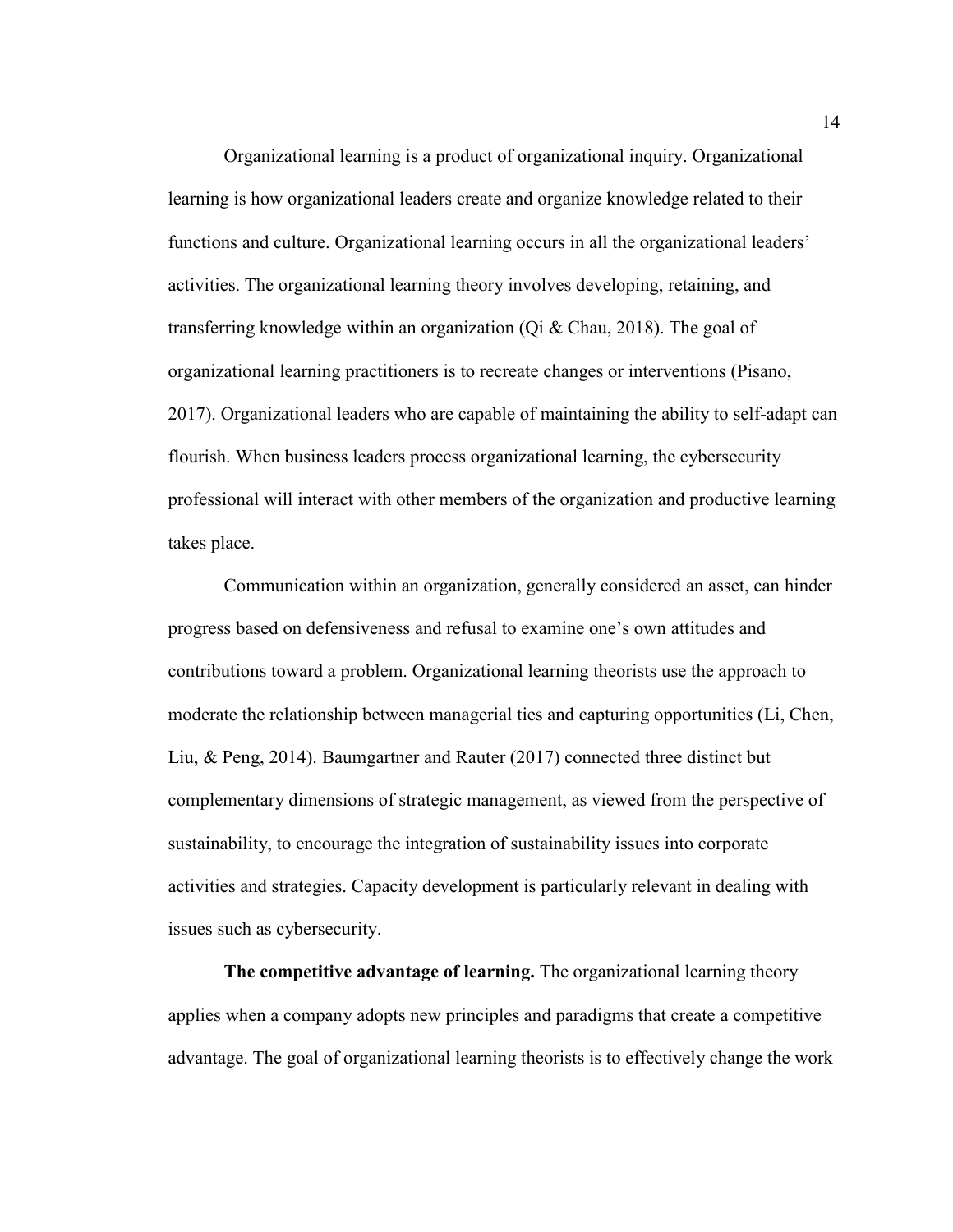environment (Nordin, Kork, & Koskela, 2017). The real world is costly for experimentation, failing market-facing tests might jeopardize the organizational brand and reputation (García-Sánchez, García-Morales, & Martín-Rojas, 2018). Increasing innovation may allow organizations to gain a competitive edge and adapt organizational designs to apply organization knowledge to emerging business problems.

Organizational learning theory was appropriate for this study primarily because my intent was to understand behaviors within an organization that support developing and sustaining competitive advantage. Pawlak and Barmpaliou (2017) presented the theory as an underpinning of cybersecurity capacity building, the emergence of a principle-based approach to capacity building in cyberspace with a sustainable outlook towards closing the *cyber capacity gap*. To ensure the sustainability of efforts, organizations could establish methods and instruments focused specifically on closing gaps. CISOs could encourage higher-order learning during advanced system development. Organizations would improve their chances of success in a changing and competitive world by integrating appropriate methods and goals.

#### **Theories Considered but Not Used**

**Transformational leadership.** I considered using transformational leadership (Burns, 1978) as a guiding concept, but did not use it given my intent to look beyond leadership style alone as a factor in reducing cybercrimes in organizations. Transformational leadership is defined as a social process in which members of a group or organization influence the understanding of internal and external events, the choice of goals or desired outcomes, the organization of work activities, and the individual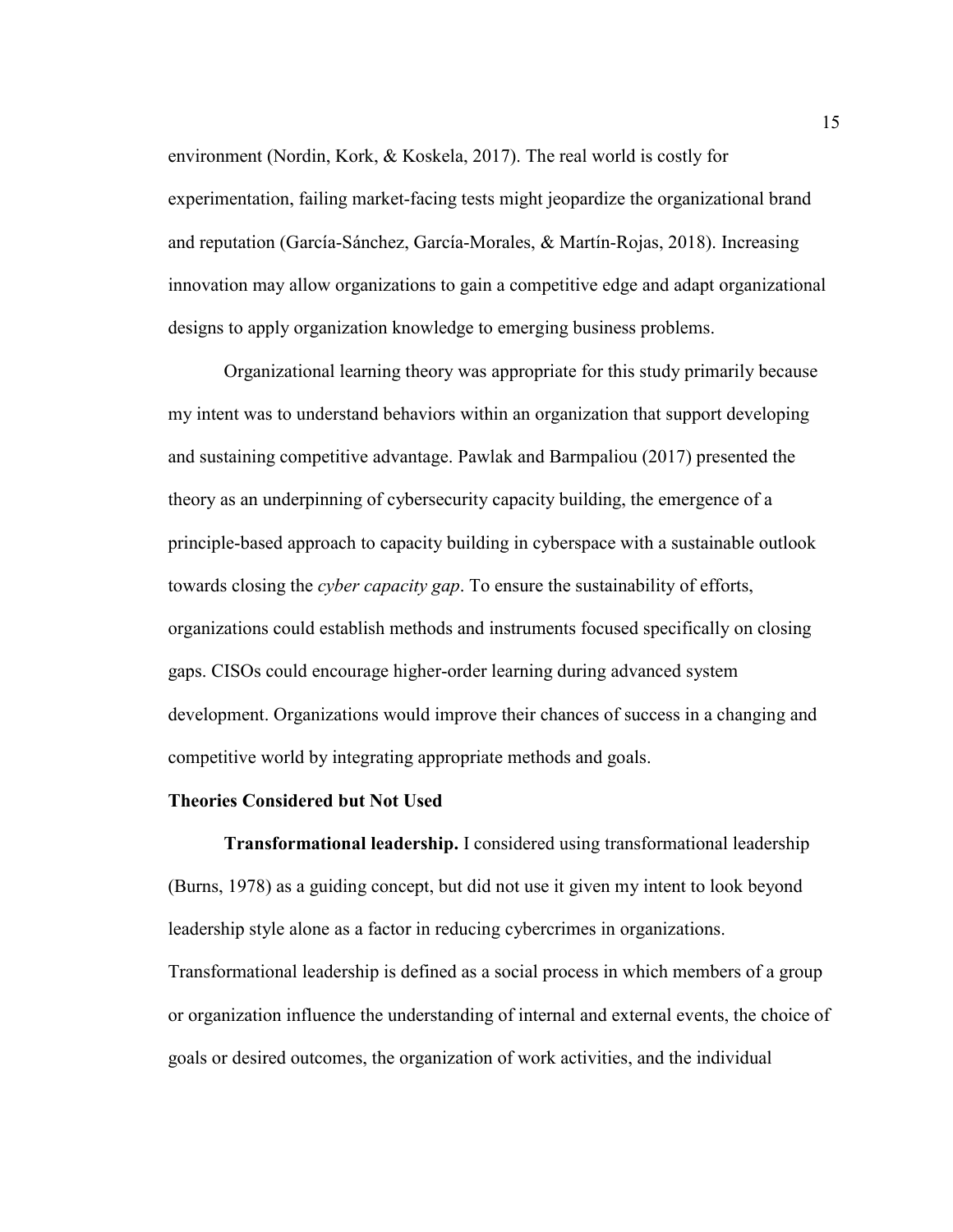motivation and abilities (Frieder, Wang, & Oh, 2018). Transformational leaders moderate the indirect effect of employees' personality traits on their job performance via enhanced perceptions of meaningfulness at work (Frieder et al., 2018). Additionally, transformational leaders moderate the relationship between proactive personality and work engagement, but only when employees have a growth mindset (Caniëls, Semeijn, & Renders, 2018). Transformational leaders often work toward changing the organizational culture through the implementation of new ideas (Northouse, 2016). Transformational leaders establish behaviors that develop trust and organizational views.

Transformational leaders seek to influence relationships within an organization. The transformational leader mediates mechanisms that could exist in the relationship between transformational leadership and organizational performance (Para-González, Jimenez-Jimenez, & Martínez-Lorente, 2018). Transformational leaders show integrity and demonstrate how to develop a robust and inspiring vision of the future (Ashford, Wellman, Sully de Luque, De Stobbeleir, & Wollan, 2018). Transformational leadership was not an appropriate framework for this study because I did not explore the influence of leadership style on cyber attack prevention; rather, the tenets of organizational learning provided a strong foundation to explain business stakeholders' behaviors in promoting a safe and secure work environment.

**Situational leadership.** Business leaders may have a flexible approach to resolve situational problems arising at work to build an effective organization. Hersey and Blanchard (1969) argued the effective leadership rests in the appropriate balance of task and relationship behaviors. Situational leadership is a very influential leadership model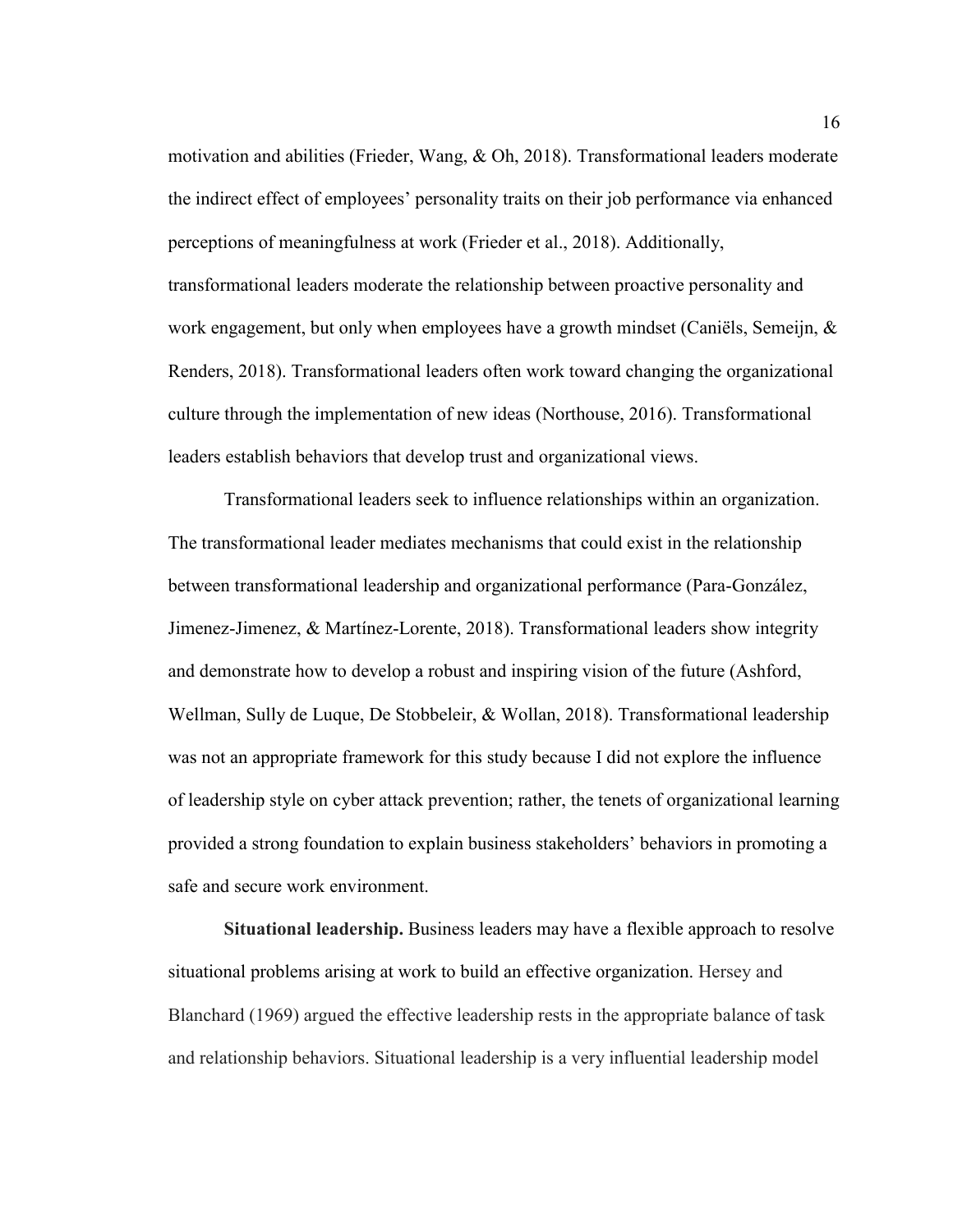that enables leaders of all kinds. Situational leadership refers to when the business leader of an organization must adjust to the interaction between person-centered leadership by professional leaders (Lynch, McCance, McCormack, & Brown, 2018). Leadership depends on each situation and no single leadership style may be the best (Finkelstein, Costanza, & Goodwin, 2018). A good business leader will be able to adapt themselves from the leadership to the goals or objectives accomplished (Trotter, Salmon, Goode, & Lenné, 2018). The situational leadership theory was expressed to overcome the weaknesses of traditional leadership that were not suitable for some situations that business leaders faced in the organization (Müller et al., 2018). Situational leadership theory was not an appropriate framework for this study because the process of learning is accumulative and not situational; thus, organizational learning theory was appropriate for the study.

**Contingency theory.** Effective business leaders know how to frame their ideas and provide direction to employees on how to satisfy the organization's mission. Effective business leaders also form relationships based on mutual trust. Fiedler (1958) argued that there is a direct correlation between the traits of a leader and the effectiveness of a leader. A business leader is a person who directs and coordinates the work of group members (Fiedler, 1967). According to Fiedler, leadership traits helped in a certain crisis and so the leadership would need to change given the new set of circumstances.

Fiedler's contingency theory stated that effective leadership depends not only on the style of leading but on the control over a situation. Contingency theorists claim that there is no best way to organize a corporation, to lead a company, or to make decisions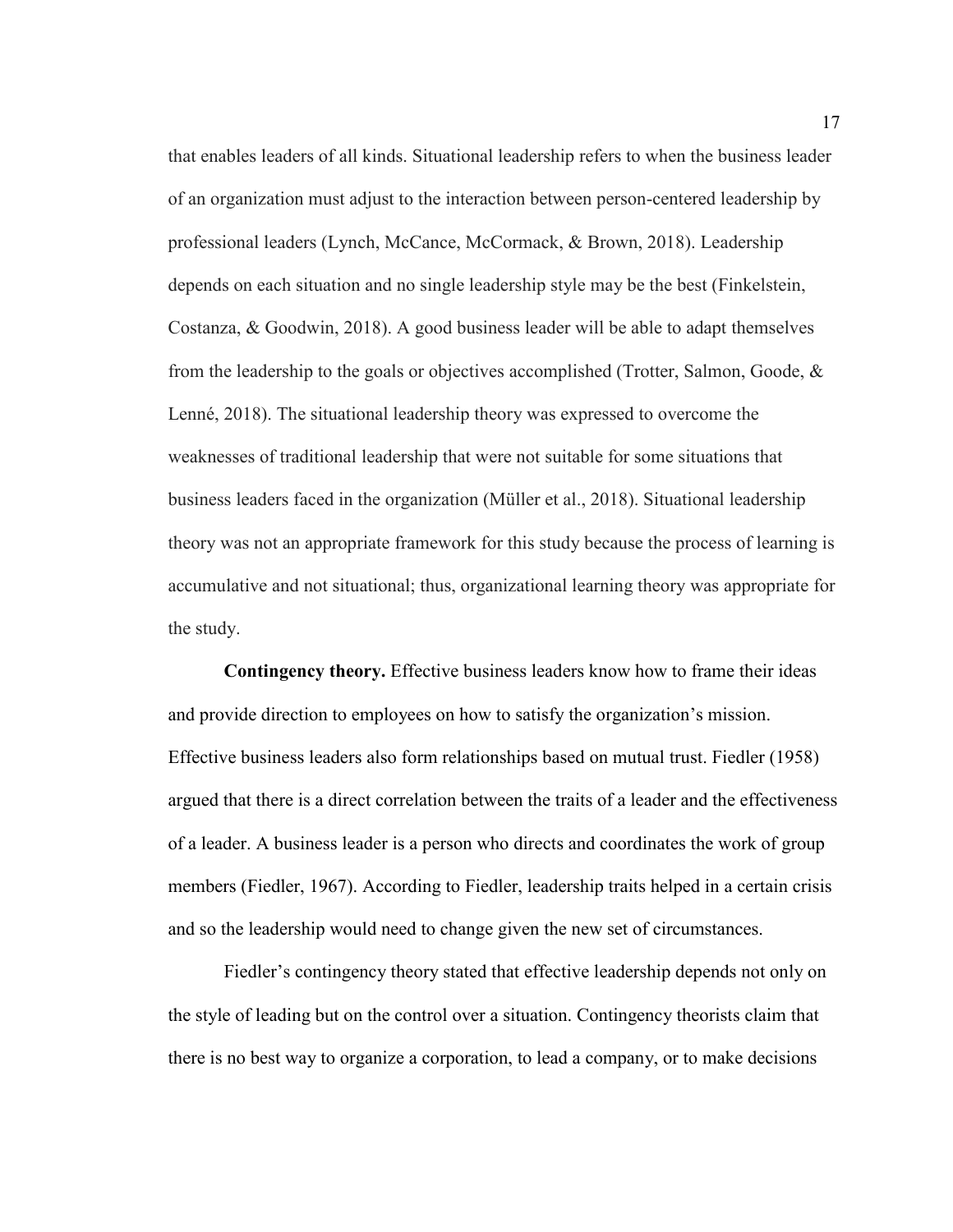that trace megaproject performance to variation (Gil & Pinto, 2018; Northouse, 2018). Fiedler's contingency theory is valuable for helping a company foresee the value of a business leader within a given situation before assigning the employee on the job. Contingency theory was not an appropriate framework for this study because I did not seek contingent relationships to explain behavior. Rather, I sought to understand behavior in terms of organizational learning strategies.

#### **Cyberattacks**

Networks are vulnerable to interruption by hackers and cybercriminals. The definition of a *cyberattack* is an attempt by hackers to damage or destroy a computer network or system connected to the Internet (Škrjanc, Ozawa, Ban, & Dovžan, 2018). A cyberattack is considered mistreatment of computer systems, technology-dependent enterprises, and network systems (Zhang, Wang, Liu, Ding, & Alsaadi, 2018). For example, cyberattacks have challenged existing electric utility cybersecurity standards to protect critical assets, their integrated dependents, and public safety from cyber threats (Smith et al., 2016). Cybercrime is a growing and insidious problem for small business owners, and owner efforts to encourage universal access to information technologies fail because some business leaders lack cybercrime or IT knowledge to prevent related problems (Jayakar, 2018). Cybercrimes are a phenomenon that, if ignored, could have unlimited damage potential for business privacy, finances, and integrity. Cyberattackers use malicious code to modify computer code and data, causing disruptions that can compromise data and lead to cybercrimes, such as data and identity theft (Burnap, French, Turner, & Jones, 2018). Cyberattacks continue to plague businesses, requiring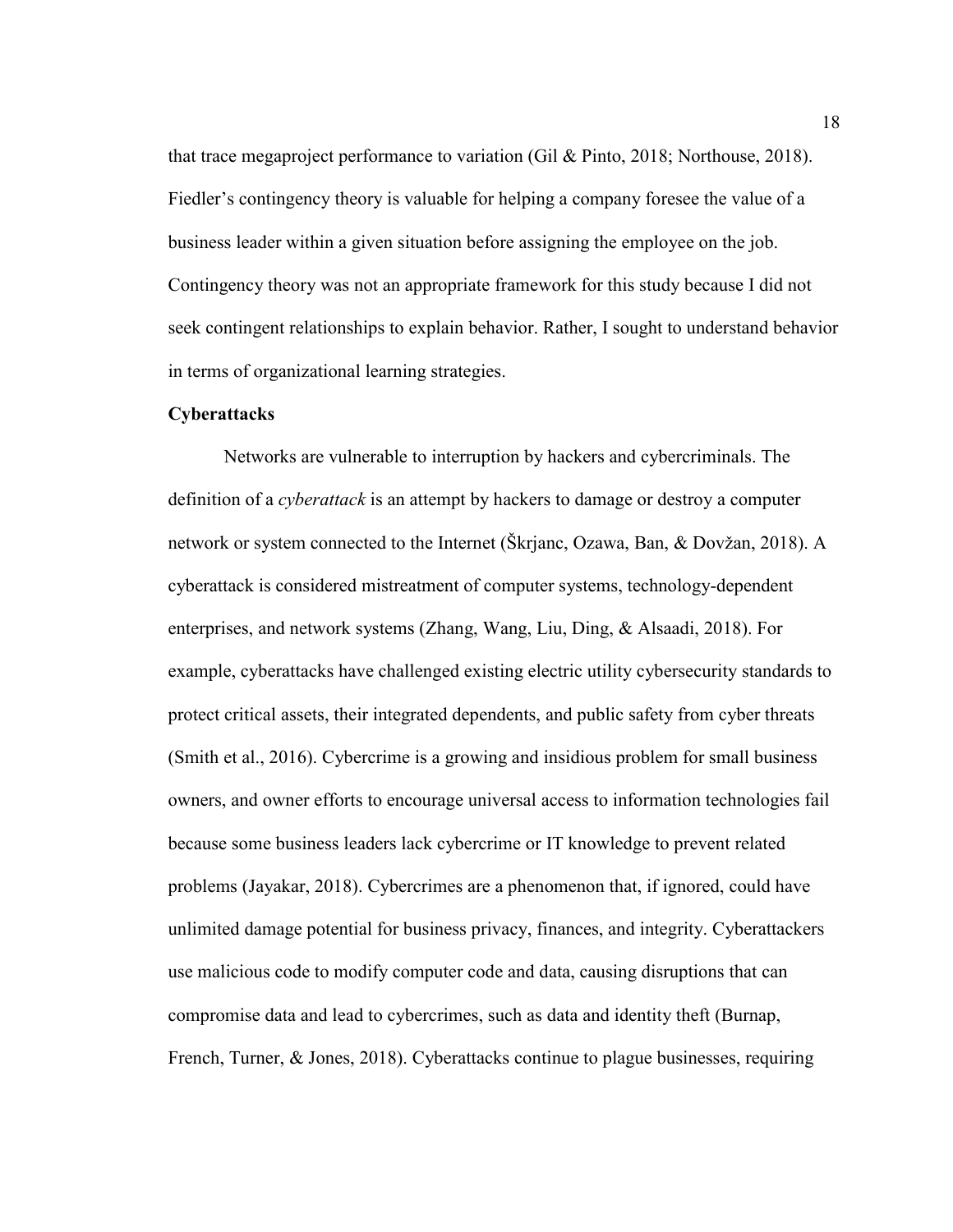business owners to have well-crafted security strategies in place to prevent security breaches.

Cybercrimes can cost businesses billions of dollars. For example, a serious cyberattack caused confirmed physical damage to Sony. Sony suffered an estimated loss of \$20 million in revenue, and a \$32 billion loss was incurred as a result of losing control of customer data (Hou, Gao, & Nicholson, 2018). After this incident, cyber security at Sony began a process of preventing another attack (Zetter, 2014). Sony implemented a moving target defense to mitigate cyberattacks. Moving target defense is a type of security technology involving the IT infrastructure changing its form actively to prevent various cyberattacks (Park, Woo, Moon, & Choi, 2018). Preventing cyberattacks, especially repeated attacks, is important to all businesses. Business owners try to keep their data secure, but hackers find ways to intercept private, personal data which involves investments of millions of dollars on behalf of customers, creating vulnerabilities to customer personal accounts.

Business owners cannot afford cyberattacks. Cybersecurity professionals need to have a well-crafted security strategy in place to prevent future attacks. The Internet represents one of the most important drivers of innovation, growth, and competitive advantage for national and international economies. Cyberattacks play an increasingly important role in critical infrastructure manipulation, for government security, and consumer privacy (Ding, Han, Xiang, Ge, & Zhang, 2018).

Access to business funding is one of the most effective ways to enhance the resilience of SMEs. The SMEs are an important part of the nation's economy, but their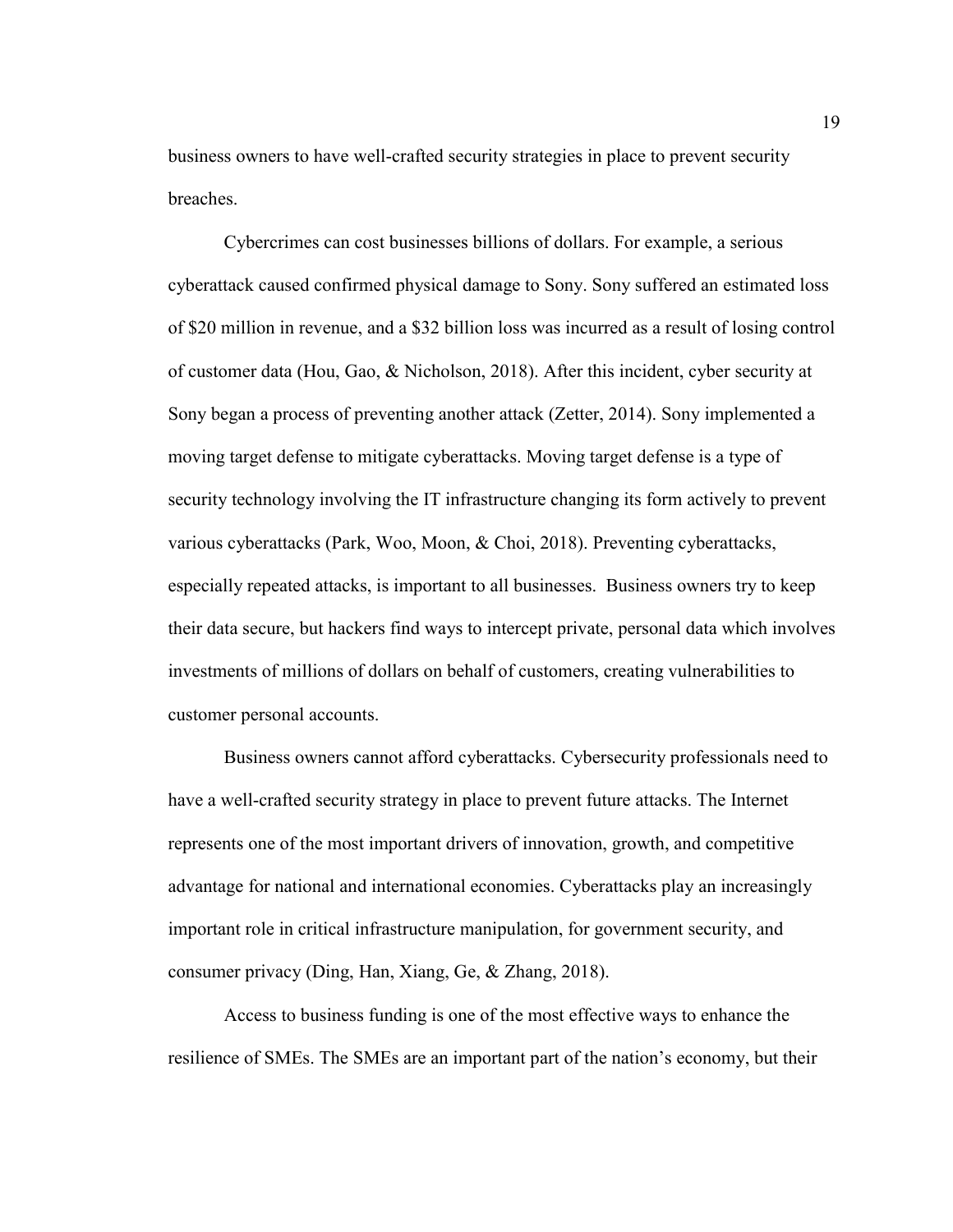owners often do not view themselves as targets for cyberattacks, creating a significant weakness to the security of the business (Small Business Association, 2017). The rising costs of cybersecurity render businesses ill equipped to sustain operability, and these costs are estimated to climb rapidly.

Every government is reliant on independent countries to appropriately manage their own cybersecurity issues. The U.S. government recognizes risk management information systems in the developing world; and is needed to improve performance and to impact users of information systems (Kaban  $\&$  Legowo, 2018). The global business environment must promote online involvement while ensuring the system is not creating undue risks to patrons around the world.

Collecting and assembling data is financially taxing; and increasing data collection efforts could carry the risk of reducing the available resource program an organization has in place. Some companies are creating dynamic methods to secure their organizations. Digital Defense's innovative and leading-edge information security technology helps businesses with a protection-sensitive data and eases the problems associated with information security. Digital Defense, Inc. provides security assessments, coupled with a deep background in security training for governmental and nongovernmental organizations (Cabaj, Domingos, Kotulski, & Respício, 2018). The Ponemon Institute (2015) is also a well-known resource for CISOs and other security experts. SecrED is an industry-recognized training program that Ponemon Institute uses to help organizations create a culture of security across the United States. The Ponemon blog provides up-to-date information affecting CISOs government issues, and insider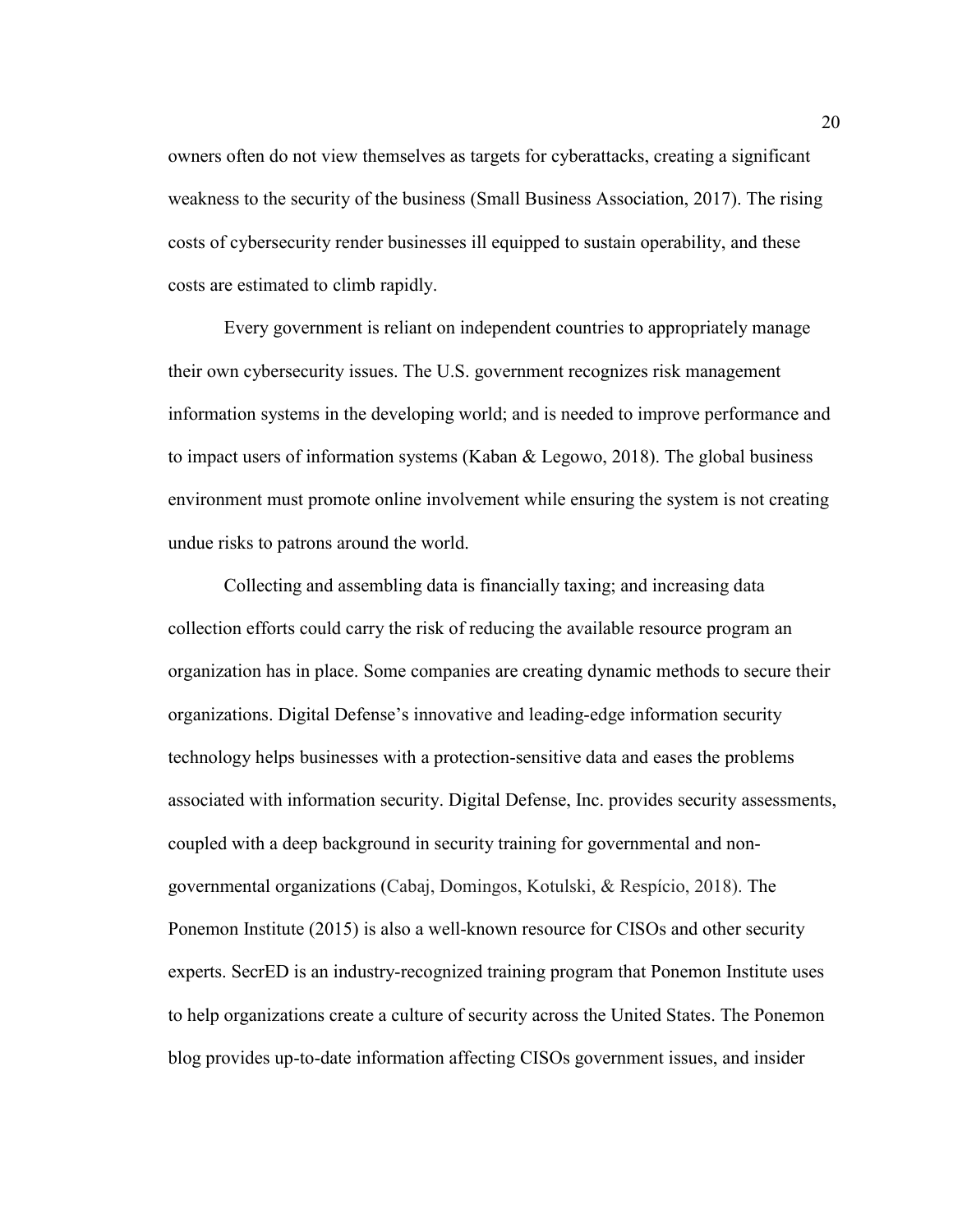threats. In 2015, the Ponemon Institute reported its analysis of the cost of all cybercrime for a variety of 58 U.S. organizations, both public and private. Ponemon reported that annual costs of cybercrime doubled since 2010, which averaged \$6.5 million (Ifinedo, 2018). One method used by business owners is to develop a strong security policy. Each business requires a policy and procedure to align with the assets of the business. Implementing a policy and procedure could create a safe and welcoming environment for the individuals in the business.

Social media use within the workplace is a common entry point for cyberattacks, and organizations know little about how to actually manage social media risk. A survey data from 98 risk-management, audit, and finance professionals, showed that the extent of organizations' social media use increases the actual risk of social media use (Demek, Raschke, Janvrin, & Dilla, 2018). Organizational information protection initiatives could increase over time as professionals become more comfortable with information management strategies (Felo, Kim, & Lim, 2018). Organizations with a more widespread social media policy could have more extensive training and technical controls. Few organizations are adopting social media policies as opposed to operating a formalized risk management process. This limitation accentuates the potential consequences associated with cybercrime.

#### **Chief Information Security Officers (CISOs)**

The CISOs are increasingly finding information security strategies and functions that are no longer adequate when dealing with a progressively more dynamic cyber risk environment. The CISOs could provide craft training and learning principles to clearly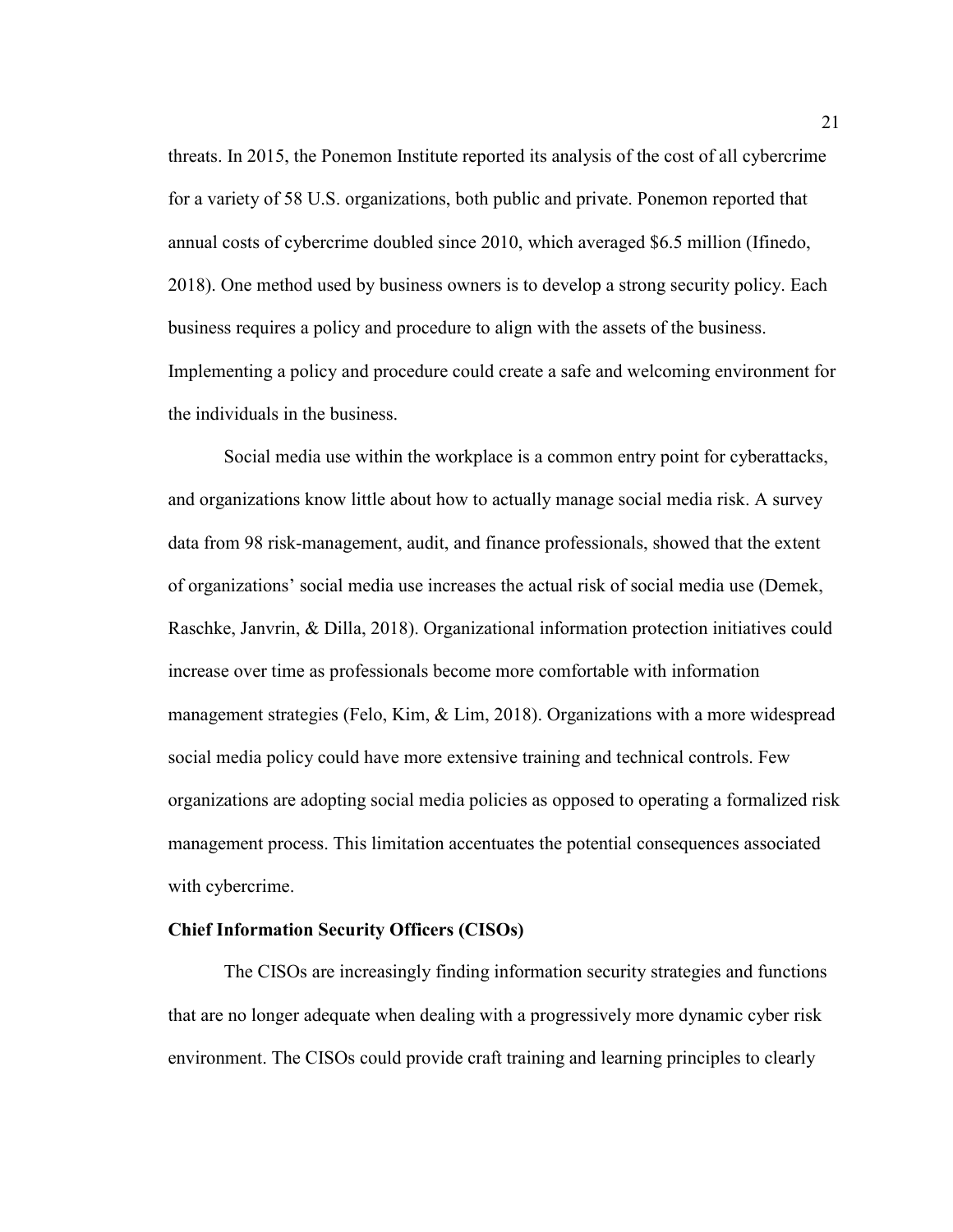influence positive change. The CISOs in the organization should update and create some risk-based choices rather than applying control in a sensitive manner. The CISO directs the planning and implementation of the enterprise's IT system, business operation, and protections against security breaches and vulnerability issues that occur in the business (Hasbini, Eldabi, & Aldall, 2018). The CISOs perform and oversee the functions and activities that occur in the organization and do not focus only on unauthorized access to the organization. The CISOs are also responsible for auditing the existing system while guiding the management of security policies and procedures, activities, and standards. A CISO must have exemplary interpersonal and written communication skills, solid knowledge of electronic and site security issues, and an understanding of the business environment, stakeholders, and working networks.

Cybersecurity professionals must lead in task accomplishment and lead with integrity. Cybersecurity professionals need to have a clear understanding of their cybersecurity human capital skills and abilities to ensure protection against threats to information systems. Cybersecurity professionals need to focus on the importance, difficulty, and timelessness that connect cybersecurity knowledge in the discipline (Parekh et al., 2018). The CISOs must keep abreast of any new developments to avoid costly mistakes and determine what actions they should carry out for the business infrastructure at the given time. In a competitive organization, a set of skills are needed for CISOs (Whitten, 2018). The CISOs must understand the effect attacks have on society and the environment as vital to realizing sustainability. The CISOs should protect their organization against cyberattacks to potentially increase the confidence resulting in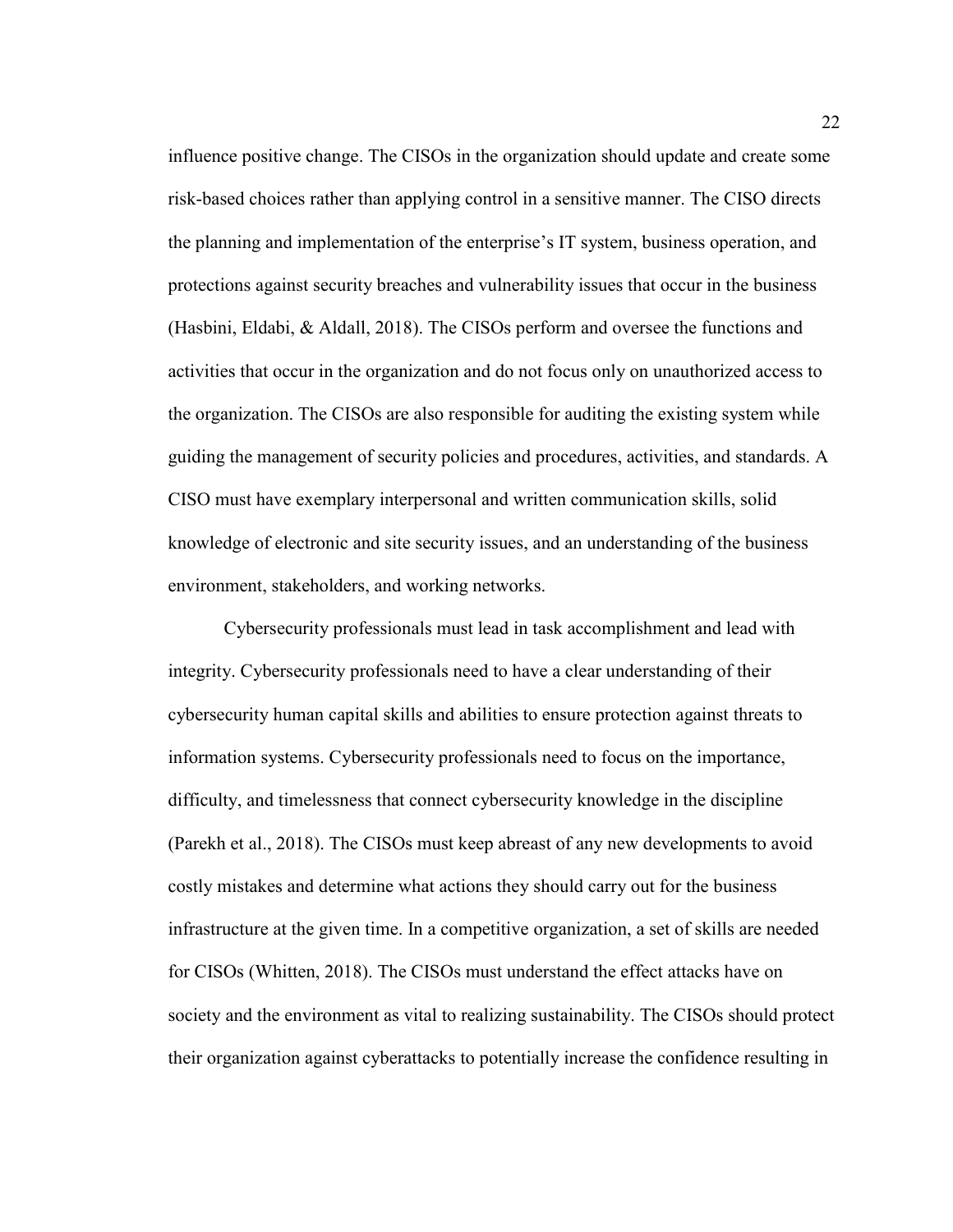economic wealth.

The CISOs should partner with other organizations to understand their needs and different strategies to prevent future attacks. Organizations are growing more dependent on digital innovation and require individuals who work within the organization to meet different challenges (Gustafsson & Jarvenpaa, 2018). One of the biggest challenges facing leaders is to position the company securely and enable organization adaptability in the face of increasingly dynamic, demanding, and high-risk environments. Cybersecurity professionals need to distinguish various forms of cyberattacks.

The use of the Internet has changed the decision-making process through changes in communication patterns in some businesses. According to Bashir, Wee, and Guo (2017), *Cybersecurity Awareness Week* is a competition with measures of personality, interests, culture, decision-making, and attachment styles. Bashir et al. examined individuals, from self-proclaimed hackers to non-hackers and cybersecurity employees versus students, in an exploratory study designed to identify the personalities of cybersecurity competition members. The increase of hacking behavior has sparked a debate about how online communication affects social relationships. The Internet releases us from geographic bounds and brings us together to discuss topics, and what binds the public in this domain is the access to the Internet (Bashir et al., 2017). The Internet is the tool we use to interact with one another and to engage in new challenges. The internet is not only affecting our lives but also mentally altering our brains which heightens conflicting interest in the workplace.

Company leaders apply various strategies to approach cyber breaches. According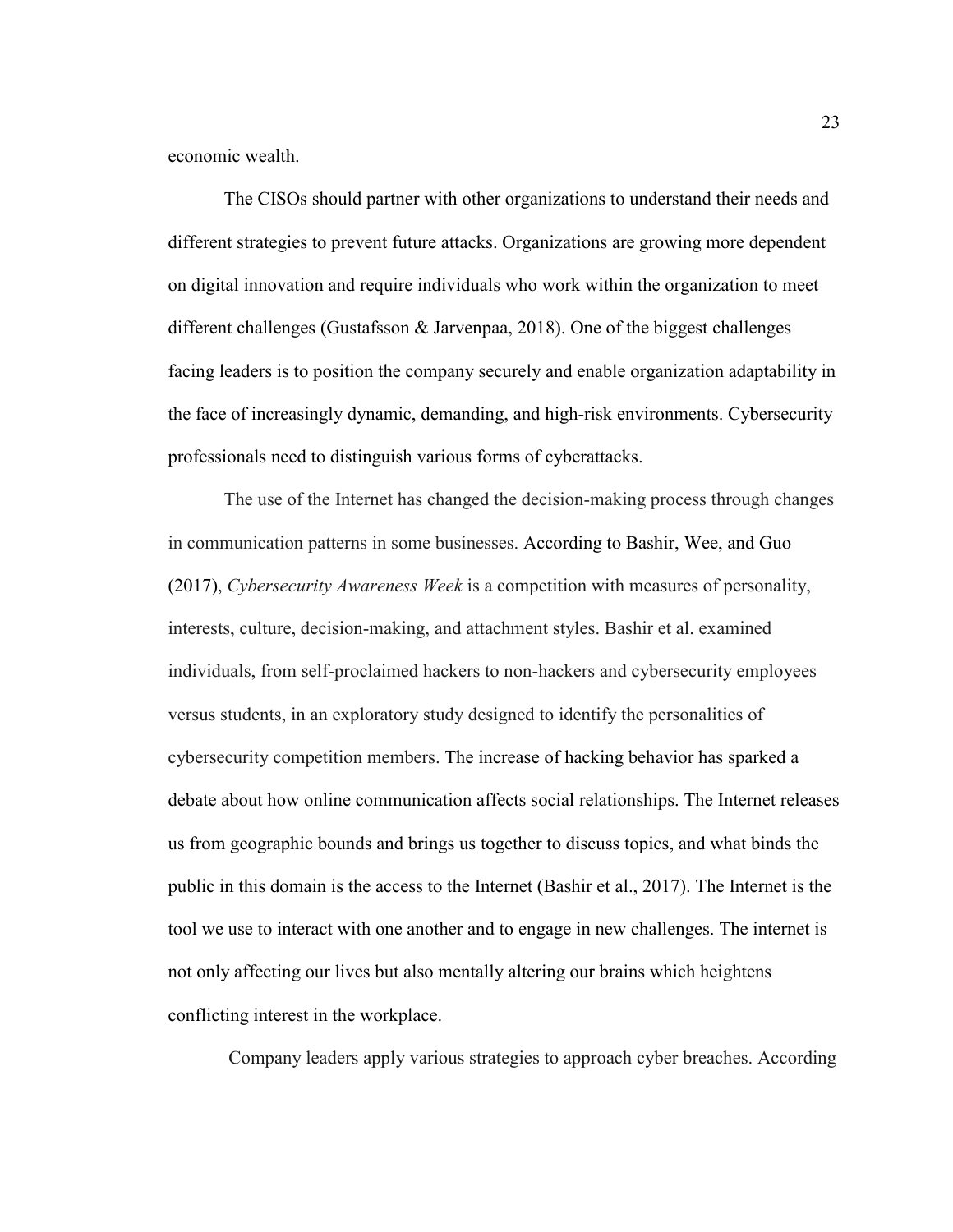to Attaran and Woods (2018), personal demonstrations from business owners help cybersecurity professionals focus on leadership development programs for coaching leadership skills and practices. Communication is fundamental for leadership to function more efficiently, but the communication skills and other skills could help leaders change over time because of the infrastructure necessary for Internet connectivity.

#### **Security Awareness Training**

Security awareness training focuses on communicating and enforcing security policies. Security awareness training is an effective way to prevent a cyberattacks against small business (Fellnhofer, 2018). Information security policies should include training to protect the integrity of the organization. Fellnhofer indicated that the majority of threats arrive at the staff inbox through phishing scams and other social engineering attacks. Training business leaders to defend against phishing, ransomware, and malicious websites is a necessary component of a business digital security strategy. Training business leaders on how to defend against phishing can help businesses reduce the risk of cyberattacks (Fellnhofer, 2018). Businesses of any size require sufficient cybersecurity measures, and appropriate training to inform employees of cybersecurity risks and best practices.

Business leaders could find a way to protect critical information to gain a competitive advantage in the workplace. According to Tadesse and Murthy (2018), 71% of all data breaches affected companies with fewer than 100 people on the payroll. Ransomware is the fastest growing malware threat and accounts for the majority of extortion based malware causing billions of dollars in losses for organizations around the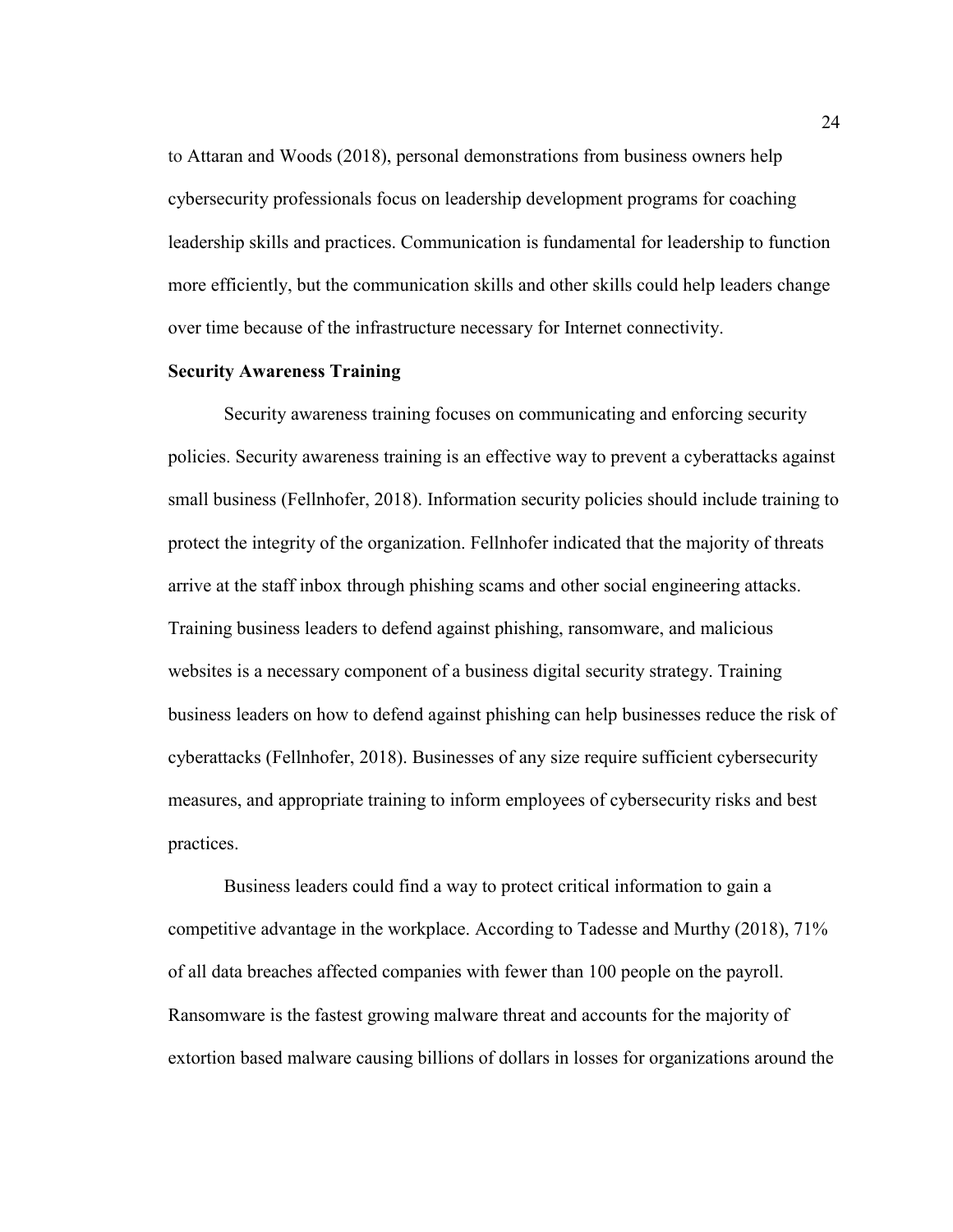world (Thomas  $\&$  Galligher, 2018). Small business attacks are increasing because they present cybercriminals with a way to access the business leader's information and personal data. Small business tends to have insufficient online security (Carr, 2016). Also, small businesses are doing more online transactions and interactions through cloud services.

Cloud computing is one of the latest strategies in computing. Understanding malicious websites is a necessary component of a business digital security strategy because cloud computing experiences increased popularity, but may pose significant challenges to cybersecurity (Kumar, Raj, & Jelciana, 2018). Cloud computing is used directly and indirectly by businesses and if any breach occurs in cloud computing, a company may experience mounting and lasting ill-effects.

According to the Symantec Corporation, small or medium-sized businesses that experienced cyberattacks, lost an average of over \$180,000. Symantec is recognized as one of the largest civilian threat collection networks in the world. Symantec Corporation tracks over 700,000 global adversaries and records from 98 million attack sensors around the world (Symantec Corporation, 2017). The utilization of innovative technology makes collaboration easier for businesses, and business owners should create financial and operational strategies for future impact with data analytics (Wang, Kung, & Byrd, 2018).

 Implementing and using a business continuity plan (BCP) helps cybersecurity professionals in the organization understand the risks associated with IT systems and provides solutions to potential security problems. A more efficient business continuity input process, immediate situational awareness for use of progressive planning, and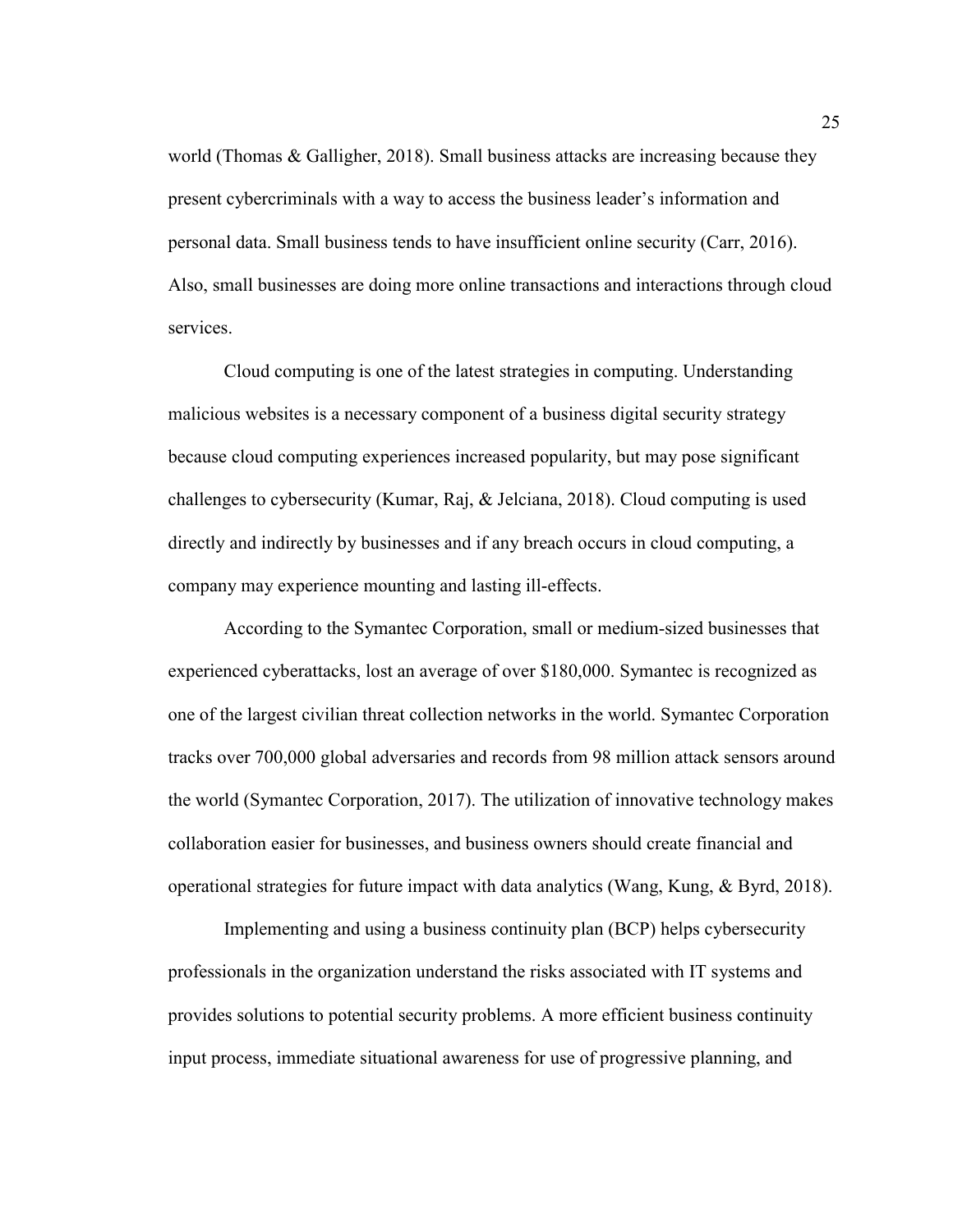streamlined analyses for generation of reports for cybersecurity professionals may significantly protect the integrity of organizations (Clark  $\&$  Guiffault, 2018). By using a consistent process, business continuity management may provide a supportive framework for IT systems. In essence, the organizational structure for business continuity management includes covering the roles of the leaders, identifying the tasks and responsibilities of internal resources, and creating structures to document, test and execute disaster recovery and employ IT contingency plans.

 The Security and Exchange Commission (SEC) protects investors worldwide. The US SEC has sanctioned broker-dealers (BDs) and registered investment advisers (RIAs) to officially address issues when security breaches occur, also to determine whether the SEC is imposing a strict liability approach. The SEC agreed to establish the required cybersecurity policies and procedures in advance of a breach that compromised the personally identifiable information (PII) of approximately 100,000 individuals and thousands of organizations (Rubin & Xu, 2016). Cybersecurity attacks against the SEC led to the implementation of strategies designed to block possible future cyberattacks on businesses. Information security has increased public consciousness due to the universal nature of data breaches, spanning from attacks on small business companies to individual losses on a personal computer. According to Rubin and Xu (2016), strategic cyber intelligence can substantially reduce risk to companies' valued assets and supports due diligence. The SEC goal is to collect information on the state of cyberattacks among small businesses, understand cybersecurity risks, and expose the challenges faced by smaller businesses that could undermine company security.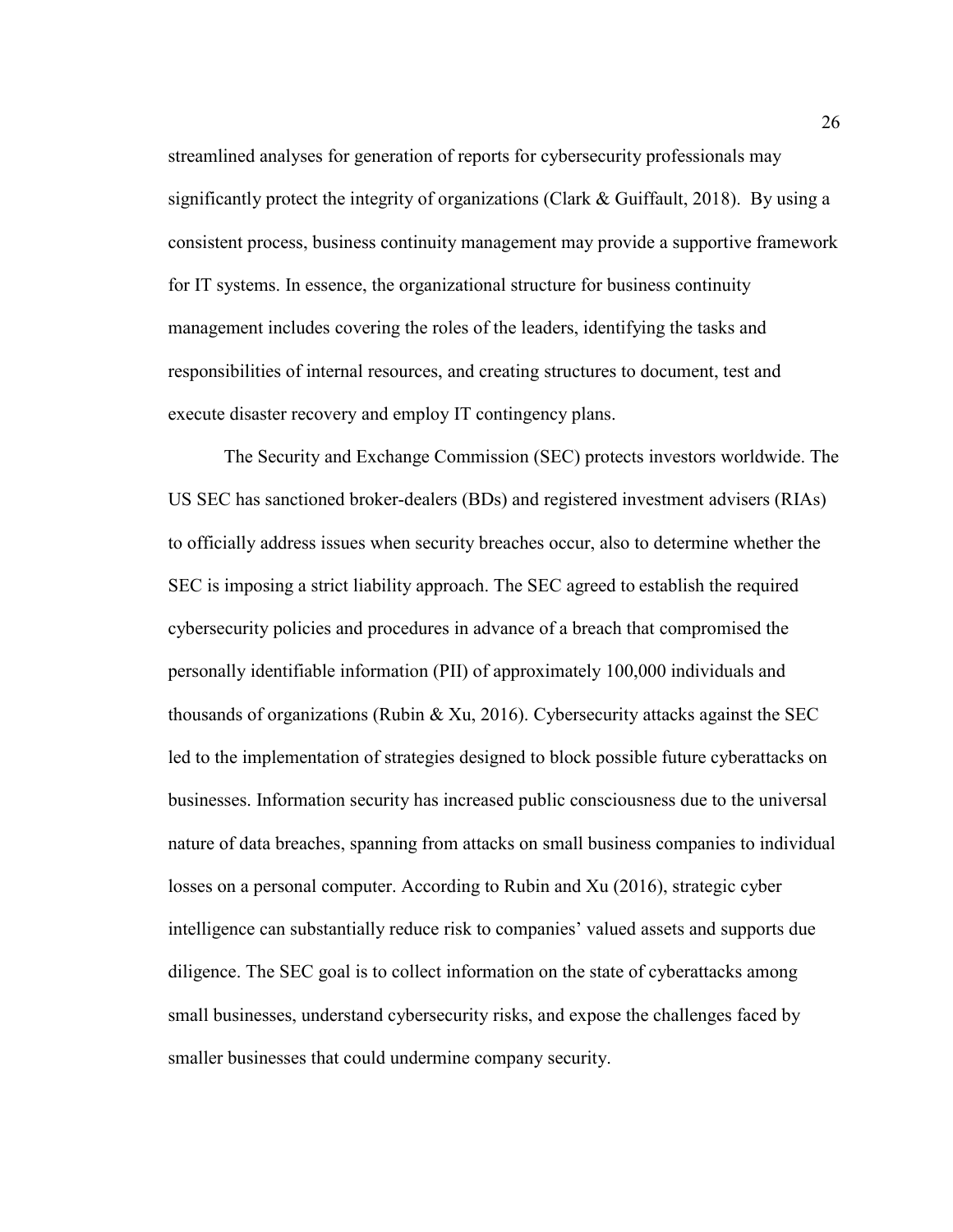## **Information Systems Security Risk**

Operating information systems is a critical part of any business that wants to compete in the business world. Some businesses use information systems at all levels of operation to collect, process, and store data. Management gathers and distributes data in the form of information required to carry out the daily operations of the business. The concept of a project-oriented business consists of three segments (a) values, (b) structures, and (c) people (Gemünden, Lehner, & Kock, 2018). The above three segments are ideally based on a range of management disciplines such as (a) the orientations in the value segment developed in strategic management and innovation management; (b) the foundations for the design of the sociotechnical artifacts in the structure segment of organizational design, planning and controlling, the systems theory; and (c) the foundations for the elements of the human side come from organizational behavior, human resource management, and knowledge management theories (Gemünden et al., 2018). Organizations need to understand the value of organizational behavior, human resource management, and knowledge management theories.

Compliance by cybersecurity professionals could provide organizations with confidence to focus on mitigating external threats. The goal of each business owner should be to function in the *organizing stage* of the *maturity cycle*. There are many reasons for a business to flourish or close. Organizational disappointment is inevitable as a business leader experiences business failure due to harmful cyberattacks. However, organizational disappointment may be within the control of the business leaders. Malicious attackers frequently breach information systems by exploiting disclosed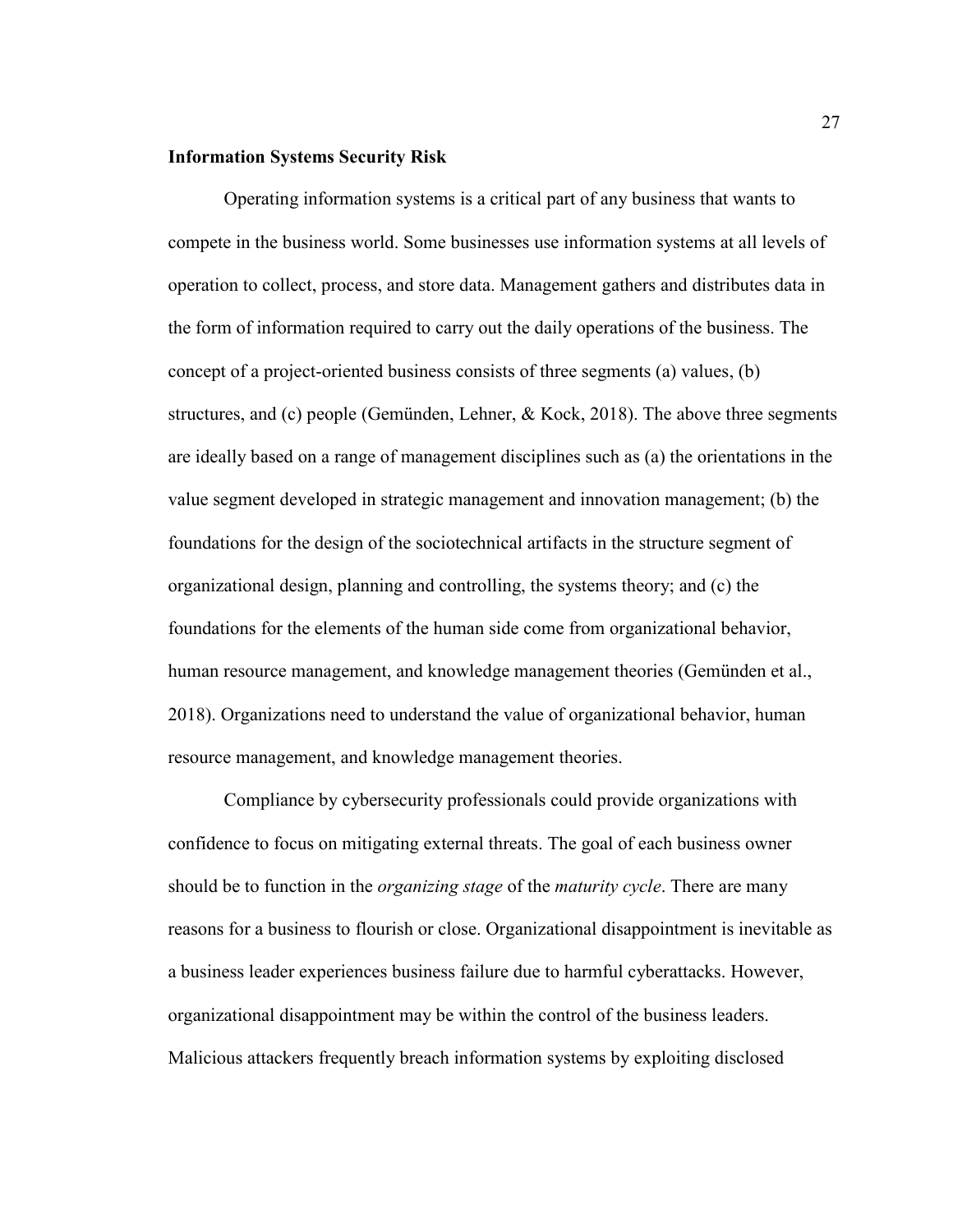software vulnerabilities (Biswas & Mukhopadhyay, 2018). The cybercrime prevention and response process must start with the human factors that contribute to cybersecurity vulnerabilities and risk (King et al., 2018). Vulnerability analysis is a vital part of effective industrial risk evaluation (Abdo, Kaouk, Flaus, & Masse, 2018). Organizations should create and check incident management plans to respond to security breaches immediately. Cybercriminals are professional at hijacking identities. In some cases, the attackers can upsurge a hacked user's access within a system, leading to the identification and inappropriate exposure of sensitive information. The integration of computing and communication capabilities with the *power grid* has led to numerous vulnerabilities in the cyber-physical system (Sun, Hahn, & Liu, 2018). Organizational leaders should create and check incident management plans to respond to security breaches.

Secure organizations create security framework standards. The framework development process initiated with Executive Order 13636, was released on February 12, 2013 (Schwartz et al., 2018). The development of methods and standards addressed cybersecurity assurance in supply chains to increase societal expectations of sustainable business practices, challenging organizations with a host of emerging risk factors (Zhu, Song, Hazen, Lee, & Cegielski, 2018). Business owners are engaging in technological transformation because of the advancements in cloud computing, analytics, mobile devices, and social media (Sandor, Fulton, Engel-Cox, Peck, & Peterson, 2018). Some organizational owners choose Information Security Management Systems (ISMS) standards to create a set of credentials known as ISO 27001:2013. The ISO management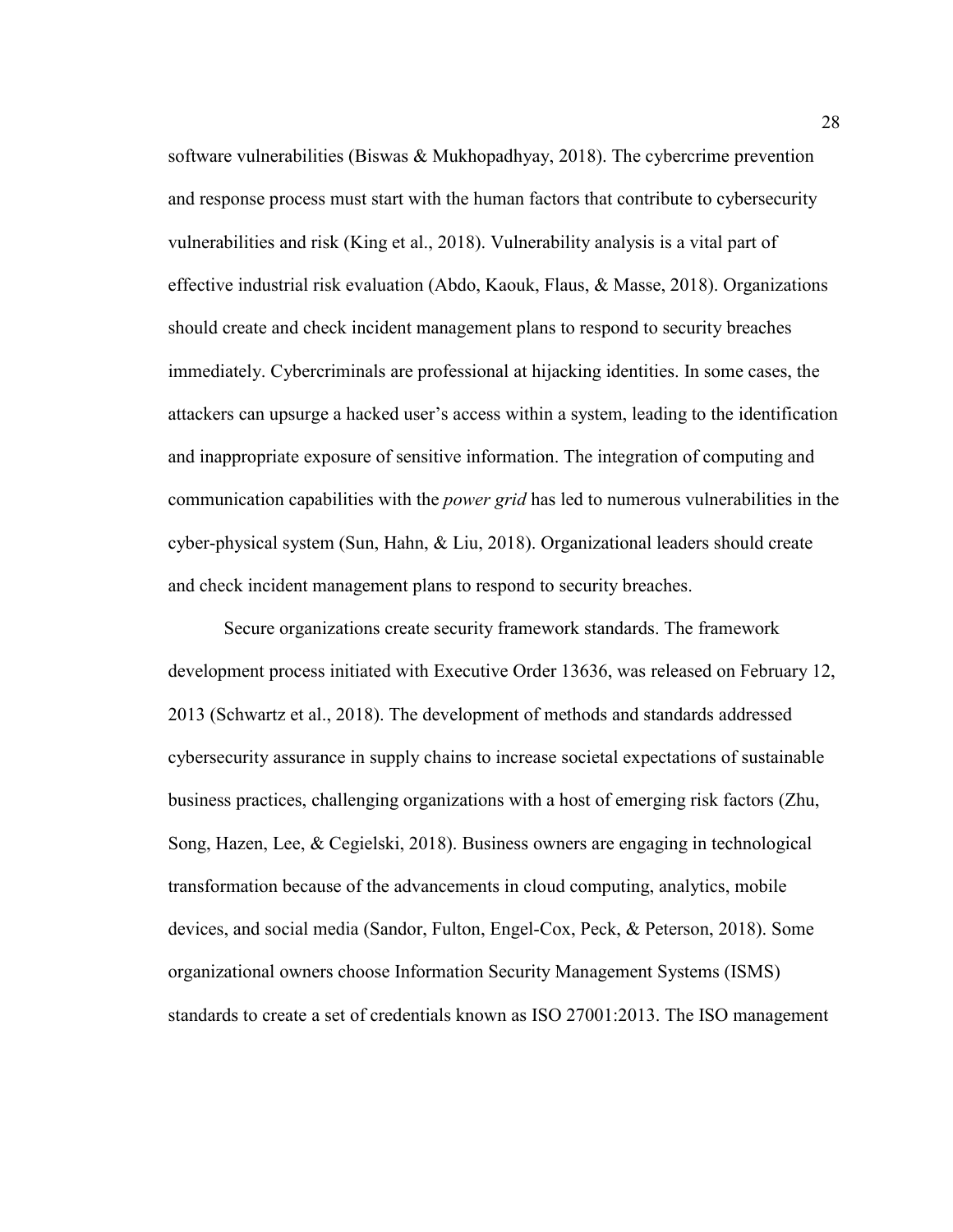system standards demonstrate that the organization has the capability to manage information systems successfully.

# **Cyber Risk Management Framework**

 A cyber risk management framework also helps organizations protect critical infrastructures. The cyber risk management framework is designed to mitigate common challenges that organizations face when developing analytic models, identifying appropriate annalistic opportunities, and protecting analytic assets (Grossman, 2018). The CISOs need to develop a model to capture the vulnerabilities of cyber capabilities during hazards and propose novel ways to address the vulnerabilities (Zhao, Miers, Green  $\&$ Mitrani-Reiser, 2018). The NIST MEP Cybersecurity Assessment Tool allows small business owners to self-evaluate the level of cyber risk to their business (Jaruga, Coskun, Johnson, & Kimbrough, 2017). Increasing connectivity, use of digital computation, and off-site data storage provide the potential dramatic improvements in manufacturing productivity, quality, and cost (Hutchins et al., 2015). As threats to information security gain attention in the organization, increasingly interested in asset management gives the organization the ability to defend against cyberattacks.

Cybersecurity breaches make headlines as businesses around the world fall victim to network intrusion and data theft. A comprehensive inventory of all security incidents and breaches, uncovers the security risk organizations face when sharing sensitive information (Yeh, 2018). Security of information is costly; and causes some organizations to invest what is required to protect sensitive information (Luna, Rhine, Myhra, Sullivan, & Kruse, 2016). Some organizations are still hesitant about spending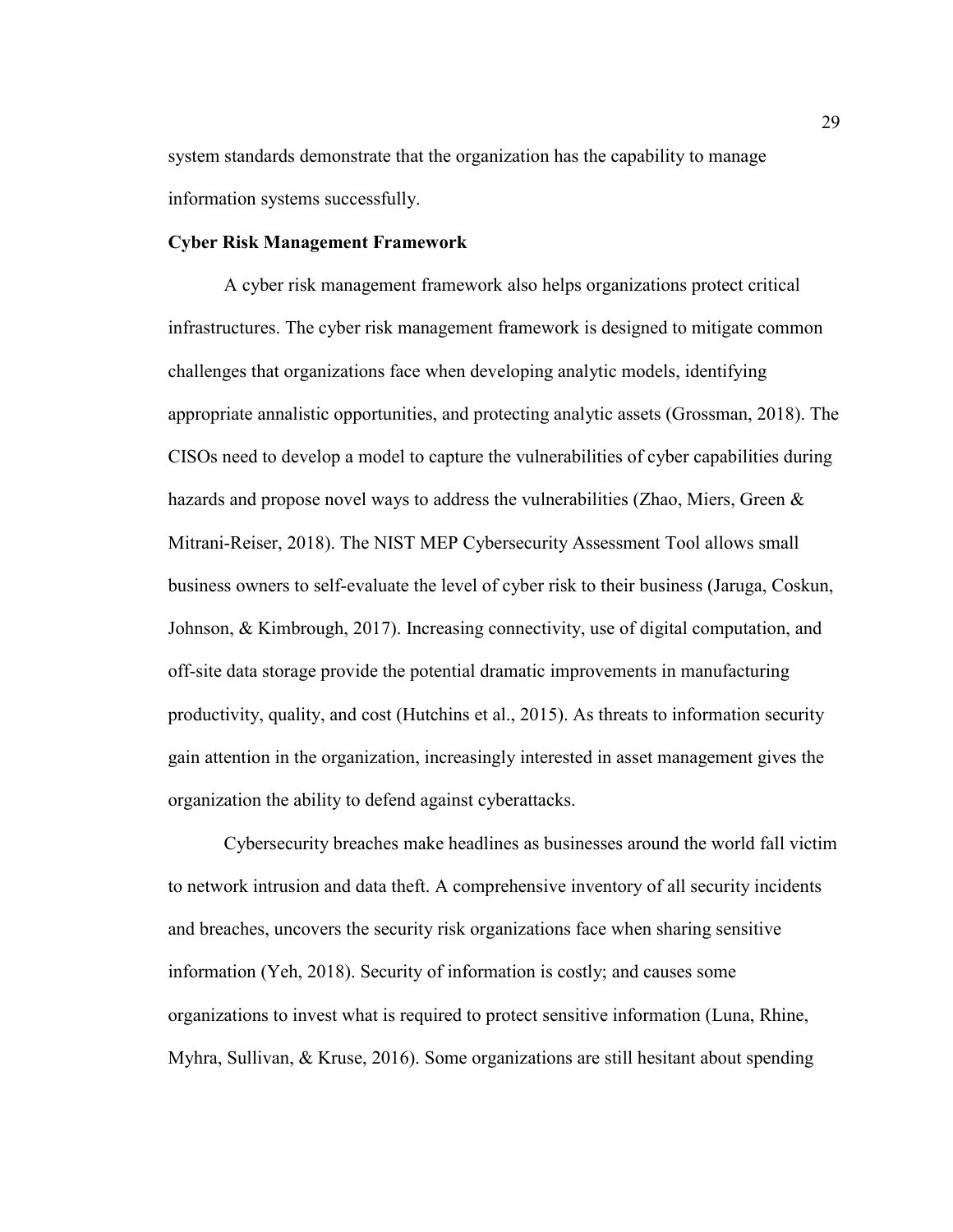thousands of dollars to upgrade their security systems and improving data protection policies and practices. Business owners cannot escape the huge financial costs of a data breach, and organizations around the world must prevent business integrity losses as this impacts all industries and processes involving stakeholder private information.

# **Cyber Impact**

Cybercrimes are responsible for the disconnection of computer functions and cause the downfall of many companies. The creation and improvement of technological products and services depend on the exchange of data between people and companies (Olano, 2018). Internet users may be unaware of the different cybercrimes and therefore, may become victims of cyberattacks. Cybercrimes might happen to any business once an entry point, or vulnerability, leads to their information hacking by an unlawful user (Wadhwa, & Arora, 2017). The connectivity between computers through the Internet has made cybercrime a public security issue.

Data breaches have been occurring for as long as businesses kept confidential information and stored private data. Dodel and Mesch (2016) noted cyber-victimization has extensive economic and personal consequences for Internet users as well as negative consequences for economies and the entire cyberinfrastructure (Marti, 2018). The goal of risk managers is to support assertions that the identified risk is manageable to secure and satisfy business owners and stakeholders (Choudhary, 2018). Information security efforts focus mainly on how to improve security and safety technologies (Nishigaki, 2018). Business leaders must work closely to develop appropriate technical controls that minimize the risks that occur in a business.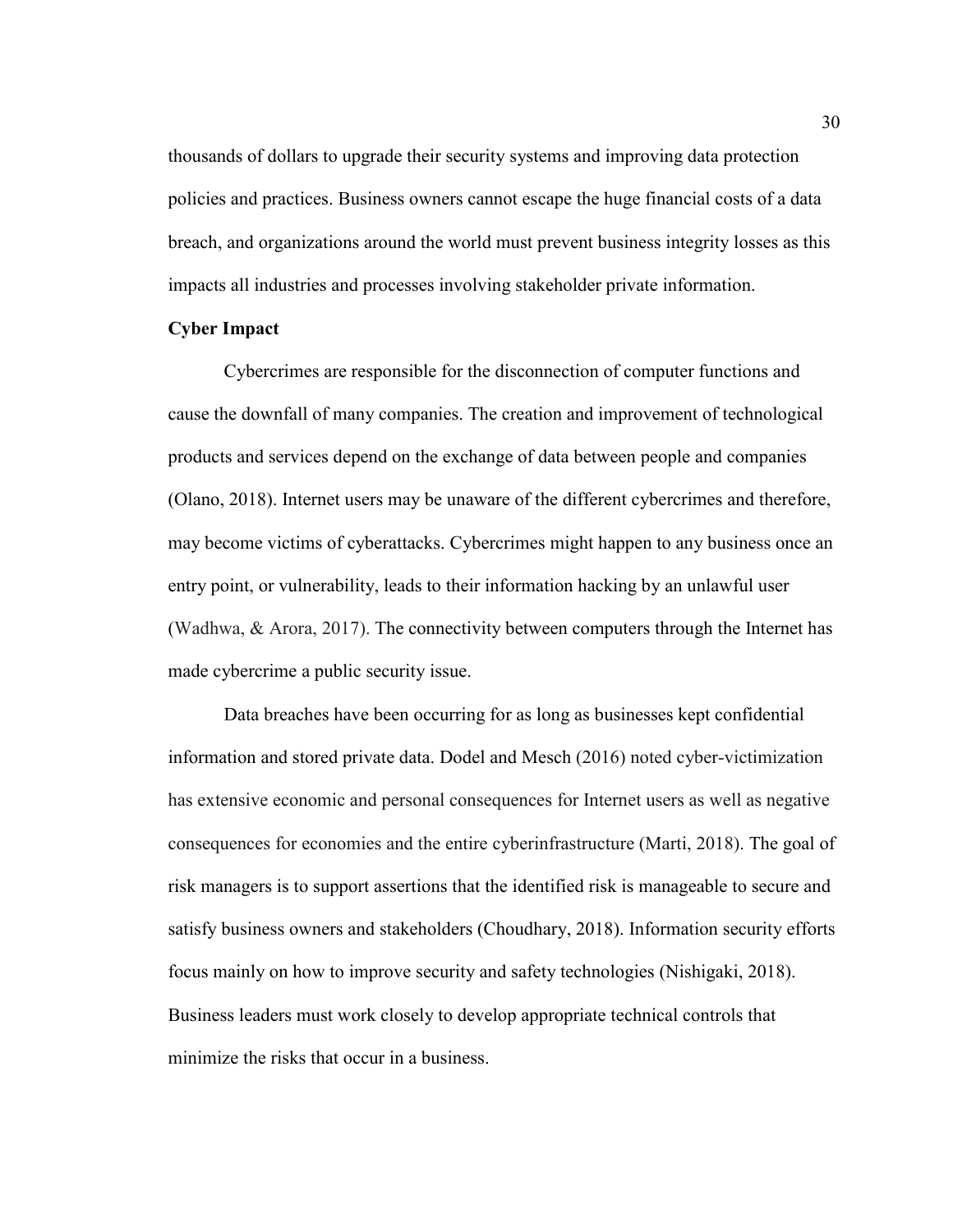Business leaders who apply ICT strategies and plans can help cybersecurity professionals to protect organizations. Organizational personnel who use computers can describe their needs for information security and strive to trust in systems that ensure confidentiality, integrity, and availability (Kakucha & Buya, 2018). With the increase in data breaches that occur in the business world, success now hinges on the effectiveness of data protection solutions (Kisekka & Giboney, 2018). Cyber-security systems, which protect networks and computers against cyberattacks, are becoming common due to increasing threats and government regulation (Toch et al., 2018). Cyberattacks affect the way organizations plan and implement information systems.

# **Cybersecurity**

Cybersecurity threats continue to rise and continually take on new forms in response to new protection attempts that flood the cybersecurity market. The definition of cybersecurity is the protection of information from unauthorized access or attacks that are aimed at exploitation (von Solms & van Solms, 2018). Hacking has evolved from a oneperson crime of opportunity to an open market of money laundering (Stergiou, Psannis, Kim, & Gupta, 2018). Cybersecurity professionals strive to reduce, filter, and organize large amounts of networks to help reduce the workload of the world's most damaging attacks. Computational models of cognitive processes are employable in cyber security tools, experiments, and simulations to address the organizations and effective decisionmaking in keeping computational networks secure (Veksler et al., 2018). Cybersecurity tools are designed to categorize and structure network activity to diminish the damage that an attack can cause to the organization.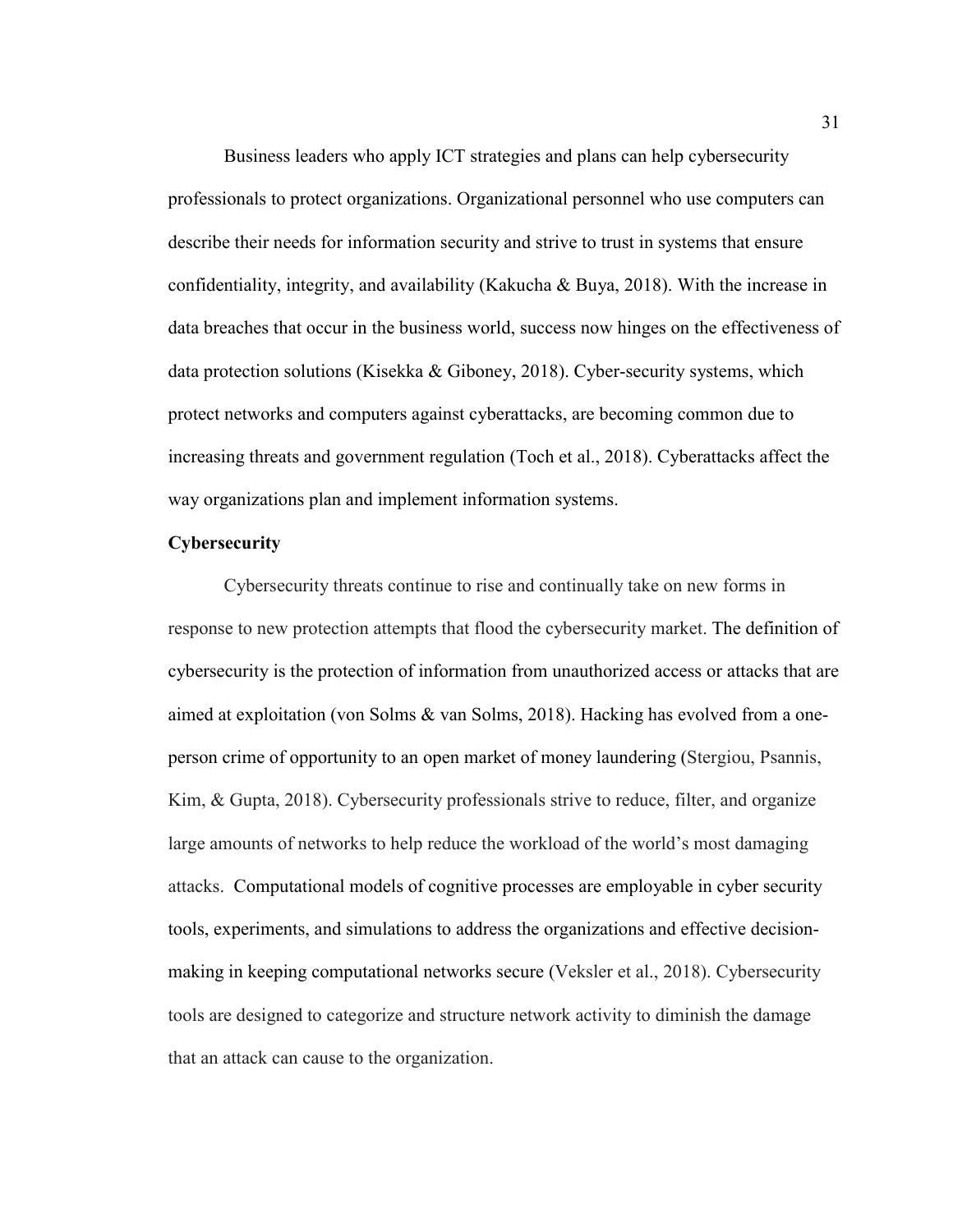Cybersecurity is a priority in all businesses. Information is one of the most valuable assets in any market (Aishwarya, Pratiksha, Hule, & Sayli, 2018). According to Paul (2017), SMEs employ 15.7 million people, which is 63% of all private sector jobs. Investment in cybersecurity is critical to small business and medium-size enterprises (Gordon, Loeb, Lucyshyn, & Zhou, 2018). Data breaches rose by a substantial 40% in 2016 (Timms, 2017). Cybersecurity professionals should reduce endpoint complexity and improve internal stakeholder alignment, which would help cybersecurity professionals to pursue more resources.

## **Cybersecurity Strategies**

Cybersecurity threats continue to evolve strategies to mitigate and frustrate cybersecurity professionals. An attacker can launch multiple attacks against a target with a termination strategy indicating that an attacker will stop after observing a number of attacks or when the attacker exhausts resources (Hu, Xu, Xu,  $\&$  Zhao, 2017). A strategy determines the direction in which an organization needs to move to fulfil the company's mission. As businesses move more, and the business functions of the public network, they must take security measures to ensure that the data cannot be compromised.

 Some SMEs encounter multiple cyberattacks daily; many remain undetected. The loss of control over user data has become a very serious challenge, making it difficult to protect privacy, boost innovation, and guarantee data sovereignty (Yin et al., 2018). Since 2017, human-centered cyber research has provided valuable insights into the cognitive and collaborative work within cyber operations but ignored how the genesis, intentions, methods, and outcomes of cyberattacks impact human-related outcomes (Chen, Herrera,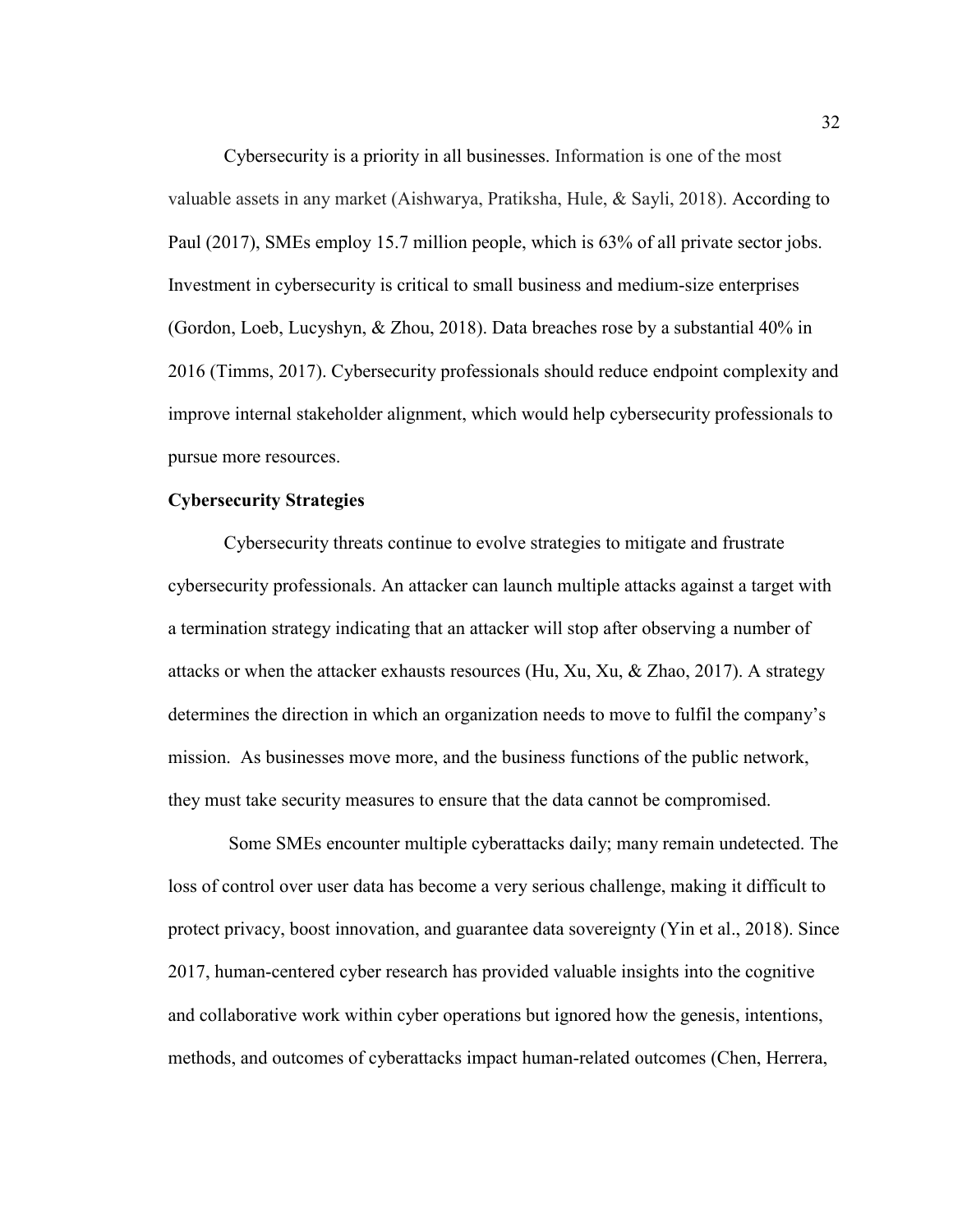& Hwang, 2018). The SMEs business owners suffer from a lack of access to resources that can increase security with less cost. Companies with inadequate security instrumentation fail to protect their stakeholders, placing legal risks on the business owner.

**Remedies.** Digital technology tools drive many changes in the business world. Digital technologies have transformed innovation in many industries and sectors (Nambisan, 2018). With many online tools, business leaders have a better insight into customer preferences and form lasting interactions with other businesses. In the contemporary business world, many users expect to engage with businesses through online channels. Using digital technology tools as an online and e-commerce marketing methods benefit small business.

Small and medium businesses are in a necessity for cybersecurity professionals. The SME business leaders should have strategic goals and alternative innovation path in terms of big data and analytics (BDA) (Heikkilä, Bouwman, & Heikkilä, 2018). Big data is a new technology to improve existing business and create new business opportunities. The big data on management control systems influences the way organizations provide empirical evidence regarding control. The big data technology might help businesses address various challenges and provide insights on real-time decision-making. Most literature on big data and analytics focuses on how business leaders can enhance tactical organizational capabilities, but very few studies examine its impact on organizational value (Grover, Chiang, Liang, & Zhang, 2018). The advancement of information technologies changes the way business operates.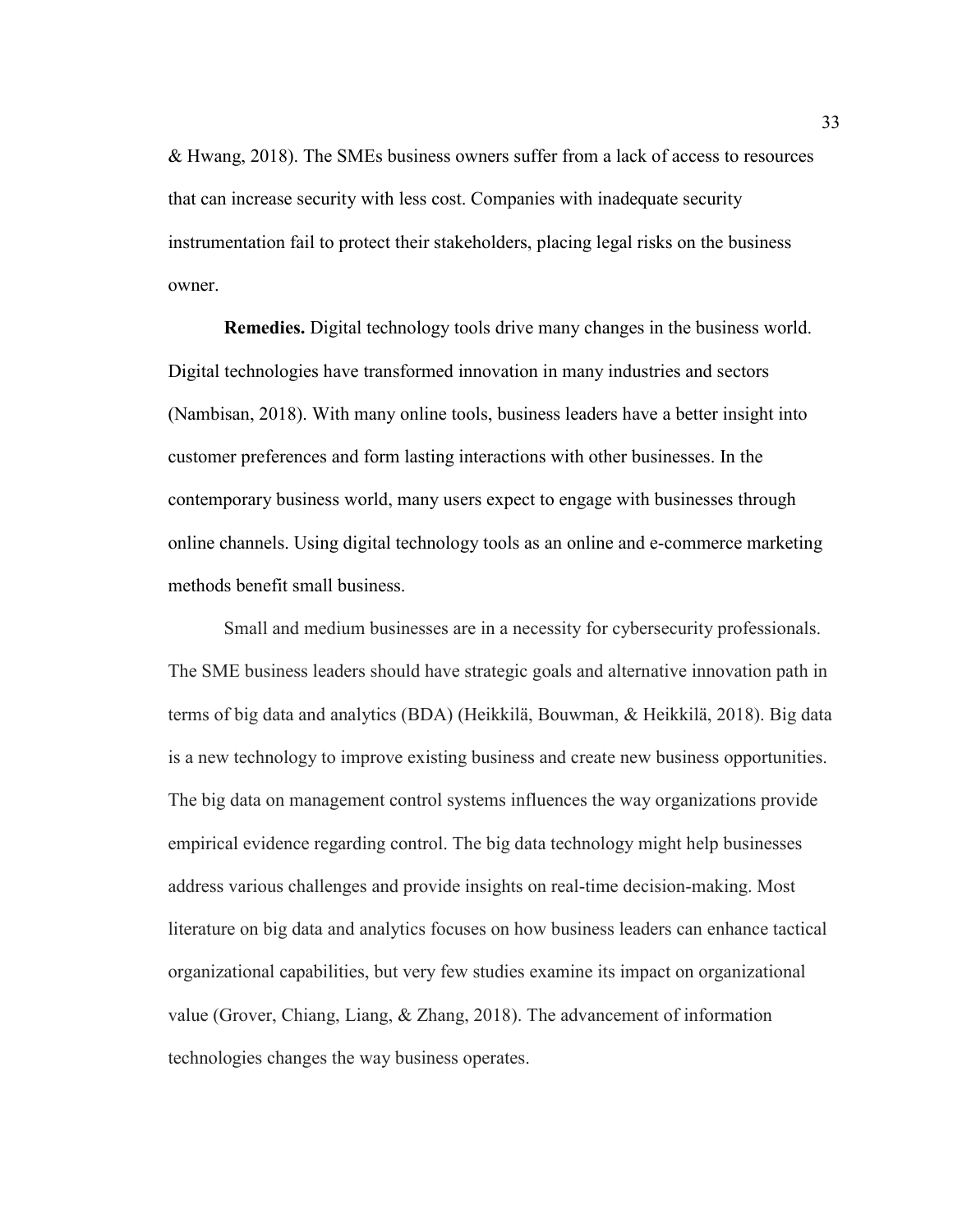Smart power networks in key areas of vulnerability could increase overall cybersecurity. Smart power networks are exposed to an increasing number of cyberattack events, due to the high integration of information techniques (Liu, Li, Shuai, & Wen, 2017). An effective cybersecurity strategy must work across business security platforms (Cuganesan, Steele, & Hart, 2018). The SMEs can integrate a cyber risk management strategy, comprising obtained cyber insurance into their business to defend themselves from cyberattacks.

Insurance is essential to protecting a business from liability issues related to cyber breaches. The adequacy of insurance for managing cyber risk is to extract cases of cyber losses from an operational risk database and analyze their statistical properties (Biener, Eling, & Wirfs, 2015). Cyber insurance may be a good investment for small businesses that are affected by a cyberattack and do not have the funds to have IT risk audits to prevent a cyber-intrusion.

A performance measurement database must begin by recognizing outcome goals and then using those goals to guide the selection of suitable measures and relate the process and capacity. Once the organization completes the steps, the cybersecurity professional should begin operationalizing performance measures required to access the appropriate data and well-organized resources (Kaban & Legowo, 2018). Cybersecurity professionals should build on existing data systems for purposes of performance measurement and to improve their value for other applications in place.

Business owners are charged with implementing strategies to mitigate the costs of cybercrimes through preventative software and safe online practices for all stakeholders.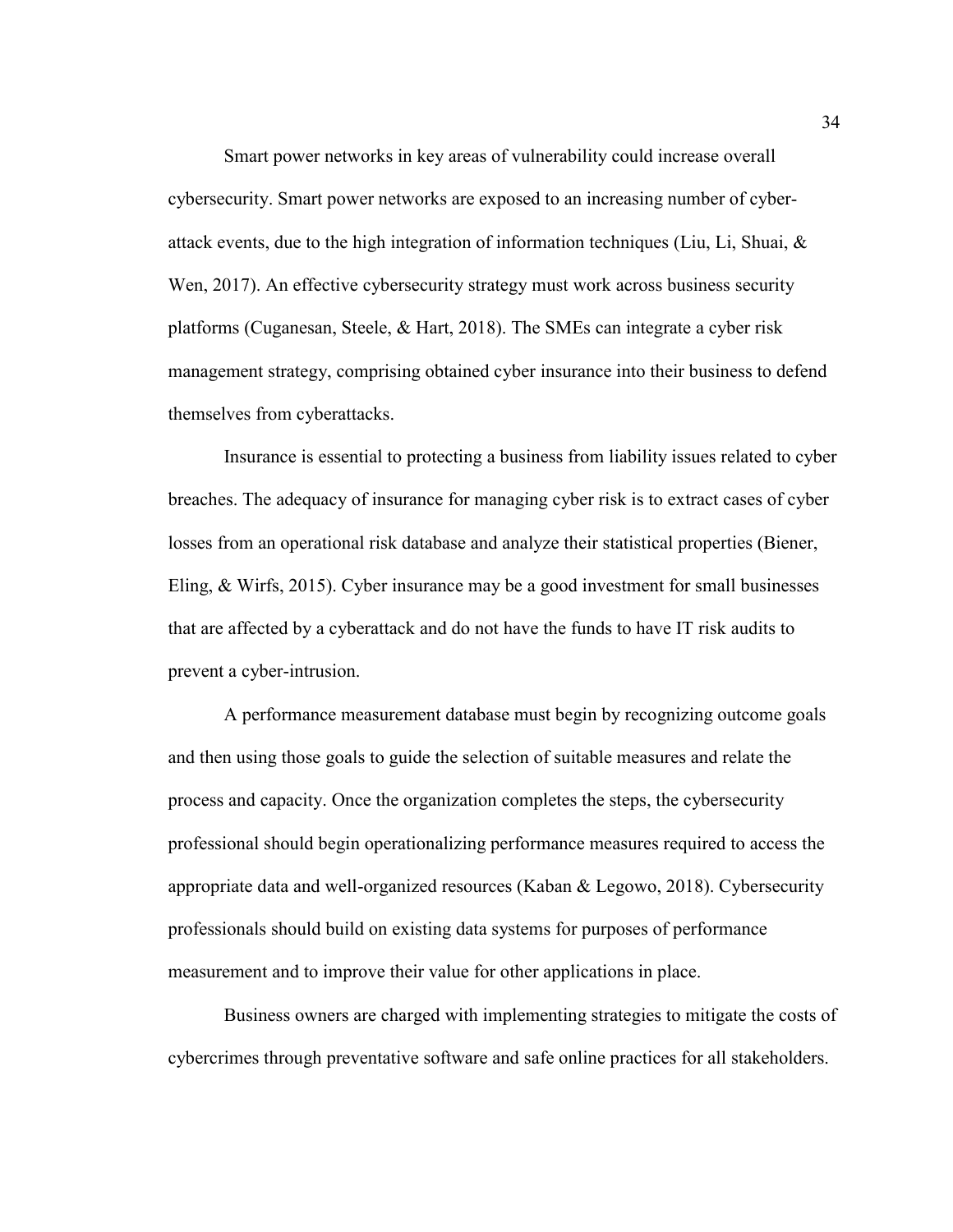Business owners must invest in state-of-the-art technology to make business exchanges safe and confidential for business owners and patrons. Business owners must adapt the growth of organizations' networks to remain competitive. The size and value of the information hacked, damaged, and leaked are increasingly vulnerable for customers and business owners. When business owners build tough systems that deliver interoperable and reliable capabilities, they should establish and adhere to operational cyber styles; this includes the ability to detect different styles and supply innovative solutions that allow conclusive operational benefits.

### **Privacy and Protection**

Maintaining privacy and keeping data secure has always been a very challenging issue for the IT industry. A cyberattack could leave the mass populations vulnerable to unprecedented personal and financial loss. The risk of targeted cyberattackers and the vulnerability posed affects everyone in business and society. Dodel and Mesch (2016) noted cyber-victimization has extensive economic and personal consequences for the Internet users, as well as negative consequences for economies and the cyberinfrastructure. Cybercrimes will impact individuals, businesses, and the economy.

The CISOs professionals are responsible for implementing an information security program, which includes procedures and policies designed to protect initiative infrastructures, systems, and assets from organizations (Georgiou & Lambrinoudakis, 2017). According to Irwin et al. (2018), SMEs constitute most businesses in the United States and the issues impacting their performance is significant for many stakeholders. The open environment of the Internet creates a vital opportunity for businesses to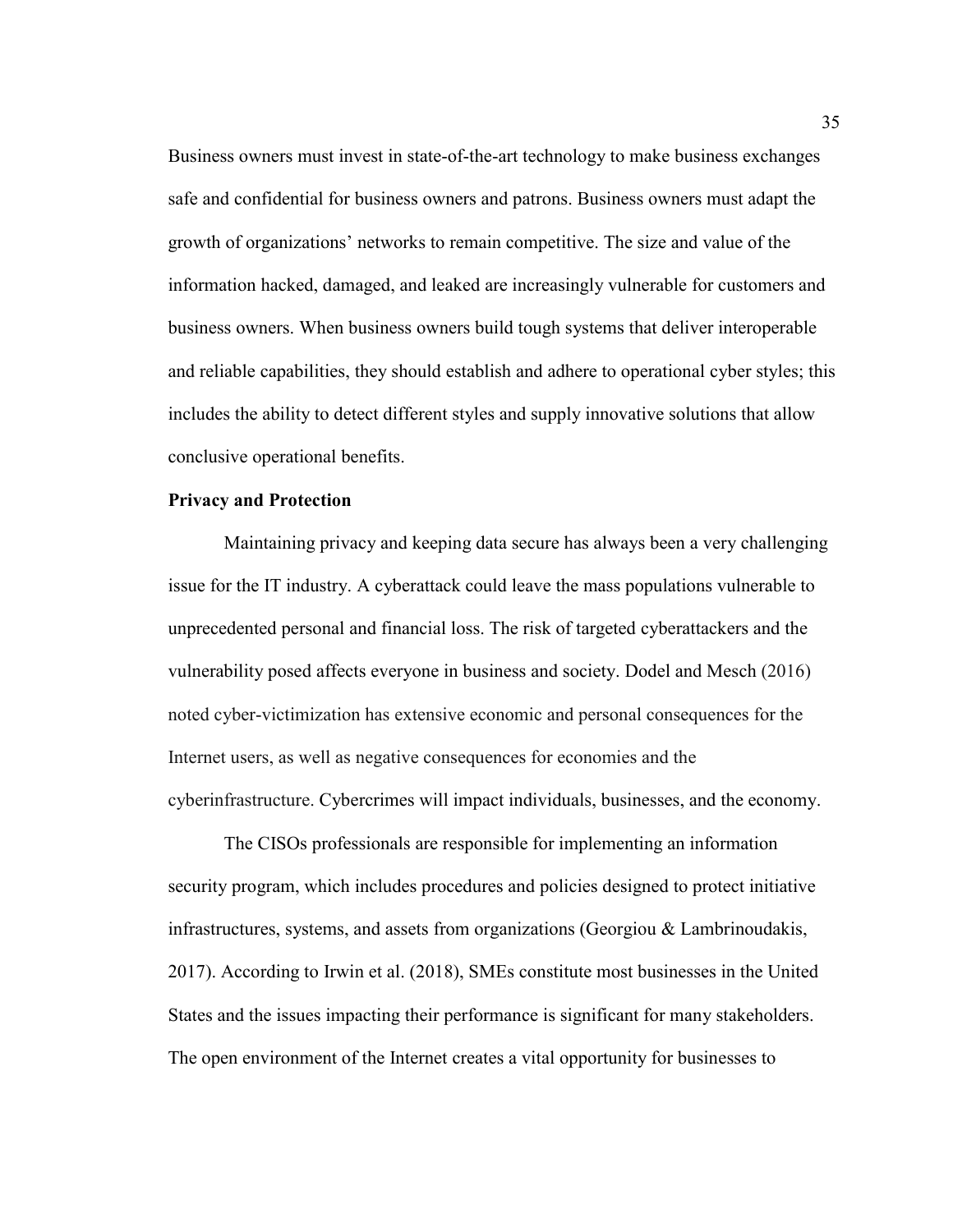consider the security of their networks. In addition, the business must ensure that the data is not manageable to someone who is not certified to see it. Unauthorized network access by an external hacker can cause serious damage to copyrighted data, affect the companies' productivity, and hinder the ability to compete.

Privacy protection is more difficult than providing security. Yet, federal law recognizes no difference in the levels of protection expected for physical and electronic data (Casini, 2018). A privacy strategy dictates who should recognize what. The *law* is too often viewed as an impenetrable barrier to the use of administrative data to create and evaluate evidence-based policy (Petrila, 2018). Policies and procedures reinforced by system developments are addressable through the protection of sensitive data recognized by federal laws. Business and governments around the world are committed to sustainable development as a global policy on Internet protections. Cybercriminals use businesses and governments to sell personal and private data to upset critical infrastructures.

Data serve as a vital resource for entry into new markets, strategic partnerships play a critical role in capturing the value created through the exploitation of data resources (Mamonov, & Triantoro, 2018). With the rapid growth in technology, cloud computing has become increasingly popular among individual users and businesses around the world (Changchit & Chuchuen, 2018). Organizations can capture value from new technology by incorporating the technology in their current businesses.

Communication privacy management (CPM) provides a framework for understanding how small and medium business should maintain privacy parameters.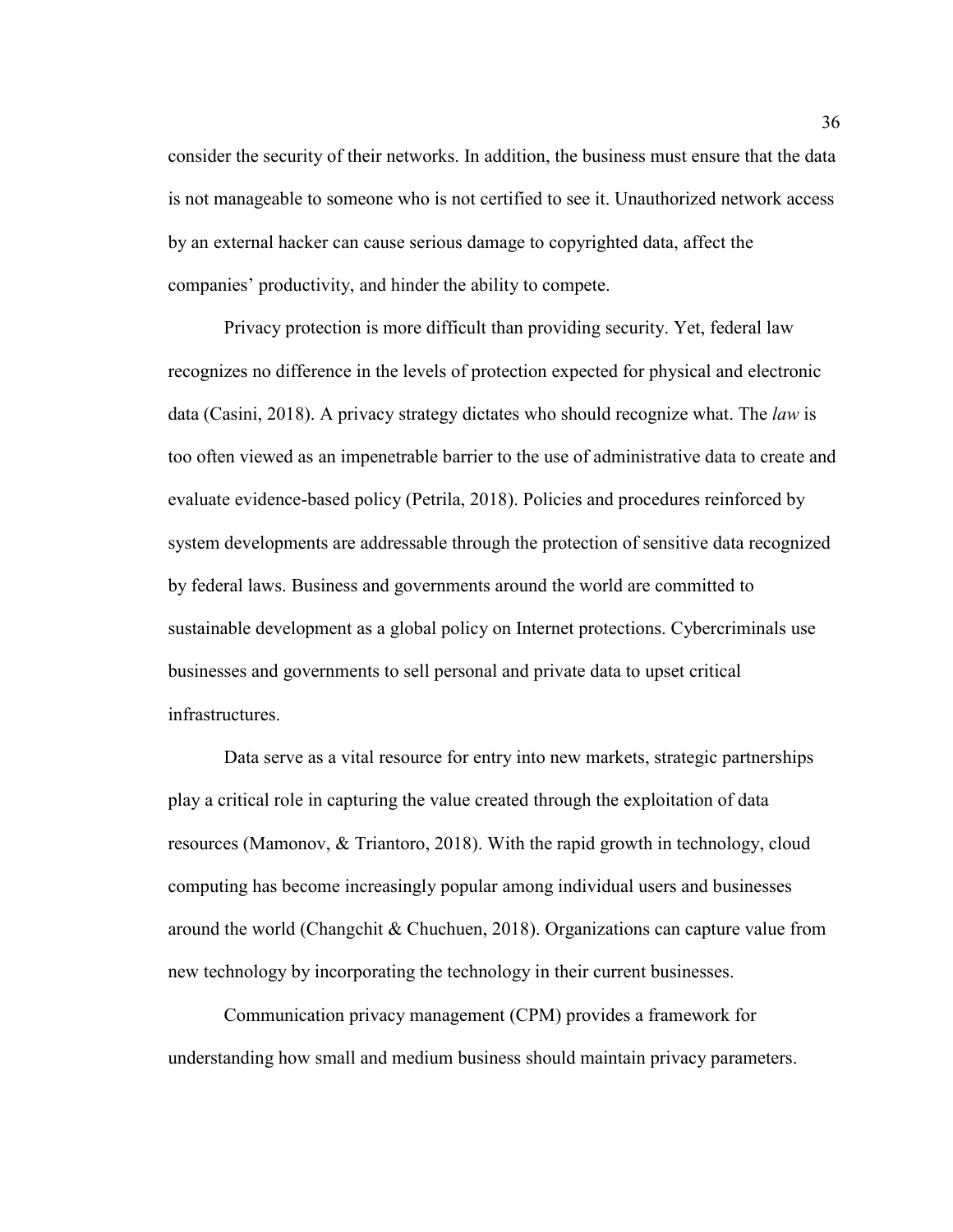When a cybersecurity professional discloses information to a third party, the third party becomes a co-owner of all the information and in some cases, that co-owner could disclose personal information to a hacker. All cybersecurity professionals should have a degree of control over the information. Connectivity and information flow represent the two key enabling factors for a successful operation of the digital world (West, 2018). Connectivity within the business process is not new.

In summary, cybercrime poses an increased risk to businesses, customers, global entities, consumers, families, and society by infiltrating and stealing vital and confidential information, for the purpose of personal and illegal gain (Hu et al. 2017). The costs to businesses are far-reaching, but the personal costs, including the loss of trust in secured interactions and transactions is detrimental to business security and reliance on *secure* exchanges. The insidious nature of theft against the public, and the methods used to infiltrate accounts and personal information is unfathomable. The alarming extent of the problem highlights concerns about using the Internet at all as the Internet may pose extreme risks to individuals, particularly those exchanging money for merchandise online. Hackers face limited challenges in accessing personal account information, using personal accounts for illegitimate purposes, and creating significant debt for unsuspecting Internet users.

Business owners are responsible for the safe delegation of services to all stakeholders who use the business online services. There is an expectation upon businesses that, with the private customer information stored within the business' database, that the information is secure and inaccessible to others. This remains an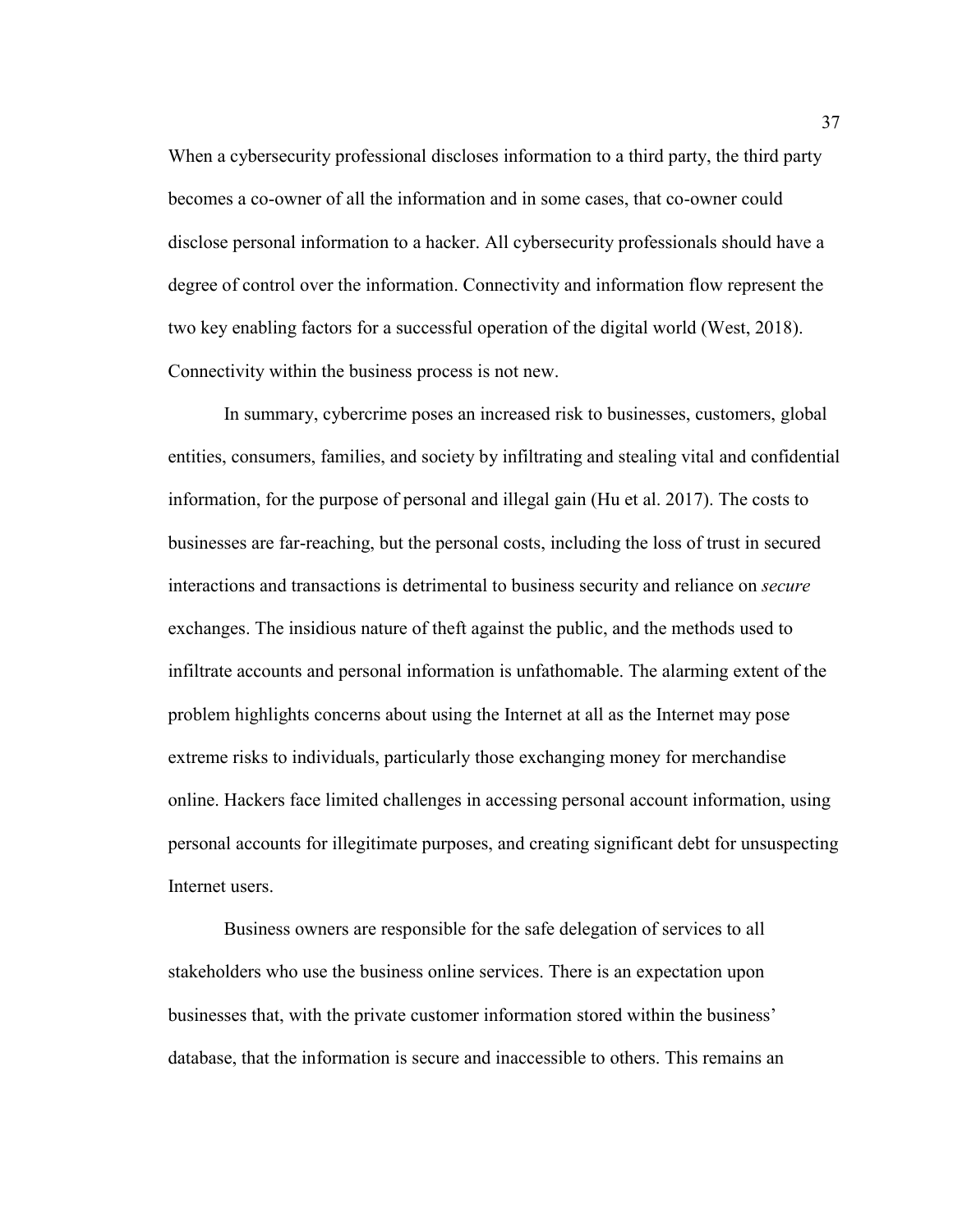assumption, and reports of entire systems under siege remains commonplace within the business environment. Business owners must become knowledgeable about the risks of cyberattacks directed at their company, and work to prevent cybercrime. This may involve working with employees to promote safe Internet practices, ensuring encrypted and secure transactions as a standard business practice, and most importantly, protecting the integrity of the company through the protection of consumer data, business unethical practices, and business reputation (Yeh, 2018). While companies provide some solutions to these issues, a thorough exploration into what strategies CISOs of high-technology companies use to protect their businesses from cyberattacks may aid in protecting the growing number of businesses who may not have strategies, or the capabilities to prevent cyberattacks.

### **Transition**

Section 1 contained an introduction to the study regarding what operational strategies CISOs of small high-technology companies use to protect their businesses from cyberattacks. Section 1 included the background of the problem, problem statement, purpose statement, nature of the study, research question, interview question, conceptual framework, operational definition, and significance of the study. In addition, section 1 included a discussion of the assumptions, limitations, and delimitations of the study. The conclusion of section 1 included a literature review of the professional and academic literature. Section 2 included the discussion of the role of the researcher, participants of the study, research method, and design, population and sampling, ethical consideration in the research, data collection, organization techniques, and data analysis technique. In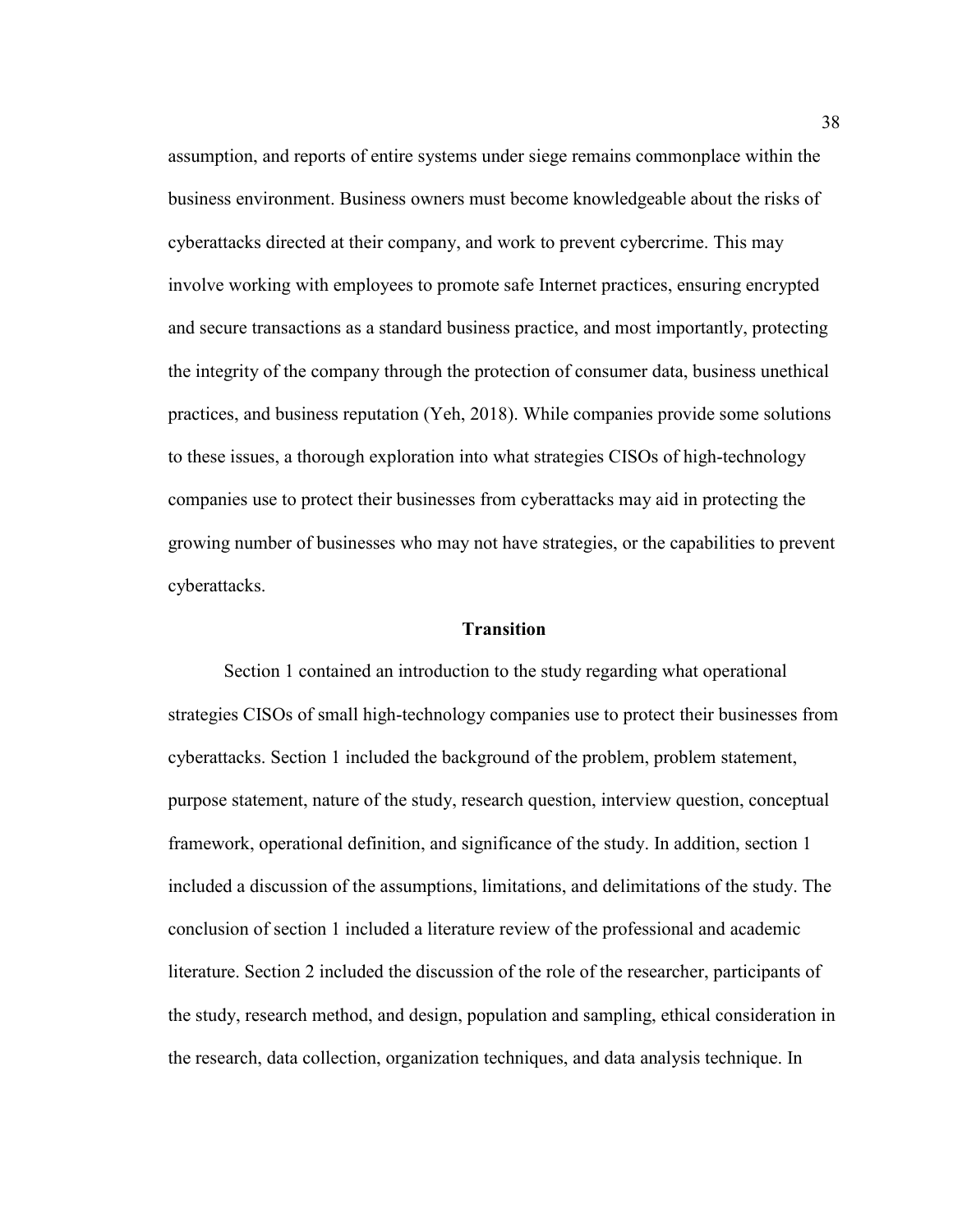Section 3, I included an overview of the study, presentation of the findings, the application to professional practice, the implications for social change, recommendations for action, recommendations for further research, reflections of my experience conducting this study, and a research conclusion of this study.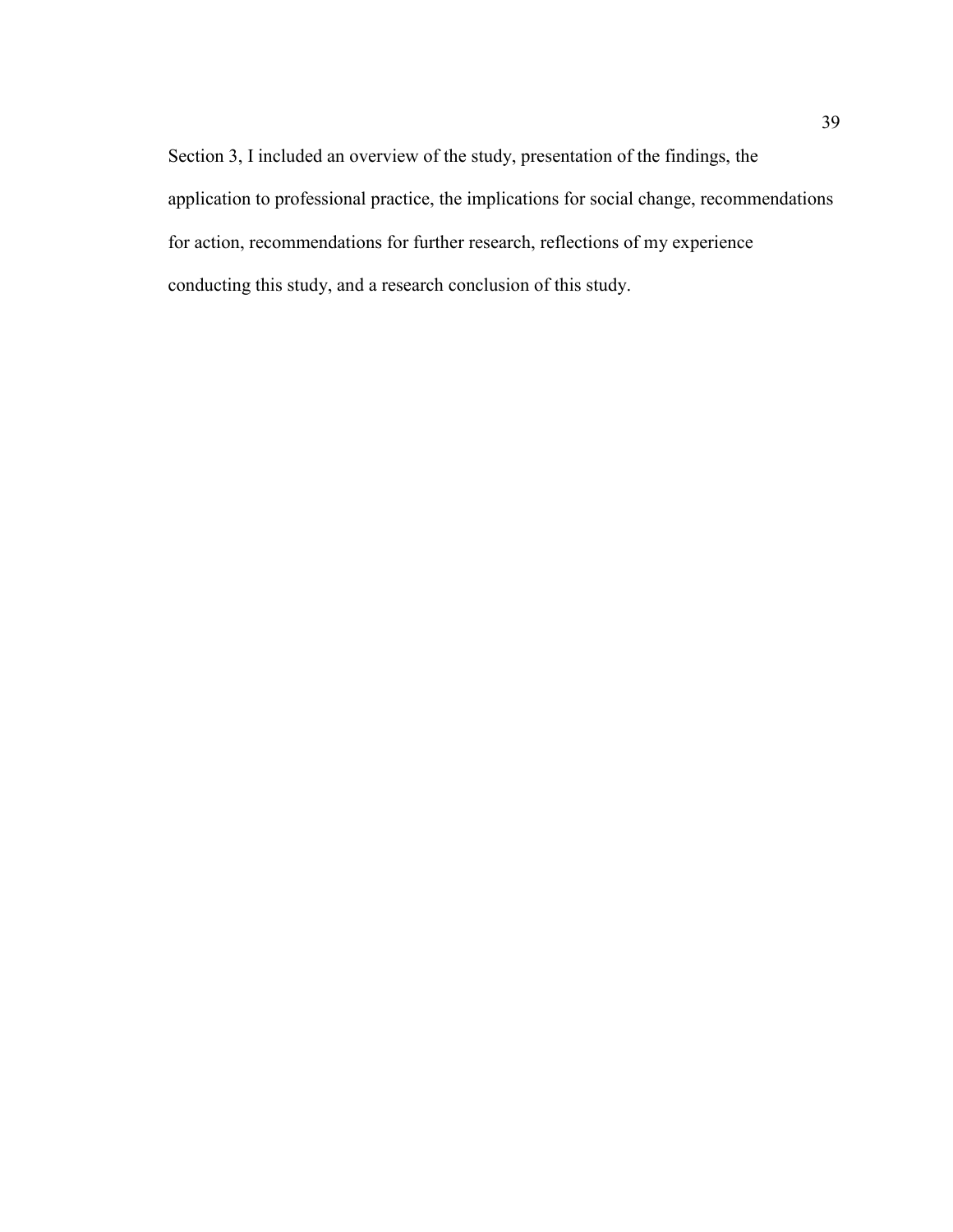#### Section 2: The Project

 In Section 1, I provided a detailed review of the literature related to the central research question. In Section 2, I expand on the methods and techniques I used to conduct the research. I include a discussion of ethical requirements and strategies to ensure the reliability and validity of the research. In Section 3, I will provide the findings of the research, implications for social change, and recommendations for further research.

## **Purpose Statement**

The purpose of this qualitative multiple case study was to explore strategies CISOs of high-technology companies used to protect their businesses from cyberattacks. The target population consisted of business leaders from three small businesses operating in Florida who successfully protected their business from cyberattacks. Cybersecurity managers were appropriate participants for this study due to their knowledge and expertise in preventing cyberattacks. CISOs and other business leaders could use findings from this study to better provide customers with a safe and secure environment for conducting electronic transactions.

#### **Role of the Researcher**

My role as a qualitative researcher involved collecting and analyzing data from the research participants, reviewing available documentation, and reviewing social media sites to answer the central research question. I was the interviewer and primary data collection instrument for this study. All participants had the capability to choose whether or not they wanted to participate in this study. A qualitative researcher becomes wellversed in strategies to minimize risk to participants. Bartlam et al. (2018) noted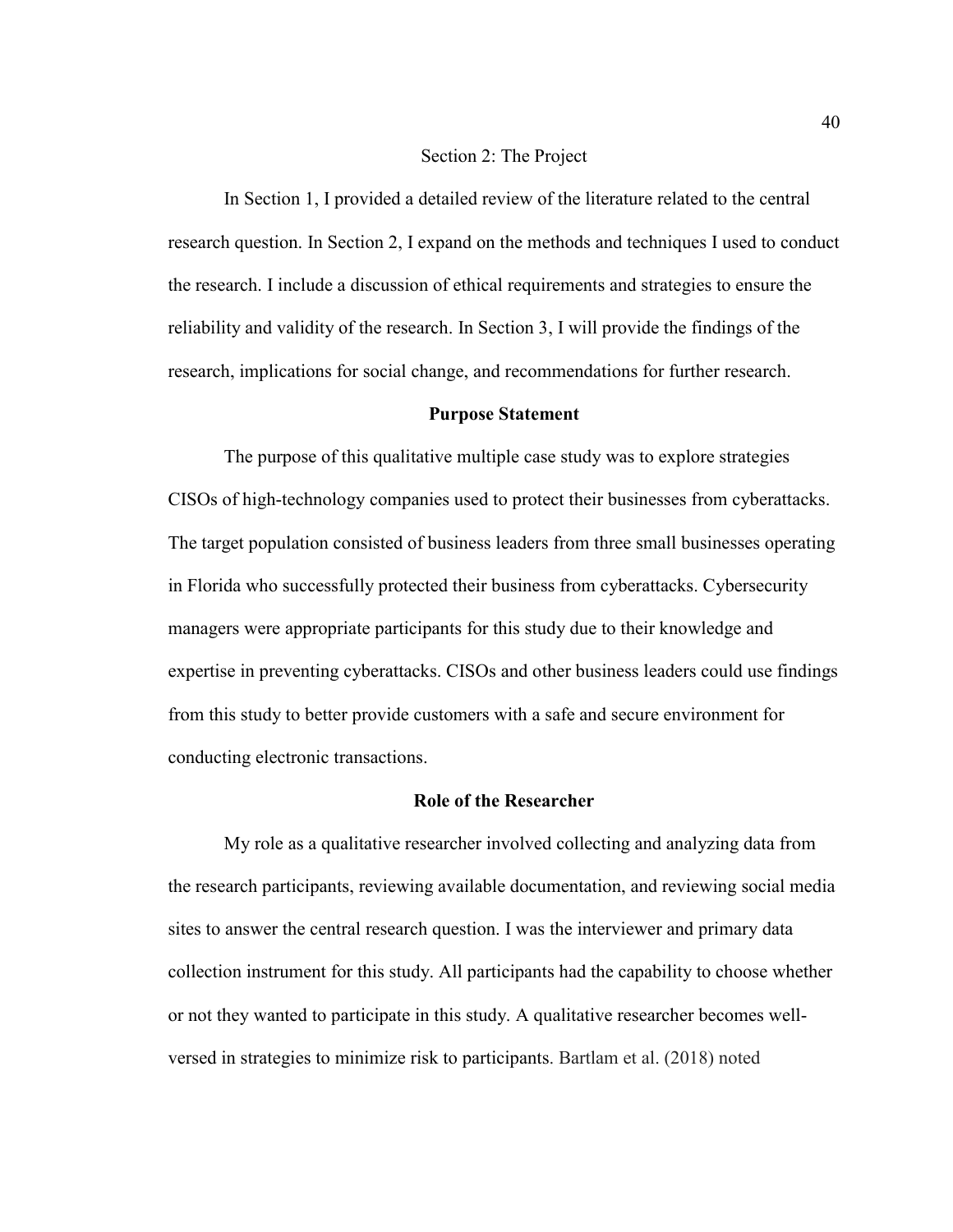participants act independently of the researcher. Additionally, researchers and participants can be ethically challenging for business leaders, due to the personal involvement in different stages of the study (Sanjari, Bahramnezhad, Fomani, Shoghi, & Cheraghi, 2014). I collected data until no new information was available to achieve data saturation.

My role as a researcher involved adhering to the research ethics and Belmont research protocol. The Belmont Report summarizes ethical principles and guidelines for research involving human subjects (Pearce, Ensafi, Li, Feamster, & Paxson, 2018). According to the Belmont Report protocol, a researcher's responsibility is to provide beneficence, provide respect-for-persons, and justice to each participant (Ross, Iguchi, & Panicker, 2018). Palmas (2018) noted the Belmont Report principles as an ethical frame of reference. Respect for participants ensures that all participants have space to make independent decisions (Reid et al., 2018). Justice is the concept of equal treatment for everyone (Leiber, Beaudry-Cry, Peck, & Mack, 2018). I abided by the Belmont Report by respecting respondents, minimizing risks, maximizing study benefits, and avoiding impartial selection of participants.

For this qualitative multiple case study, I collected data from managers working in information technology. Interviews were my main mode of data collection (see Yin, 2014). I also reviewed company websites and social media pages. For the interviews, I used an interview protocol (Appendix A). An interview protocol contains the interview questions and step-by-step guidance that I used consistently to ensure the interview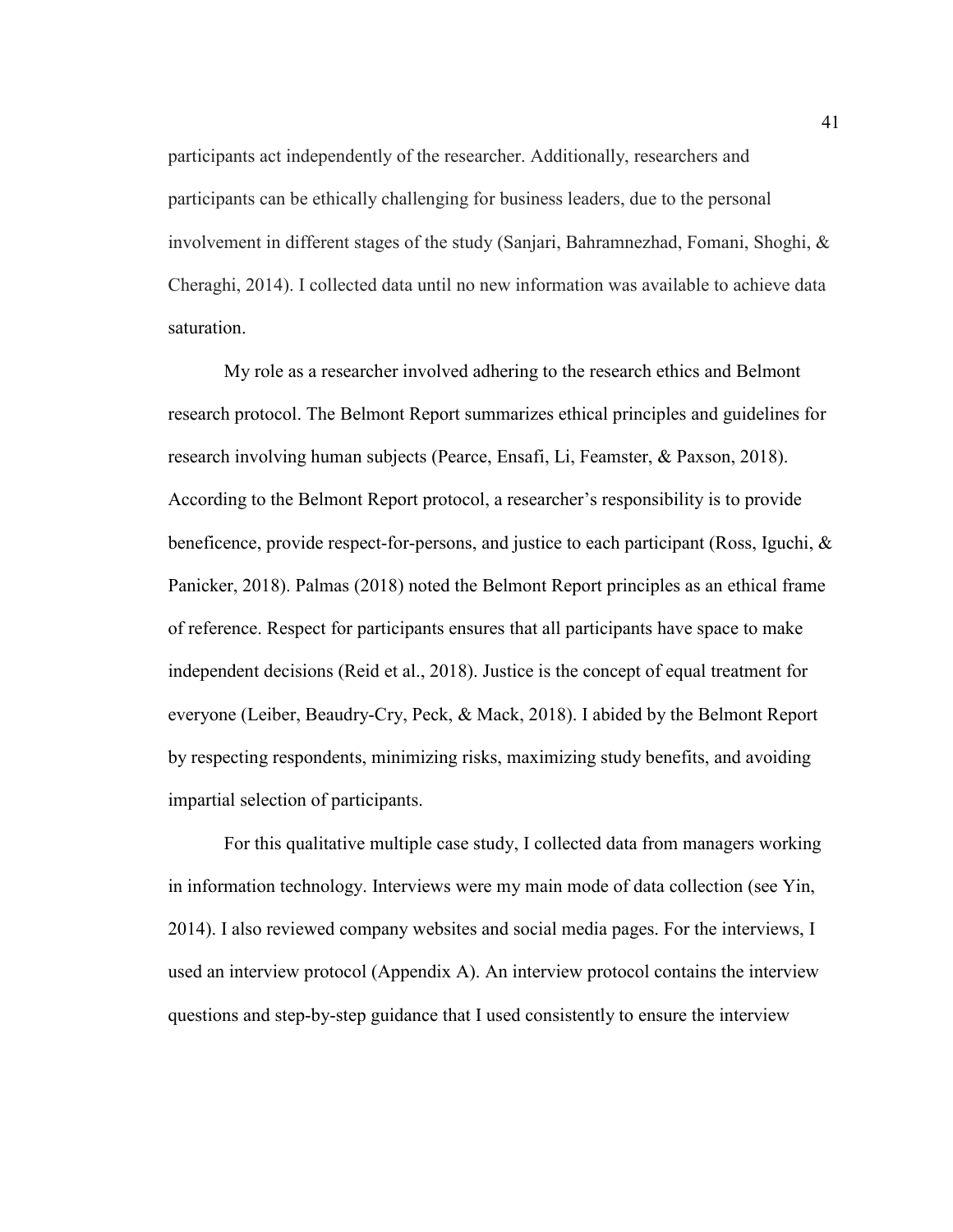process was reliable. An interview protocol includes having a ready set of interview questions and using a script to ensure the capture of rich thick data from each participant.

# **Participants**

The sample for this study included individuals working in information technology whose Florida businesses were impacted by cyberattacks. I explored the strategies those businesses use to prevent future attacks. I initiated the data collection process after receiving the approval from the Walden University's IRB, and I used purposeful sampling to recruit participants. In most case studies, coordinating resources and using a small number of expert participants is critical (Yang et al., 2018). The participants in this study are individuals operating small businesses. The study included two high-technology companies operating in Florida that have successfully protected businesses from cyberattacks. An excellent case study includes collecting interviews from multiple businesses and analyzing the connections across those businesses. To meet the criteria for this study, participants had to work within a business impacted by a cyberattack, were equipped to respond successfully to remain operable. All signed a concent form before I began their interviews.

To recruit participants, I connected with them through LinkedIn and I emailed the informed consent form to each participant. The consent form also served as the invitation letter, and a reply with an "I consent" indicated agreement to participate in the study. The interview participants where individuals working for small and medium-sized businesses who protected businesses from cyberattacks.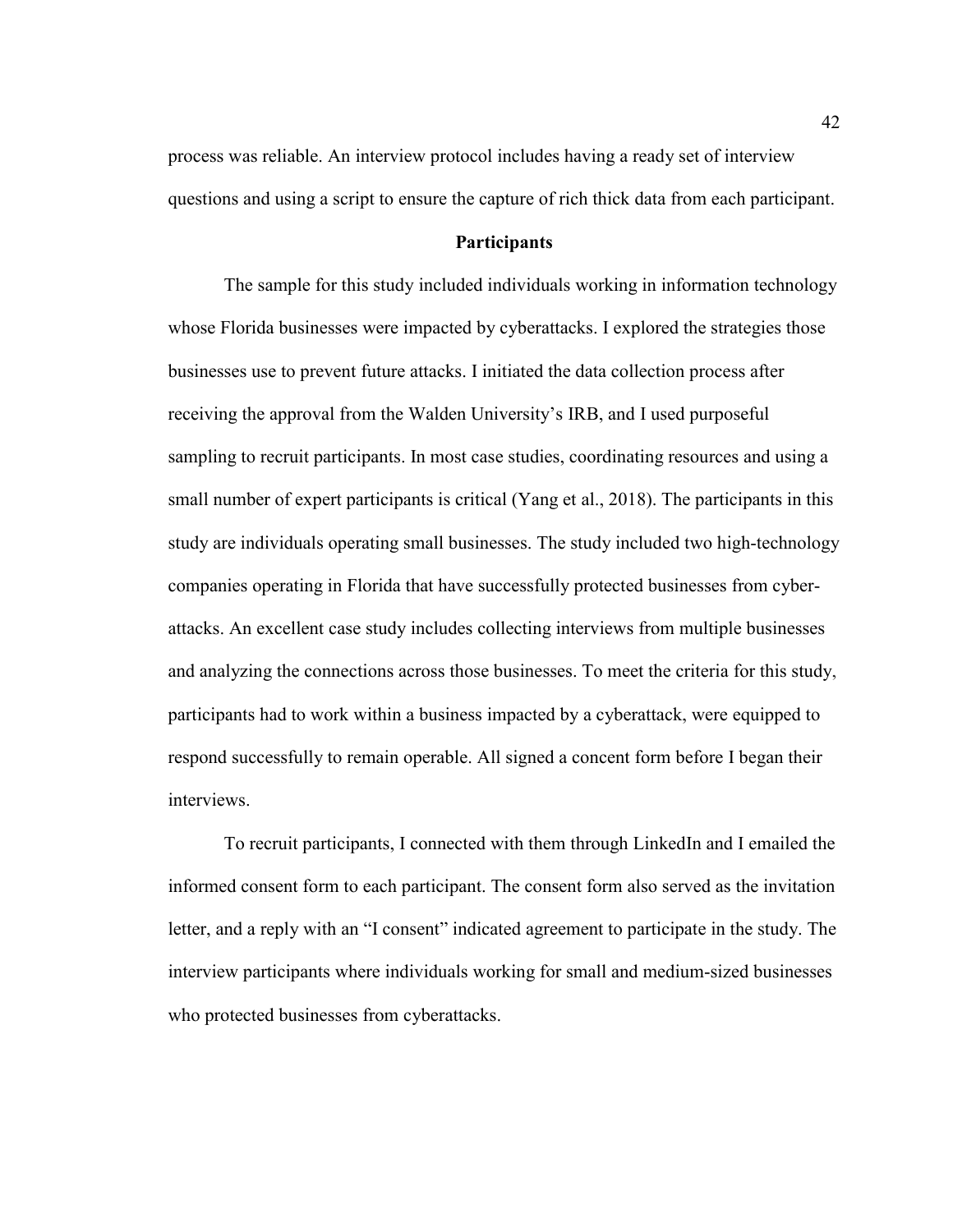### **Research Method and Design**

# **Research Method**

The three types of research methods are qualitative, quantitative, and mixed methods. The quantitative method is appropriate for evaluating hypotheses with inferential statistics (Spicker, 2018). The quantitative method was not appropriate for this study because it requires a hypothesis test. Mixed method was not appropriate because it requires examining relationships or differences between variables, which was not required for this study. The mixed methods approach is useful when combing the participants' experience and empirical data to determine the relationship and identify the variables (Yin, 2014). Qualitative research method examines strengths and limitations while discussing important contributions to the study (Latunde, 2017). A qualitative method was the best choice for this study because qualitative descriptions are important to expose dynamic processes (Matt, Gaunand, Joly, & Colinet, 2017). I used it to explore operational strategies CISOs of high-technology companies used to protect their businesses from cyberattacks. With this design, I captured information through interviews, a review of available documentation, and a review of social media sites.

### **Research Design**

Multiple case study was the most appropriate research design because the purpose of my doctoral study was to explore operational strategies CISOs of high-technology companies used to protect their businesses from cyberattacks. Case study research is a useful approach for exploring contemporary phenomenon within real-life settings. Yin (2014) noted that a case study researcher investigates a phenomenon within a specific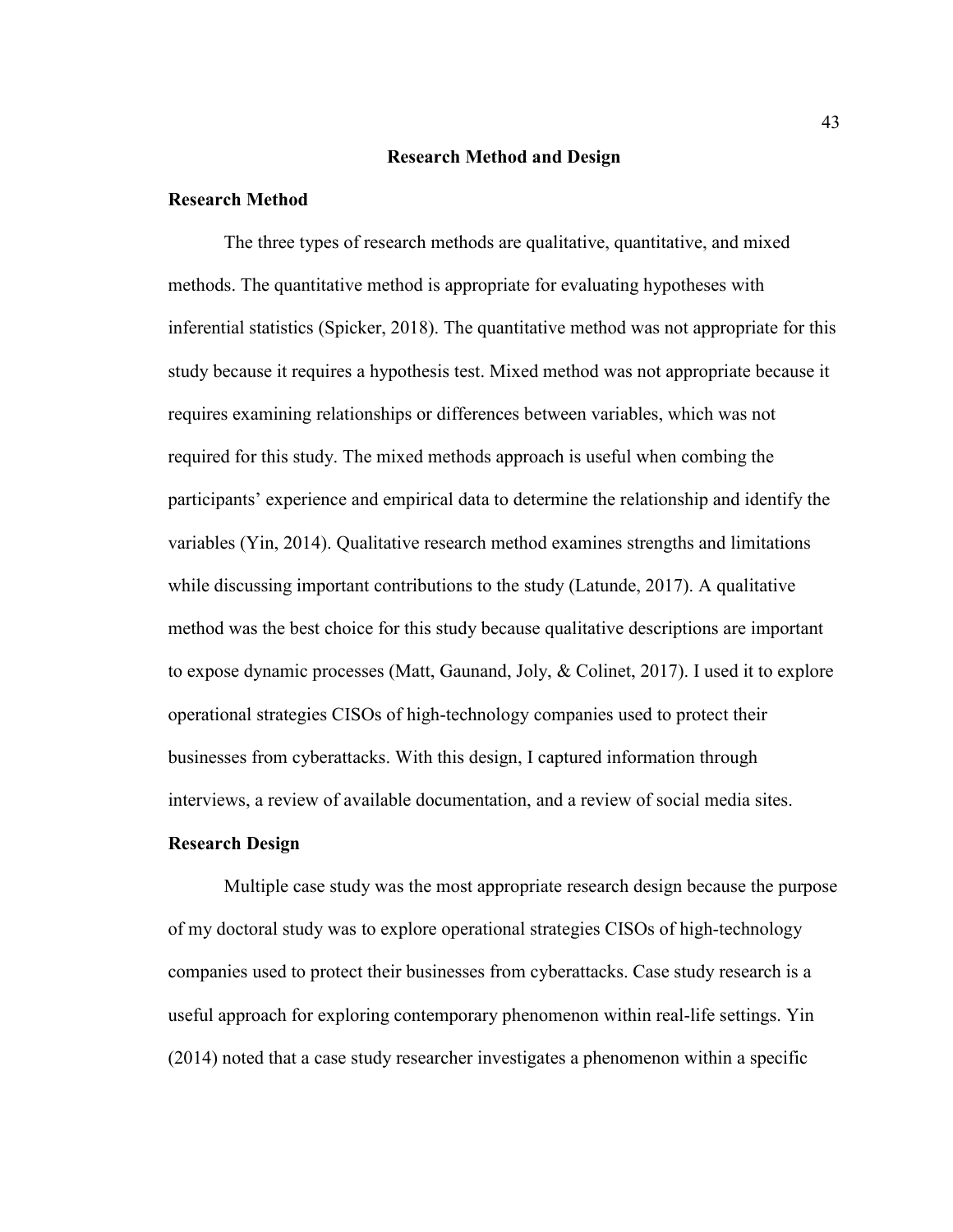context to address the research questions. A phenomenological design is used to maximize the depth of information collected (Burns et al., 2018). A phenomenological design was not appropriate because I wanted to explore beyond lived experiences to also capture perspectives, and any evidence found in documentation or social media sites, to triangulate the research. A narrative researcher explores aspects of an entire lifetime to explain phenomenon. The life stories of the participants in this study had no relevance in the decision making processes participants used to protect their companies from cyberattacks; therefore, the narrative design was not appropriate for this study. The case study provided the best opportunity to gather data from various sources and was the best approach to answer the central business question.

## **Population and Sampling**

The population for this qualitative multiple case study consisted of CISOs from high-technology companies operating in Florida who successfully protected businesses from cyberattacks. The participants worked in the information technology field from a specific sector and geographic area. In this study, I used a snowball sampling to recruit businesses owners whose businesses were affected by cyberattacks. Robinson (2014) developed an approach to sampling in qualitative research that includes (a) defining the sample universe, (b) deciding on the sample size, (c) devising the sampling strategy, and (d) sourcing the sample. Purposive sampling ensured I recruited those who would share expertise to strengthen the study and assurance that the participants I selected were experts in the cybersecurity field. I used a purposive sampling method to identify interviewees who met the established criteria for the study. The study included a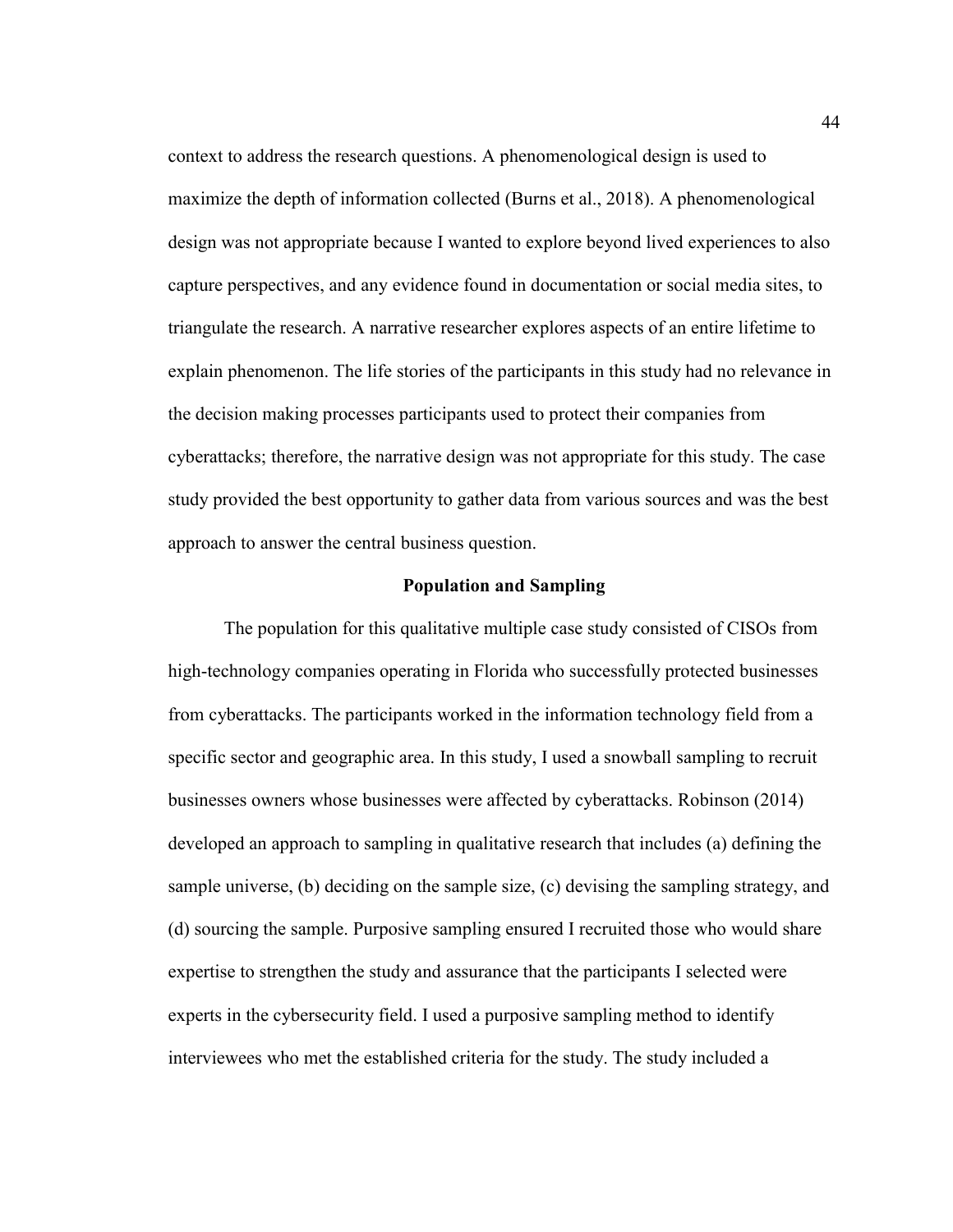purposeful selection of three small business owners. Purposive sampling allows a researcher to complete projects on time using data collected from businesses (Mohr & Metcalf, 2018). Data saturation is when no new data or information is needed (Moser  $\&$ Korstjens, 2018). This purposive sample was sufficient to reach data saturation.

### **Ethical Research**

As a researcher, my role was to protect the integrity of the research, beginning with protecting the confidentiality of participants and performing the investigation in a respectful and cautious manner. My first task prior to conducting research was to complete the Protecting Human Subject Research Participants training by the National Institute of Health. Once I gained IRB approval to conduct research, I sought to ensure all participation in the research was voluntary and that any request to withdraw from the study was supported. I also ensured that, prior to interviews, I received participant consent and informed participants of all rights related to their involvement in the study. Research must be conducted in a manner that poses the least amount of harm to participants (Ko, Ma, Bartnik, Haney, & Kang, 2018).

Informed consent is critical in research with participants (Moore, McArthur, & Noble-Carr, 2018). Although no participants withdrew, participants were allowed to withdraw from the study at any time before and after the interview. I used acronyms to protect the personal identity of the participants according to the order of the interview where the first participant is PA1, the second is PA2, and the third participant is PA3. To comply with Walden University's standards, I will secure all interview results for at least 5 years and then destroy them. A letter outlining the research scope and offering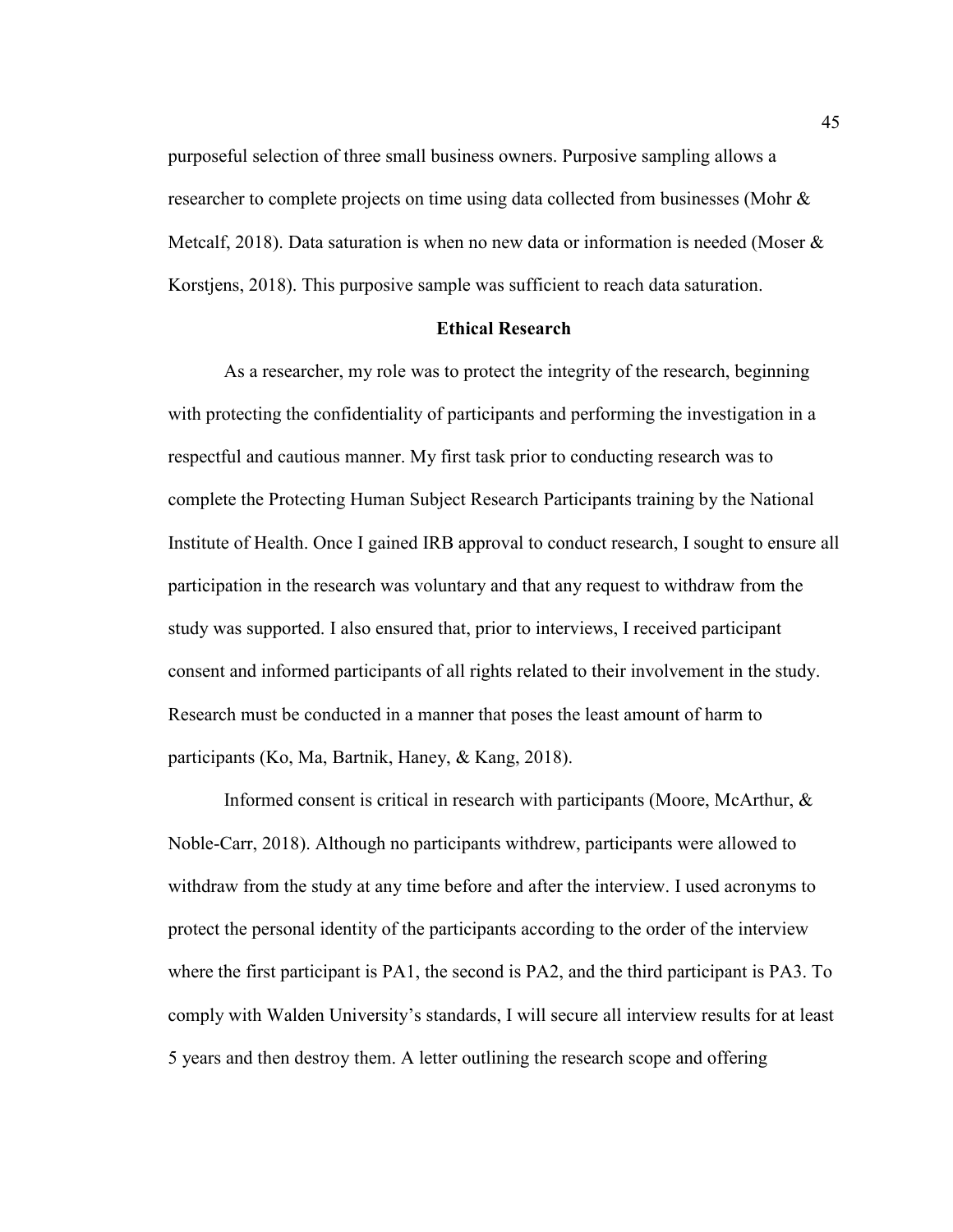introduction was provided to participants. It included details of the study, the requirements for participation, and acknowledgement that they could withdraw from the study at any time. The participants received no incentive for their involvement in the study. However, each participant will receive a final approved copy of the study. Walden University's IRB approval number for this study is 01-24-19-0634075.

# **Data Collection Instruments**

In this qualitative study, I was the primary data collection instrument. I collected data from CISOs operating in Florida. The case study interview protocol includes the interview questions, comprises a description of the organization's procedures and general rules guiding the research (Yin, 2014). Yin (2014) argued that the interview protocol helps increase the reliability of case study research. Yin (2014) described that the investigator in a case study must (a) ask important questions, (b) be a good listener, (c) show flexibility, (d) have a firm grasp of the subject topic, and (e) avoid any bias. Renz, Carrington, and Badger (2018) described involving the collection of data through extensive interviews, note taking, and tape recording. Member checking and thematic analysis adds validity to the study (Comley-White & Potterton, 2018). I used member checking to ensure the accuracy of the data collected, data saturation, and appropriate interpretation of the data.

### **Data Collection Technique**

Data collection techniques depend on the research design approach that will most appropriately answer the research question (Yin, 2014). A qualitative multiple case study design guided the research process and was the best approach in gaining a good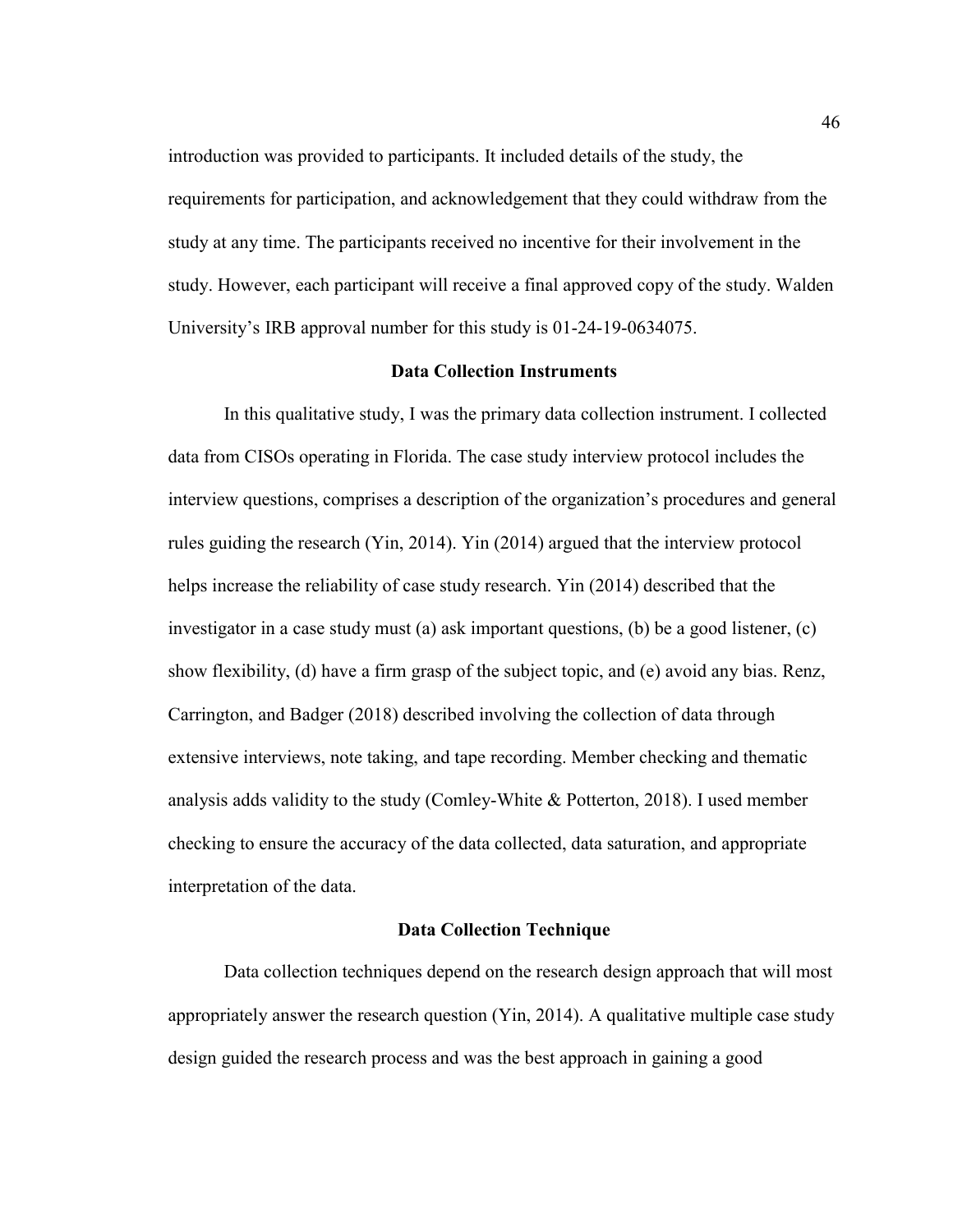understanding of the phenomenon. Interviewing participants, reviewing accessible documentation, and physical artifacts are the most common forms of valuable data in a case study (O Nyumba, Wilson, Derrick, & Mukherjee, 2018).

Before I conducted the interviews, the participants received a consent form. I explained the details of the consent form. The consent form included an explanation of the study, an explanation of what is required by participants including the right to withdraw at any time. I provided a space on the consent form for participants to consent or decline the invitation to participate in the study, and informed those who participate, they will receive a courtesy summary of findings following the research. Once consent forms were signed and returned, interviews were scheduled.

An interview is a technique for collecting data in which the researcher asks openended questions (Smith, & McGannon, 2018). I used semistructured, face-to-face, openended questions in this study. Using a semistructured interview technique provides an opportunity for flexibility in the interview process, and to probe to gain rich, thick data, to draw insightful conclusions (Nyström, Karltun, Keller, & Gäre, 2018). Semistructured interviews could yield a broad range of perspectives, and cumulatively, these add texture to the data collection process. Face-to-face interviews help build trust between the researcher and the participant (Ciocănel, et al., 2018). The interview protocol used to guide the interviews is provided in Appendix A.

Each interview took approximately 30 minutes with a brief introduction. During the interviews, I solicited answers from the participants, reflecting the experiences and perspectives of cybersecurity professionals. The script included an introduction to the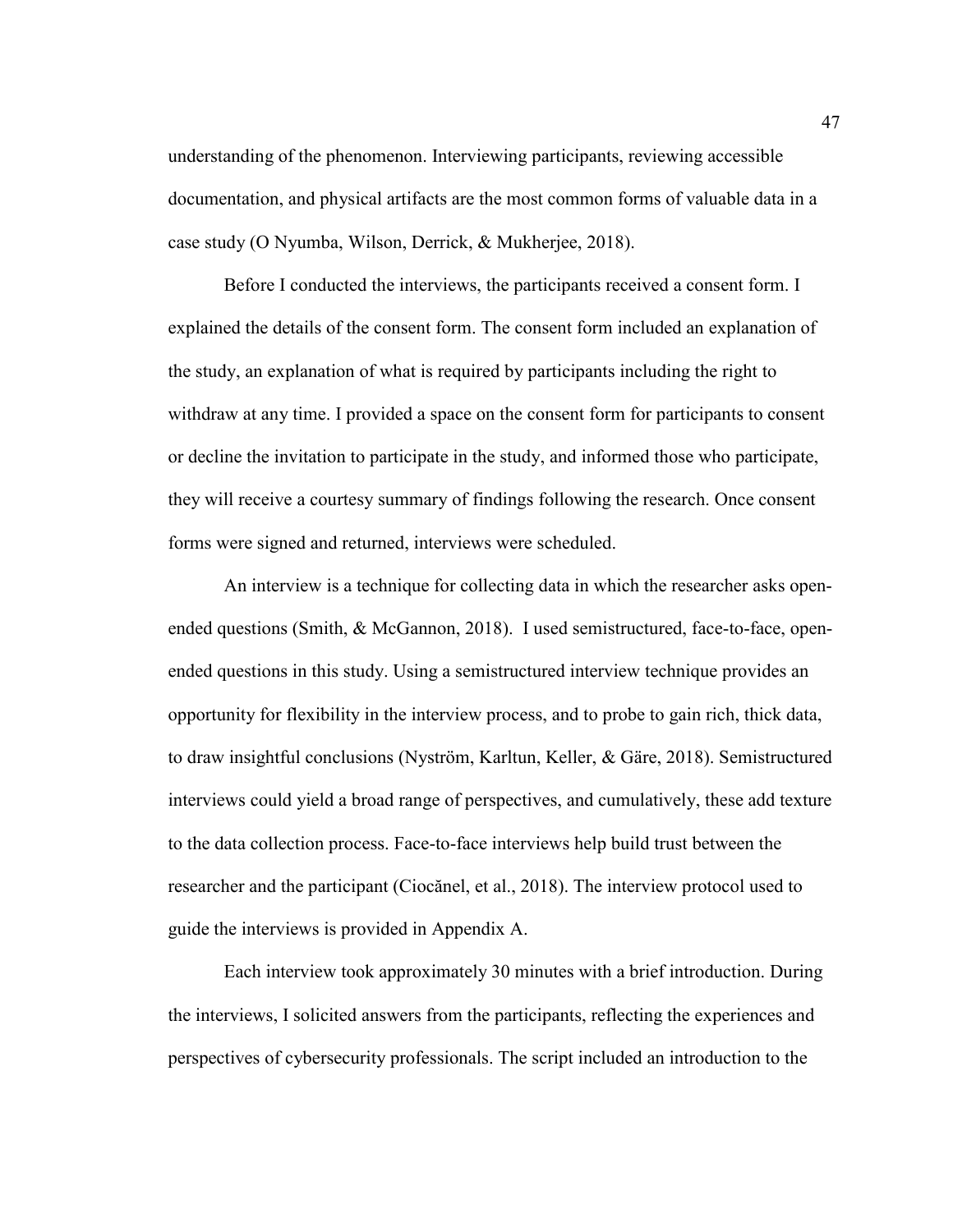interviewer, the process of the study, information about the study, and the interview questions. I encouraged the participants to provide the names of additional potential participants who met the criteria. The interview ended with a statement thanking the participants for their participation. After the initial interview, I engaged participants in a follow up member checking session to verify the accuracy of their statements and add any new information to their previous statements. Following the member checking, I transcribed the interview material and prepared the data for analysis.

### **Data Organization Technique**

To protect the integrity of the study, I organized the data for security and quickretrieval purposes. I emailed the consent form to every participant once the participants agreed to participate in the study. I secured the confidential information of the participant by coding with letters and numbers. I kept all the research data such as recorded interviews in one file or in a journal notebook and after the interview. Data collected from participants is saved in a Google drive and data entry software Excel. Each participant has a dedicated section in the Google drive and data entry software Excel. The section included a copy of the consent form, a copy of the transcribed interview data and all notes the researcher collected during the course of interviews. A copy of all collected data for the study is stored on an encrypted USB drive for at least 5 years. All stored data have a password protection for confidentiality.

# **Data Analysis**

Data analysis involves drawing key information and strategies from the interview data, information gained from the organization, social media sources, the conceptual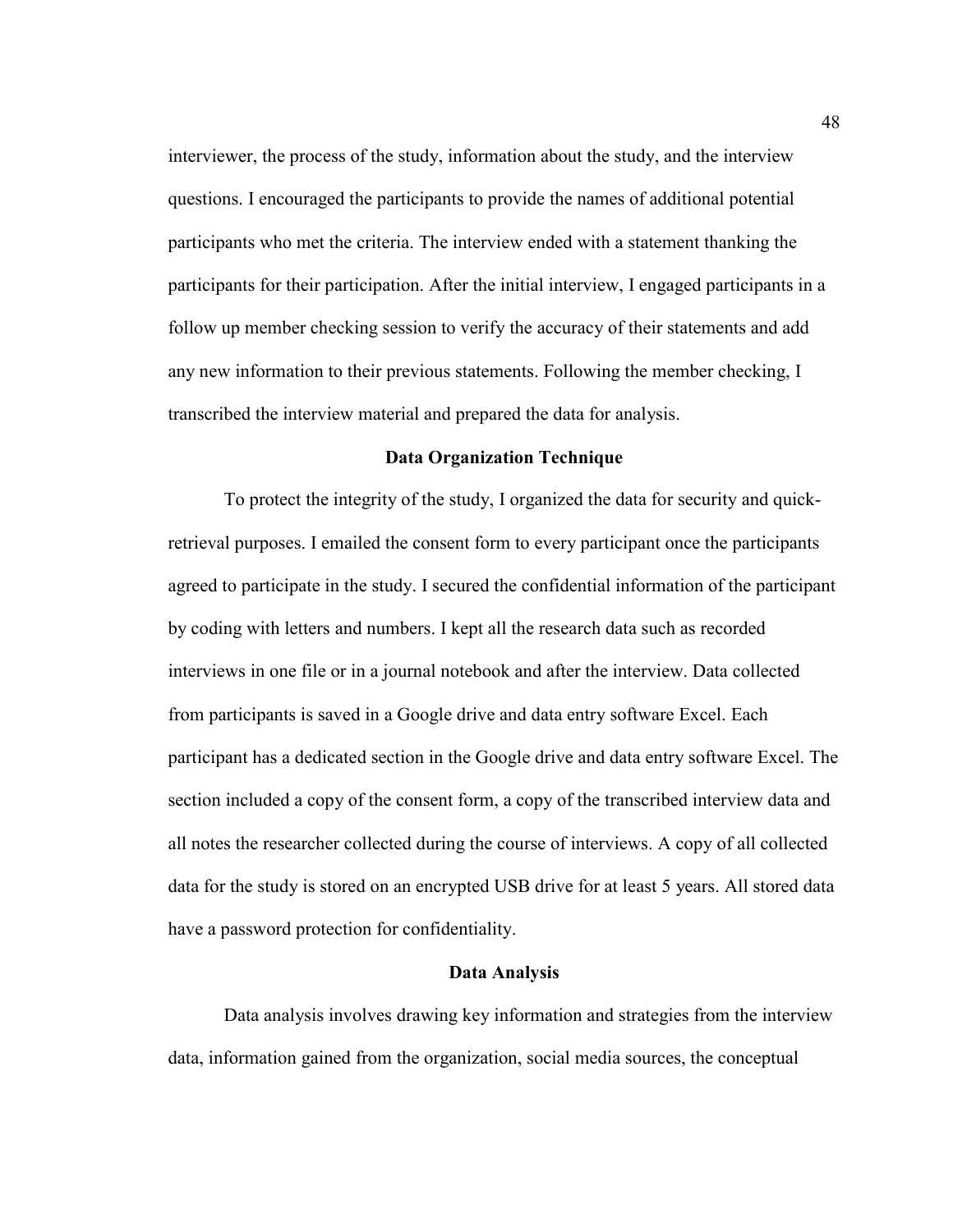framework, and the literature, exposing a number of themes that explained the central research question. I analyzed the data once the collection of data reached saturation and all information has received member checking and transcription. Qualitative research enables richer accounts but inevitably includes coder bias and subjective interpretations (Cabrera & Reiner, 2018); however, the value gained from face to face interviews far outweighs risks of bias that were duly noted and mitigated throughout the research process. Data analysis refers to the assessment of gathered information from three sources (a) notes, (b) interview responses, and (c) additional source materials collected from the organization (Kern, 2018). Multiple sources of data helped to ground the reliability of the research. I used methodological triangulation to strengthen the reliability and validity of the study by conducting interviews, reviewing organizational offerings, and review social media sites. Methodological triangulation is the exploration of additional materials to form a conclusion (Rodgers et al., 2018). Researchers use triangulation to enhance the confidence of a study by comparing, contrasting, and confirming information and through checking the integrity of their inferences (Yin, 2014). Methodological triangulation adds validity to the research study (Yin, 2014).

The data analysis process included the use of software called NVivo, which is a computer-assisted qualitative data analysis software (CAQDAS) for data collection. The NViVo software provided features to automate and analyze data generated through a selection of inputs. The NVivo software enables the researcher to code the data and draw connections between codes to identify themes (Pokorny et al., 2018). After transcribing the interviews, I categorized and coded key ideas in the responses, and through NVivo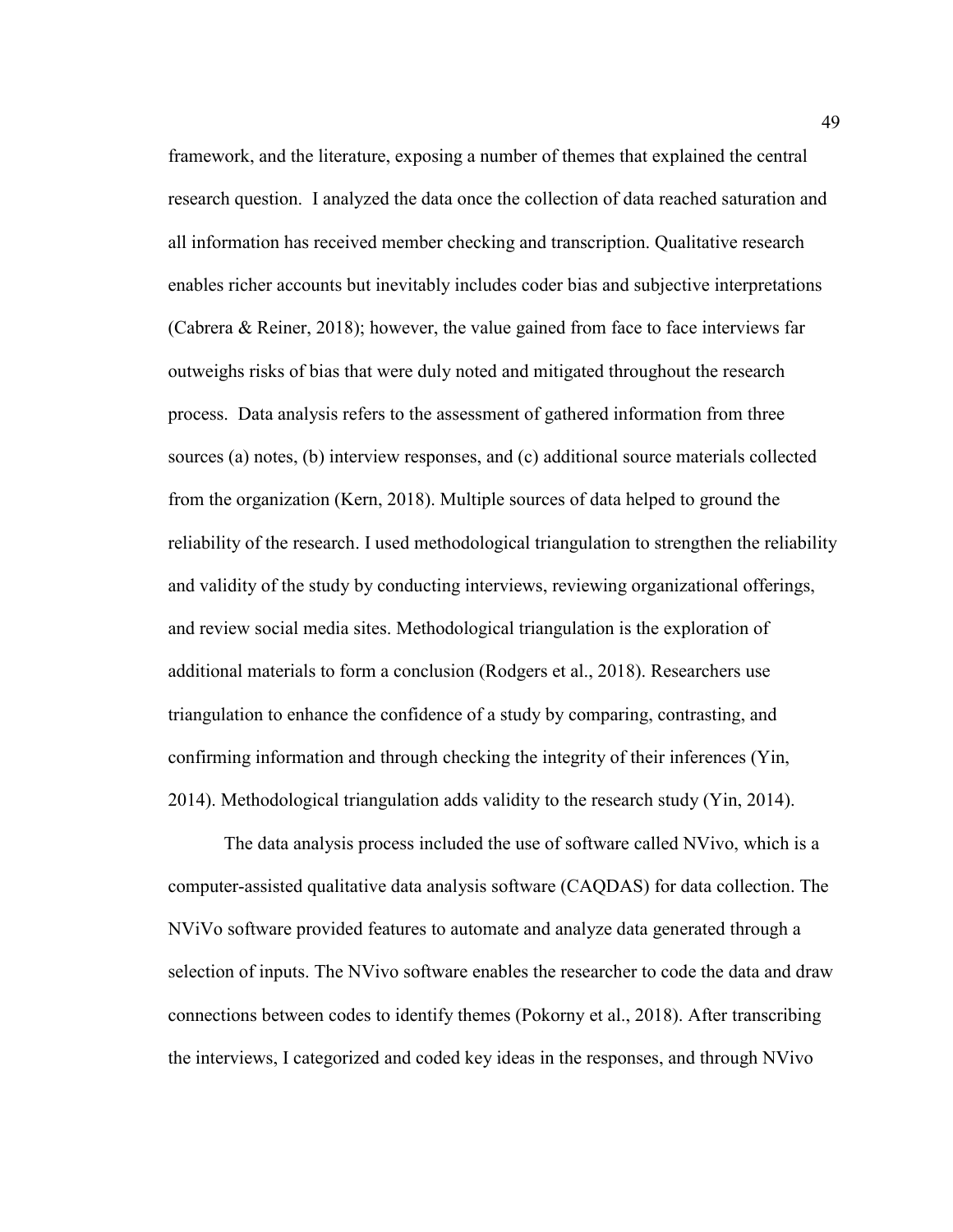software, I established themes from the interview data. I then incorporated the additional source data collected, compared the findings to the conceptual framework and literature reviewed, and established key themes representing the findings of the study. The data I collected allowed me to answer my central research question of how small and mediumsized businesses companies lack operational strategies to protect their businesses from cyberattacks.

## **Reliability and Validity**

### **Reliability**

Reliable research is consistent in protocol, delivery, and outcomes (Leung, 2015). For a qualitative case study, reliability means that the study is repeatable and will provide similar results by following the same defined processes (Yin, 2014). Carefully asking direct questions related to the central research question, recording responses, and then ensuring the accuracy of the responses through member checking, all help to create confidence in the procedures and findings of the study (Grossoehme, 2014). Using an interview protocol ensure that the researcher applies the same techniques to each interview to prevent bias and inconsistencies in the interview process. Therefore, I used an interview protocol and ensured each question was relevant to the central research question.

A rigorous approach to qualitative research yields the best representation of participant experiences and perspectives (El Hussein, Jakubec, & Osuji, 2015). Marshall and Rossman (2016) added triangulation also helps to strengthen qualitative inquiry. Carter, Bryant-Lukosius, DiCenso, Blythe, and Neville (2014) indicated that triangulation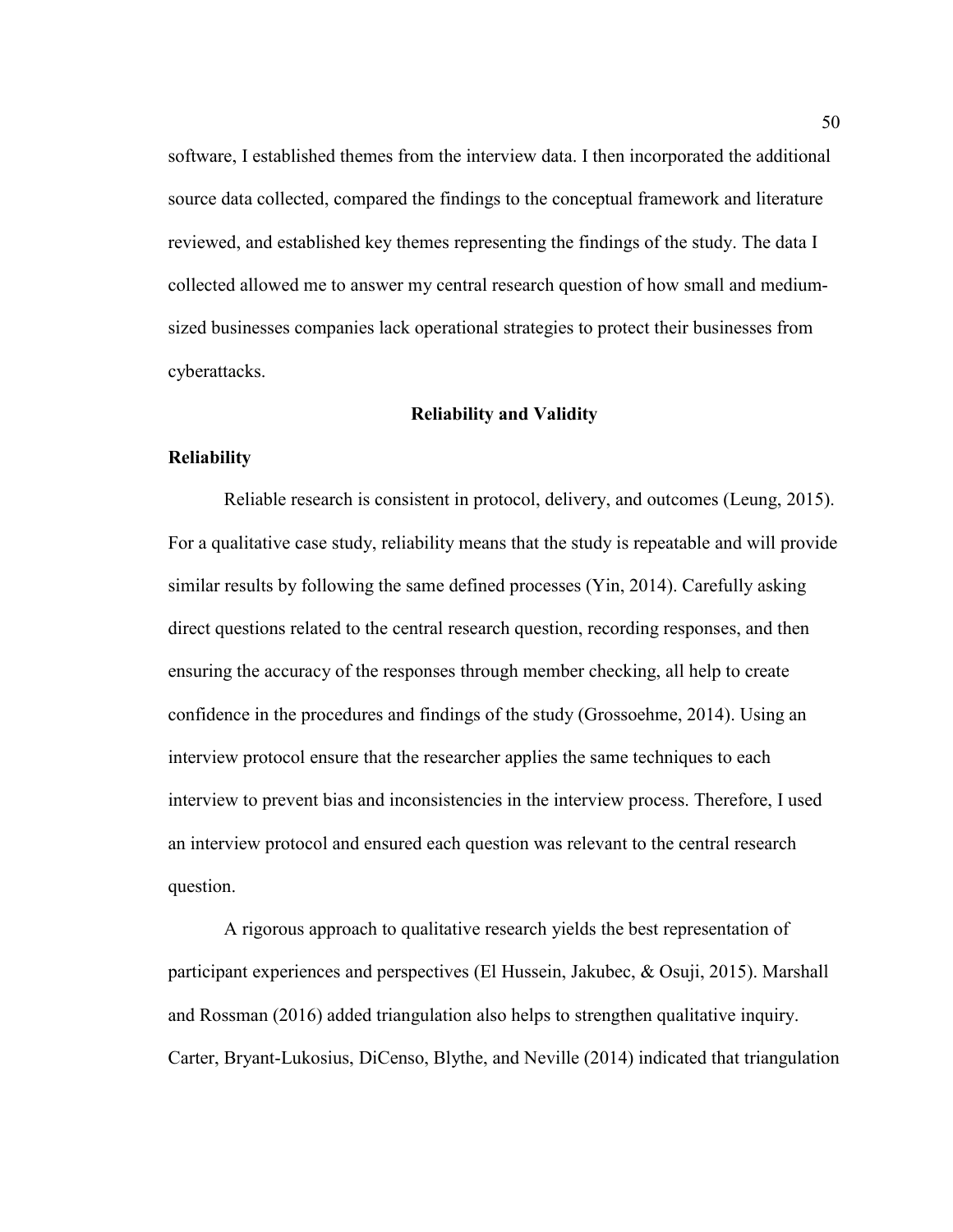is a means of drawing various sources of related information together to explain phenomenon. I interviewed the participants, reviewed company documents, and social media sites, as a means of triangulating the study.

# **Validity**

A valid study requires the use of appropriate methods and analysis processes to establish sound results (Leung, 2015). Marshall and Rossman (2016) argued that methodological triangulation of data from multiple sources, member checking, and peer debriefing improves the validity of qualitative research. Carter et al. (2014) discussed the importance of triangulation in qualitative research to ensure that more than one sources leads to any conclusions about a phenomenon. Member checking adds to research validity by ensuring that the interview data collected is interpreted accurately. Participants review their contribution to the study, update any misinformation, and may provide additional evidence to strengthen their arguments (Andraski, Chandler, Powell, Humes, & Wakefield, 2014). I used both methodological triangulation and member checking to ensure the validity of the study.

Trustworthiness in qualitative research builds confidence and credibility in the study (El Hussein et al., 2015). Trustworthiness incorporates transferability, confirmability, and credibility into the research process. Transferability results from a researcher applying findings from one study to another situation and presuming the study would have similar results.

Kihn and Ihantola (2015) added that the Researcher achieves confirmability when the research findings are easily transmitted and understood. Data saturation in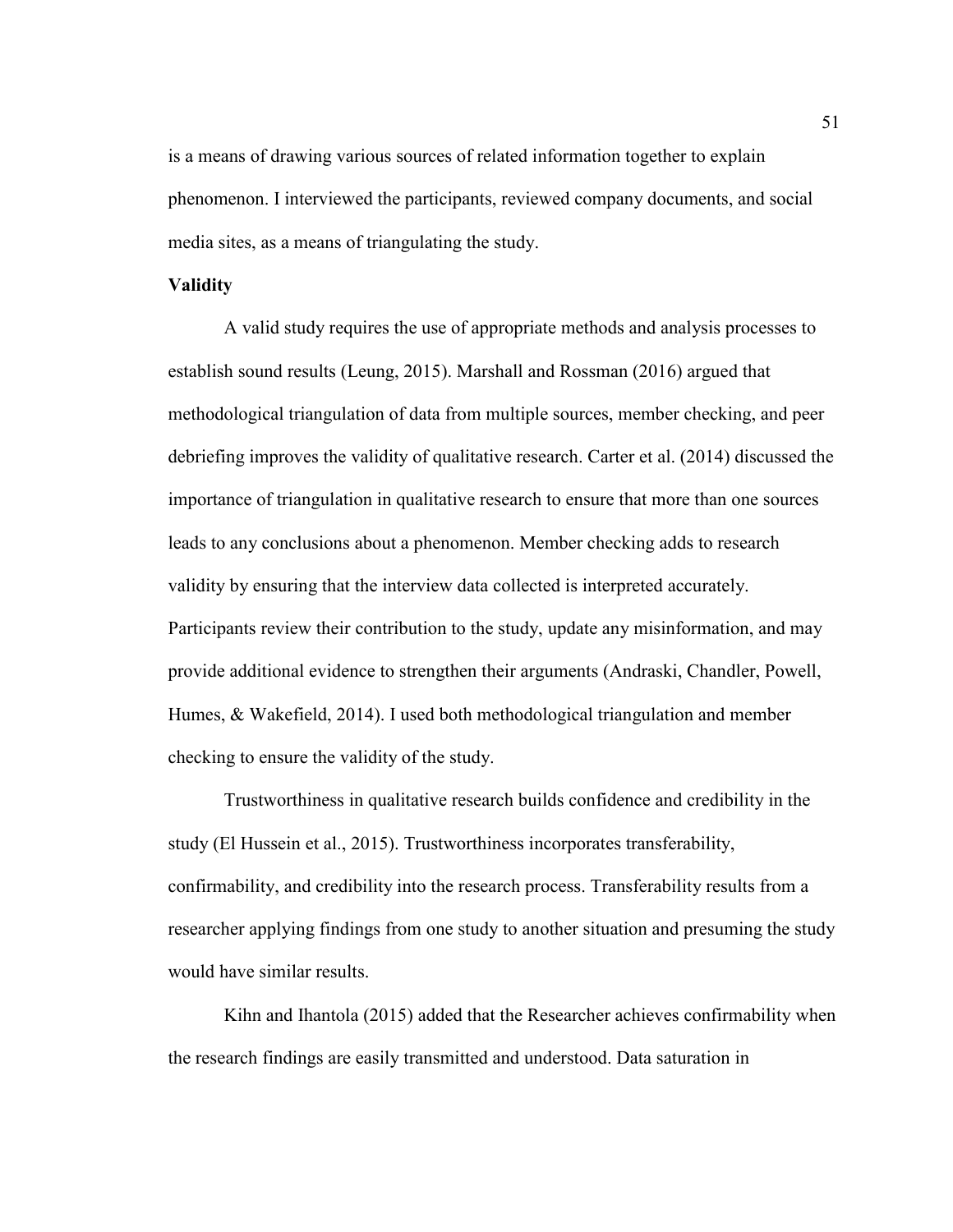interviewing requires that the researcher continue to ask interview questions until the study reaches as point where the addition of new data adds no new information, and at that point the interviews stop (Fusch  $\&$  Ness, 2015). Creating an audit trail is aided by the use of NVivo software, adding credence to the research processes (Houghton et al., 2013). Detailing each step within the interview protocol and audit trail help to validate the study further (Morgan, 2016). Member checking further adds trustworthiness to qualitative research (Kornbluh, 2015). By using the interview protocol (Appendix A), saturation, methodological triangulation, and member checking, I assured the trustworthiness and validity of the study.

# **Transition and Summary**

In Section 2, I provided a restatement of the purpose of the study, the role of the researcher, participants and population, the research design, and methods. In addition, I also discuss the data collection instruments, techniques, and data analysis. The most appropriate research method and design were the qualitative multiple case study to explore operational strategies some CISOs of small high-technology companies use to protect their businesses from cyberattacks. Section 3 includes details on the findings of the research, implications for social change, and recommendations for further research.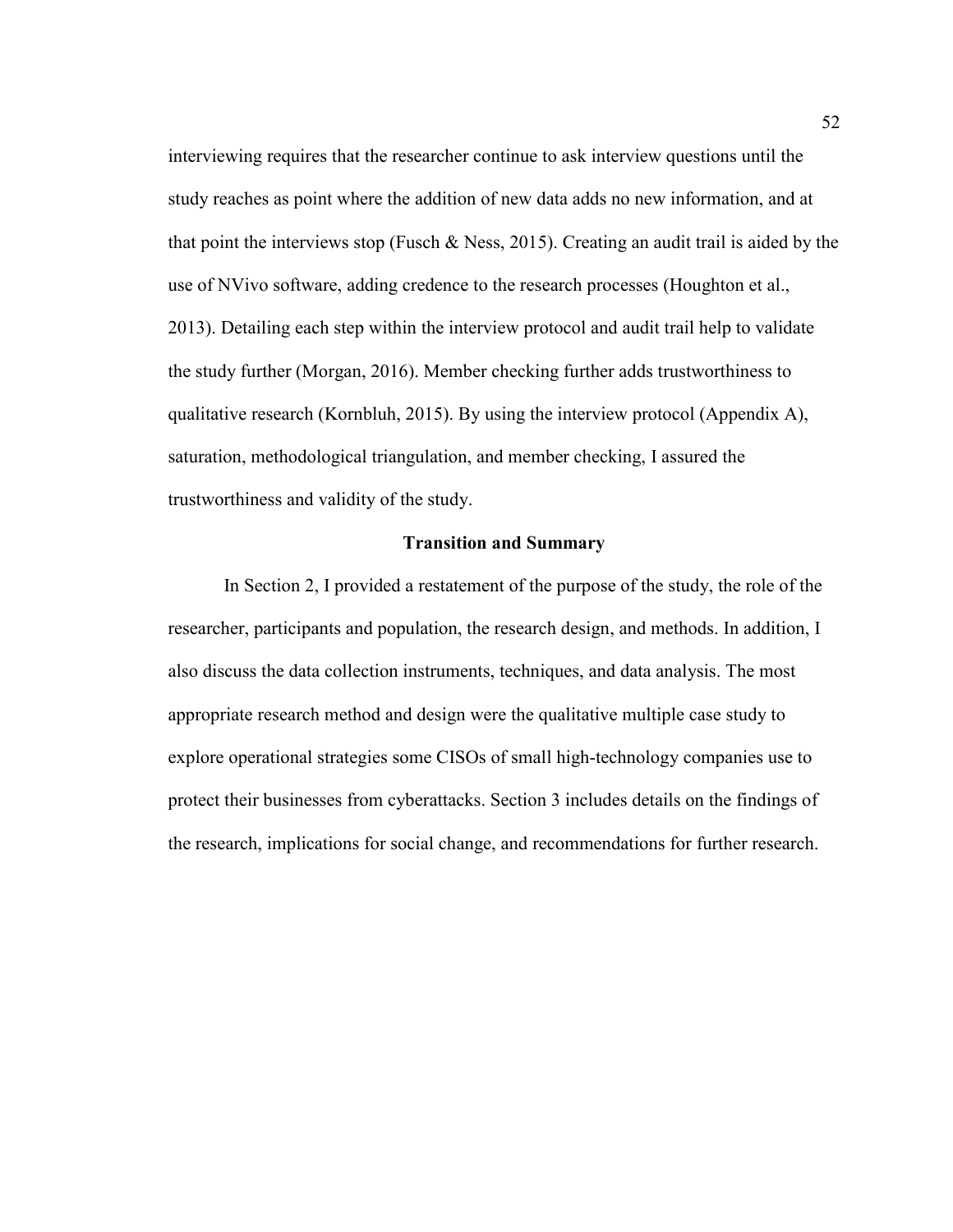Section 3: Application to Professional Practice and Implications for Change

# **Introduction**

The purpose of this qualitative multiple case study was to explore the operational strategies CISOs of high-technology companies use to protect their businesses from cyberattacks. In this section, I present my findings and discuss the themes identified. I also discuss applications to professional practice and implications for social change, and provide recommendations for action and further research, personal reflections, and conclusions. The participants provided me with interview data that I used to address the research questions, in conjunction with organizational documentation, social media forums, and the literature review. Cybersecurity professionals highlighted the need for skills in the area of communication, gaining knowledge of current cyberattacks, and risk to the business.

### **Presentation of the Findings**

The central research question for the study was: What operational strategies do CISOs of high-technology companies use to protect their businesses from cyberattacks? I asked three cybersecurity business leaders a series of questions on strategies to prevent cyberattacks. During the data analysis process, I identified four main themes: (a) effective leadership, (b) cybersecurity awareness, (c) reliance on third-party vendors, and (d) cybersecurity training. The conceptual framework guiding the study was organizational learning theory. In Table 1, I provide a summary of participants' demographic information of the. The three participants had over 26 years of combined experience working in the cybersecurity field with small and medium-sized businesses.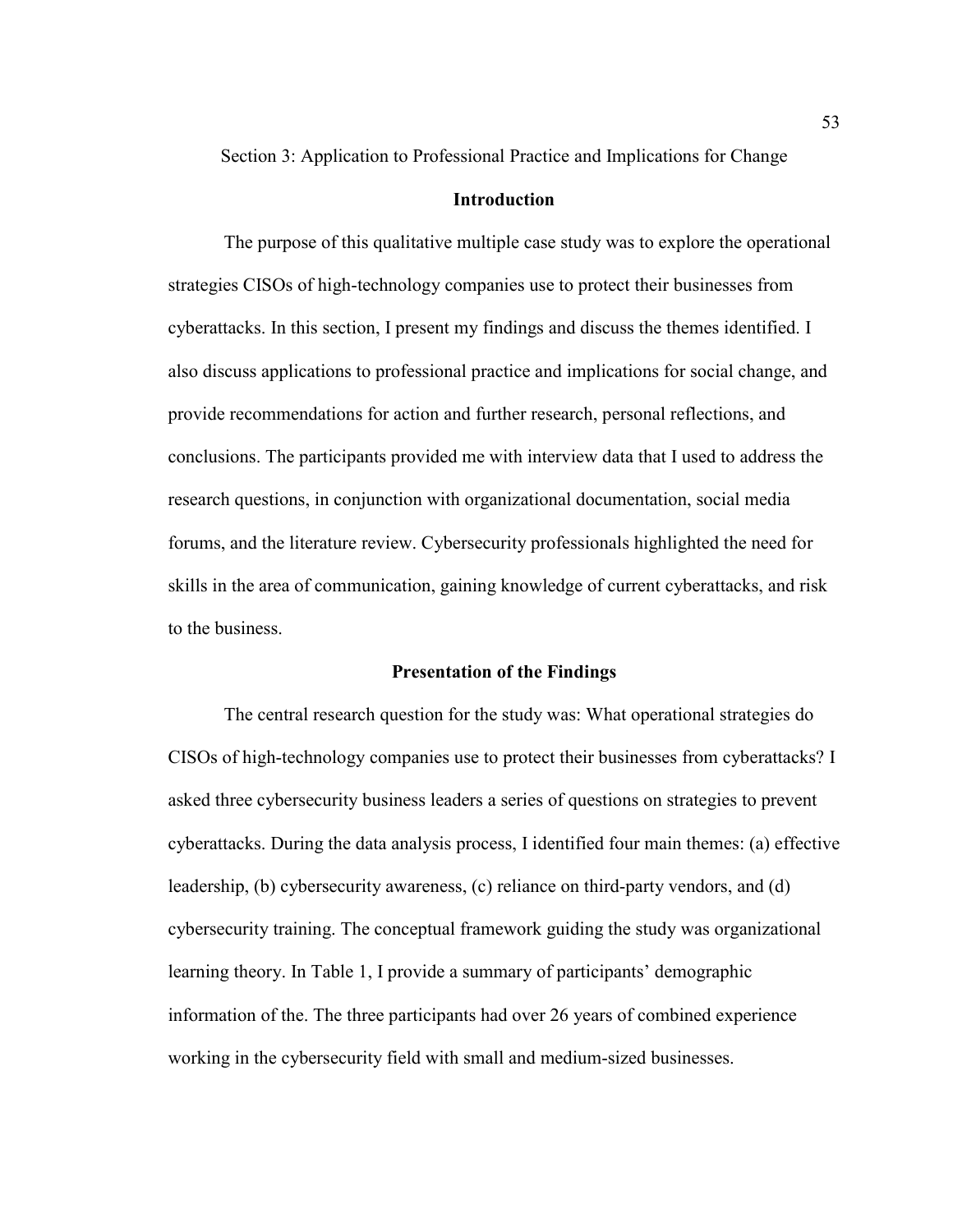# Table 1

| Characteristics                                | Case 1            | Case 2          | Case 3          |
|------------------------------------------------|-------------------|-----------------|-----------------|
| Code name                                      | PA1               | PA <sub>2</sub> | PA3             |
| Age                                            | 36                | 45              | 55              |
| Highest level of<br>education                  | Bachelor's degree | Master's degree | Master's degree |
| Length in current<br>field                     | 6 years           | 9 years         | 11 years        |
| Years of experience<br>as a business<br>leader | 10 years          | 5 years         | 15 years        |

*Cybersecurity Professionals' Demographic Information* 

# **Theme 1: Effective Leadership**

Leadership was the first theme that I identified through data analysis. Leadership in the organization was the first factor that participants stressed as important in engaging cybersecurity professionals in their leadership teams. The three participants agreed that leadership in their organizations is motivating and transformational. In the business world, leaders should play a strong role in professional life since leadership has a great impact and influence on individuals (Moore et al., 2019). Effective leaders lead with a vision, and effective leadership motivates followers to perform their best when executing the organization's policies after a cyberattack. Laureani and Antony (2019) explained that effective leadership involves the right leadership style to attain the appropriate level of motivation and vision after an attack on a business. All the participants agreed that the business leader should create and communicate an inspiring vision for everyone working in the workplace. The participants agreed that the vision sets the purpose of the business.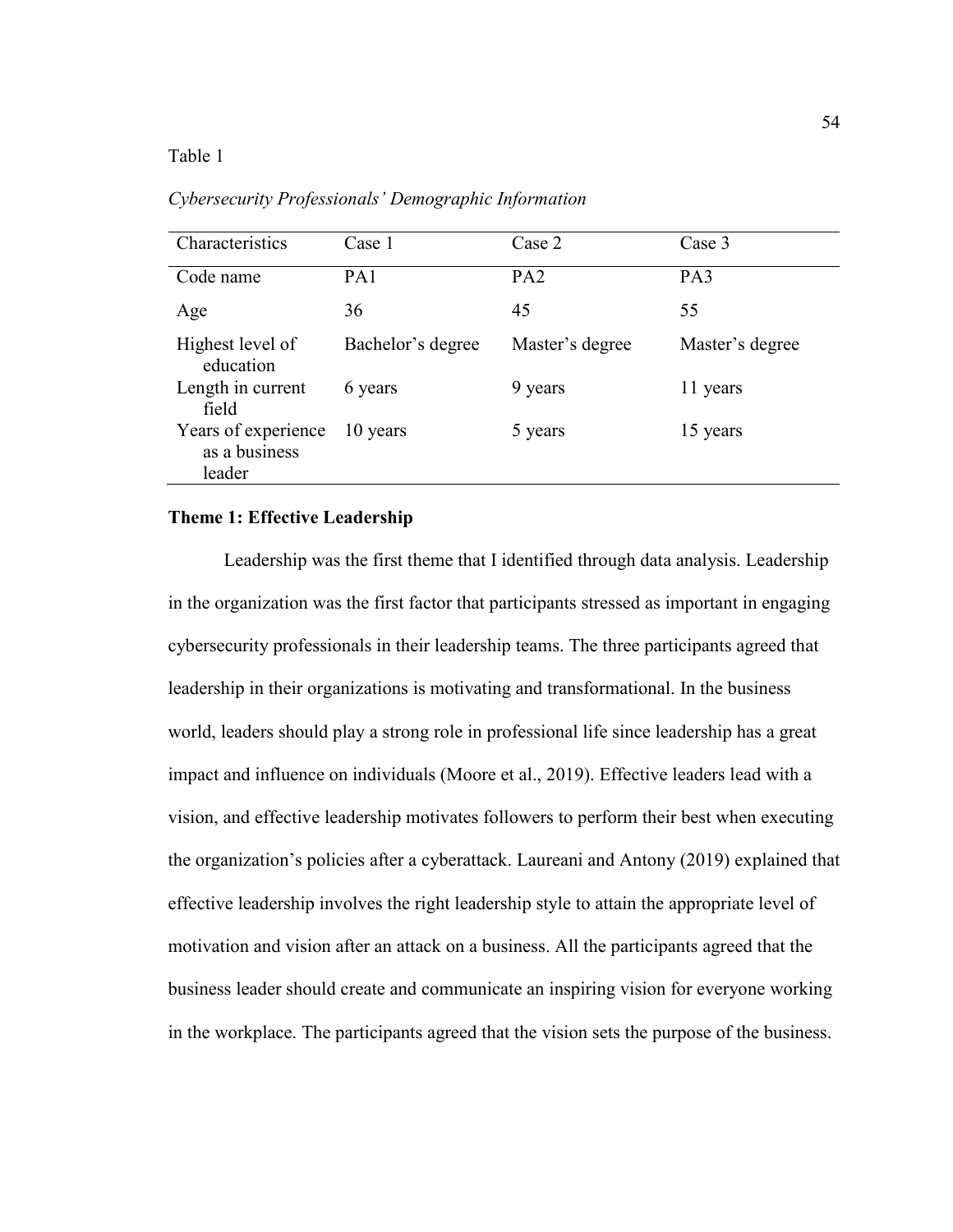The effective leadership theme confirms the findings of Frieder, Wang, and Oh (2018) that leader personality traits impact employee job performance especially when the manager emphasizes the meaningfulness of employees' work. The theme also resounded with the findings of Ashford et al. (2018) that showed the role of optimism and foresight in developing a robust and inspiring vision for the business' future. Ashord et al. (2018) indicated cybersecurity professional needs and use of resources are on the rise in most organizations, and this development requires key leadership attributes to advance the company competitively. Participant 1 indicated, "A growing organization develops its security program, to guide the company in times of crisis and change, and keep it on track." Participant 2 indicated, "An effective leader must be a motivator and team builder to be able to facilitate different roles on how to be an effective leader." While Participant 3 indicated stated, "Different leaders carry out different leadership responsibilities." According to Nieuwboer et al. (2019), effective leaders dwell on the ability to lead others and for that reason, a leader must adopt effective characteristics to ensure their style of leadership is effective. The effective leader portrays maturity and skills and the capacity to provide direction through constant change.

All participants noted that effective leaders can help employees advance with the influence of a higher level of motivation. Participant 1 indicated, "Leaders can help followers experience the same passion and motivation to fulfill the organization vision." Participant 2 indicated, "Hiring effective leader experts can help organizations find a cost-effective strategy to introduce best practices in the business." And Participant 3 indicated, "Effective leaders help others develop into leaders by replying to individual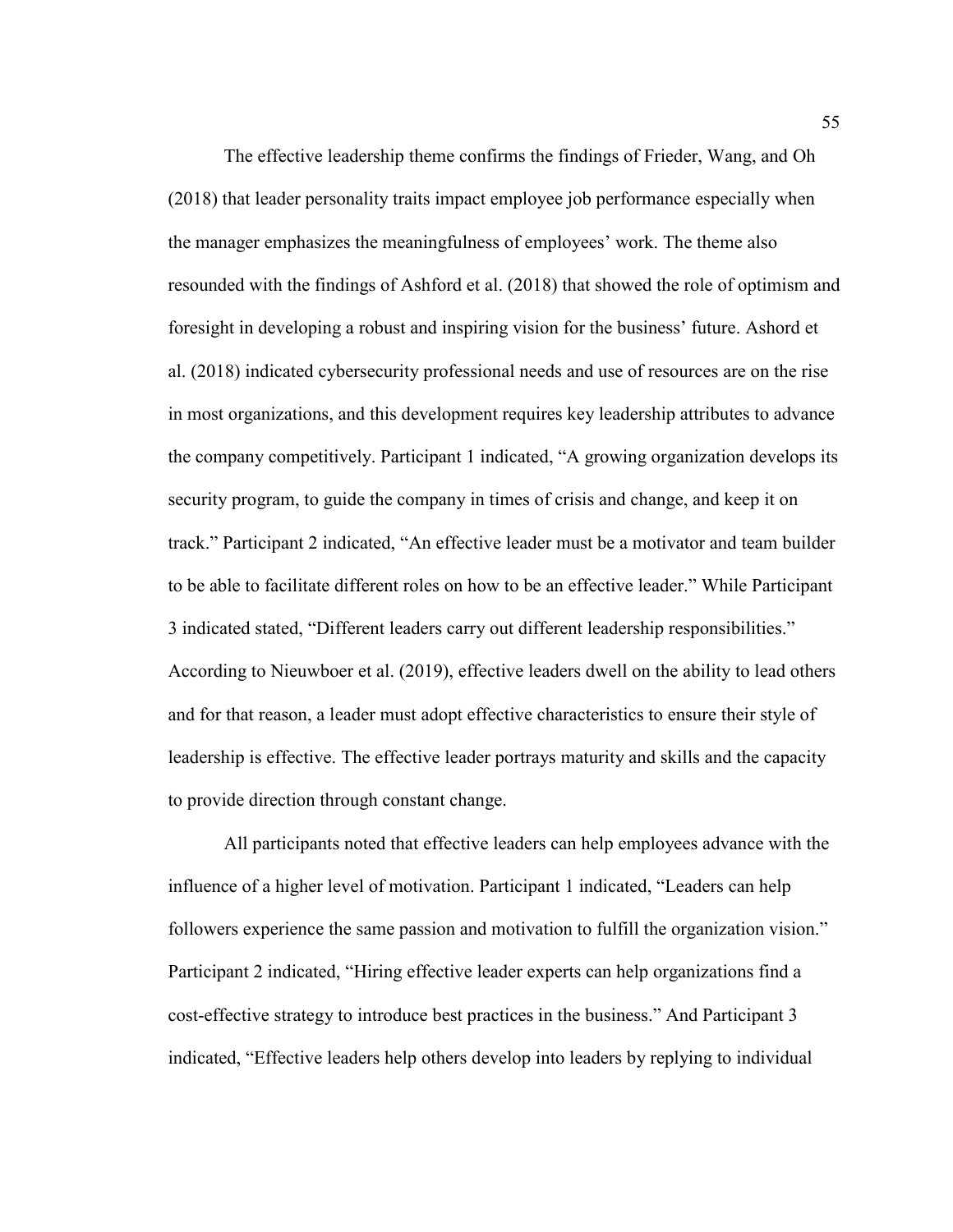needs and by aligning the organization goals." Some capabilities may come naturally to business leaders, while others are developed and strengthened over time. Business leaders are faced with encounters such as satisfying employee morale, budget cuts, and reorganization. Furthermore, business leaders are also responsible for satisfying employee morale and being a visionary and a role model within their respective agencies (Kopaneva, 2019). However, not every effective leader is an ethical leader. Bastian (2019) specified one key difference between an ethical leader and an unethical leader is the means used to motivate others and achieve goals. All participants agreed that to be an effective leader is to lead toward a designated goal. An effective leader is able to advance an organization and its stakeholders to new goals and outcomes. Evidence for this theme emerged primarily from participant interviews, and was supported by the literature and conceptual framework.

### **Theme 2: Cybersecurity Awareness**

The most important factor in cybersecurity awareness is to make people aware of their responsibilities and roles in information technology. Cybersecurity awareness is one of the resources that businesses depend upon. Cybersecurity awareness prevents information and business compromise. Business leaders should be aware of the risk in the industry and inspire growing awareness of information security in their organizations. Cybersecurity awareness involves knowing how to protect business information and how to take reasonable steps for preventing data breaches.

 The second theme that emerged through the research was the need for cybersecurity awareness. The goal of cybersecurity awareness is to increase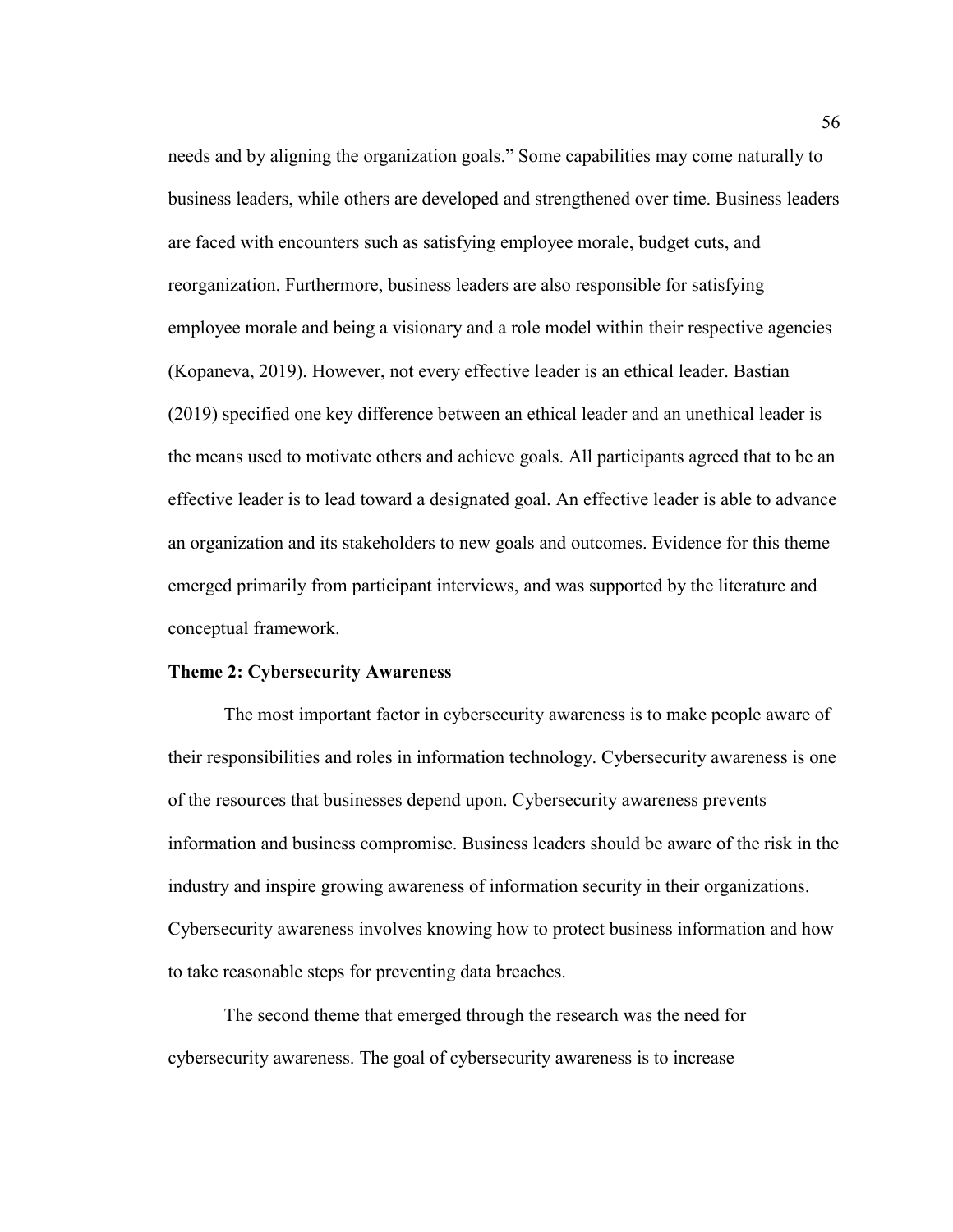organizational knowledge and prevention of cyberattacks and apply best practices. All the study participants indicated that cybersecurity programs should apply to everyone working in the business. Some businesses are conducting awareness training about security vulnerabilities in the businesses because cybersecurity training ensures everyone working in the IT department is aware of the risks and responsibilities of protecting information technology assets (Bhardwaj & Goundar, 2019). Cybersecurity awareness is increasingly relevant to all business operations to ensure the protection of company assets.

Triangulation of interview data and available documentation provided many revelations related to cybersecurity awareness. The review of Participant 1 indicated security documents showed a "comprehensive card data security clarification," which contains electronic chip technology to authentic clients' cards, and end-to-end encryption and tokenization services to safeguard consumers' information. Participant 1 indicated, "We have a processing credit and debit payments that helps protect against new and evolving fraud threats by realizing EMV chip technology and encryption security technologies in conjunction." Participant 2 indicated security plan showed "the impact of tokenization on Payment Card Industry (PCI) agreement." Small and medium-sized business leaders suggested not only awareness, but also the need for cybersecurity protection by creating and applying a written security policy. Participant 2 indicated, "The business tie in the reasons that show changes in digital habits to protect ourselves online which includes phishing scams and social engineering." Participant 3 indicated, "Cybersecurity awareness is the not only the business concern but it also concerns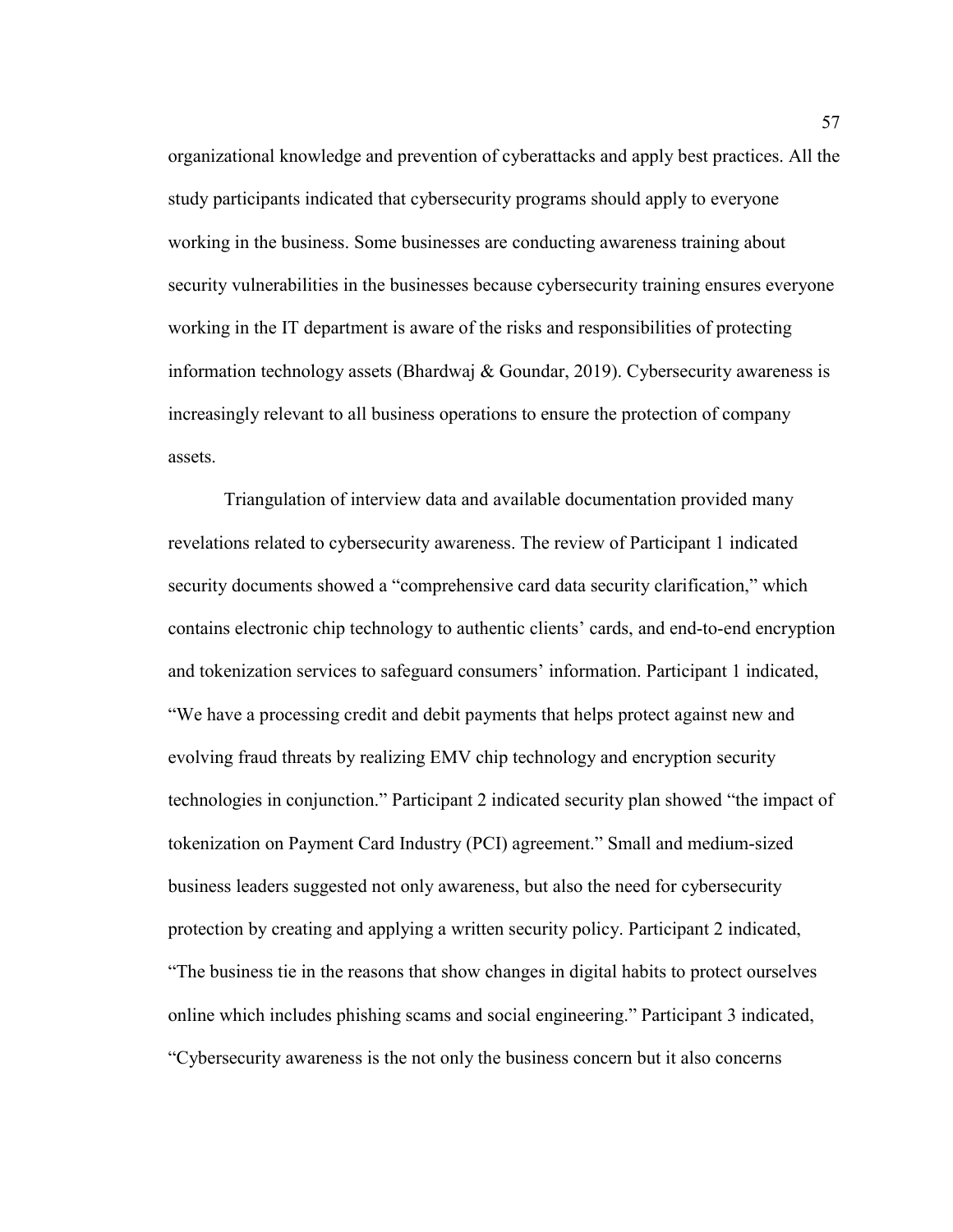insufficient awareness." In addition, Participant 3 indicated, the business has an urgency and adaptably to new opportunities as they arise.

 Cybersecurity awareness in information systems training has become one of the most important necessities in an organization. Lykou, Anagnostopulou, and Gritzalis (2019) noted constant moving and technologically fragile safe communication systems are required to ensure business sustainability and profitability. Participant 2 indicated, "In order to decrease the number and extend in security breaches then training is fundamental<sup>"</sup>

Effective cybersecurity awareness programs can improve the information assurance of an organization. Information security incorporates organizational aspects, legal aspects, and presentations of best practices in security technologies. Participant 1 indicated, "User awareness signifies a significant challenge in the security field, with the human factor finally being the element that is manipulated in a range of attack settings." An information security awareness program is a vital component of any organizations policy. In the competitive market, cybersecurity attacks result in loss of income, loss of customer trust, and liability issues. Therefore, information should be safeguarded and protected.

Participant 1 indicated, "Various organizations use expedient information security awareness tools established by some of the international information security companies, whereas some organizations make their own awareness tools according to the needs of the organization." Participant 2 indicated, "Information security awareness is about guaranteeing that all personnel is aware of the rules and regulations regarding securing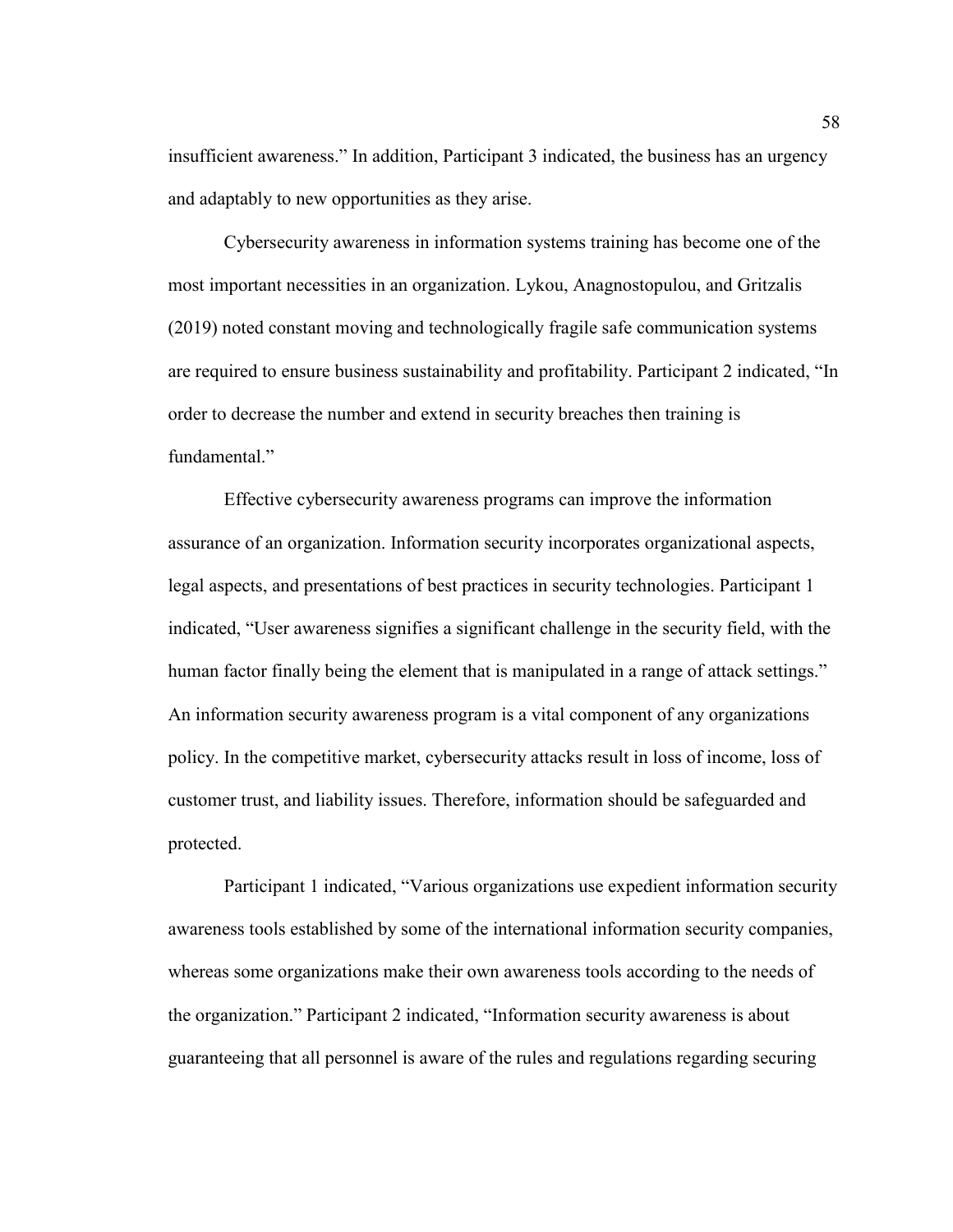the information within the business. Information security awareness should, therefore; form an important part of any establishments' overall information security management plan." Participant 3 indicated stated, "Sending out a report monthly on all activities can reinforce learning and the value of the business."

 Cyber attacks is reality and can cause a lot of damage if business leaders do not target a critical infrastructure. Hackers seek to coerce users into allowing them access to a digital resource before they try to hack their way in. Therefore, due to the quickly changing environment, cybersecurity awareness training cannot involve a one-shot program. In order to safeguard the network security of a business, cybersecurity teaching must be repetitive, efficient, and repeatedly tested.

### **Theme 3: Reliance on Third-Party Vendors**

 The third major theme to emerge during data analysis of archival documents and participant interviews was the use of cybersecurity policy and the business leaders' documents that provide details on defending organizations and their assets. I found the more the business relies on technology to collect data, store or manage information, the more vulnerable the business becomes too severe security breaches. Human errors, hacker attacks, and system malfunctions could cost the business financial damage and can jeopardize the business reputation. My analysis specified the requirements cybersecurity professionals use to maintain a network system. An important requirement of any information management system is to guard data and resources against breaches, while at the same time safeguarding data access to genuine users.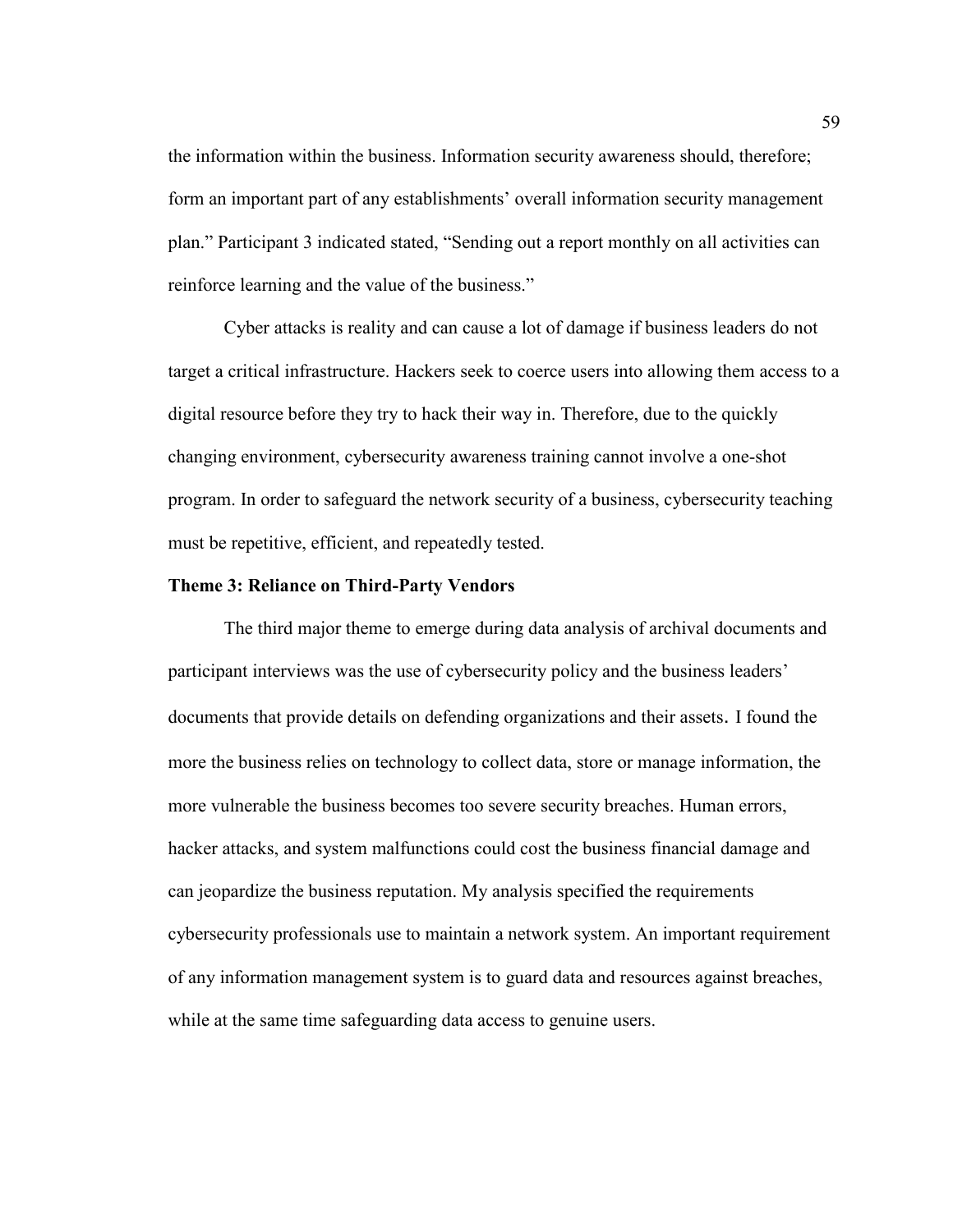Participant 1 indicated, "I have experience in managing highly secure organizations of major enterprises by closely integrating security and operations and the necessity small and medium-sized business owners used to launch cybersecurity policies and efficiently implement cybersecurity techniques to protect their businesses from cyberattacks." One of the challenges of responding to a cyberattack was the nonexistence of consistent security policies and procedures disclosures a business to unforeseen threats. The participant noted that dealing with systems handling data are delegated to track its flow to comply with data protection regulations.

Participant 2 indicated "The goal of the company is to capture the magnificent breadth of valid policies". My study required participants to analysis also specified the requirement for cybersecurity professionals and business leaders to implement cybersecurity procedures to protect their businesses from cyberattacks. The participant also noted to reduce expenses resulting from hackers, everyone in the business needs to communicate, implement, and sustain security policies.

Participant 3 indicated stated "A common enterprise-wide approach has not yet been implemented, however; for some business, the responsibility for cybersecurity has entrusted almost entirely on the chief information security officer." The cybersecurity professionals believe that the teams should be led by the business leaders with an organized strategy. One of the tasks to teamwork has been the official business environment of the cybersecurity and a surviving condition that need be addressed when a business entrench the risk thinking and task in cybersecurity strategy.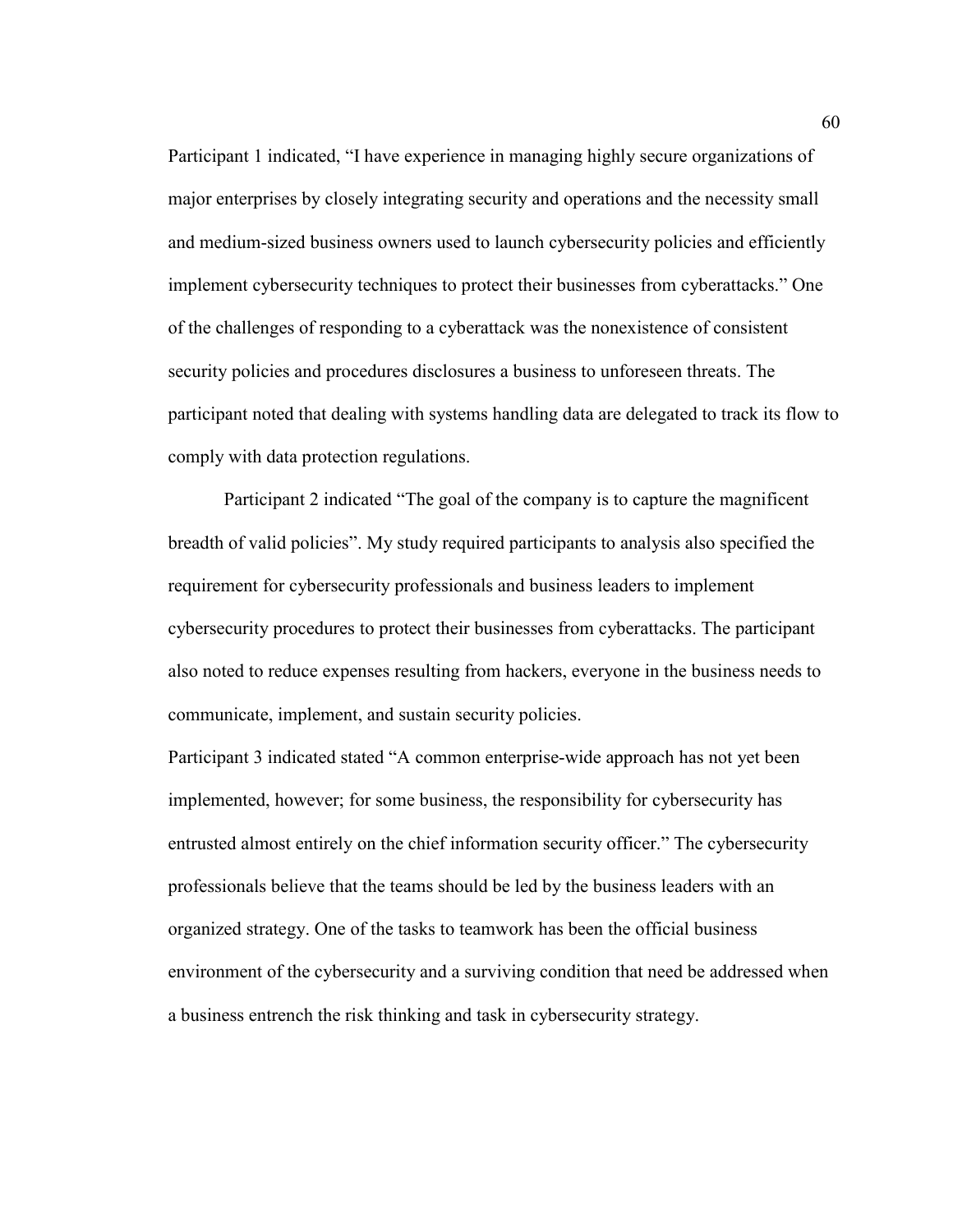Business leaders must take a proactive approach to protect their data by establishing cybersecurity plans. As organizations expand their operational processes to their cyber infrastructure, effective cybersecurity is the key to an organization ability to protect their assets. Participant 2 indicated "Working in the cybersecurity field is important because it is not just about protecting the company and the company assets, it is also about protecting the company reputation, property, and customers". The business owner believes the investment can be complex technical solutions, which mean that they are well protected from cyberattacks. Participant 2 indicated believed that it is part of an operational defense.

 Business leaders facing threats must safeguard that they have a unified approach to cybersecurity tailored to their particular business and risk profile. According to Participant 1 indicated, "It is not only about addressing the technical aspects of their defense, but it is also about the organizational elements". Participant 1 indicated had an in-depth understanding of the threat and risk-based approach to identify how it affects the individuals in the business. An effective cybersecurity strategy must work across a business security measure. Participant 2 indicated, "Capability in a range of key disciplines with the ability to work across organizational functions to strengthen an integrated cybersecurity strategy." All organizations need to plan for a successful cyberattack and it is also essential to ensure they have the ability and resources to rapidly detect and isolate any problems that occur, control the level of the investigation and respond immediately to any inquiries, and maintain business continuity. Participant 3 indicated, "Risk oversight of cybersecurity practices and the business always ensure the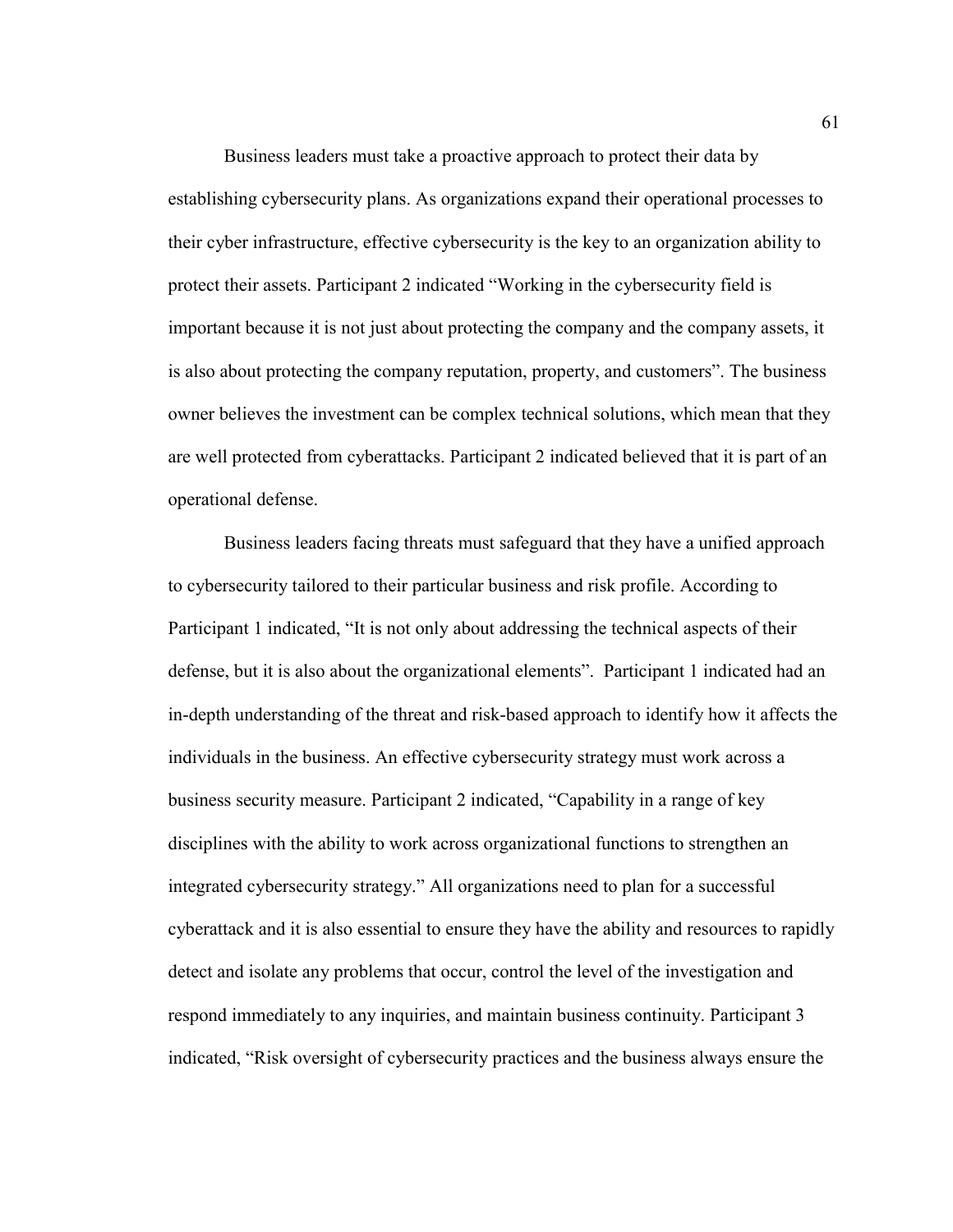strategy to protect their assets." Lastly, it is important for security objectives are to ensure continuous security measures. The business must review all the risks in all departments and mitigate the most important risks by applying defense and responding to a crisis in a prioritized way.

# **Theme 4: Cybersecurity Training**

 The business leader established a cross-training on various product lines and career expansion for the talented remaining employees. The cross-training prepared individuals for transferring to a different product line or department to keep busy and engaged. The business leader is providing information and opportunity for achieving their career desires through organization-specific preparation and guarantees that they are part of the business because it is important to the employees. Loon (2019) emphasized that human capital development is accepting individual foundational theories of socioeconomic development. Participant 1 indicated "Some employees are worried that they don't have the understanding and skills needed to take on new tasks, or expand on the business. While others are worried about having the time and energy necessary to step up to the larger task. Participant 2 explained "It is hard to find talented cybersecurity professionals due to the money the organization needs to spend and having the time to train that individual." Participant 3 added "The people who report to you worry for various reasons."

Participant 1 and Participant 2 indicated to invest in personal training and improvement to develop employability while business leaders participate in employeespecific training to improve organizations' efficiency. Participant 3 indicated "Personal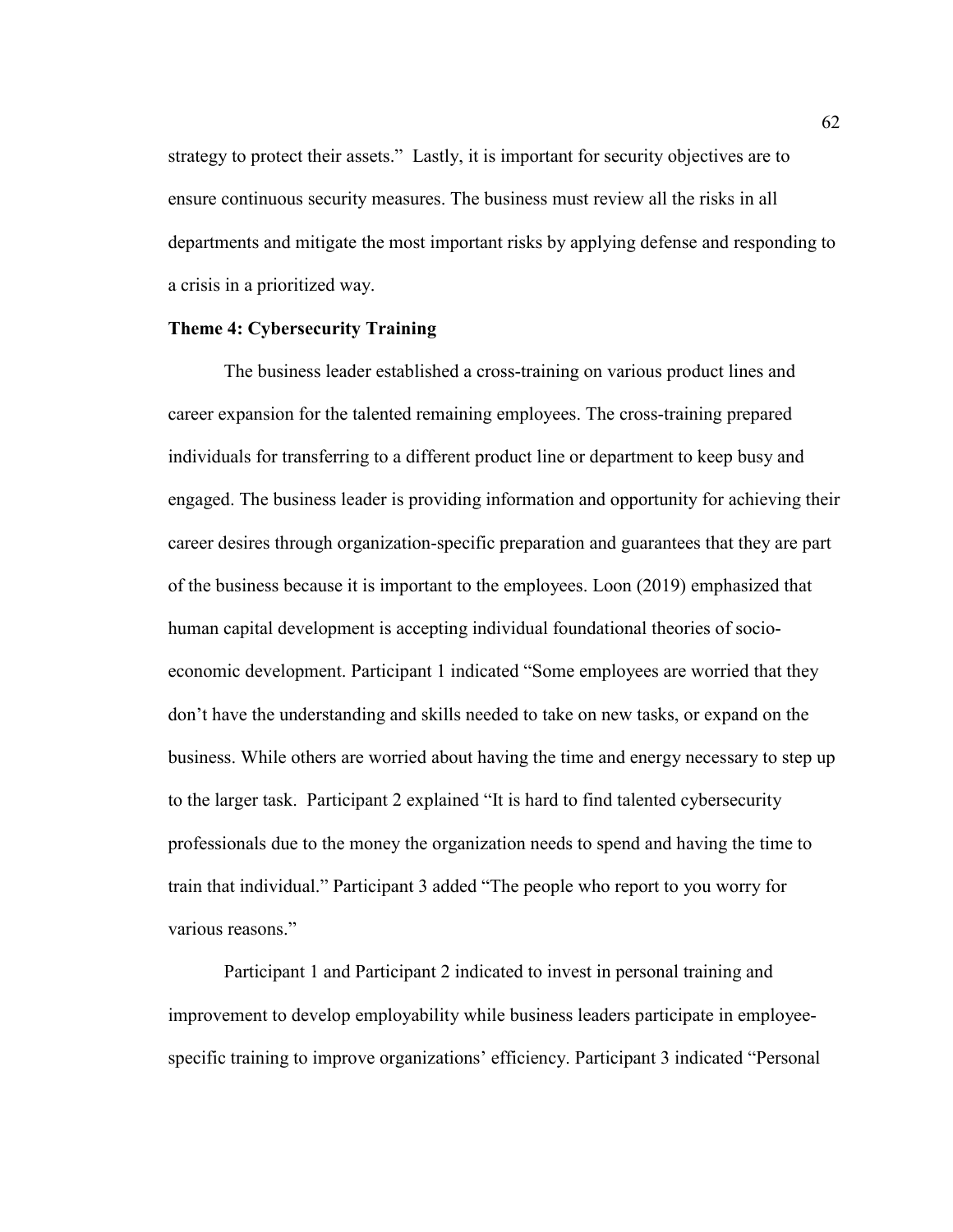training improved the business efficiency and safety." In my examination of the participating businesses' websites, I recognized reports such as "we invest in the learning and development of our employees to increase competency" and "we invite, retain, and improve our people." All the participants emphasized that there is a shortage of talented cybersecurity professionals willing to work with small and medium-sized businesses.

Supply chain finance, as the core driving force for supply chain development, plays a vital role in resolving any financing difficulties that exist in many SMEs in the upstream and downstream of the supply chain (Liang et al., 2018). Employee productivity is essential to any business. Business leaders found when teams are able to make significant gains and developments in a short amount of time, it can have a massive impression on the bottom-line (Liang et al., 2018). The more well-organized your employees are, the more positive you'll be as a business. However, most agree that employee productivity is important, but there's a lot of misinformation about it. There are countless business leaders doling out information on production. Occasionally, this information could be good and bad. While it's not supported in truth. Therefore, this theme supports the human capital theory in that the savings in training and education lead to improved benefit for both the organization and the people business leader employed. To assess employee production, as well as progress operational programs for improvements, business leaders need to engage in research, which is one of the reasons one business leader gathered a comprehensive list of employee productivity measurements. Therefore, is most important to encourage the people who report to you of their importance to you and the organization. Business leaders need to talk with each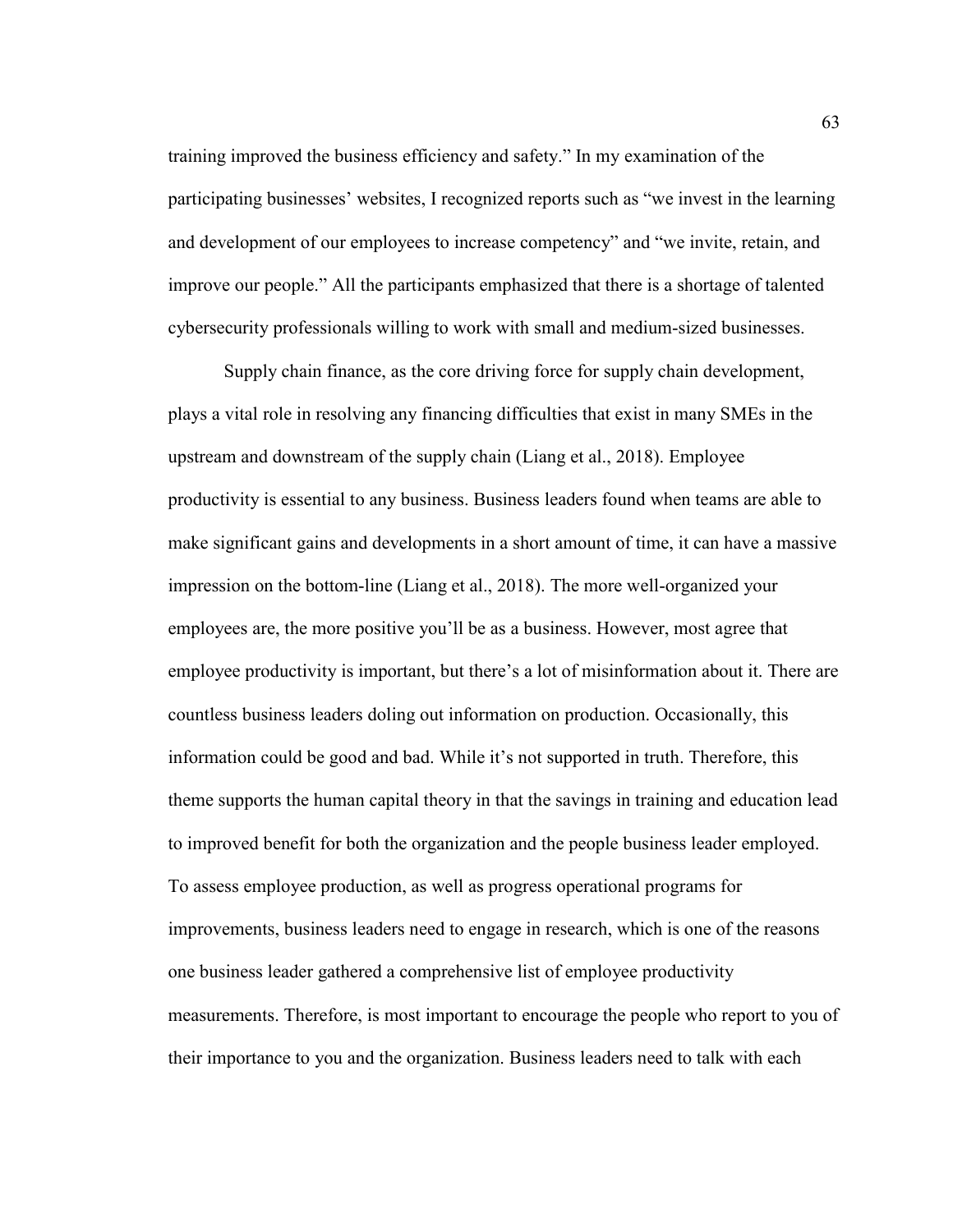person independently to let them know why and how they are valued to the organization, highlighting their support to the overall functioning of the operation. For some, it will be exciting and career-expanding.

## **Applications to Professional Practice**

The findings of this study could prove valuable to current and future leaders in the cybersecurity field. Study findings may also help business leaders and cybersecurity professionals reduce costs when responding to cyberattacks on businesses. The cost of responding to cyberattacks has risen because of the need for cybersecurity professionals needed in the market and due to the increased number of cyberattacks affecting business operations (Abhishta, van Rijswijk-Deij, & Nieuwenhuis, 2019). Therefore, small and medium-sized business owners can improve their business performance and best practices to protect their businesses from cyberattacks. The study findings include four themes: (a) effective leadership (b) cybersecurity awareness, (c) reliance on third-party vendors, and (d) cybersecurity training. A tactical plan is serious because an awareness plan provides the foundation to secure a business and how business could prevent cyberattacks. Furthermore, the findings and conclusions can help small and mediumsized business leaders mitigate against the problems arising from regulations. Access to information about procedures should be available to small and medium-sized business at minimum cost. Policymakers must ensure that the compliance procedures associated with new technologies are not pointlessly overpriced, difficult, or extensive. In general, small and medium-sized enterprises account for over 95% of businesses and 60% to 70% of employment and generate a large share of new jobs (Alcalde-Heras, Iturrioz-Landart, &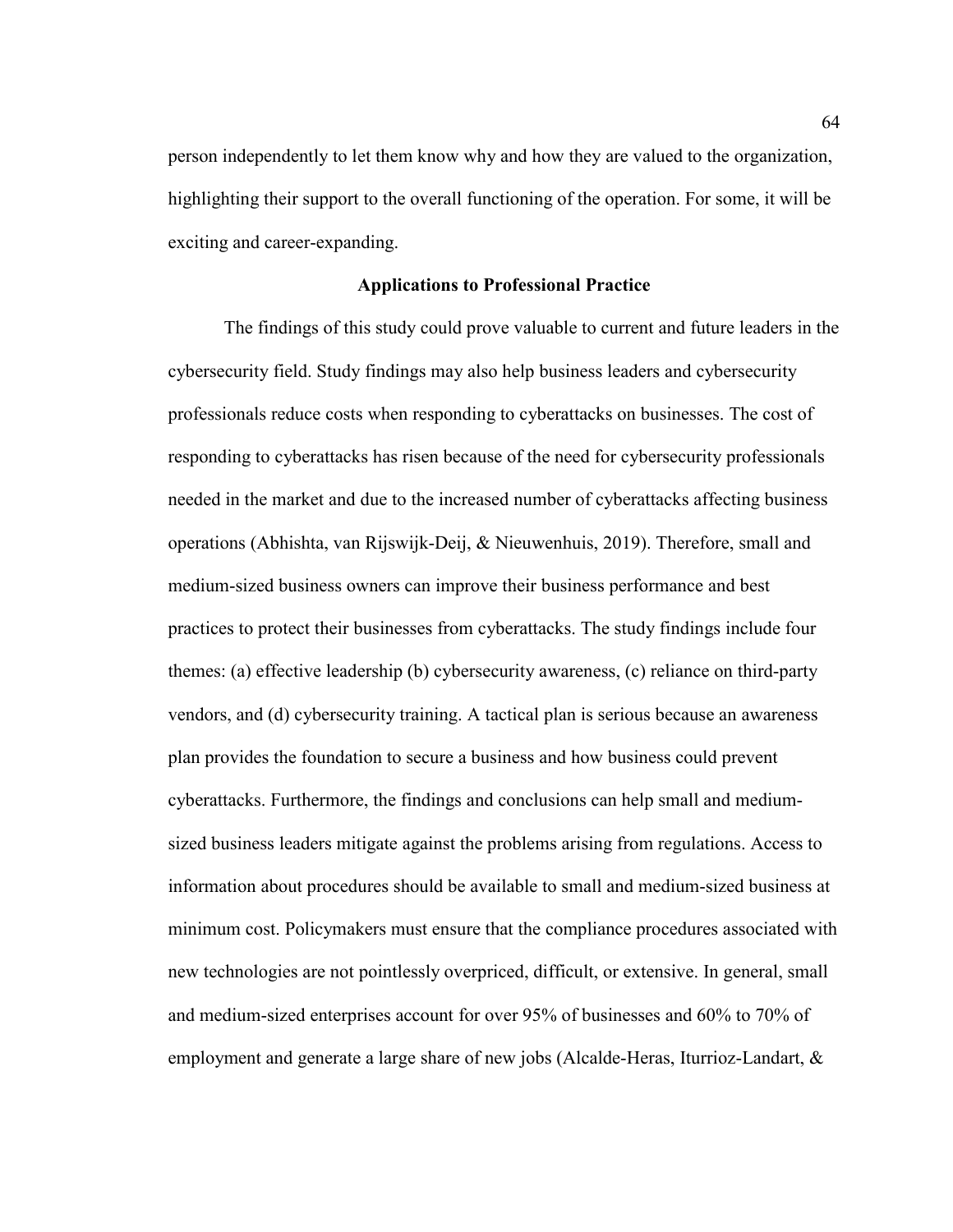Aragon-Amonarriz, 2019). Business leaders have specific strengths and weaknesses that require special policy and procedure responses. As businesses see new technologies, the reputation of economies of measure in many activities firms enhanced and the potential contribution of smaller firms is greater. However, many of the traditional difficulties facing small and medium-sized enterprises include the lack of financing, problems in developing technology, controlled decision-making abilities, low efficiency, technologydriven environment, and the business becomes more acute in globalization. Current and future business leaders could adopt approaches to cybersecurity that will require much more engagement from the cybersecurity professional to protect critical business information without constraining innovation and growth.

## **Implications for Positive Social Change**

The implications for social change from this research include the potential impact of successful cybersecurity strategies for small and medium-sized business owners to protect their business from future cyberattacks. The biggest issue that small and mediumsized businesses are facing is defending themselves from potential cyberattacks and some businesses had to pay cybercriminals even up to \$1 million in a single attack, while others have incurred losses in hundreds of millions of dollars (Zimba, & Chishimba, 2019). In organizational learning theory, both single and double-loop learning deal especially with the idea of the organization as whole learning and adjusting its behavior. Organizational learning theories are included in this study since they deal with both policies and employee behavior. The findings of the study draw attention to specific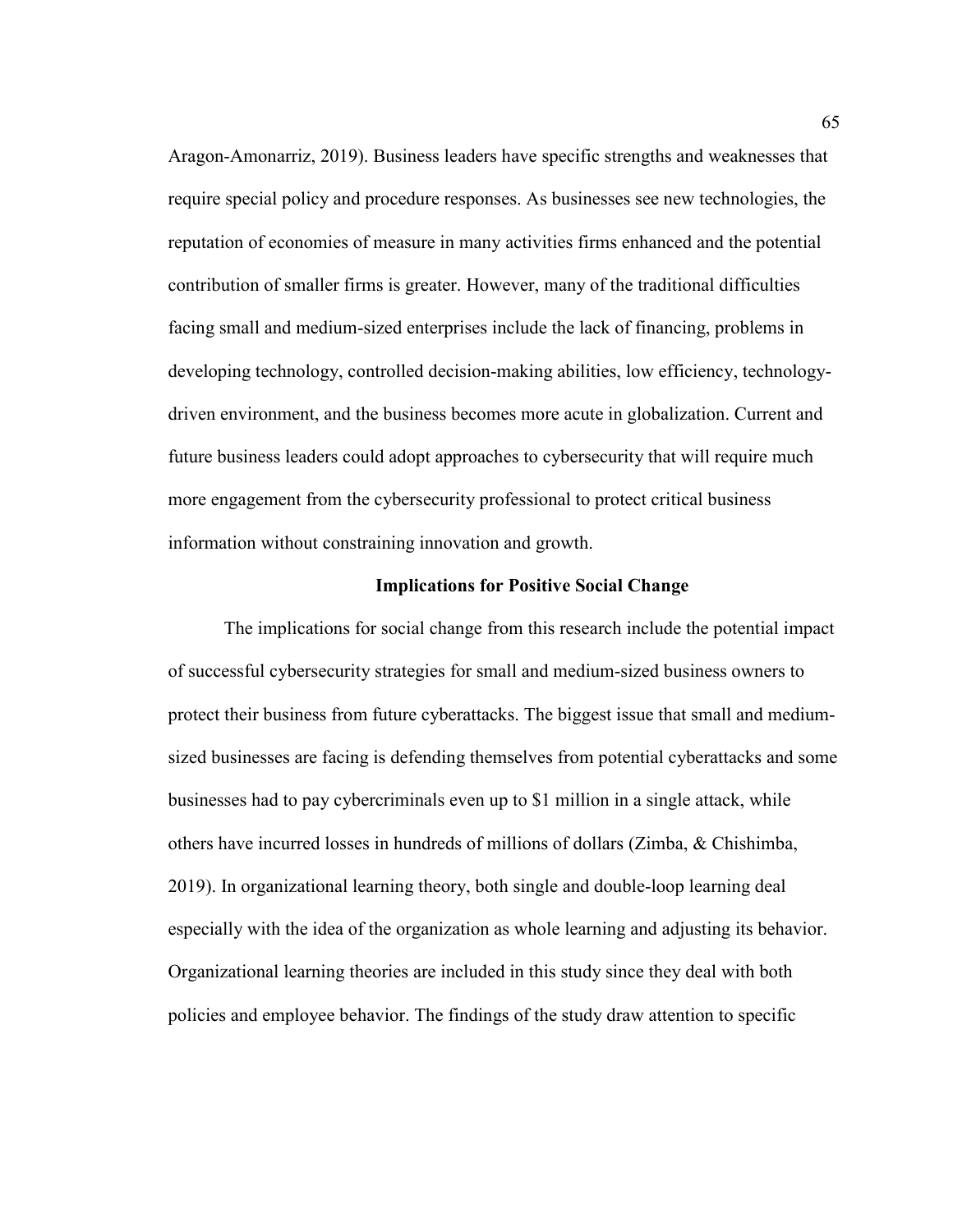approaches needed to strengthen businesses and optimizing the use of the Internet to ensure businesses retain a competitive edge while diligently preventing cyberattacks.

Training employees and giving them career growth chances is one guaranteed way to show them that the business can invest in their future? It will influence individuals to keep employed strenuously and be improve at their jobs. These opportunities are equally useful since training opportunities help grow the company while at the same time they further employee knowledge and skills. Small and medium-sized businesses can be characterized as *advanced***,** of which some 5 percent are *technology-based*. Advancing small and medium-sized business tend to be *market-driven* rather than research-driven, and speedier in responding to new opportunities than large businesses. Business leaders play an important role in groundbreaking and increasing new markets. Programs for educating the diffusion of technology have removed from a supply focus to educating the *capacity of small and medium-sized enterprises to engage technology*. The findings from the study could contribute to social change by investing in other small and medium-sized enterprises, new entrepreneurs, and academic establishments with successful strategies and incomes to effect changes within the community.

### **Recommendations for Action**

The purpose of this qualitative multiple case study was to explore what operational strategies CISOs of high-technology companies use to protect their businesses from cyberattacks. Based on my findings of this study, I recommend several actions that the current and future cybersecurity professionals to strengthen their cybersecurity capabilities for the future. First, cybersecurity professionals need to properly develop ways to identify and prioritize IT security risks and improve mitigation strategies which hundreds of millions of dollars have been devoted to implementing these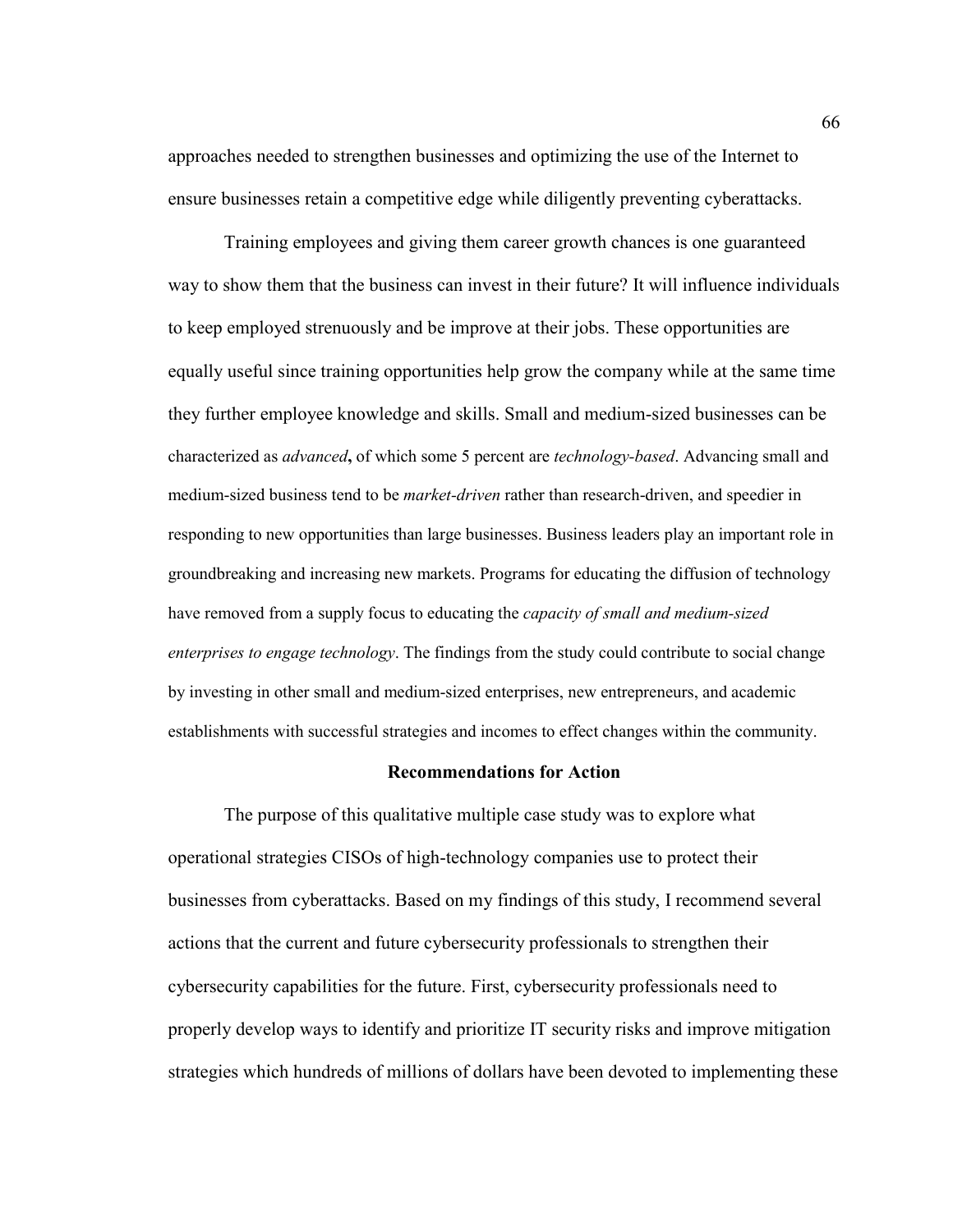strategies. Second, desktop environments are more vulnerable than they were even five years ago, as USB ports have been restricted and Webmail services are blocked in some businesses. Third, robust technologies and enterprises have been put in place to address attacks on the perimeter. Therefore, business leaders interviews strengthened changes in how enterprises use technology have concurrently made corporate environments tougher to protect while snowballing the importance of protecting them. Recommendations (a) mitigating actions should flow logically from the conclusions and contain steps to useful action, (b) state who needs to pay attention to the results, and (c) indicate how the results might be disseminated via literature conferences, training, and so on. Business leaders need to expand their range of potential candidates to seek smart, encouraged and enthusiastic individuals who work well as part of a team. One business leader felt that because they may not have the degrees, certificates or prior experience a company might hope for doesn't mean they won't be an excellent fit. I intend to publish the study and take advantage of opportunities to share with business leaders in the cybersecurity field, colleges and university, and business forums where business leaders discuss strategies to avoid the unsuccessful concerns of a major cybersecurity breach.

#### **Recommendations for Further Research**

I conducted a qualitative multiple case study on the strategies used by business cybersecurity professionals. The population for the study consisted of two small and medium-sized businesses owners use to protect and defend their business from cyberattacks. The study is also limited to one geographic location. Thus, to generalize the findings, future researchers can decide on different location such as researching different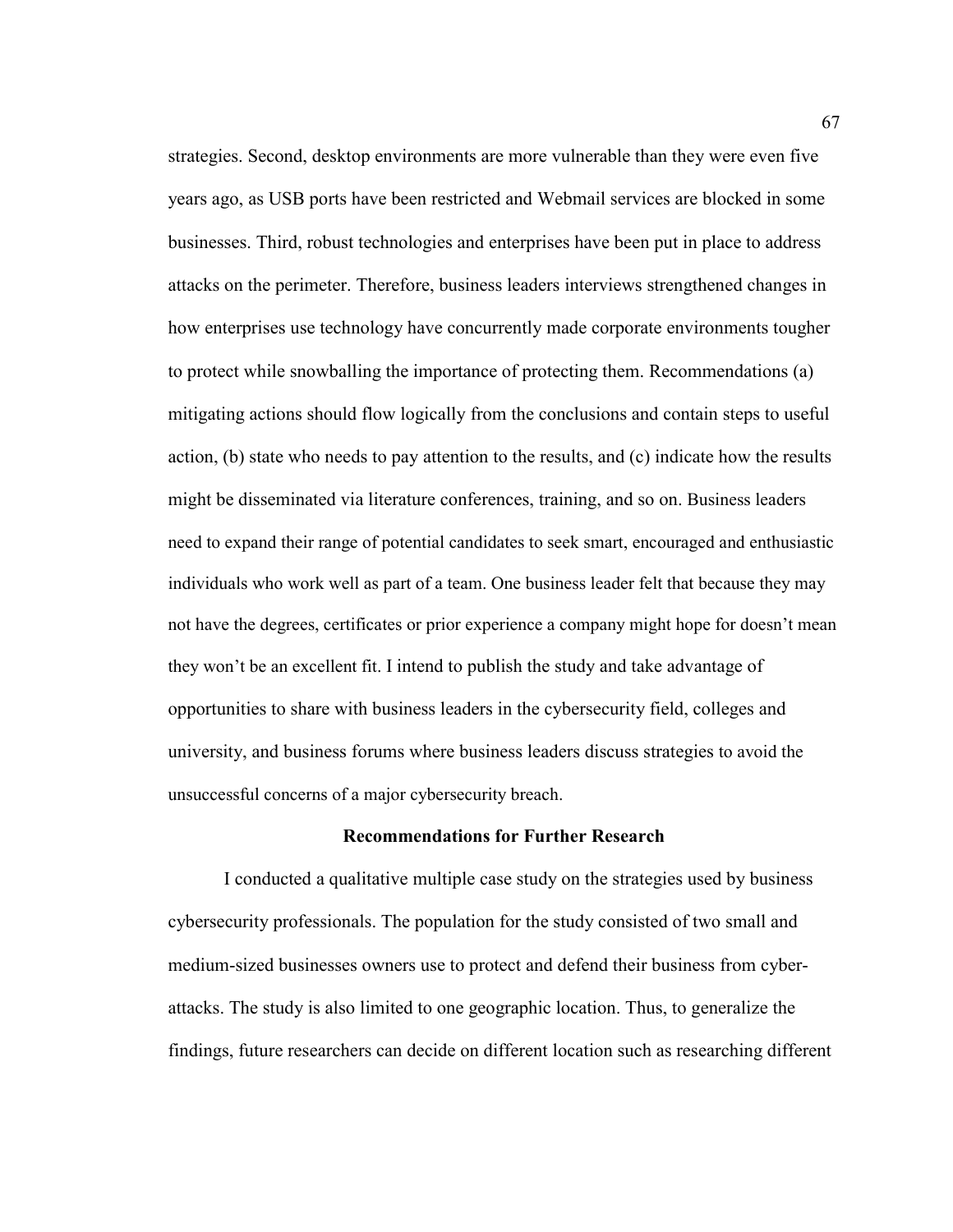organizations impacted by cybersecurity or businesses around the countries. Furthermore, future researchers should consider doing the study in a different industry such as nonprofit organization, small and medium-sized businesses, government agencies, and high-technology companies. Additionally, future researchers can use a mixed research method to report on changes in cyberattack frequency, geographic location, preparedness and mitigation strategies across a vast area. The findings of such a study, paired with evidence from qualitative interviews and related evidence, will inform policymakers and ensure a viable and aggressive response to protect businesses, consumers, and society from the insidious impact of cyberattacks. I would recommend future researchers to consider allocating additional time to obtain viable research to determine the effectiveness of the cybersecurity field and make recommendations to address gaps in security that may impact broad domains, in an era of ease of access and clandestine actions to undermine the core economic structures of society.

#### **Reflections**

Completing the doctoral study process has been a rewarding experience since I did not have any knowledge in the cybersecurity field. I learned valuable information about cybersecurity in small business, what methods cybersecurity professionals use to prevent cyberattacks, and about conducting qualitative research. The results of the study helped me to understand the importance of protecting a business and why it is important to hire cybersecurity professionals and to understand the difficulties of conducting qualitative research. This qualitative case study explored successful strategies used by business cybersecurity professionals. The results of the study helped me to understand the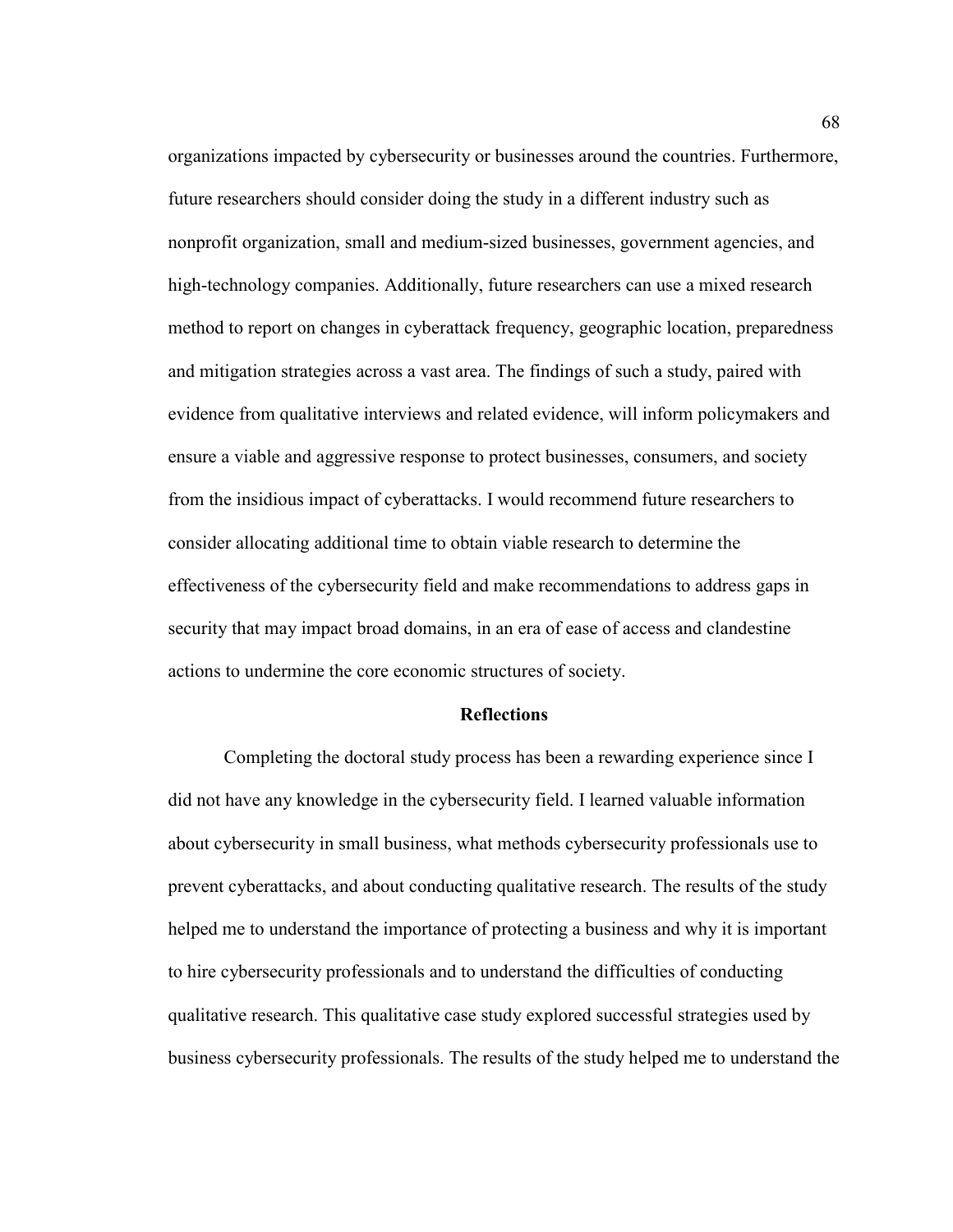difficulties of conducting qualitative research. Finding participants for a limited case study can be very challenging. The problem results from companies not securing their networks and small businesses need cybersecurity professionals in place. There are a limited number of companies with cybersecurity professionals in Florida.

The data collection and analysis was sensational and fulfilling. I had a few difficulties finding participants due to their busy schedules and wanting to ensure the proper information to give to me due to sensitive information, but once I found one participant everything went smooth. A lesson learned is small and medium-sized enterprises are the main target for cyberattacks and finding the right personnel can be an overwhelming process.

### **Conclusion**

Cyberattacks on small and medium-sized enterprises continues to be a growing problem due to the lack of cybersecurity professionals in business (Dolezal, & Tomaskova, 2019). All business with top talented and major resources dedicated to cybersecurity have suffered major cybersecurity conciliations, and organizations that do not have such levels of talented or resources face even greater encounters. Businesses need to find highly skilled workers in the cybersecurity field to help the nation respond more forcefully to the cybersecurity problems it faces. All businesses need to understand their threat situation and the threats they face, report their cybersecurity problems, and employ the most appropriate people to do that work. The purpose of the qualitative case study was to explore what operational strategies CISOs of high-technology companies use to protect their businesses from cyberattacks. Cybersecurity professionals were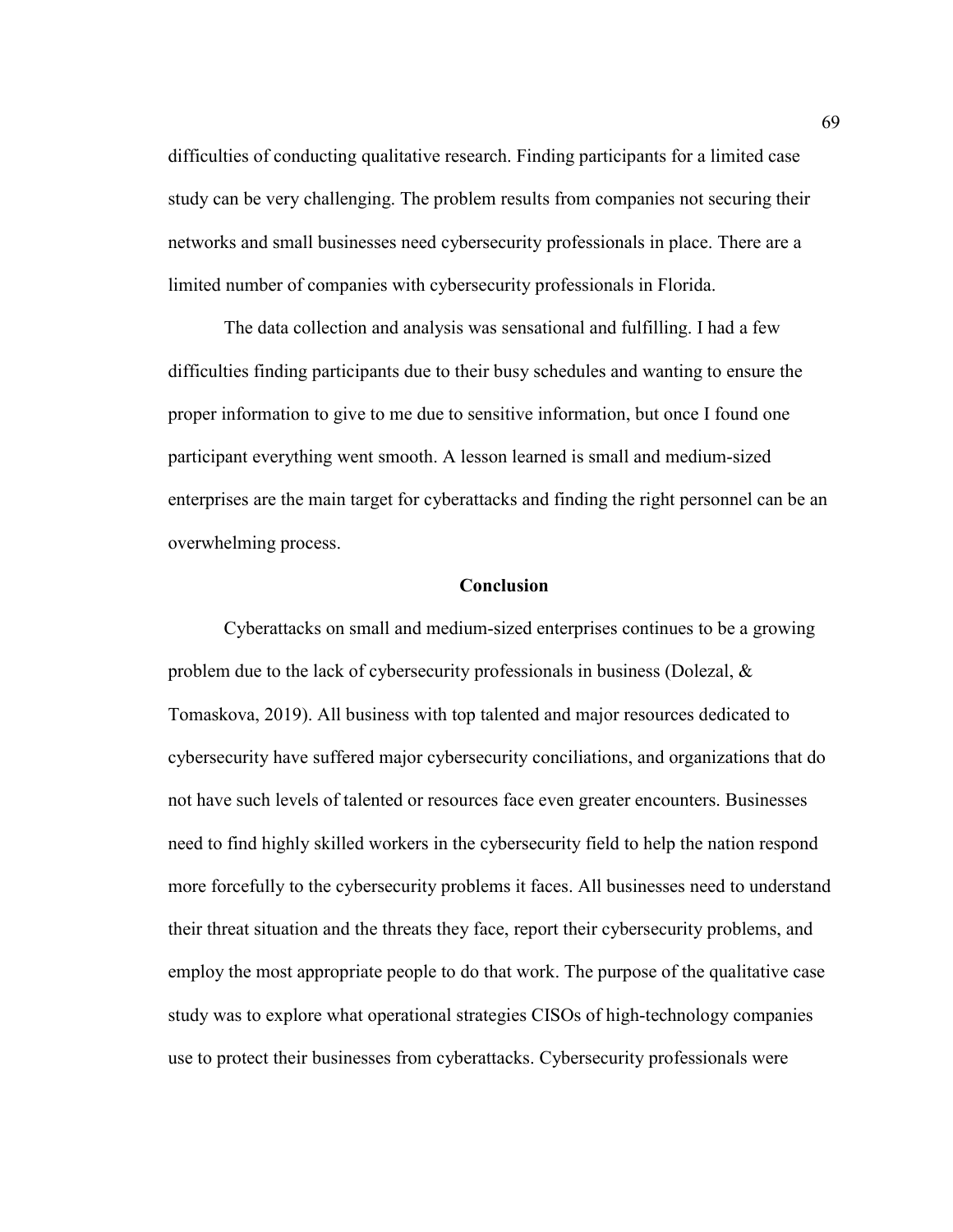appropriate participants for this study because of their experience of cyberattacks on their organizations.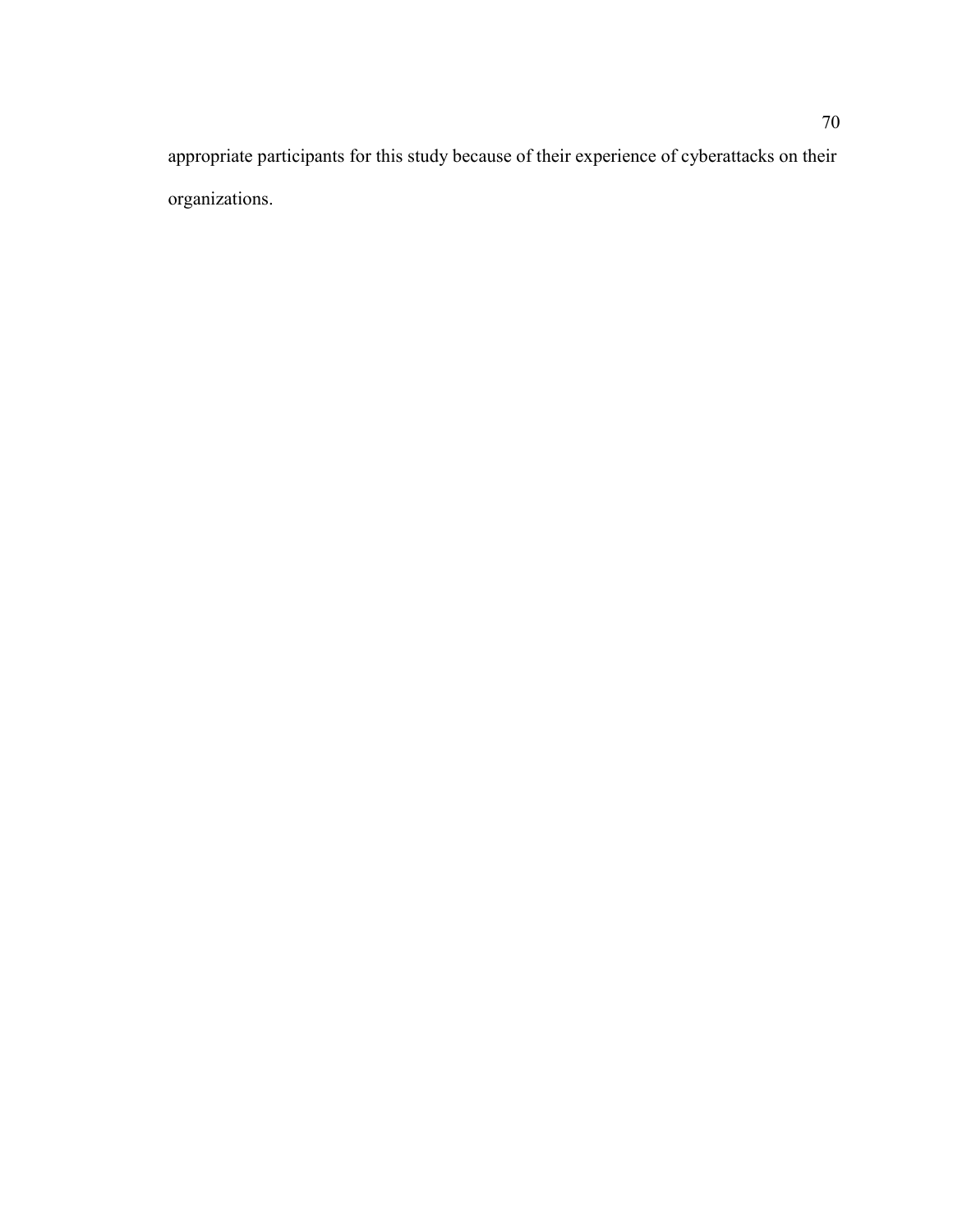#### References

- Abdo, H., Kaouk, M., Flaus, J.M., & Masse, F. (2018). A safety/security risk analysis approach of industrial control systems: A cyber bowtie-combining new version of attack tree with bowtie analysis. *Computers & Security, 72*, 175-195. doi:10.1016/j.cose.2017.09.004
- Abhishta, A., van Rijswijk-Deij, R., & Nieuwenhuis, L. J. (2019). Measuring the impact of a successful DDoS attack on the customer behaviour of managed DNS service providers. *ACM SIGCOMM Computer Communication Review*, *48*(5), 70-76. doi:10.1145/3310165.3310175
- Aishwarya, K., Pratiksha, S., Hule, P., & Sayli, M. (2018). Survey on Network security. *International Journal of Current Trends in Science and Technology*, *8*(1), 47-53. doi:10.15520/ctst.v8i1.352
- Alam, M., Zou, P. X., Stewart, R. A., Bertone, E., Sahin, O., Buntine, C., & Marshall, C. (2019). Government championed strategies to overcome the barriers to public building energy efficiency retrofit projects. *Sustainable Cities and Society*, *44*, 56- 69. doi:10.1016/j.scs.2018.09.022
- Alcalde-Heras, H., Iturrioz-Landart, C., & Aragon-Amonarriz, C. (2019). SME ambidexterity during economic recessions: the role of managerial external capabilities. *Management Decision*, *57*(1), 21-40. doi:10.1108/MD-03-2016-0170
- Aslanidis, P. (2018). Measuring populist discourse with semantic text analysis: an application on grassroots populist mobilization. *Quality & Quantity*, *52*, 1241- 1263. doi:10.1007/s11135-017-0517-4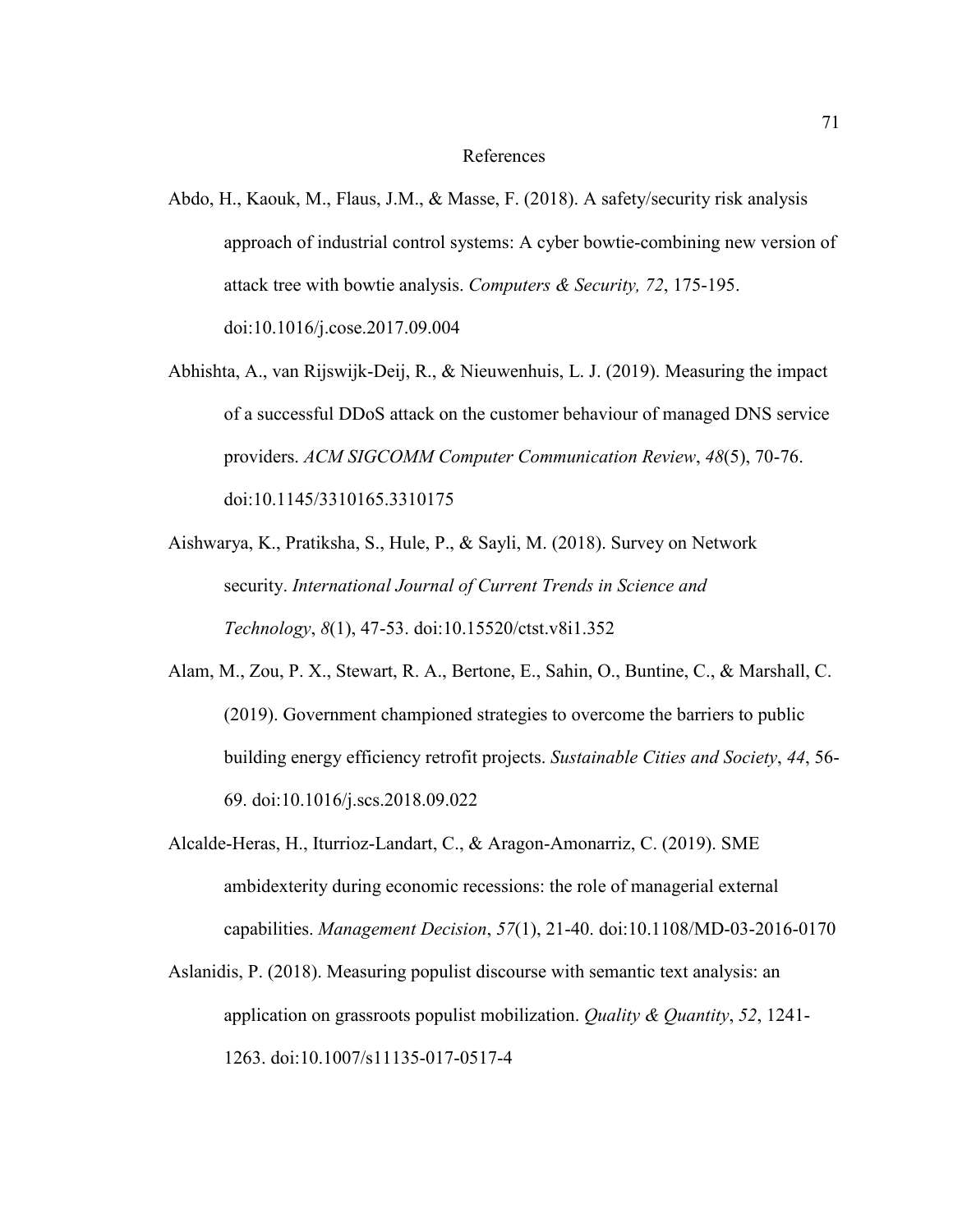- Andraski, M. P., Chandler, C., Powell, B., Humes, D., & Wakefield, S. (2014). Bridging the divide: HIV prevention research and black men who have sex with men. *American Journal of Public Health, 104*, 708-714. Retrieved from www.ajph .aphapublications.org
- Argote, L., & Hora, M. (2017). Organizational learning and management of technology. *Production and Operations Management*, *26*, 579-590. doi:10.1111/poms.12667
- Argyris, C. (1996). Actionable knowledge: Design causality in the service of consequential theory. *Journal of Applied Behavioral Science, 32,* 390-40. doi:10.1177/0021886396324004
- Argyris, C. (1996). Actionable knowledge: Design causality in the service of consequential theory. *Journal of Applied Behavioral Science, 32*, 390-400. doi:10.1177/0021886396324004
- Argyris, C. (1976). Leadership, learning, and changing the status quo. *Organizational Dynamics, 4,* 29-43. doi:10.1016/0090-2616(76)90034-6
- Argyris, C. (1993). *Knowledge for action: A guides to overcoming barriers to organizational change.* San Francisco, CA: Jossey-Bass Publishers.
- Argyris, C. & Schon, D. (1978). *Organizational Learning: A theory of action perspective.*  Reading, MA: Addison-Wesley Publishing Co.

Ashford, S. J., Wellman, N., Sully de Luque, M., De Stobbeleir, K. E., & Wollan, M. (2018). Two roads to effectiveness: CEO feedback seeking, vision articulation, and firm performance. *Journal of Organizational Behavior*, *39*(1), 82-95. doi:10.1002/job.2211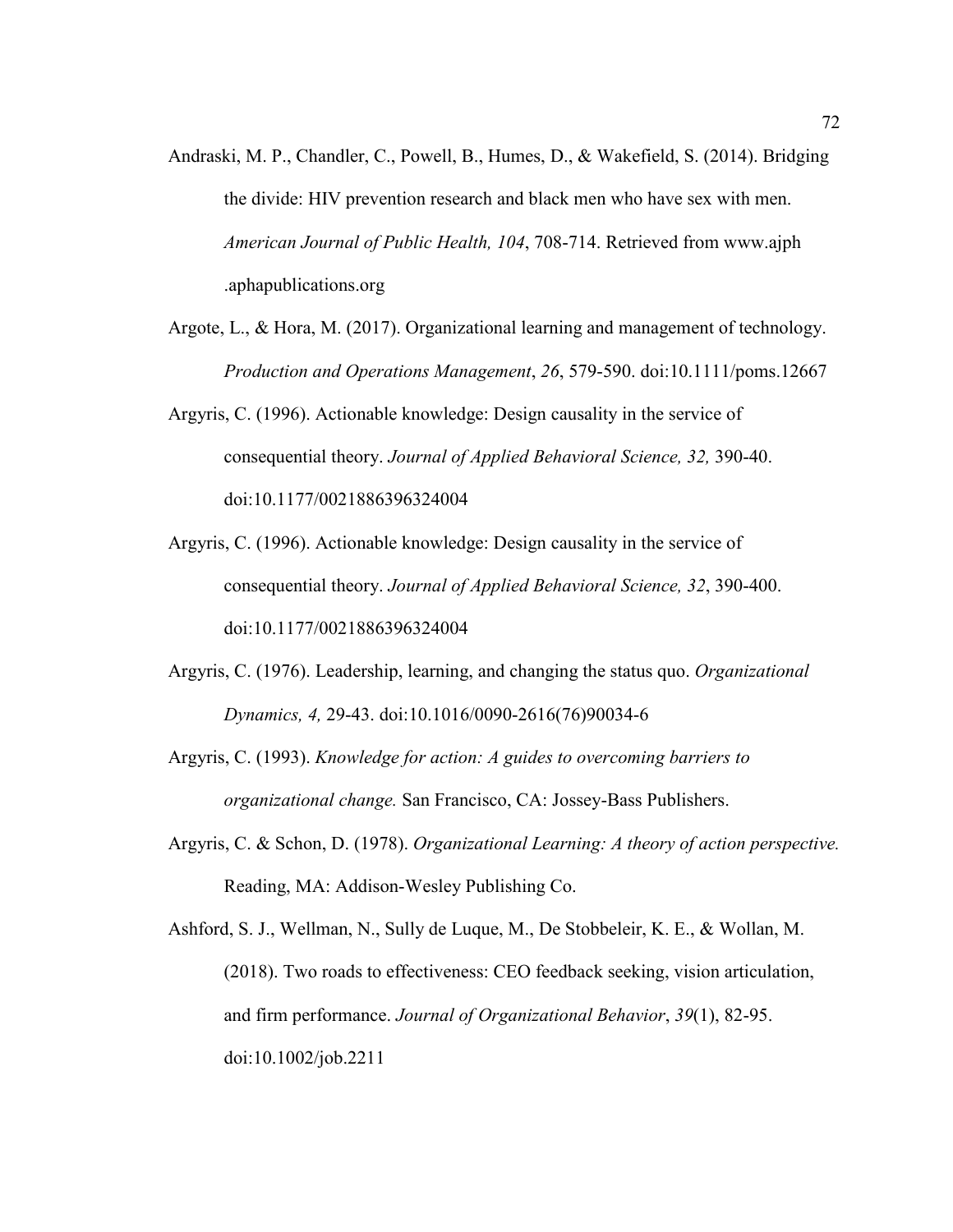- Atoum, I., Otoom, A., & Ali, A.A. (2014). A holistic cyber security implementation framework. *Information Management & Computer Security, 22,* 251-264. doi:10.1108/IMCS-02-2013-004
- Attaran, M., & Woods, J. (2018). Cloud computing technology: improving small business performance using the Internet. *Journal of Small Business & Entrepreneurship*, 1- 25. doi:10.1080/08276331.2018.1466850
- Baftiu, N. (2017). Cyber security in Kosovo. *European Journal of Economics, 1*, 160- 167. Retrieved from www.iipccl.org
- Baldwin, A., Gheyas, I., Ioannidis, C., Pym, D., & Williams, J. (2017). *Journal of the Operational Research Society, 68*, 780-791. doi:10-1057/jors.2016.37
- Barclay, C. (2017). Cybercrime and legislation: a critical reflection on the Cybercrimes Act, 2015 of Jamaica. *Commonwealth Law Bulletin*, *43*(1), 77-107. doi:10.1080/03050718.2017.1310626
- Bartlam, B., Waterfield, J., Bishop, A., Holden, M. A., Barlas, P., Ismail, K. M., Kettle, C., Nadine. . . . Foster, N. E. (2018). The role of qualitative research in clinical trial development: the EASE Back study. *Journal of Mixed Methods Research*, *12*, 325-343. doi:10.1177%2F1558689816656740
- Bashir, M., Wee, C., Memon, N., & Guo, B. (2017). Profiling cybersecurity competition participants: Self-efficacy, decision-making and interests predict effectiveness of competitions as a recruitment tool. *Computers & Security*, *65*, 153-165. doi:10.1016/j.cose.2016.10.007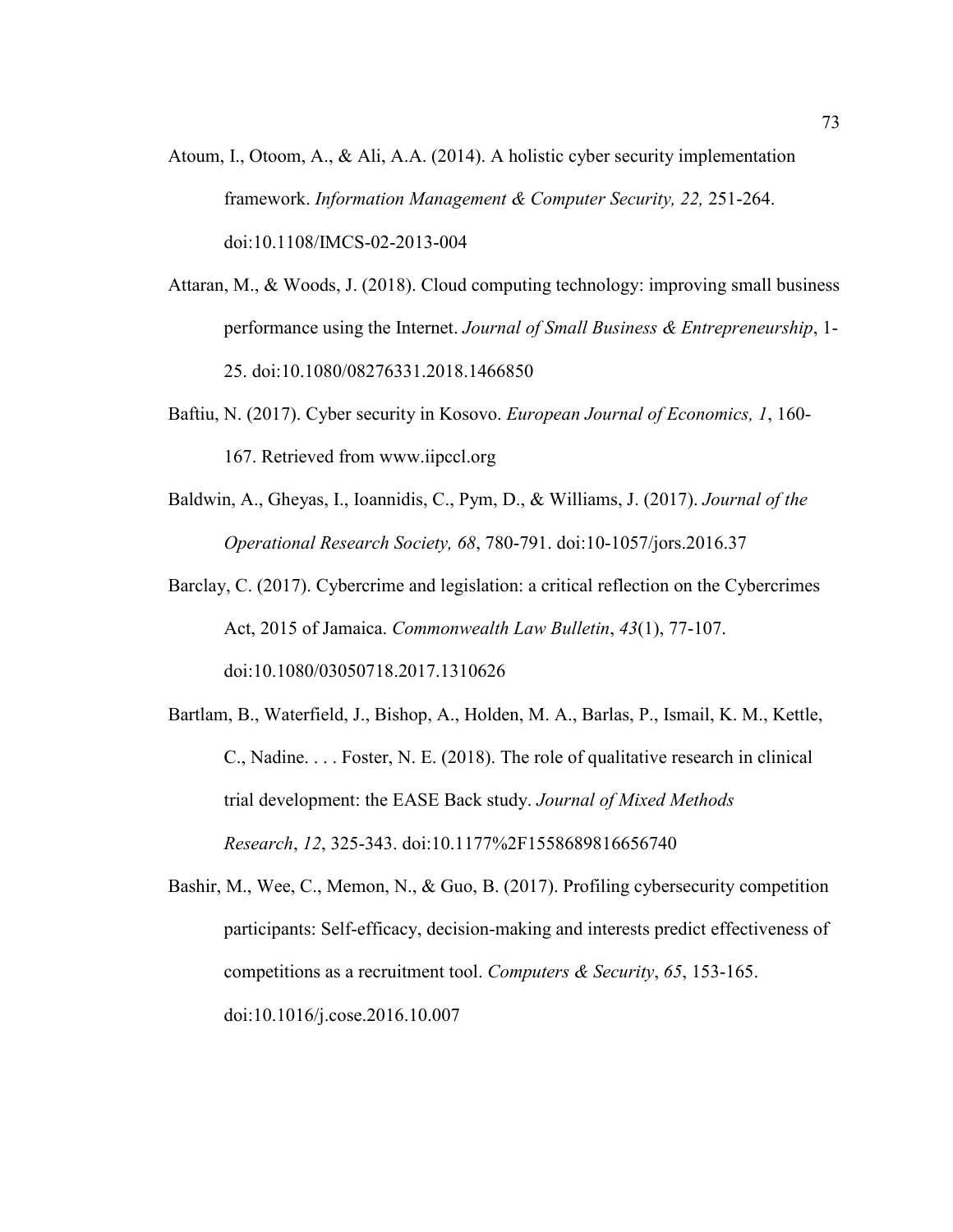- Bastardoz, N., & Van Vugt, M. (2019). The nature of followership: Evolutionary analysis and review. The Leadership Quarterly, 30(1), 81-95. doi:10.1016/j.leaqua.2018.09.004
- Baumgartner, R.J., & Rauter, R. (2017). Strategic perspectives of corporate sustainability management to develop a sustainable organization. *Journal of Cleaner Production, 140,* 81-92. doi:10.1016/j.jclepro.2016.04.146
- Bendovschi, A. (2015). Cyber-attacks-trends, patterns, and security countermeasures. *Procedia Economics and Finance, 28,* 24-31. doi:10.1016/S2212- 5671(15)01077-1
- Bhardwaj, A., & Goundar, S. (2019). A framework to define the relationship between cyber security and cloud performance. *Computer Fraud & Security*, *2019*(2), 12- 19. doi:10.1016/S1361-3723(19)30020-X
- Biener, C., Eling, M., & Wirfs, J. H. (2015). Insurability of cyber risk: An empirical analysis. *The Geneva Papers on Risk and Insurance Issues and Practice*, *40*, 131- 158. doi:10.1057/gpp.2014.19
- Biswas, B., & Mukhopadhyay, A. (2018). G-RAM Framework for Software Risk Assessment and Mitigation Strategies in Organizations. *Journal of Enterprise Information Management, 31,* 276-299. doi:10.1108/JEIM-05-2017-0069
- Boersma, K. S., Dee, L. E., Miller, S. J., Bogan, M. T., Lytle, D. A., & Gitelman, A. I. (2016). Linking multidimensional functional diversity to quantitative methods: A graphical hypothesis‐evaluation framework. *Ecology*, *97*, 583-593. doi:10.1890/15-0688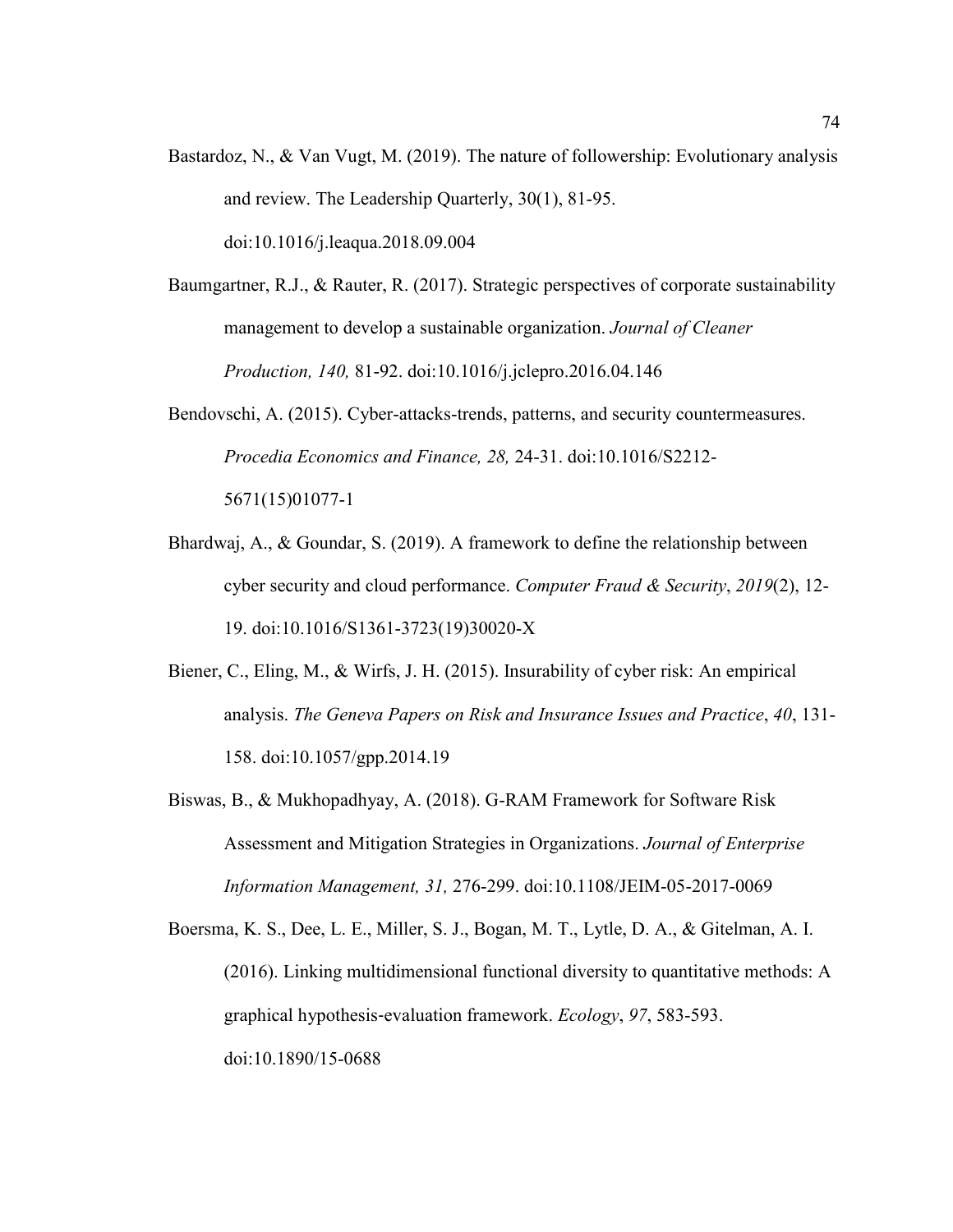- Buchler, N., Rajivan, P., Marusich, L. R., Lightner, L., & Gonzalez, C. (2018). Sociometrics and observational assessment of teaming and leadership in a cyber security defense competition. *Computers & Security, 73*, 114-136. doi:10.1016/j.cose.2017.10.013
- Burns, J. M. (1978). Leadership. New York, NY: Harper and Row.
- Burns, K. A., Reber, T., Theodore, K., Welch, B., Roy, D., & Siedlecki, S. L. (2018). Enhanced early warning system impact on nursing practice: A phenomenological study. *Journal of advanced nursing*, *74*, 1150-1156. doi:10.1111/jan.13517
- Burnap, P., French, R., Turner, F., & Jones, K. (2018). Malware classification using self organising feature maps and machine activity data. *Computers & Security, 73,* 399-410. doi:10.1016/j.cose.2017.11.016
- Cabaj, K., Domingos, D., Kotulski, Z., & Respício, A. (2018). Cybersecurity education: Evolution of the discipline and analysis of master programs. *Computers & Security, 75*, 24-35. doi:10.1016/j.cose.2018.01.015
- Cabrera, L. Y., & Reiner, P. B. (2018). A novel sequential mixed-method technique for contrastive analysis of unscripted qualitative data: Contrastive quantitized content analysis. *Sociological Methods & Research*, *47*, 532-548. doi:10.1177/0049124116661575
- Caniëls, M. C., Semeijn, J. H., & Renders, I. H. (2018). Mind the mindset! The interaction of proactive personality, transformational leadership and growth mindset for engagement at work. *Career Development International, 23*(1), 48- 66. doi:10.1108/CDI-11-2016-0194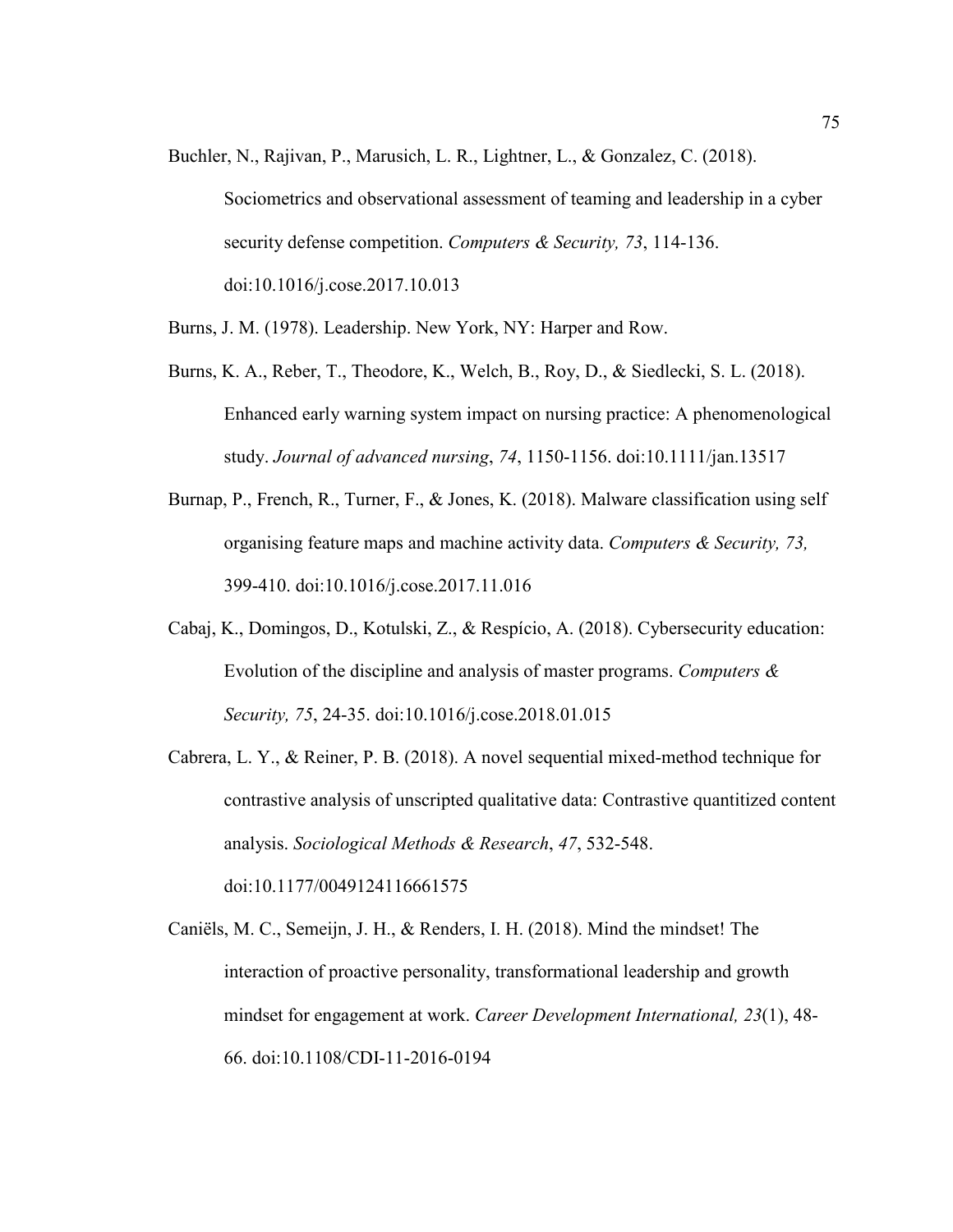- Carmeli, A., & Dothan, A. (2017). Generative work relationships as a source of direct and indirect learning from experiences of failure: Implications for innovation agility and product innovation. *Technological Forecasting and Social Change*, *119*, 27-38. doi:10.1016/j.techfore.2017.03.007
- Carr, M. (2016). Public–private partnerships in national cyber‐security strategies. *International Affairs*, *92*(1), 43-62. doi:10.1111/1468-2346.12504
- Carter, N., Bryant-Lukosius, D., DiCenso, A., Blythe, J., & Neville, A., J. (2014). The use of triangulation in qualitative research. *Oncology Nursing Forum, 41*, 545-547. doi:10.1188/14.ONF.545.547
- Carugati, A., Fernández, W., Mola, L., & Rossignoli, C. (2018). My choice, your problem? Mandating IT use in large organisational networks. *Information Systems Journal*, *28*(1), 6-47. doi:10.1111/isj.12120
- Casini, L. (2018). International regulation of historic buildings and nationalism: the role of UNESCO. *Nations and Nationalism, 24*, 131-147. doi:10.1111/nana.12377
- Chang, V., Kuo, Y. H., & Ramachandran, M. (2016). Cloud computing adoption framework: A security framework for business clouds. *Future Generation Computer Systems*, *57*, 24-41. doi:10.1016/j.future.2015.09.031
- Chang, V., & Ramachandran, M. (2016). Towards achieving data security with the cloud computing adoption framework. *IEEE Transactions on Services Computing*, *9*, 138-151. doi:10.1109/TSC.2015.2491281

Chase, J., Niyato, D., Wang, P., Chaisiri, S., & Ko, R. (2017). A Scalable Approach to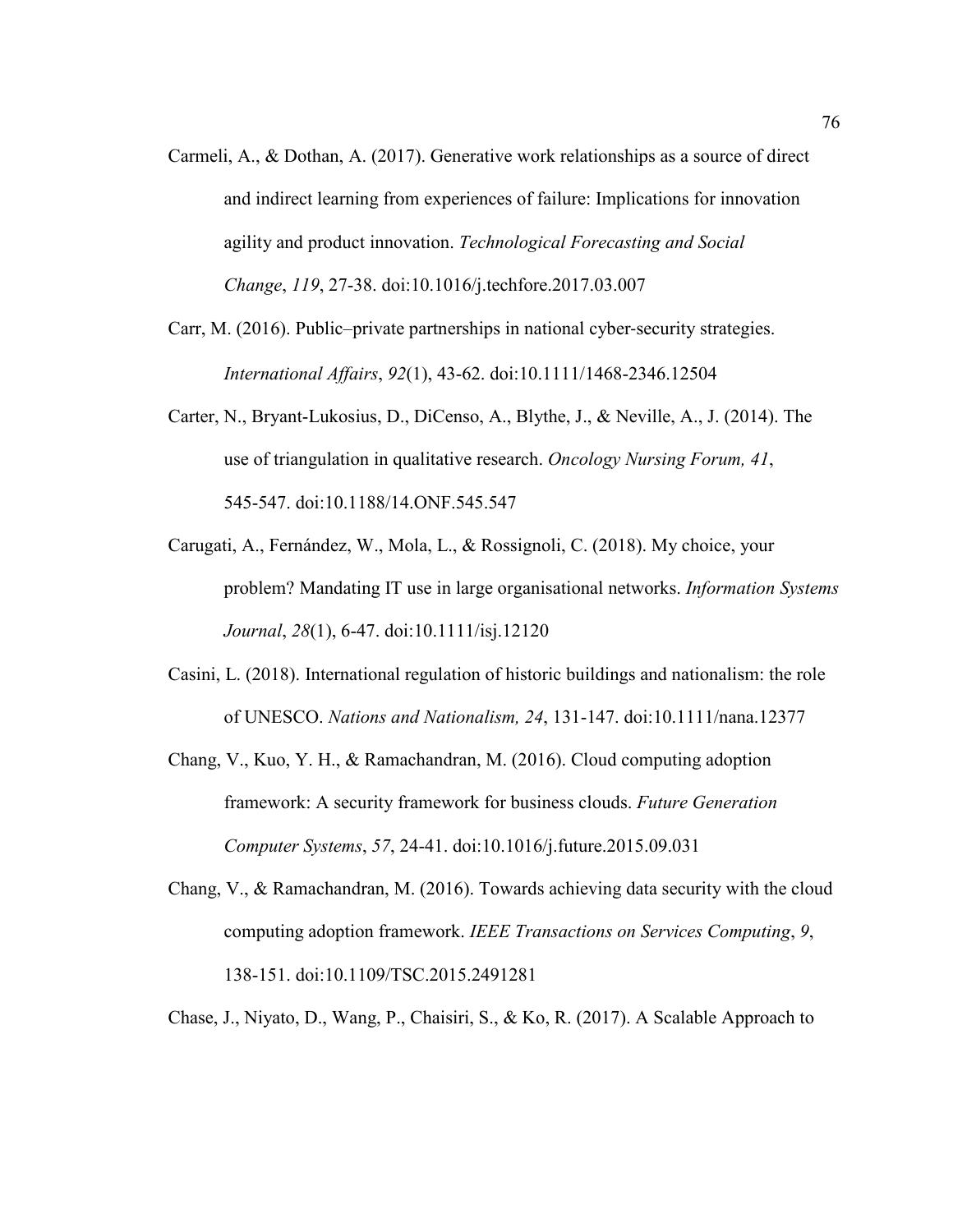Joint Cyber Insurance and Security-as-a-Service Provisioning in Cloud Computing. *IEEE Transactions on Dependable and Secure Computing, 99.* doi:10.1109/TDSC.2017.2703626

- Chen, M., Herrera, F., & Hwang, K. (2018). Cognitive Computing: Human-centered Computing with Intelligence on Clouds. *IEEE Access, 99*, doi:10.1109/ACCESS.2018.2791469
- Choi, H., Park., J., & Jung, Y. (2018). The role of privacy fatigue in online privacy behavior. *Computers in Human Behavior, 81,* 42-51. doi:10016/j.chb.2017.12.001
- Choudhary, N. (2018). The role of safety risk management in the UK rail industry when dealing with cyber threats. *International Journal of Safety and Security Engineering, 8*(1), 48-58. doi:10.2495/safe-v8-n1-48-58
- Choudhary, R. (2016). Business Continuity Planning: A study of frameworks, standards and guidelines for banks IT services. *International Journal of Emerging Research in Management & Technology, 5*(8). Retrieved from http://www.ermt.net
- Chronopoulos, M., Panaousis, E., & Grossklags, J. (2018). An options approach to cybersecurity investment. *IEEE Access*, *6*, 12175-12186. doi:10.1109/ACCESS.2017.2773366
- Cho, J. H., & Ben-Asher, N. (2018). Cyber defense in breadth: Modeling and analysis of integrated defense systems. *The Journal of Defense Modeling and Simulation*, *15*, 147-160. doi:10.1177/1548512917699725
- Ciocănel, A., Lazăr, F., Munch, S., Harmon, C., Rentea, G. C., Gaba, D., & Mihai, A. (2018). Helping, mediating, and gaining recognition: The everyday identity work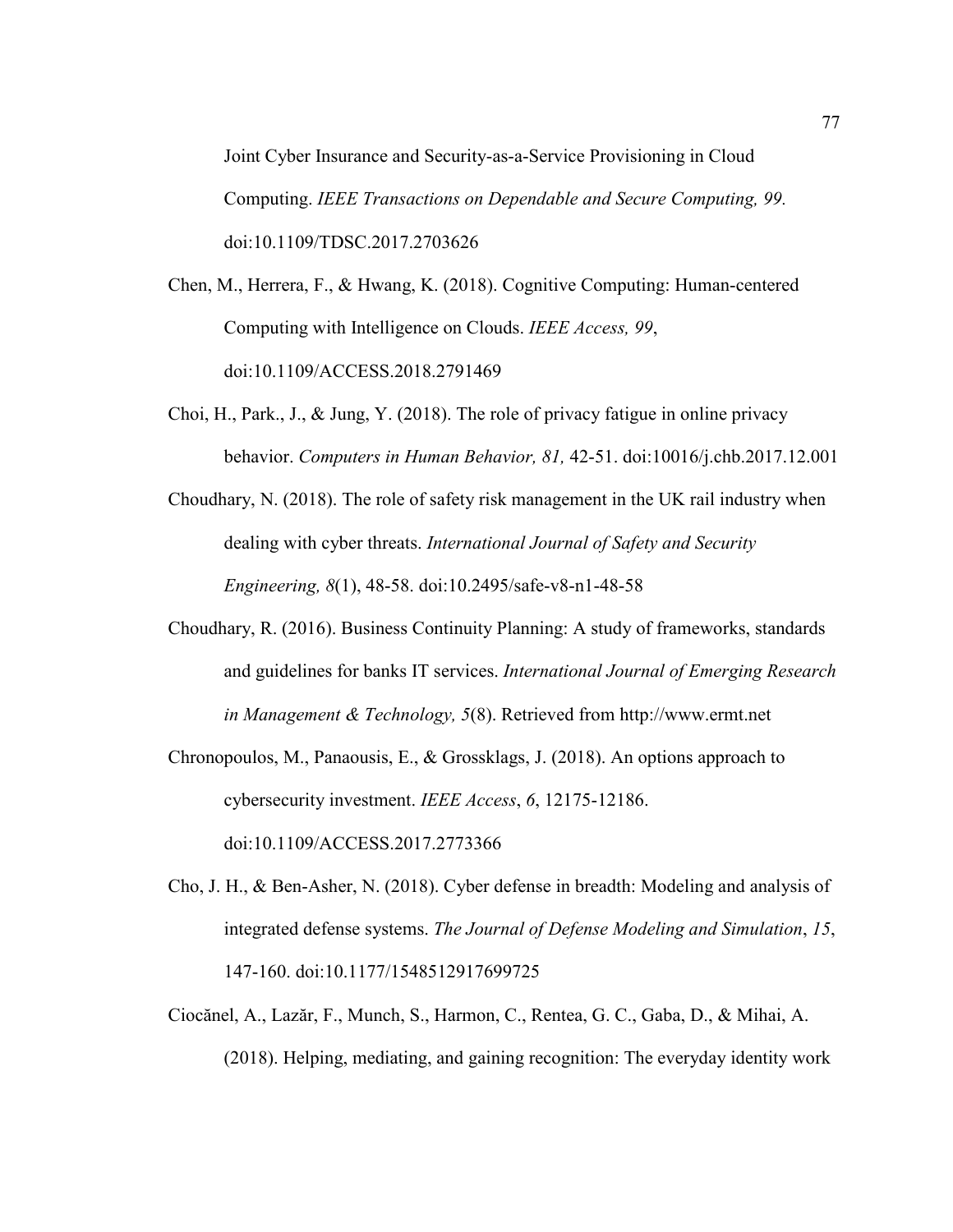of Romanian health social workers. *Social work in health care*, *57*, 206-219. doi:10.1080/00981389.2018.1426674

- Clark, N., & Guiffault, F. (2018). Seeing through the clouds: Processes and challenges for sharing geospatial data for disaster management in Haiti. *International Journal of Disaster Risk Reduction*, *28*, 258-270. doi:10.1016/j.ijdrr.2018.02.019
- Comley-White, N., & Potterton, J. (2018). The perceived barriers and facilitators in completing a Master's degree in Physiotherapy. *South African Journal of Physiotherapy*, *74*(1), 1-5. doi:10.4102/sajp.v74i1.445
- Cooke, F. L., Wood, G., Wang, M., & Veen, A. (2019). How far has international HRM travelled? A systematic review of literature on multinational corporations (2000– 2014). *Human Resource Management Review*, *29*(1), 59-75. doi.org/10.1016/j.hrmr.2018.05.001
- Cuganesan, S., Steele, C., & Hart, A. (2018). How senior management and workplace norms influence information security attitudes and self-efficacy. *Behaviour & Information Technology, 37*(1), 50-65. doi:10.1080/0144929x.2017.1397193
- Dahlin, K. B., Chuang, Y. T., & Roulet, T. J. (2018). Opportunity, Motivation, and Ability to Learn from Failures and Errors: Review, Synthesis, and Ways to Move Forward. *Academy of Management Annals*, *12*, 252-277. doi:10.5465/annals.2016.0049
- D'Orazio, C. J., Lu, R., Choo, K.K. R., & Vasilakos, A.V. (2017). A Markov adversary model to detect vulnerable iOS devices and vulnerabilities in iOS apps. *Applied Mathematics and Computation, 293,* 523-544. doi:10.1016/j.amc.2016.02.051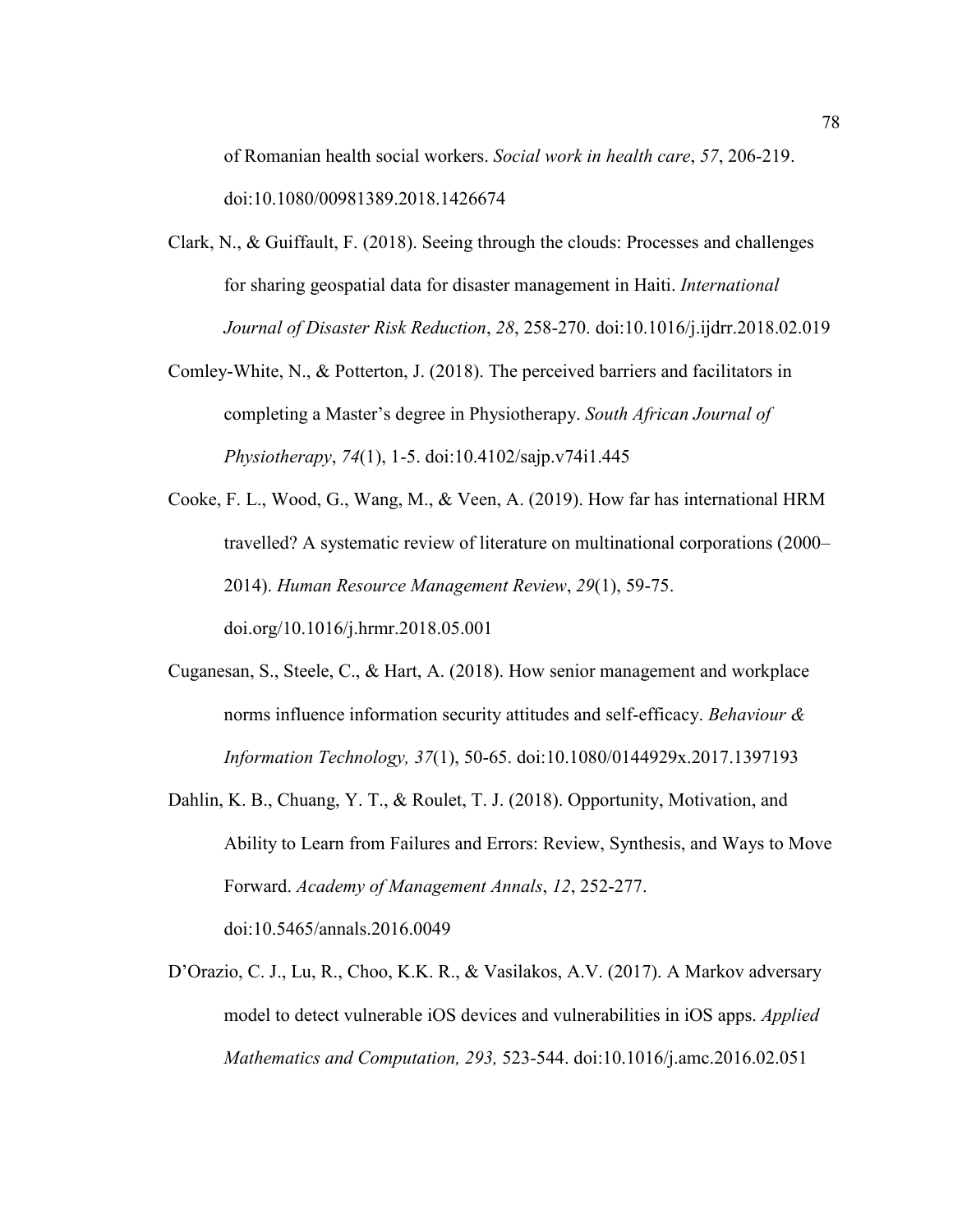Delery, J. E., & Roumpi, D. (2017). Strategic human resource management, human capital and competitive advantage: is the field going in circles?. *Human Resource Management Journal*, *27*, 1-21. doi:10.1111/1748-8583-12137

Demek, K. C., Raschke, R. L., Janvrin, D. J., & Dilla, W. N. (2018). Do organizations use a formalized risk management process to address social media risk. *International Journal of Accounting Information Systems*, *28*, 31-44. doi:10.1016/j.accinf.2017.12.004

- Demertzis, K., IIiadis, L.S., & Anezakis,V. D. (2018). An innovative soft computing system for smart energy grids cybersecurity. *Advances in Building Energy Research, 12*(1), 3-24. doi:10.1080/17512549.2017.1325401
- Dhillon, G., Syed, R., & de Sá-Soares, F. (2017). Information security concerns in IT outsourcing: Identifying (in) congruence between clients and vendors. *Information & Management, 54*, 452-464. doi:10-1016/j.m.2016.10-002
- Ding, D., Han, Q.L., Xiang, Y., Ge, X., & Zhang, X.M. (2018). A survey on security control and attack detection for industrial cyber-physical systems. *Neurocomputing, 275,* 1674-1683. doi:10.1016/j.neucom.2017.10.009
- Dodel, M., & Mesch, G. (2017). Cyber-victimization preventive behavior: A health belief model approach. *Computers in Human Behavior, 68*, 359-367. doi:101016/j.chb.2016.11.044
- Dolezal, O., & Tomaskova, H. (2019). Czech Cyber Security System from a view of System Dynamics. *Journal of Cyber Security and Mobility*, *8*, 241-260. doi: 10.13052/jcsm2245-1439.824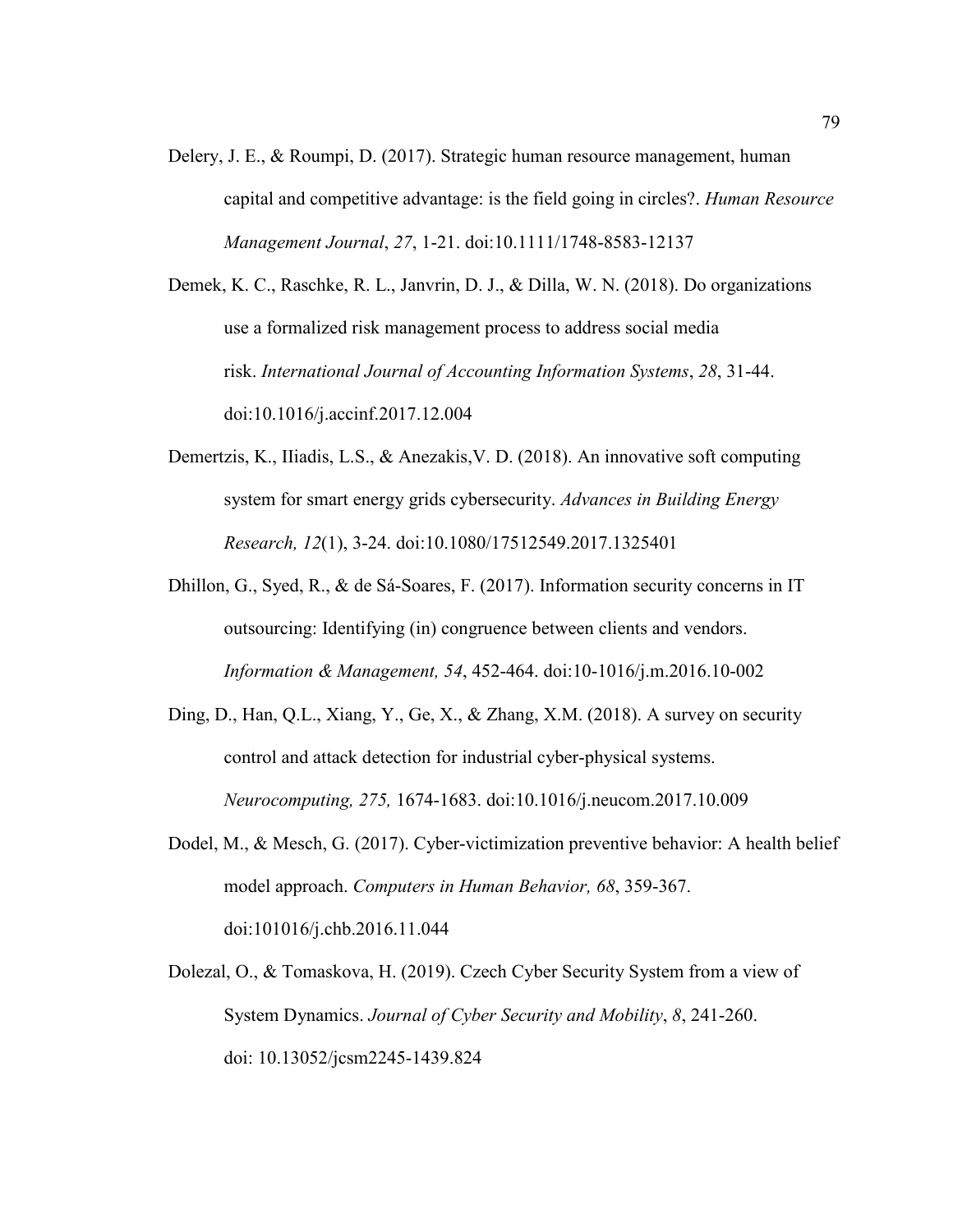- Eaton, B., & Millar, R. (2017). Predicting gravel bed river response to environmental change: the strengths and limitations of a regime-based approach. *Earth Surface Processes and Landforms, 42,* 994-1008. doi:10.1002/esp.4058
- Eder, G., & Held, M. (2018). Computing positively weighted straight skeletons of simple polygons based on a bisector arrangement. *Information Processing Letters*, *132*, 28-32. doi:10.1016/j.ipl.2017.12.001
- El Hussein, M., Jakubec, S. L., & Osuji, J. (2015). Assessing the FACTS: A mnemonic for teaching and learning the rapid assessment of rigor in qualitative research studies. *The Qualitative Report*, *20*, 1182-1184. Retrieved from www.nsuworks.nova.edu
- Fachkha, C., & Debbabi, M. (2016). Darknet as a Source of Cyber Intelligence: Survey, Taxonomy, and Characterization. *IEEE Communications Surveys and Tutorials*, *18*(2), 1197-1227. Retrieved from https://spectrum.library.concordia.ca
- Felo, A. J., Kim, J. W., & Lim, J. (2018). Can XBRL detailed tagging of footnotes improve financial analysts' information environment. *International Journal of Accounting Information Systems, 28,* 45-48. doi:10.1016/j.accinf.2017.12.003
- Fellnhofer, K. (2018). Game-based entrepreneurship education: impact on attitudes, behaviours and intentions. *World Review of Entrepreneurship, Management and Sustainable Development*, *14*, 205-228. doi:10.1504/WREMSD.2018.089066

Fiedler, F. E. (1958). Leader attitudes and group effectiveness. New York: McGraw-Hill.

Fiedler, F. E. (1967). A theory of leadership effectiveness. New York: McGraw-Hill.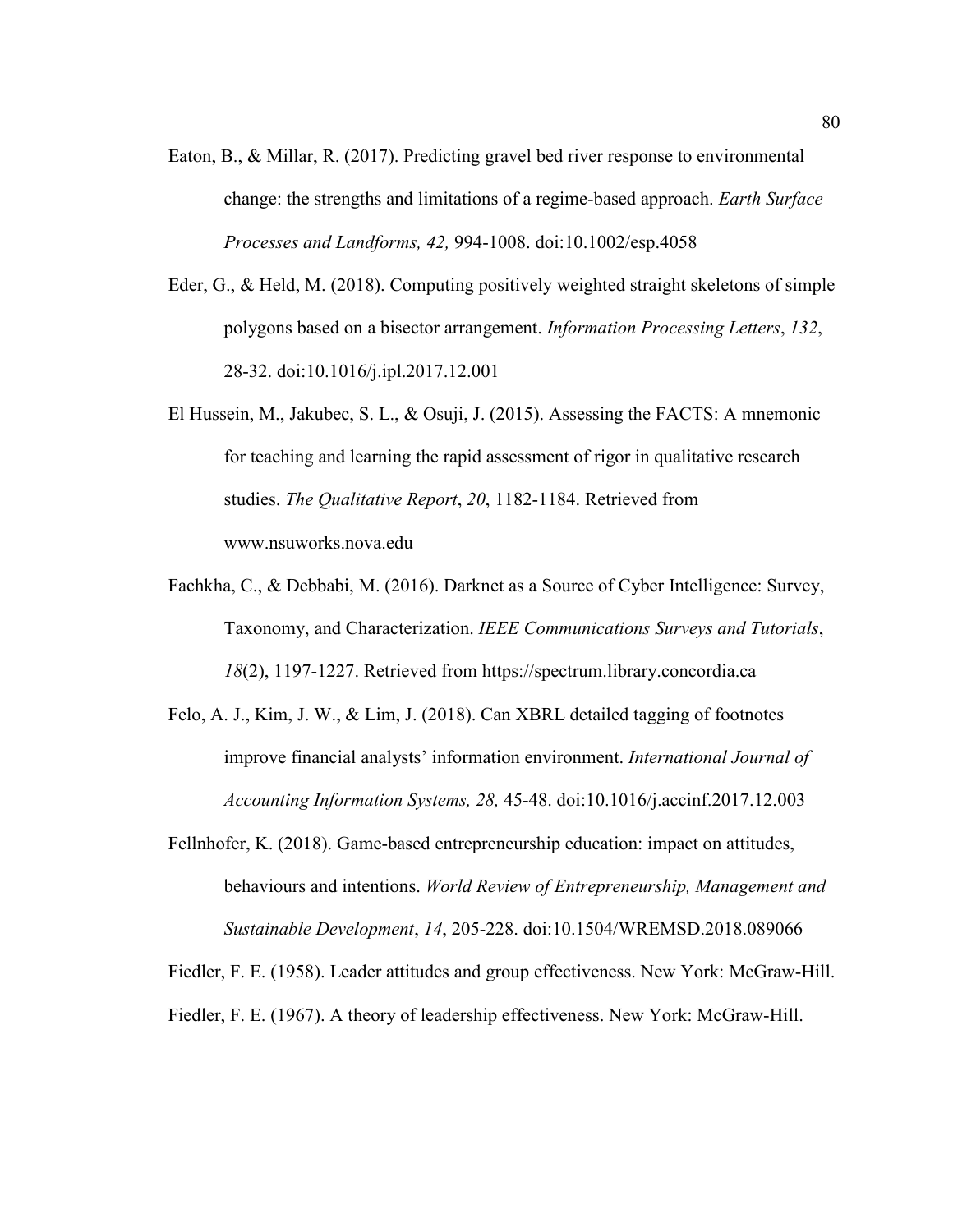- Filieri, R., Hofacker, C. F., & Alguezaui, S. (2018). What makes information in online consumer reviews diagnostic over time? The role of review relevancy, factuality, currency, source credibility and ranking score. *Computers in Human Behavior*, *80*, 122-131. doi:10.1016/j.chb.2017.10.039
- Finkelstein, L. M., Costanza, D. P., & Goodwin, G. F. (2018). Do your high potentials have potential. The impact of individual differences and designation on leader success. *Personnel Psychology*, *71*(1), 3-22. doi:10.1111/peps.12225
- Forero, R., Nahidi, S., De Costa, J., Mohsin, M., Fitzgerald, G., Gibson, N., McCarthy, S., & Aboagye-Sarfo, P. (2018). Application of four-dimension criteria to assess rigour of qualitative research in emergency medicine. *BMC Health Services Research*, *18*, 120. doi:10.1186/s12913-018-2915-2
- Friday, D., Ryan, S., Sridharan, R., & Collins, D. (2018). Collaborative risk management: a systematic literature review. *International Journal of Physical Distribution & Logistics Management*, *48,* 231-253. doi:10.1108/IJPDLM-01-2017-0035
- Frieder, R. E., Wang, G., & Oh, I. S. (2018). Linking job-relevant personality traits, transformational leadership, and job performance via perceived meaningfulness at work: A moderated mediation model. *Journal of Applied Psychology*, *103*, 324. doi:10.1037/apl0000274
- Friesen, P., Kearns, L., Redman, B., & Caplan, A. L. (2017). Rethinking the Belmont Report. *The American Journal of Bioethics*, *17*(7), 15-21. doi:10.1080/15265161.2017.1329482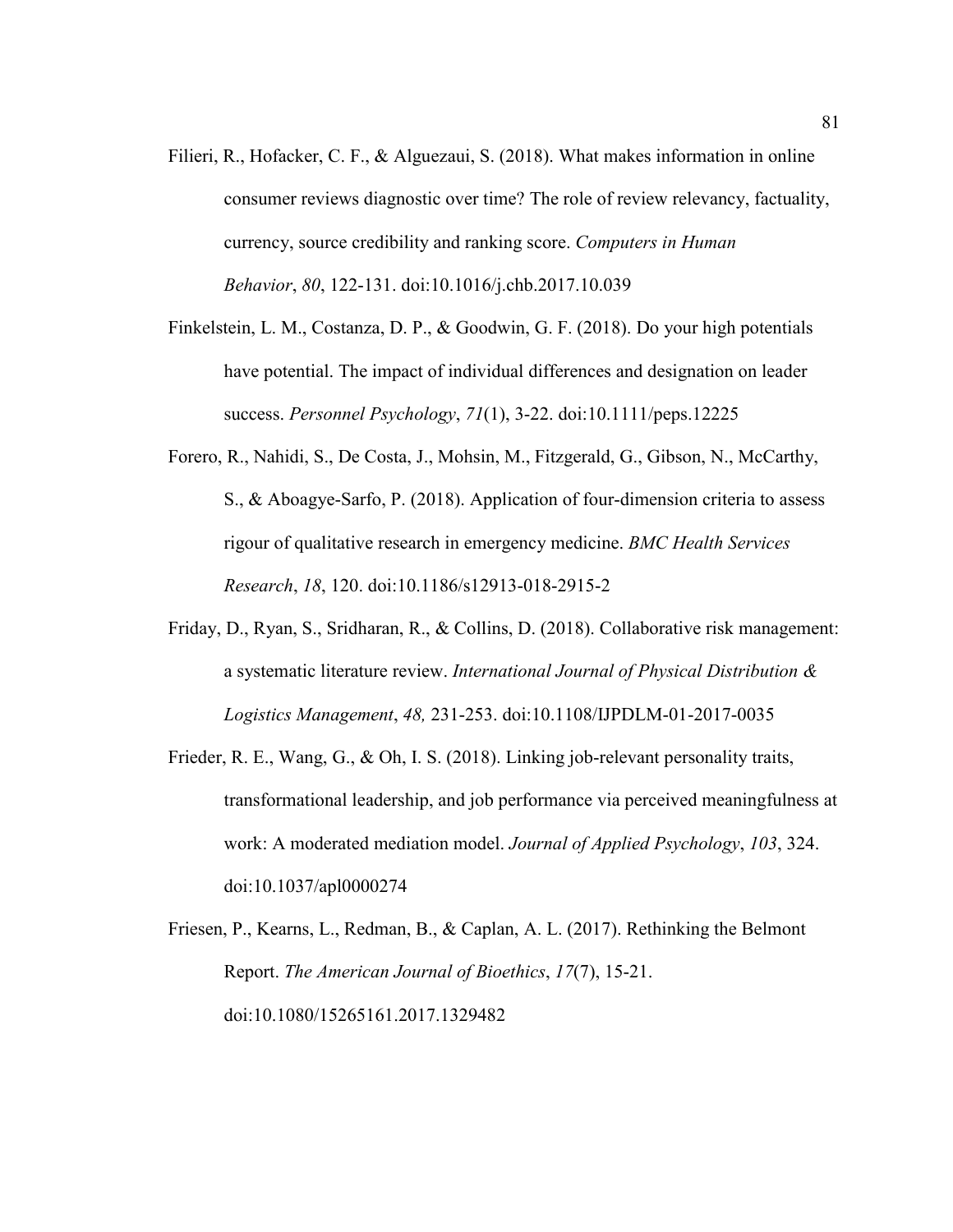Fuller, C. M., Simmering, M. J., Atinc, G., Atinc, Y., & Babin, B. J. (2016). Common methods variance detection in business research. *Journal of Business Research*, *69*, 3192-3198. doi:10.1016/i.jbusres.2015.12.008

García-Sánchez, E., García-Morales, V. J., & Martín-Rojas, R. (2018). Influence of Technological Assets on Organizational Performance through Absorptive Capacity, Organizational Innovation and Internal Labour Flexibility. *Sustainability*, *10*, 770. doi:10.3390/su10030770

- Gebauer, H., Saul, C. J., Haldimann, M., & Gustafsson, A. (2017). Organizational capabilities for pay-per-use services in product-oriented companies. *International Journal of Production Economics*, *192*, 157-168. doi:10.1016/j.ijpe.2016.12.007
- Gemünden, H. G., Lehner, P., & Kock, A. (2018). The project-oriented organization and its contribution to innovation. *International Journal of Project Management*, *36*, 147-160. doi:10.1016/j.ijproman.2017.07.009
- Georgiou, D., & Lambrinoudakis, C. (2017). Security policy rules and required procedures for two crucial cloud computing threats. *International Journal of Electronic Governance*, *9*, 385-403. doi:10.1504/IJEG.2017.088217
- Ghazi, C., Nyland, J., Whaley, R., Rogers, T., Wera, J., & Henzman, C. (2018). Social cognitive or learning theory use to improve self-efficacy in musculoskeletal rehabilitation: A systematic review and meta-analysis. *Physiotherapy theory and practice*, 1-10. doi:10.10800/09593985.2017.1422204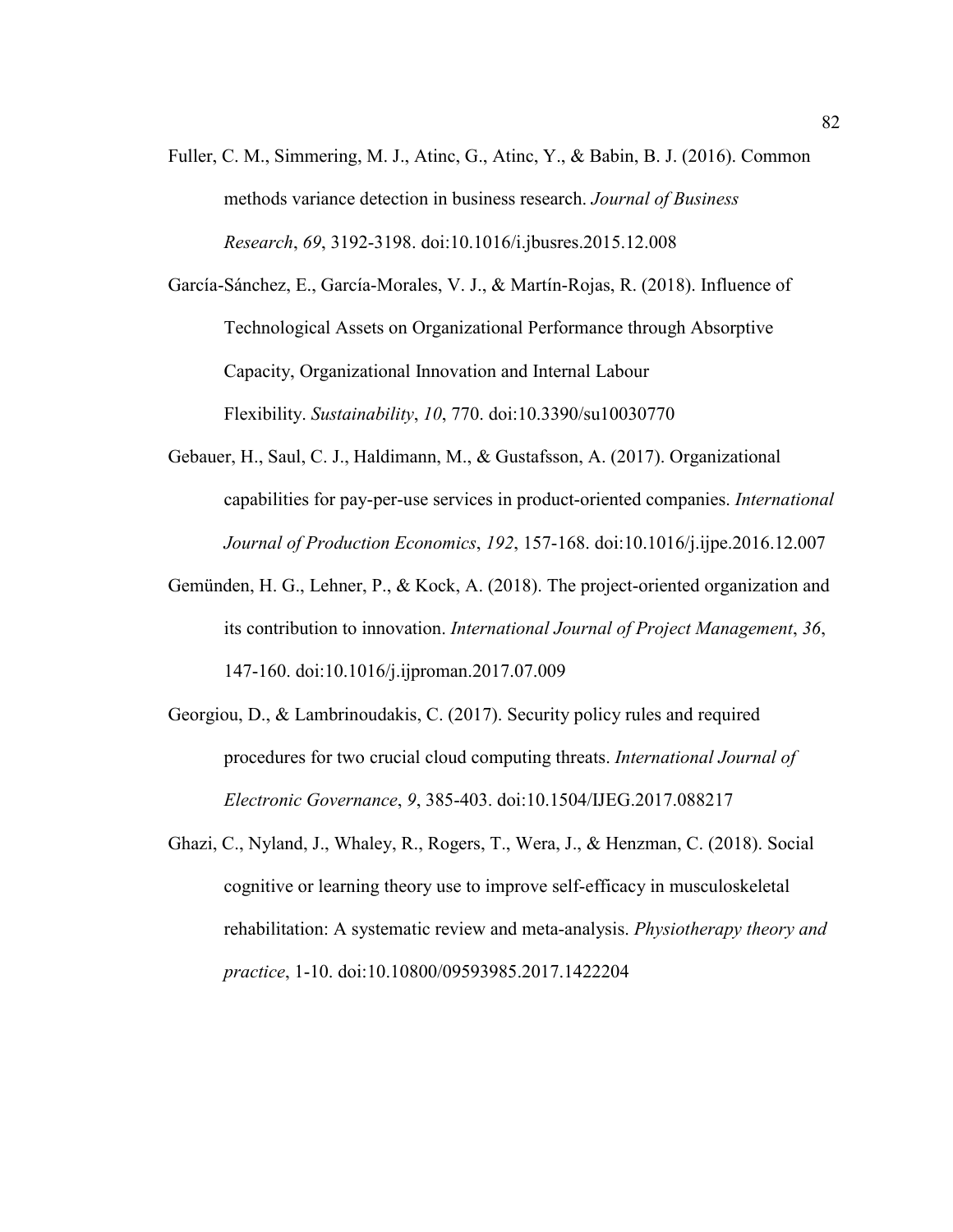- Gil, N., & Pinto, J. K. (2018). Polycentric organizing and performance: A contingency model and evidence from megaproject planning in the UK. *Research Policy*, *47*, 717-734. doi:10.1016/respol.2018.02.001
- Giusepponi, K., & Tavoletti, E. (2018). Vision and mission statements in Italian universities: results of an empirical investigation on strategic orientation. *Journal of the Knowledge Economy*, *9*, 301-328. doi:10.1007/s13132-015-0343-7
- Gordon, L. A., Loeb, M. P., Lucyshyn, W., & Zhou, L. (2018). Empirical Evidence on the Determinants of Cybersecurity Investments in Private Sector Firms. *Journal of Information Security*, *9*(02), 133. doi:10.4236/jis.2018.92010
- Goroff, D., Polonetsky, J., & Tene, O. (2018). Privacy Protective Research: Facilitating Ethically Responsible Access to Administrative Data. *The ANNALS of the American Academy of Political and Social Science*, *675*(1), 46-66. doi:10.1177/0002716217742605
- Grant, R. M. (1996). Prospering in dynamically-competitive environments: Organizational capability as knowledge integration. *Organization science*, *7*(4), 375-387. doi:10.1287/orsc.7.4.375
- Green, J., & Thorogood, N. (2018). *Qualitative methods for health research*. Sage.
- Greve, H. R., & Teh, D. (2018). Goal selection internally and externally: A behavioral theory of institutionalization. *International Journal of Management Reviews*, *20*(S1). doi:10.1111/ijmr.12138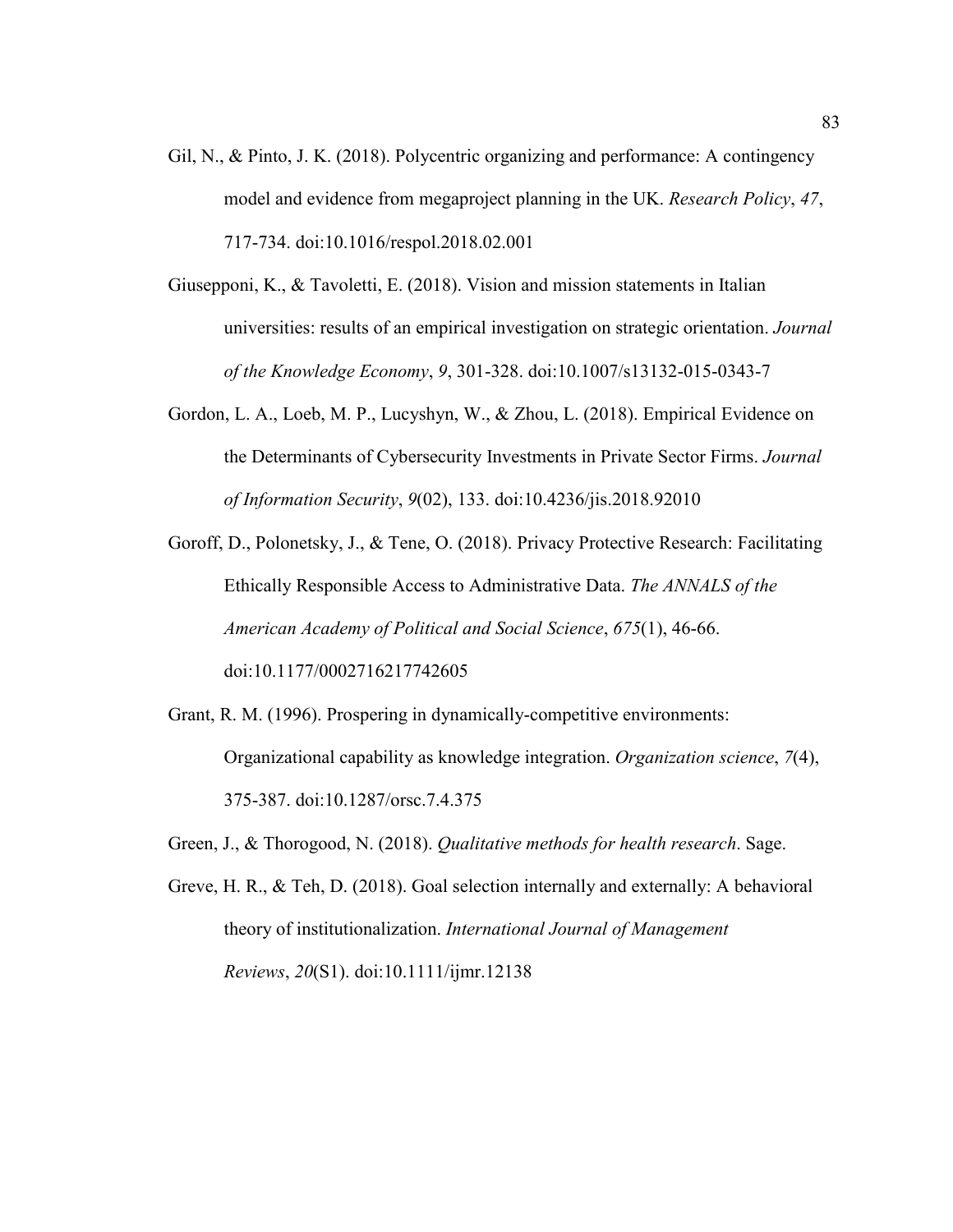- Greve, H.R., & Seidel, M-D.L. (2014). The thin red line between success and failure: Oath dependence in the diffusion of innovative production technologies. *Strategic Management Journal, 36,* 475-496. doi:10.1002/smj.2232
- Grossman, R. L. (2018). A framework for evaluating the analytic maturity of an organization. *International Journal of Information Management*, *38*(1), 45-51. doi:10.1016/i.ijinfomgt.2017.08.005
- Grossoehme, D. H. (2014). Overview of qualitative research. *Journal of Health Care Chaplaincy, 20*, 109-122. doi:10.1080/08854726.2014.925660
- Grover, V., Chiang, R. H., Liang, T. P., & Zhang, D. (2018). Creating Strategic Business Value from Big Data Analytics: A Research Framework. *Journal of Management Information Systems*, *35*, 388-423. doi:10.1080/07421222.2018.1451951
- Gustafsson, R., & Jarvenpaa, S. (2018). Extending community management to industry‐ university‐government organizations. *R&D Management*, *48*(1), 121-135. doi:10.1111/radm.12255
- Hadlington, L., & Murphy, K. (2018). Is Media Multitasking Good for Cybersecurity? Exploring the Relationship Between Media Multitasking and Everyday Cognitive Failures on Self-Reported Risky Cybersecurity Behaviors. *Cyberpsychology, Behavior, and Social Networking, 21*, 168-172. doi:10.1089/cyber.2017.0524
- Hamilton, E., Cruz, A. D., & Jack, S. (2017). Re-framing the status of narrative in family research: Towards an understanding of families in business. *Journal of Family Business Strategy, 8*(1), 3-12. doi:10-1016/jfbs.2016.11-001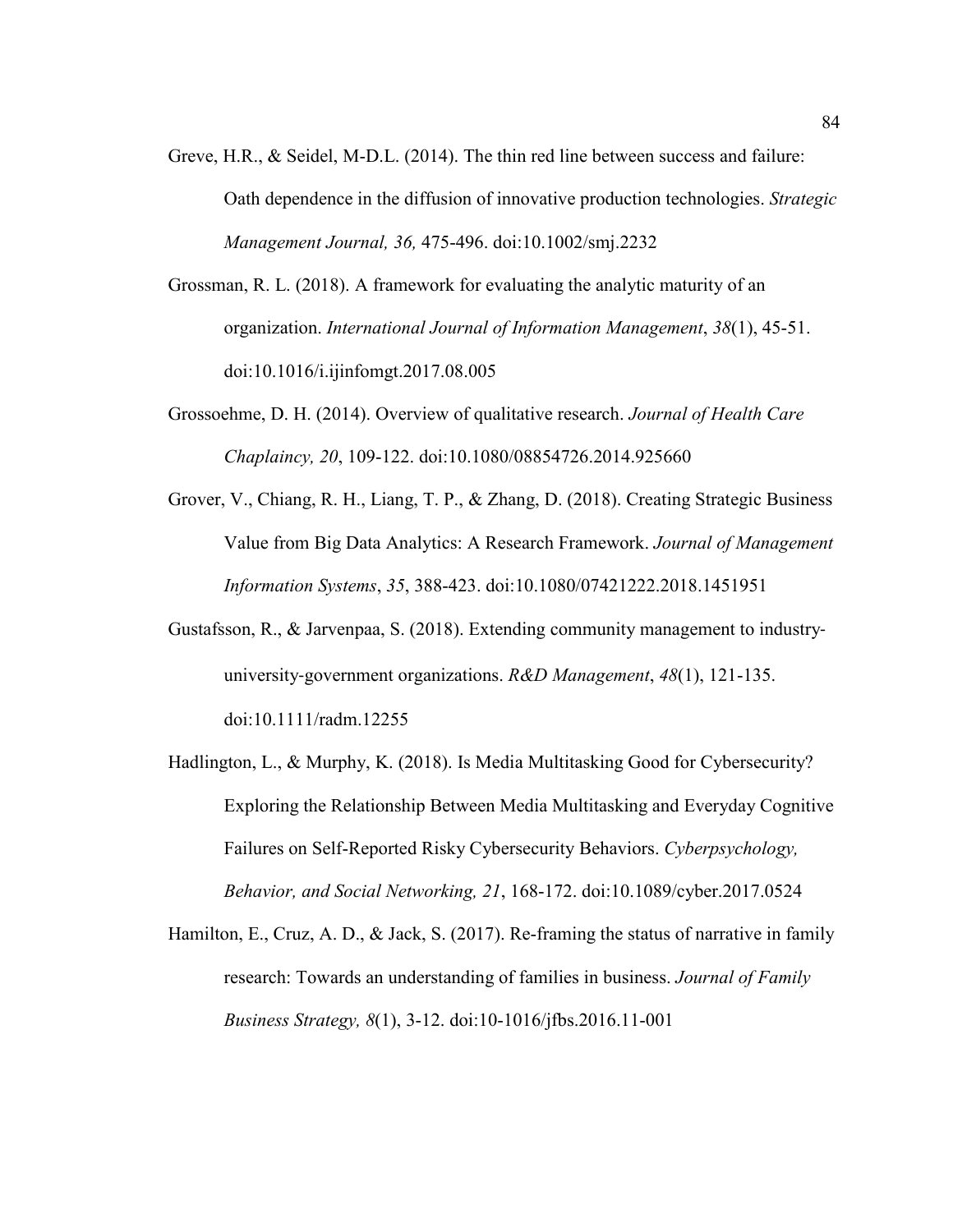- Han, L., Liu, S., Han, S., Jia, W., & Lei, J. (2018). Owner based malware discrimination. *Future Generation Computer Systems*, *80*, 496-504. doi:10.1016/j.future.2016.05.020
- Harrigan, K. R., & DiGuardo, M. C. (2017). Sustainability of patent-based competitive advantage in the US communications services industry. *The Journal of Technology Transfer*, *42*, 1334-1361. doi:10.1007/s10961-016-9515-2
- Hasbini, M. A., Eldabi, T., & Aldallal, A. (2018). Investigating the information security management role in smart city organisations. *World Journal of Entrepreneurship, Management and Sustainable Development*, *14*(1), 86-98. doi:10.1108/WJEMSD-07-2017-0042
- Hawkins, N. (2018). Resistance, response and recovery. *Computer Fraud & Security*, *2018*(2), 10-13. doi:10.1016/S1361-3723(18)30014-9
- Heikkilä, M., Bouwman, H., & Heikkilä, J. (2018). From strategic goals to business model innovation paths: an exploratory study. *Journal of Small Business and Enterprise Development*, *25*(1), 107-128. doi:10.1108/JSBED-03-2017-0097
- Henschel, T., & Heinze, I. (2018). Small and Medium-sized Enterprises (SMEs). *Open Innovation And Knowledge Management In Small And Medium Enterprises*, *3*(7), 7-34. doi:10.1142/9789813233591\_002
- Hersey, P., & Blanchard, K. H. (1969). Life cycle theory of leadership. *Training & Development Journal*, *23*(5), 26-34. Retrieved from http://psycnet.apa.org
- Hou, Y., Gao, P., & Nicholson, B. (2018). Understanding organisational responses to regulative pressures in information security management: The case of a Chinese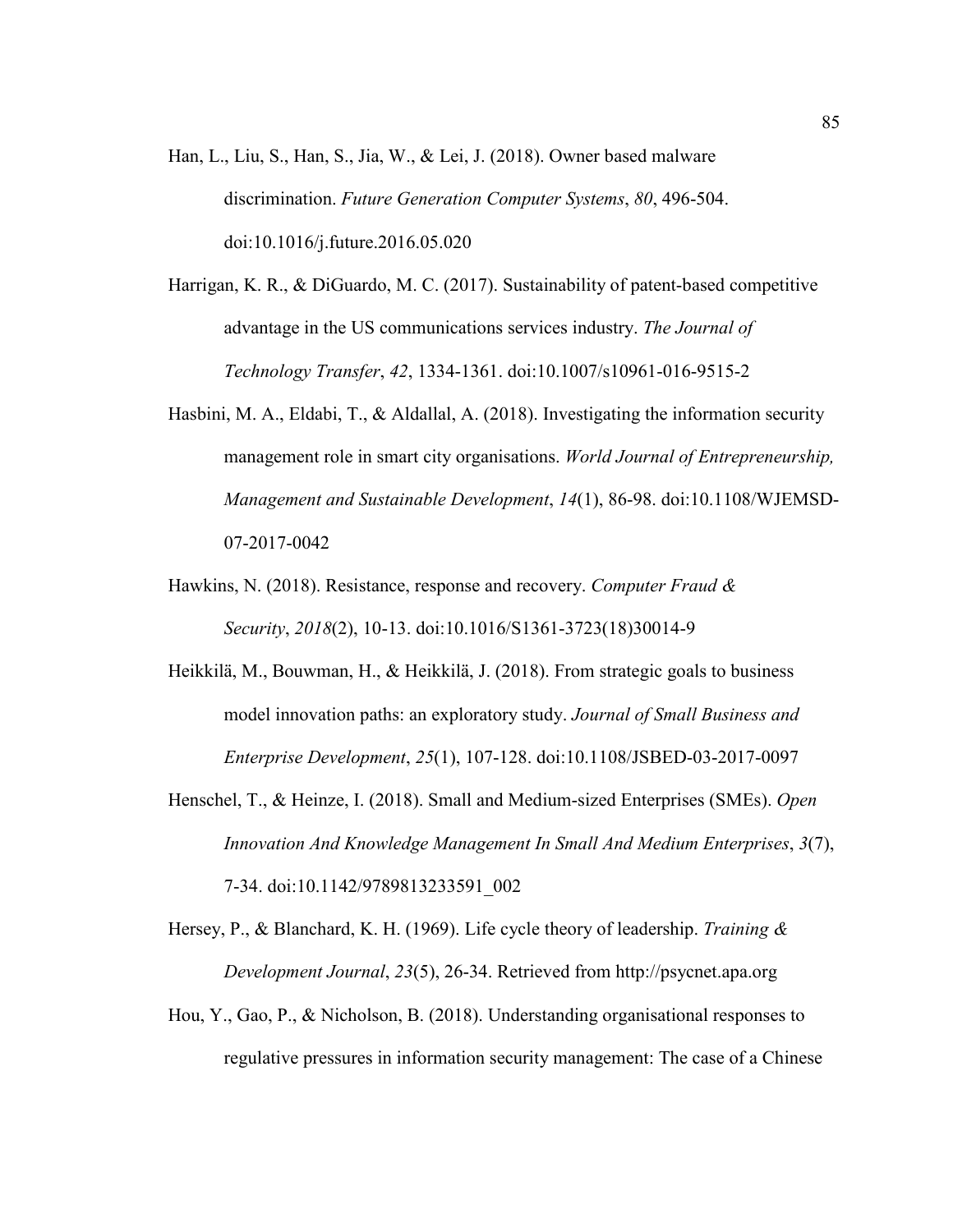hospital. *Technological Forecasting and Social Change*, *126*, 64-75.

doi:10.1016/j.techfore.2017.03.023

- Hu, X., Xu, M., Xu, S., & Zhao, P. (2017). Multiple cyber attacks against a target with observation errors and dependent outcomes: Characterization and optimization. *Reliability Engineering & System Safety, 159,* 119-133. doi:10.1016/j.ress.2016.10.025
- Hughes, B. B., Bohl, D., Irfan, M., Margolese-Malin, E., & Solórzano, J. R. (2017). ICT/Cyber benefits and costs: Reconciling competing perspectives on the current and future balance. *Technological Forecasting and Social Change*, *115*, 117-130. doi:10.1016/j.techfore.2016.09.027
- Hulland, J., Baumgartner, H., & Smith, K. M. (2018). Marketing survey research best practices: evidence and recommendations from a review of JAMS articles. *Journal of the Academy of Marketing Science*, *46*, 92-108. doi:10.1007/s11747- 017-0532-y
- Hutchins, M., Bhinge, R., Micali, M. K., Robinson, S. L., Sutherland, J. W., & Dornfeld, D. (2015). Framework for Identifying Cybersecurity Risks in Manufacturing. *Procedia Manufacturing, 1,* 47-63. doi:10.1016/j.promfg.2015.09.060
- Ifinedo, P. (2018). Roles of Organizational Climate, Social Bonds, and Perceptions of Security Threats on IS Security Policy Compliance Intentions. *Information Resources Management Journal (IRMJ), 31*(1), 53-82. doi:10.4018/IRMJ.2018010103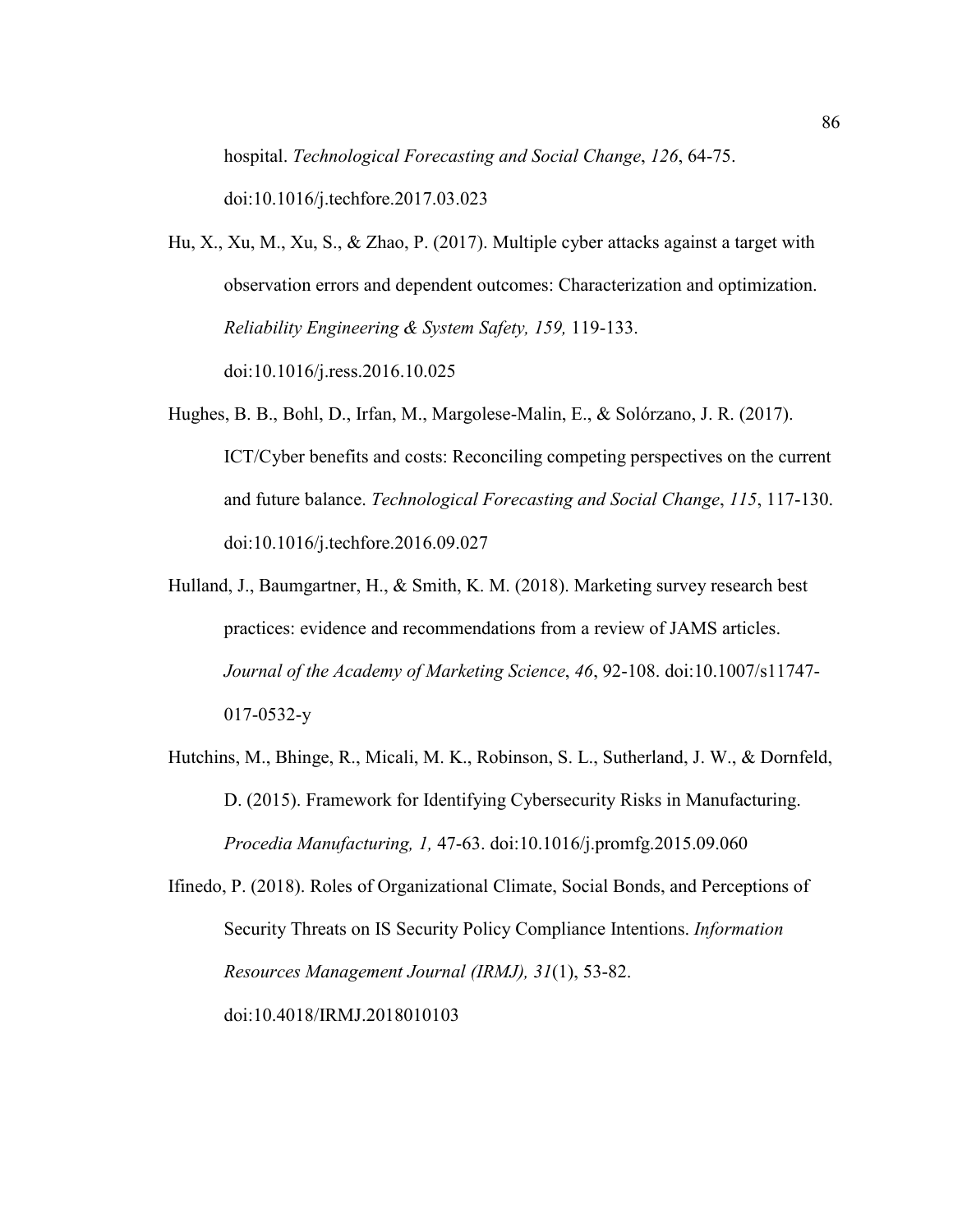Irwin, K. C., Landay, K. M., Aaron, J. R., McDowell, W. C., Marino, L. D., & Geho, P. R. (2018). Entrepreneurial orientation (EO) and human resources outsourcing (HRO): A "HERO" combination for SME performance. *Journal of Business Research, 90*, 134-140. doi:10.1016/j.jbusres.2018.05.016

Ismail, W., Alwi, N. H. M., Ismail, R., Bahari, M., & Zakaria, O. (2018). Readiness of Information Security Management Systems (ISMS) Policy on Hospital Staff Using e-Patuh System. *Journal of Telecommunication, Electronic and Computer Engineering (JTEC), 10*(1-11), 47-52. Retrieved from http://www.journal.utem.edu

- Jalali, M., & Kaiser, J. (2018). Cyber Resiliency in Hospitals: A Systematic, Organizational Perspective. *Journal of Medical Internet Research, 20*(5): e10059. doi:10.2196/10059
- James, L. (2018). Making cyber-security a strategic business priority. *Network Security*, *2018*(5), 6-8. doi:10.1016/S1353-4858(18)30042-4
- Jaruga, P., Coskun, E., Johnson, W. E., & Kimbrough, K. (2017). Biomarkers of oxidatively induced DNA damage in dreissenid mussels: An ecosystem health assessment tool for the Laurentian Great Lakes. *Environmental Toxicology, 32*(9). doi:10.1002/tox.22427
- Javani, B., & Rwelamila, P.D. (2016). Risk management in IT projects-A case of the South African public sector. *International Journal of Managing Projects in Business, 9*(2), 389. doi:10.1108/IJMPB-07-2015-0055

Jayakar, K. (2018). Universal Broadband: Option, Right or Obligation. *Journal of Human*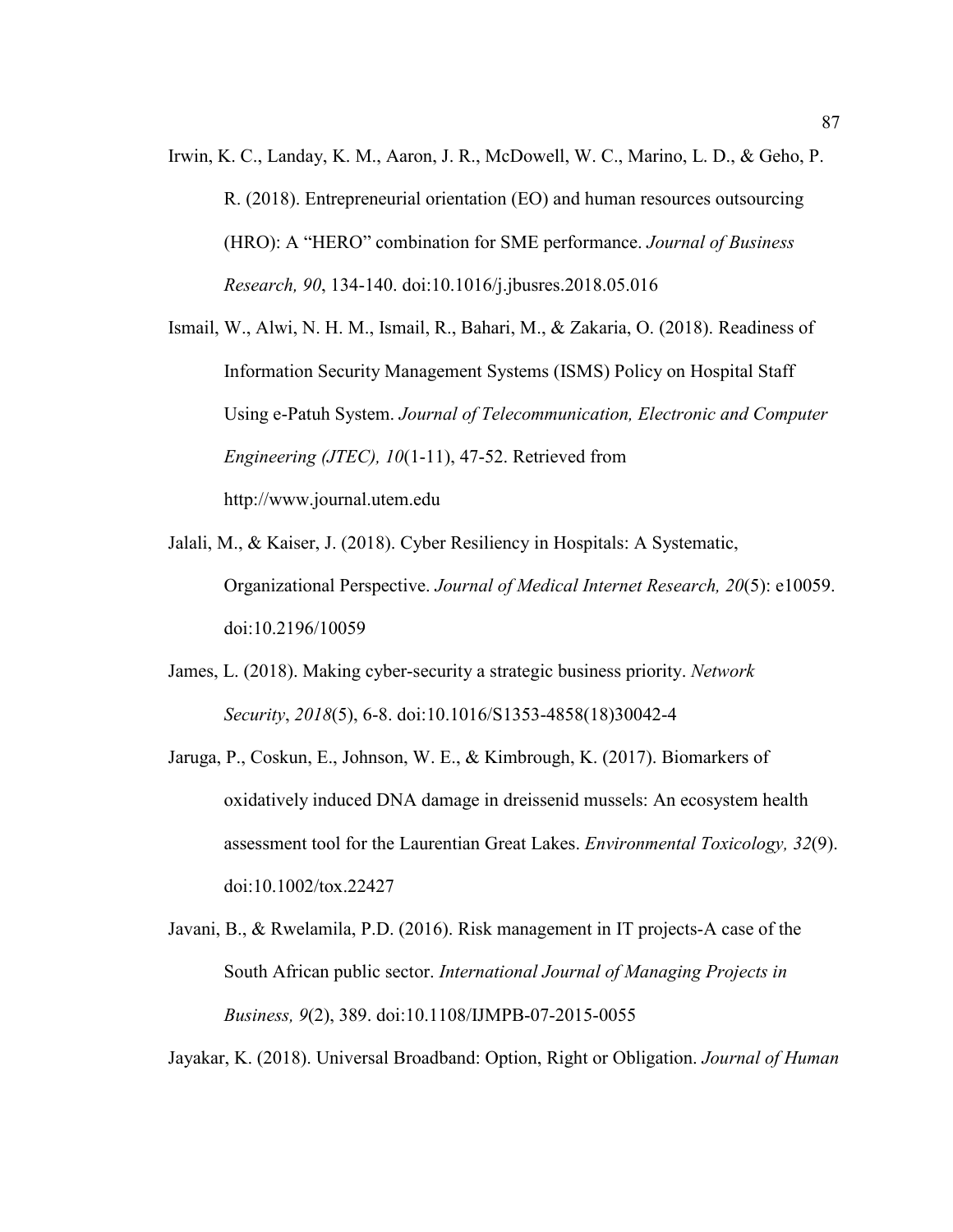*Values, 24*(1), 11-24. doi:10.1177/0971685817733569

- Jinno, H., Abe, H., & Iizuka, K. (2017). Consideration of ERP effectiveness: From the perspective of ERP implementation policy and operational effectiveness. *Information*, *8*(1), p. 14. doi:10.3390/info8010014
- Johnston, C. M., Wallis, M., Oprescu F. I., & Gray, M. (2017). Methodological considerations related to nurse researchers using their own experience of a phenomenon within phenomenology. *Journal of Advanced Nursing, 73,* 574-584. doi:10.1111/jan.13198
- Joo, Y. M., & Tan, T. B. (2018). Smart Cities: A New Age of Digital Insecurity. *Survival, 60*(2), 91-106. doi:10.1080/00396338.2018.1448577
- Kaban, E., & Legowo, N. (2018). Audit information system risk management using ISO 27001 framework at private bank. *Journal of Theoretical and Applied Information Technology, 96*(1). Retrieved from http://www.jatit.org
- Kakucha, W., & Buya, I. (2018). Information System Security Mechanisms in Financial Management. *Journal of Information and Technology*, *2*(1), 1-16. Retrieved from https://stratfordjournals.org
- Karanja, E. (2017). The role of the chief information security officer in the management of IT security. *Information & Computer Security, 25,* 300-329. doi:10.1108/ICS-02-2016-0013

Kark, R., Van Dijk, D., & Vashdi, D. R. (2018). Motivated or Demotivated to Be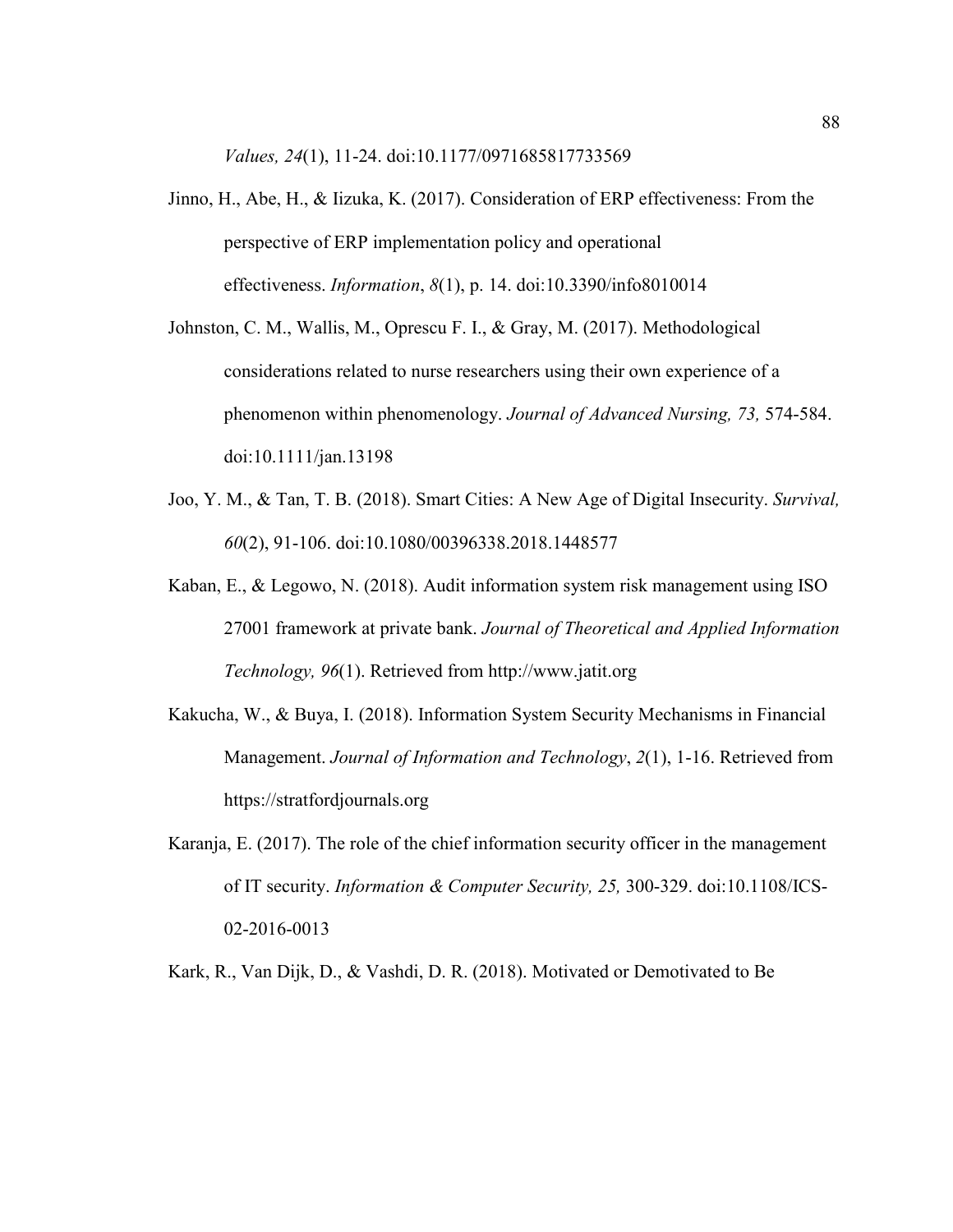Creative: The Role of Self‐Regulatory Focus in Transformational and Transactional Leadership Processes. *Applied Psychology*, *67*, 186-224. doi:10.1111/apps.12122

- Kern, F. G. (2018). The trials and tribulations of applied triangulation: weighing different data sources. *Journal of Mixed Methods Research*, *12*, 166-181. doi:10,1177/1558689816651032
- Kshetri, N. (2018). Introducing the IT Economics Department. *IT Professional*, *20*(1), 83-87. doi:10.1109/MITP.2018.011311501
- King Z., Henshel, D., Flora, L., Cains, M.G., Hoffman, B., & Sample, C. (2018). Characterizing and measuring for cybersecurity risk assessment. *Frontiers in Psychology, 9*, 39. doi:10.3389/fpsyg.2018.00039
- Kisekka, V., & Giboney, J. S. (2018). The Effectiveness of Health Care Information Technologies: Evaluation of Trust, Security Beliefs, and Privacy as Determinants of Health Care Outcomes. *Journal of Medical Internet Research*, *20*(4). doi:10.2196/jmir.9014
- Ko, C., Ma, J., Bartnik, R., Haney, M. H., & Kang, M. (2018). Ethical leadership: An integrative review and future research agenda. *Ethics & Behavior*, *28*, 104-132. doi:10.1080/10508422.2017.1318
- Kopaneva, I. M. (2019). Left in the dust: Employee constructions of mission and vision ownership. International Journal of Business Communication, 56(1), 122-145. doi:10.1177/2329488415604457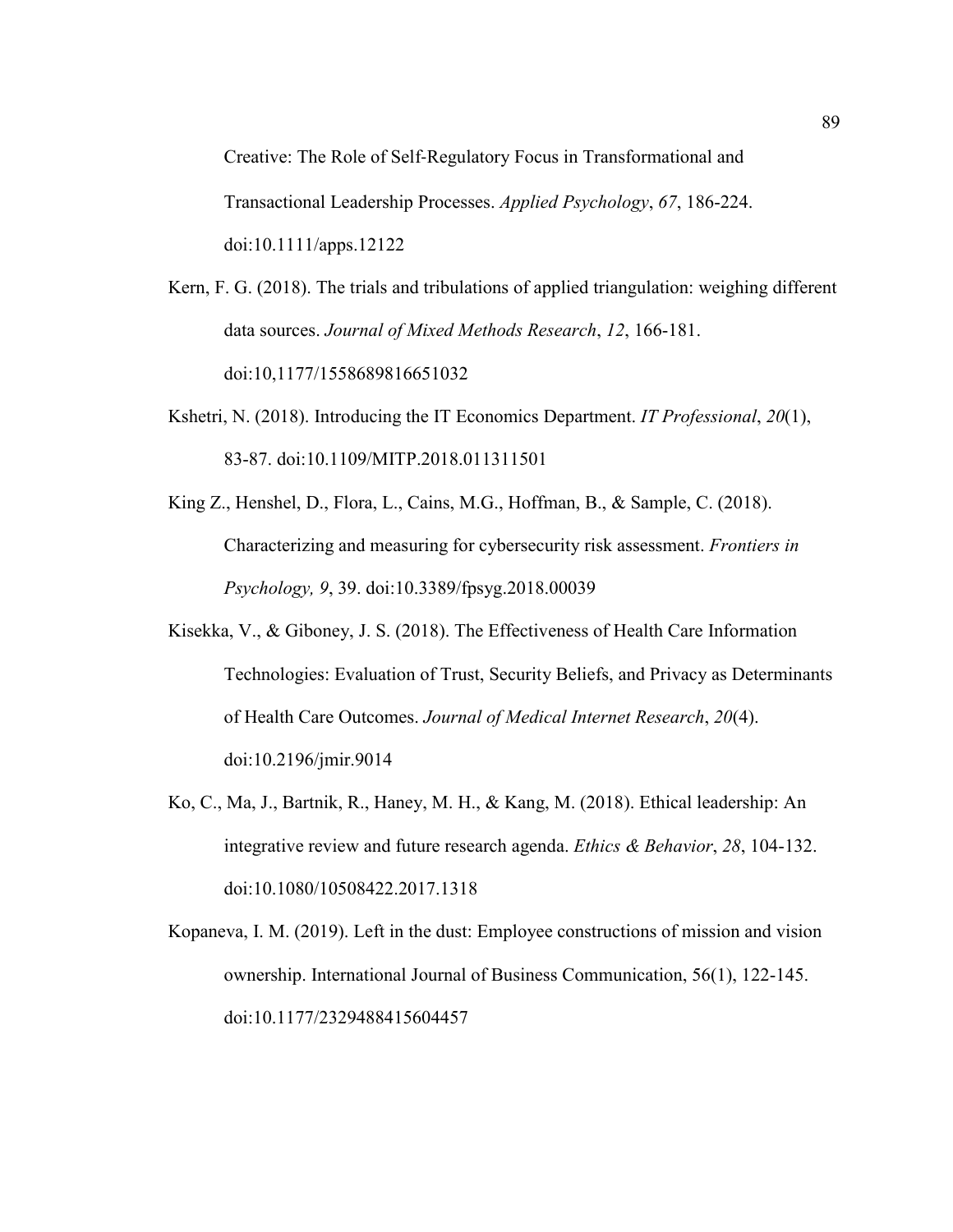Kumar, P. R., Raj, P. H., & Jelciana, P. (2018). Exploring Data Security Issues and Solutions in Cloud Computing. *Procedia Computer Science*, *125*, 691-697. doi:10.1016/j.procs.2017.12.089

Kuo, S. Y., Lin, P. C., & Lu, C. S. (2017). The effects of dynamic capabilities, service capabilities, competitive advantage, and organizational performance in container shipping. *Transportation Research Part A: Policy and Practice*, *95*, 356-371. doi:10.1016/j.tra.2016.11.015

- Laureani, A., & Antony, J. (2019). Leadership and Lean Six Sigma: a systematic literature review. Total Quality Management & Business Excellence, 30(1-2), 53- 81. doi: 10.1080/14783363.2017.1288565
- Latunde, Y. C. (2017). Qualitative Research Methods. In *Research in Parental Involvement*. Palgrave Macmillan US.
- Lehto, M. (2018). Cyber Security Education and Research in the Finland's Universities and Universities of Applied Sciences. *Cyber Security and Threats: Concepts, Methodologies, Tools, and Applications: Concepts, Methodologies, Tools, and Applications*, 248. doi:10.4018/978-1-5225-5634-3.ch015
- Leiber, M. J., Beaudry-Cyr, M., Peck, J. H., & Mack, K. Y. (2018). Sentencing recommendations by probation officers and judges: An examination of adult offenders across gender. *Women & Criminal Justice*, *28*, 100-124. doi:10.1080/08974454.2017.1297279
- Leung, L. (2015). Validity, reliability, and generalizability in qualitative research. *Journal of Family Medicine and Primary Care, 4,* 324-327. doi:10.4103/2249-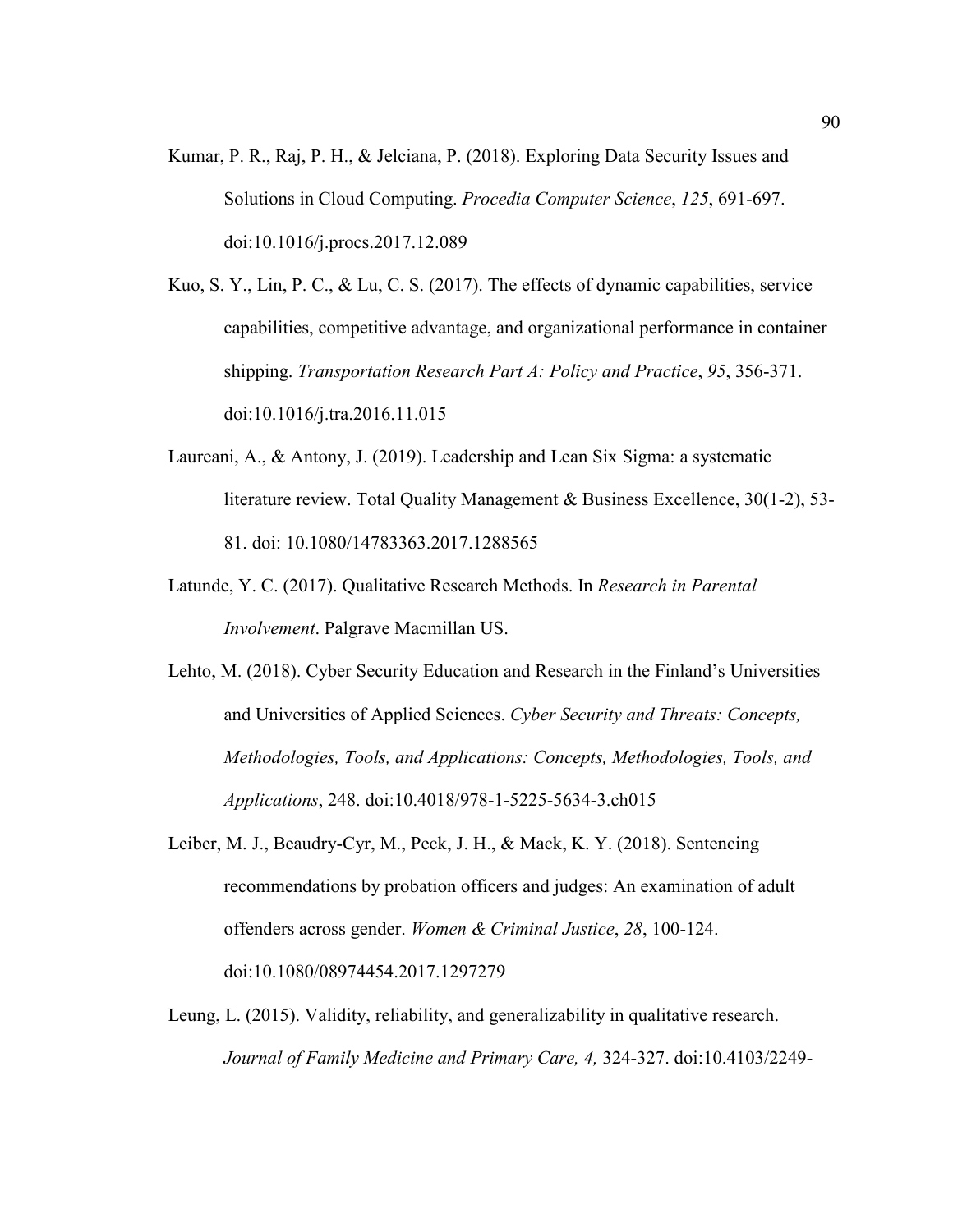- Liang, X., Zhao, X., Wang, M., & Li, Z. (2018). Small and Medium-Sized Enterprises Sustainable Supply Chain Financing Decision Based on Triple Bottom Line Theory. Sustainability, 10, 4242. doi:10.3390/su10114242
- Li, Y., Chen, H., Liu, Y., & Peng, M. W. (2014). Managerial ties, organizational learning, and opportunity capture: A social capital perspective. *Asia Pacific Journal of Management, 31*, 271-291. doi:10.1007/s10490-012-9330-8
- Liu, C. H. S. (2018). Examining social capital, organizational learning and knowledge transfer in cultural and creative industries of practice. *Tourism Management*, *64*, 258-270. doi:10.1016/j.tourman.2017.09.001
- Liu, X., Li, Z., Shuai, Z., & Wen, Y. (2017). Cyber attacks against the economic operation of power systems: a fast solution. *IEEE Transactions on Smart Grid*, *8*, 1023-1025. doi:10.1109/TSG.2016.2623983
- Liu, X., Shahidehpour, M., Li, Z., Liu, X., Cao, Y., & Li, Z. (2017). Power system risk assessment in cyber attacks considering the role of protection systems. *IEEE Transactions on Smart Grid*, *8*, 572-580. doi:10.1109/TSG.2016.2545683
- Locke, C. (2017). Why financial services should accelerate biometrics adoption. *Biometric Technology Today, 2017*(1), 7-9. doi:10-1016/S0969-4765(17)30014-0
- Loon, M. (2019). Knowledge management practice system: Theorising from an international meta-standard. *Journal of Business Research*, *94*, 432-441. doi:10.1016/j.jbusres.2017.11.022

Low, P. (2017). Insuring against cyber-attacks. *Computer Fraud & Security*, *2017*(4), 18-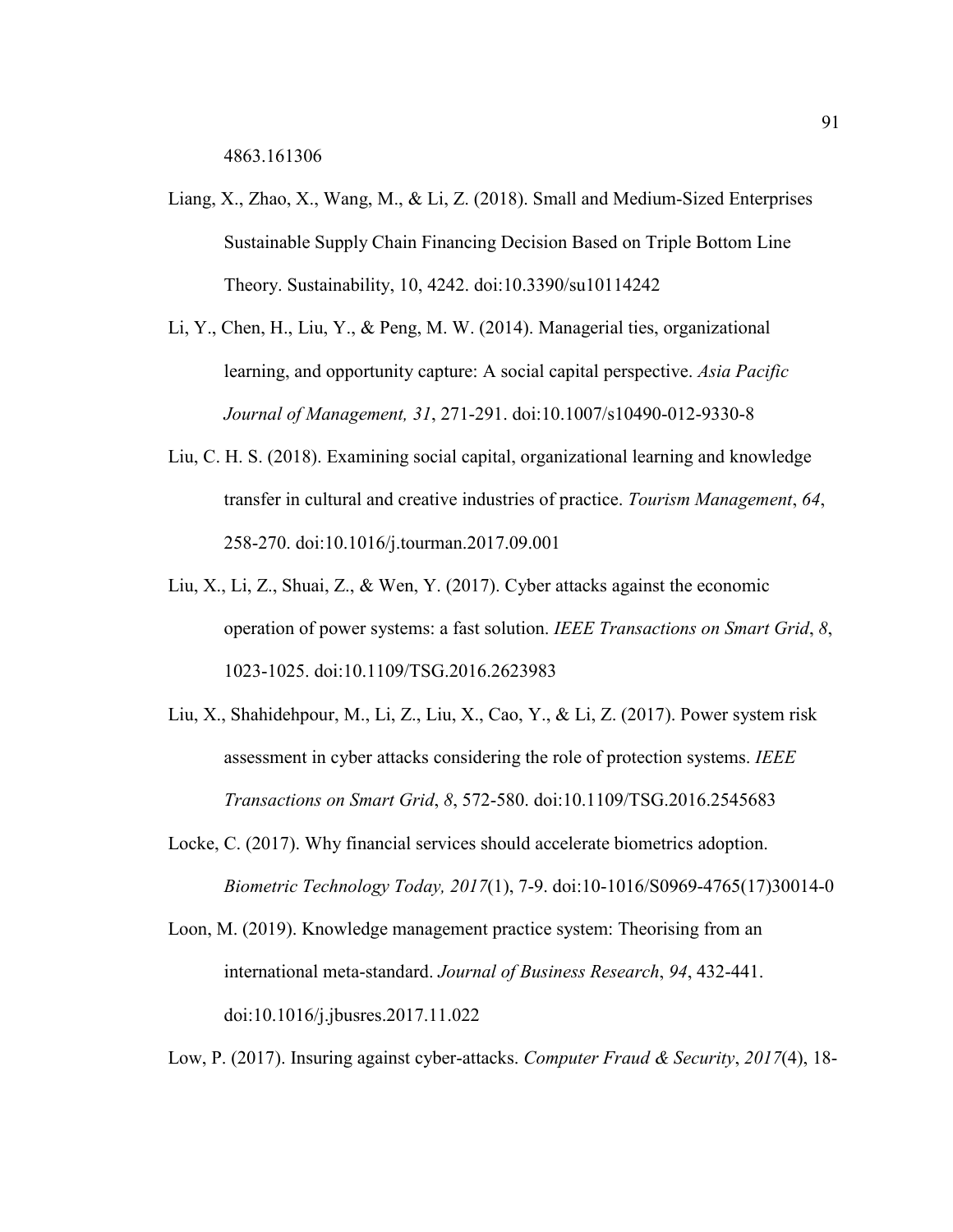20. doi:10.1016/S1361-3723(17)30034-9

- Lozano, F. J., Lozano, R., Freire, P., Jiménez-Gonzalez, C., Sakao, T., Ortiz, M. G., Trianni, A., Carpenter, A., & Viveros, T. (2018). New perspectives for green and sustainable chemistry and engineering: Approaches from sustainable resource and energy use, management, and transformation. *Journal of Cleaner Production*, *172*, 227-232. doi:10.1016/j.clepro.2017.10.145
- Lucero, J., Wallerstein, N., Duran, B., Alegria, M., Greene-Moton, E., Israel, B., Kastelic, Magarati., M., Oetzel, J., Pearson, C., Schulz, A., Villegas, M., White Hat, E. R. (2018). Development of a mixed methods investigation of process and outcomes of community-based participatory research. *Journal of Mixed Methods Research*, *12*(1), 55-74.
- Lucia, W., Sinopoli, B., & Franze, G. (2016). A set-theoretic approach for secure and resilient control of Cyber-Physical Systems subject to false data injection attacks. *Science of Security for Cyber-Physical Systems Workshop*, *12,* 1555-1570. doi:10.1109/SOSCYPS.2016.7580002
- Luna, R., Rhine, E., Myhra, M., Sullivan, R., & Kruse, C. S. (2016). Cyber threats to health information systems: a systematic review. *Technology and Health Care*, *24*(1), 1-9. doi:10.3233/THC-151102
- Lykou, G., Anagnostopoulou, A., & Gritzalis, D. (2019). Smart Airport Cybersecurity: Threat Mitigation and Cyber Resilience Controls. *Sensors*, *19*(1), 19. doi:10.3390/s19010019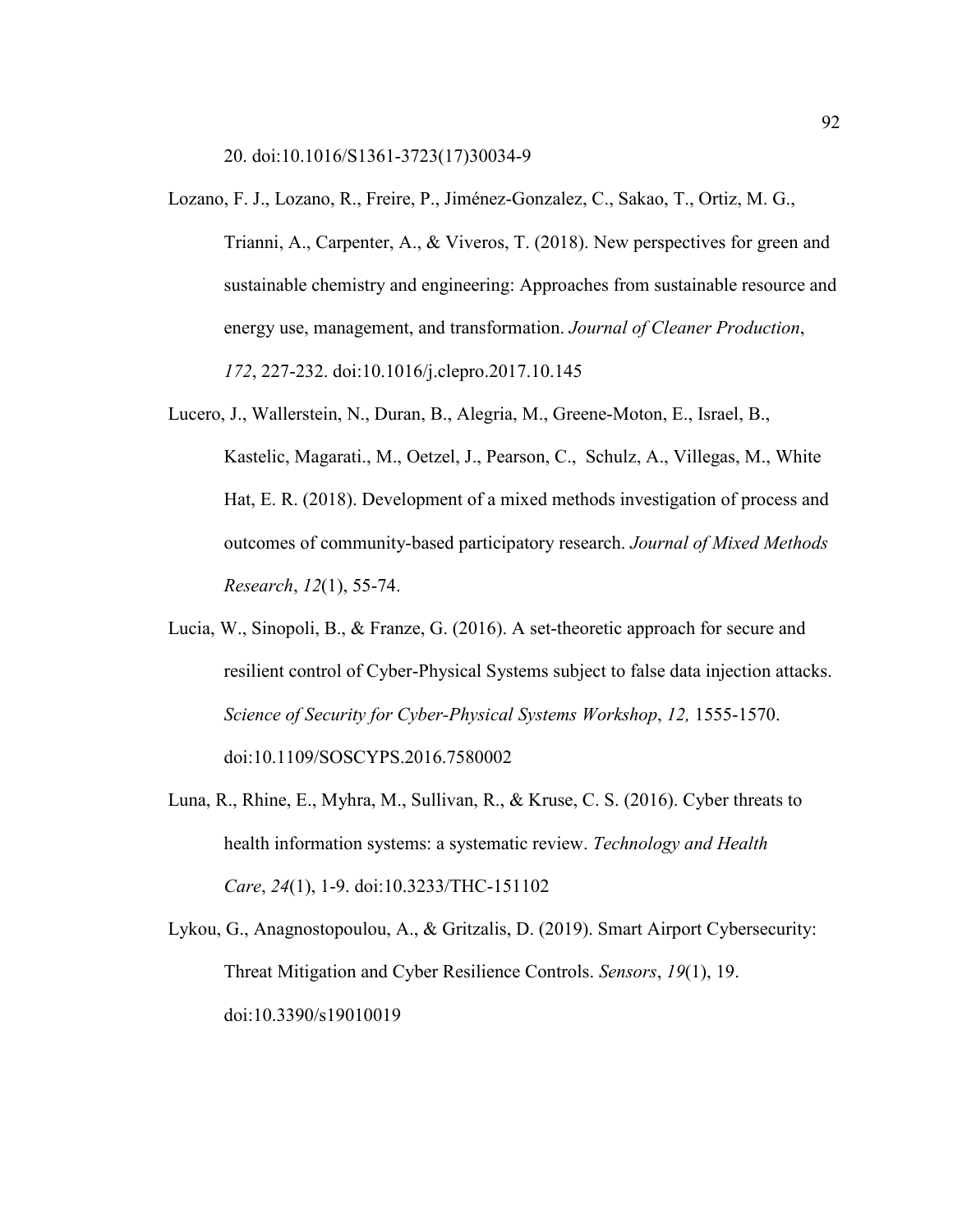- Lynch, B. M., McCance, T., McCormack, B., & Brown, D. (2018). The development of the Person‐centred Situational Leadership Framework: Revealing the being of person‐centredness in nursing homes. *Journal of Clinical Nursing*, *27*, 427-440. doi:10.1111/jocn.13949
- Ma, X., Kang, K., Lu, W., Xu, L., & Chen, C. (2018). Research on the access control protocol Priccess design of network privacy protection. *Cluster Computing*, 1-12. doi:10.1007/s10586-017-1681-y
- Mahabare Sayli, K. (2018). Survey on network security. *International Journal of Current Trends in Science and Technology, 8*(1), 47-53. doi:10.15520/ctst.v8i1.352.pdf
- Mamonov, S., & Triantoro, T. M. (2018). The strategic value of data resources in emergent industries. *International Journal of Information Management, 39*, 146- 155. doi:10.1016/j.ijinfomgt.2017.12.004
- Mansfield-Devine, S. (2017). Leaks and ransoms–the key threats to healthcare organisations. *Network Security*, *2017*(6), 14-19. doi:10.1016/S1353- 4858(17)30062-4
- Martin, K. (2018). Trust and the Online Market Maker: A comment on Etzioni's cyber trust. *Journal of Business Ethics,* 1-4. doi:10.1007/s10551-018-3780-y
- Matt, M., Gaunand, A., Joly, P. B., & Colinet, L. (2017). Opening the black box of impact–Ideal-type impact pathways in a public agricultural research organization. *Research Policy*, *46*, 207-218. doi:10.1016/j.respoi.2016.09.016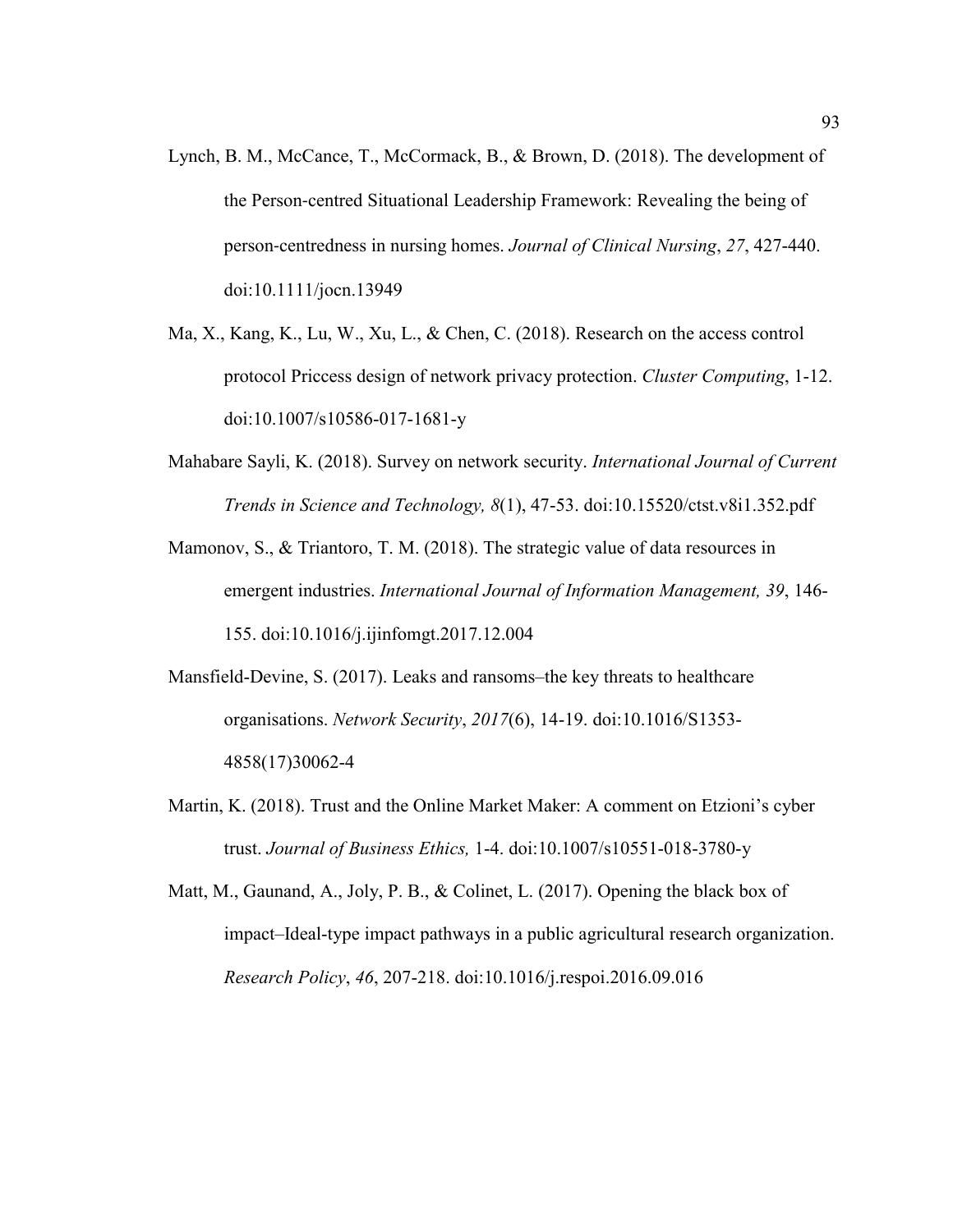Matthies, B., & Coners, A. (2018). Double-loop learning in project environments: An implementation approach. *Expert Systems with Applications*, *96*, 330-346. doi:10.1016/j.eswa.2017.12.012

McClory, S., Read, M., & Labib, A. (2017). Conceptualising the lessons-learned process rin project management: Towards a triple-loop learning framework. *International Journal of Project Management*, *35*, 1322-1335. doi:10.1016/ijproman.2017.05.006

McNamara, P., Pazzaglia, F., & Sonpar, K. (2018). Large-scale events as catalysts for creating mutual dependence between social ventures and resource providers. *Journal of Management*, *44*, 470-500. doi:10.1177/0149206314563983

- Moon, Y. J., Choi, M., & Armstrong, D. J. (2018). The impact of relational leadership and social alignment on information security system effectiveness in Korean governmental organizations. *International Journal of Information Management, 40,* 54-66. doi:10.1016/j.ijinfomgt.2018.01.001
- Moore, T. P., McArthur, M., & Noble-Carr, D. (2018). More a marathon than a hurdle: towards children's informed consent in a study on safety. *Qualitative Research*, *18*(1), 88-107. doi:10.1177/1468794117700708
- Müller, R., Sankaran, S., Drouin, N., Vaagaasar, A. L., Bekker, M. C., & Jain, K. (2018). A theory framework for balancing vertical and horizontal leadership in projects. *International Journal of Project Management*, *36*(1), 83-94. doi:10.1016/j.ijproman.2017.07.003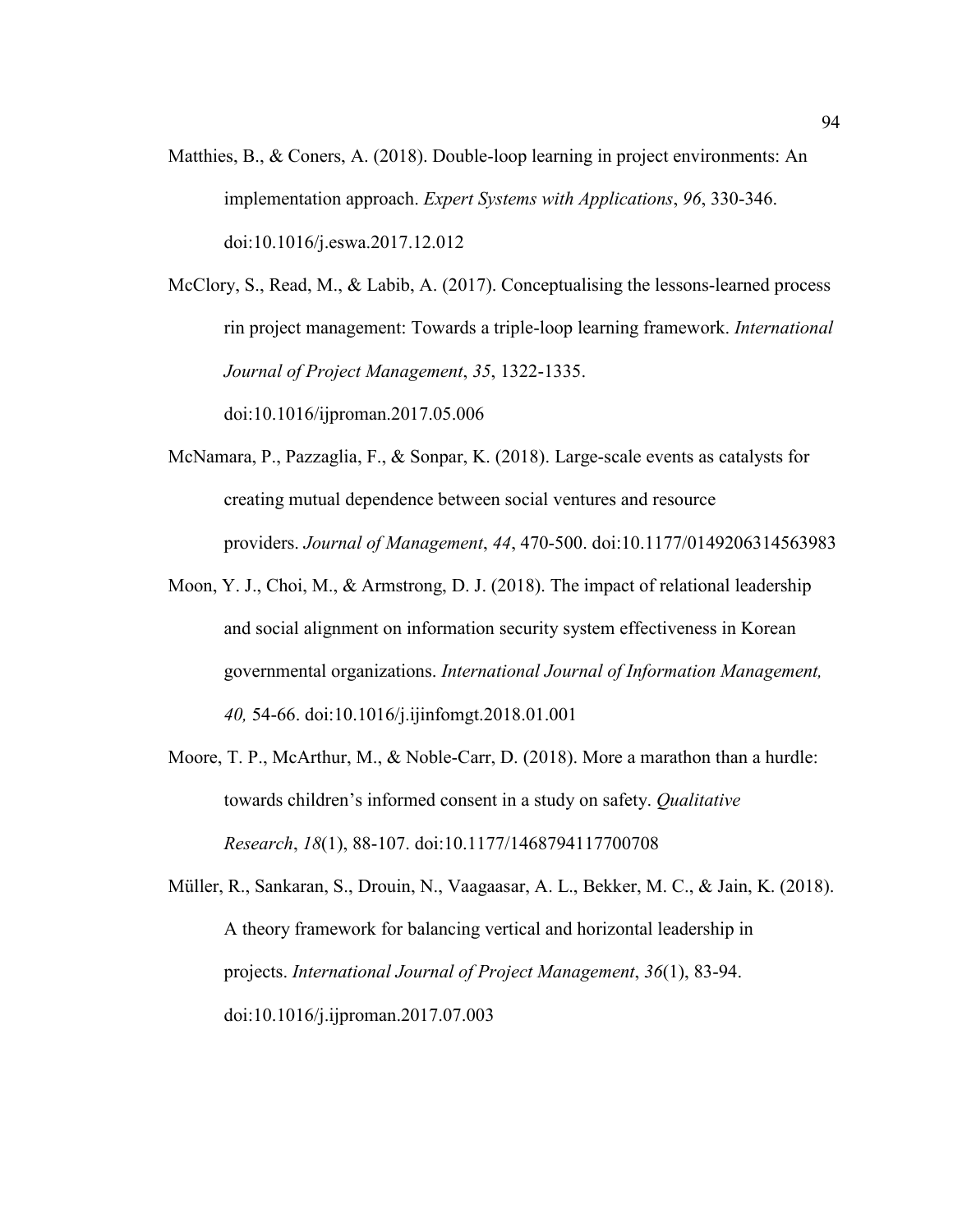- Mohr, J. J., & Metcalf, E. C. (2018). The business perspective in ecological restoration: issues and challenges. *Restoration Ecology*, *26*, 381-390. doi:10.1111/rec.12562
- Moore, C., Mayer, D. M., Chiang, F. F., Crossley, C., Karlesky, M. J., & Birtch, T. A. (2019). Leaders matter morally: The role of ethical leadership in shaping employee moral cognition and misconduct. *Journal of Applied Psychology*, *104*(1), 123. doi:10.1037/apl0000341
- Moser, A., & Korstjens, I. (2018). Series: Practical guidance to qualitative research. Part 3: Sampling, data collection and analysis. *European Journal of General Practice*, *24*(1), 9-18. doi:10.1080/13814788.2017.1375091
- Nambisan, S. (2018). Architecture vs. ecosystem perspectives: Reflections on digital innovation. *Information and Organization, 28,* 104-106. doi:10.1016/j.infoandorg.2018.04.003
- Nieuwboer, M. S., van der Sande, R., van der Marck, M. A., Olde Rikkert, M. G., & Perry, M. (2019). Clinical leadership and integrated primary care: A systematic literature review. *European Journal of General Practice*, *25*(1), 7-18. doi:10.1080/13814788.2018.1515907
- Nishigaki, M. (2018). Humanics information security. Concurrency and Computation: *Practice and Experience, 30*(2). doi:10.1002/cpe.4274

Nissinboim, N., & Naveh, E. (2018). Process standardization and error reduction: A revisit from a choice approach. *Safety Science*, *103*, 43-50. doi:10.1016/j.ssci.2017.11.015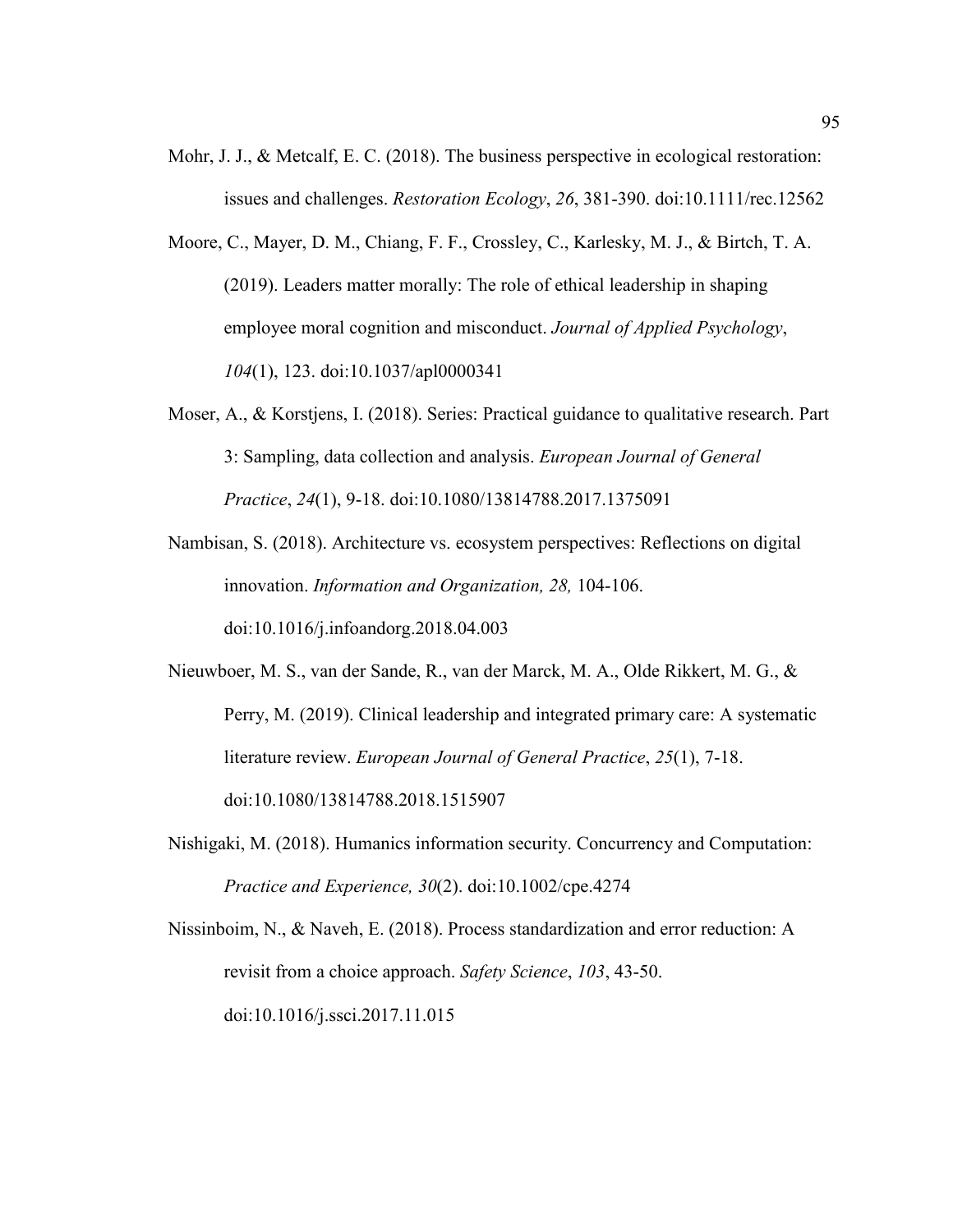- Nordin, P., Kork, A. A., & Koskela, I. (2017). Value-based healthcare measurement as a context for organizational learning: Adding a strategic edge to assess health outcome. *Leadership in Health Services*, *30*, 159-170. doi:10.1108/LHS-10-2016- 0053
- Northouse, P. G. (2016). *Leadership: Theory and practice*. Sage publications.
- Northouse, P. G. (2018). *Leadership: Theory and practice*. Sage publications.
- O Nyumba, T., Wilson, K., Derrick, C. J., & Mukherjee, N. (2018). The use of focus group discussion methodology: Insights from two decades of application in conservation. Methods in Ecology and Evolution, 9(1), 20-32. doi:10.1111/2041- 210X.12860
- Olano, J. (2018). The Struggle to Define Privacy Rights and Liabilities in a Digital World and the Unfortunate Role of Constitutional Standing. *University of Miami Law Review*, *72*, 1025. Retrieve from: https://repository.law.miami.edu
- Osborn, E., & Simpson, A. (2017). On small-scale IT users' systems architectures and cybersecurity: A UK case study. *Computers & Security, 70,* 27-50. doi:10.1016/j.cose.2017.05.001
- Page, J., Kaur, M., & Waters, E. (2017). Directors' liability survey: Cyber attacks and data loss—a growing concern. *Journal of Data Protection & Privacy*, *1*, 173-182. doi:10.1016/j.cose.2017.05.001
- Palmas, W. (2018). Who protects participants in non-inferiority trials when the outcome is death. *Research Ethics*, *14*(1), 10-15. doi:10.1177/1747016118764304

Para-González, L., Jimenez-Jimenez, D., & Martínez-Lorente, A. R. (2018). Exploring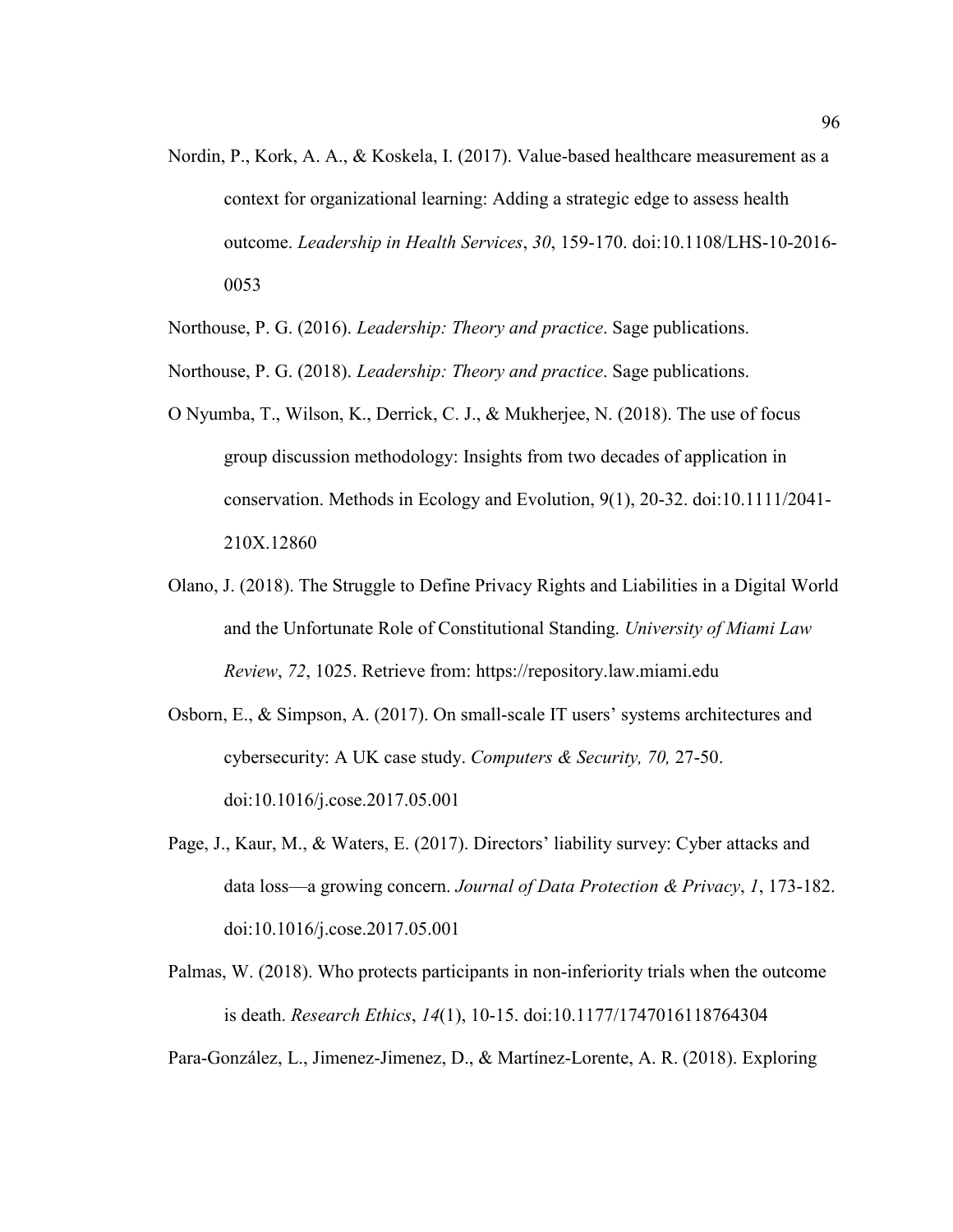the mediating effects between transformational leadership and organizational performance. *Employee Relations*, *40*, 412-432. doi:10.1108/ER-10-2016-0190

- Parekh, G., DeLatte, D., Herman, G. L., Oliva, L., Phatak, D., Scheponik, T., & Sherman, A. T. (2018). Identifying core concepts of cybersecurity: Results of two Delphi processes. *IEEE Transactions on Education*, *61*(1), 11-20. doi:10.1109/TE.2017.2715174
- Park, K., Woo, S., Moon, D., & Choi, H. (2018). Secure Cyber Deception Architecture and Decoy Injection to Mitigate the Insider Threat. *Symmetry*, *10*(1), 14. doi:10.3390/sym10010014
- Paté‐Cornell, M. E., Kuypers, M., Smith, M., & Keller, P. (2018). Cyber Risk management for critical infrastructure: a risk analysis model and three case studies. *Risk Analysis*, *38*, 226-241. doi:10.1111/risa.12844
- Paul, S. (2017). Reinforcing your SME against cyberthreats. *Computer Fraud & Security*, *2017*(10), 13-15. doi:10.1016/S1361-3723(17)30091-X
- Pawlak, P., & Barmpaliou, P. N. (2017). Politics of cybersecurity capacity building: conundrum and opportunity. *Journal of Cyber Policy*, 1-22. doi:10.1080/23738871.2017.1294610
- Pearce, P., Ensafi, R., Li, F., Feamster, N., & Paxson, V. (2018). Toward Continual Measurement of Global Network-Level Censorship. *IEEE Security & Privacy*, (1), 24-33. doi:10.1109/MSP.2018.1331018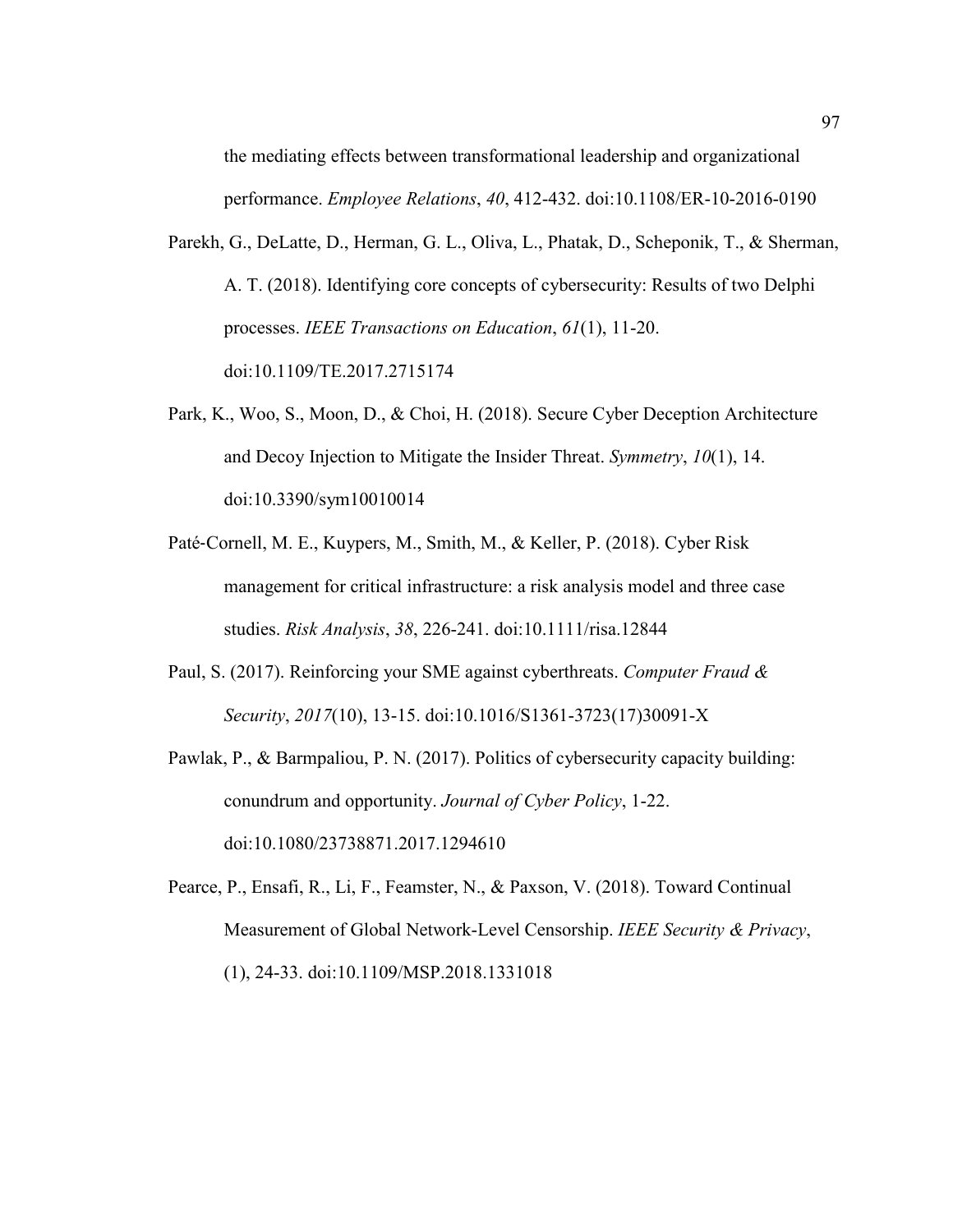- Peccoud, J., Gallegos, J. E., Murch, R., Buchholz, W. G., & Raman, S. (2018). Cyberbiosecurity: From Naive Trust to Risk Awareness. *Trends in Biotechnology*, *36*(1), 4-7. doi:10.1016/j.tibtech.2017.10.012
- Penuel, W. R., Farrell, C. C., Allen, A. R., Toyama, Y., & Coburn, C. E. (2018). What research district leaders find useful. *Educational Policy*, *32*, 540-568. doi:10.1177/0895904816673580
- Peters, L. H., Hartke, D. D., & Pohlmann, J. T. (1985). Fiedler's contingency theory of leadership: An application of the meta-analysis procedures of Schmidt and Hunter. *Psychological Bulletin, 97,* 274-285. doi:10.1037/0033-2909.97.2.274

Petrila, J. (2018). Turning the law into a tool rather than a barrier to the use of administrative data for evidence-based policy. *The ANNALS of the American Academy of Political and Social Science, 675*(1), 67-82. doi:10.1177/0002716217741088

Philips, D. M., Mazzuchi, T. A., & Sarkani, S. (2018). An architecture, system engineering, and acquisition approach for space system software resiliency. *Information and Software Technology, 94*, 150-164. doi:10.1016/j.infsof.2017.10.006

Pisano, G. P. (2017). Toward a prescriptive theory of dynamic capabilities: connecting strategic choice, learning, and competition. *Industrial and Corporate Change*, *26*, 747-762. doi:10.1093/icc/dtx026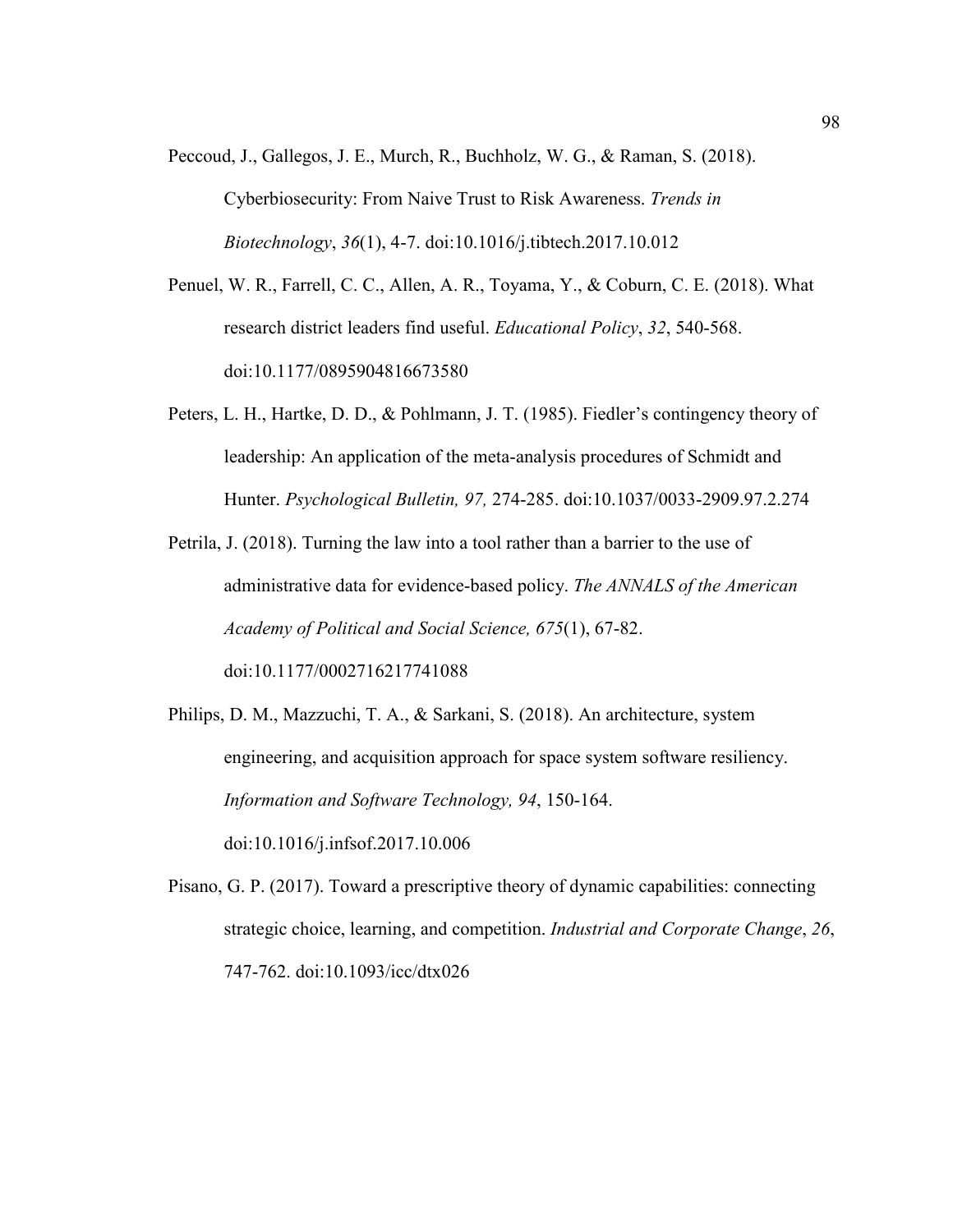- Pokorny, J. J., Norman, A., Zanesco, A. P., Bauer-Wu, S., Sahdra, B. K., & Saron, C. D. (2018). Network analysis for the visualization and analysis of qualitative data. *Psychological methods*, *23*(1), 169. doi:10.1037/met0000129
- Ponemon Institute (2017). 2017 Cost of Data Breach Study. Global Overview, Retrieve from http://www.ibm.com
- Puttick, S. (2017). Performativity, guilty knowledge, and ethnographic intervention. *Ethnography and Education, 12*(1), 49-63. doi:10.1080/17457823.2015.1110039
- Qabajeh, I., Thabtah, F., & Chiclana, F. (2018). A recent review of conventional vs. automated cybersecurity anti-phishing techniques. *Computer Science Review*, *29*, 44-55. doi:10.1016/j.cosrev.2018.05.003
- Qi, C., & Chau, P. Y. K. (2018). Will enterprise social networking systems promote knowledge management and organizational learning? An empirical study. *Journal of Organizational Computing and Electronic Commerce, 28*(1), 31-57 doi:10.1080/10919392.2018.1407081
- Rahman, R. (2017). How the legal fraternity should respond to modern cybercrimes. Mediterranean *Journal of Social Sciences, 8*(1), 41. doi:10.5901/mjss.2017.v8n1p41

Reid, M., Walsh, C., Raubenheimer, J., Bradshaw, T., Pienaar, M., Hassan, C., Nyoni, M., re& Le Roux, M. (2018). Development of a health dialogue model for patients with diabetes: A complex intervention in a low-/middle income country. *International Journal of Africa Nursing Sciences*, *8*, 122-131. doi:10.1016/j.ijans.2018.05.002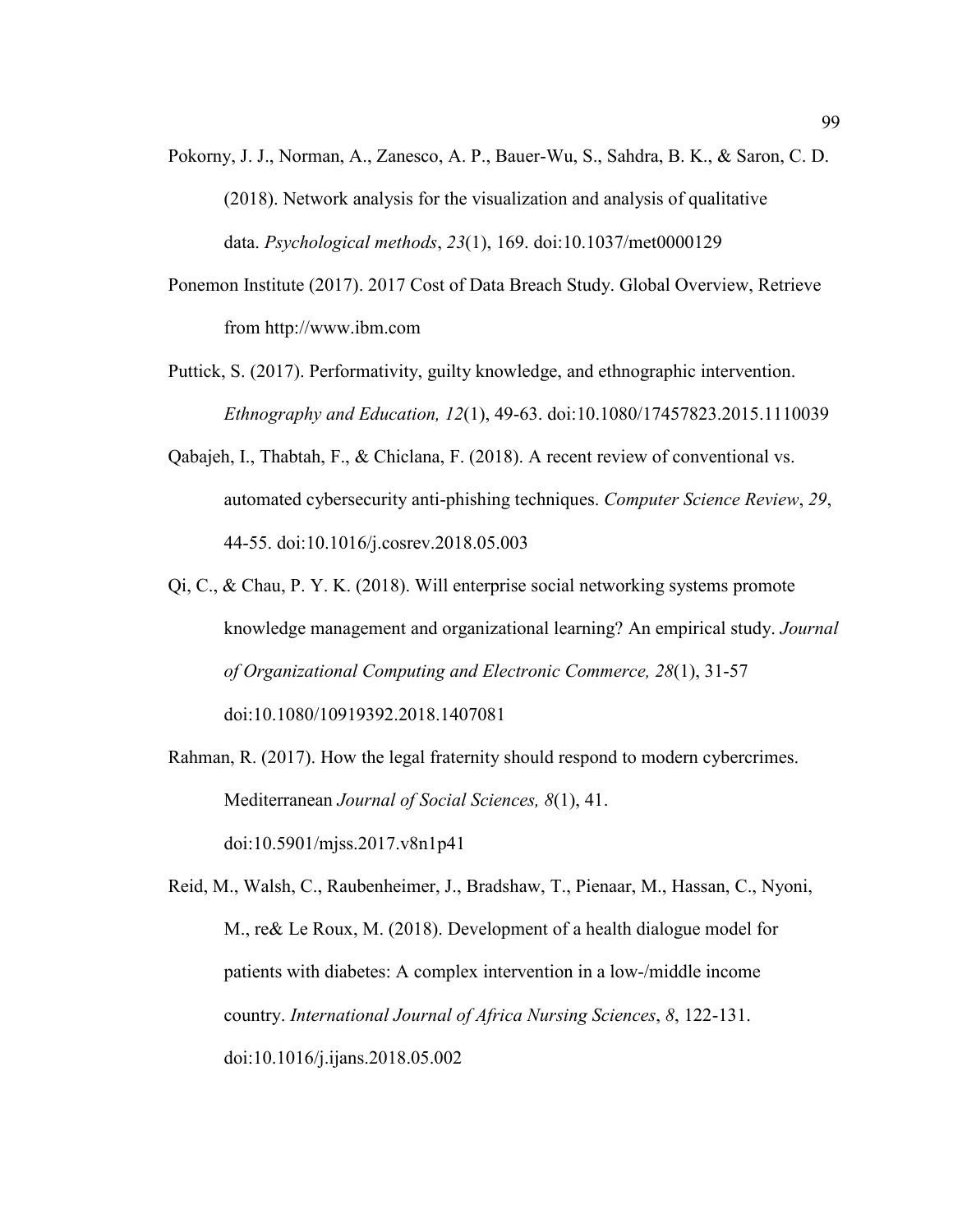- Renz, S. M., Carrington, J. M., & Badger, T. A. (2018). Two Strategies for Qualitative Content Analysis: An Intramethod Approach to Triangulation. *Qualitative health research*, *28*(5), 824-831. doi:10.1177/1049732317753586
- Rezaei, A., Allameh, S. M., & Ansari, R. (2018). Impact of knowledge creation and organisational learning on organisational innovation: an empirical investigation. *International Journal of Business Innovation and Research*, *16*(1), 117-133. doi:10.1504/IJBIR.2018.091087
- Riazi, A. M. (2018). Mixed methods approaches to studying second language writing. *The TESOL Encyclopedia of English Language Teaching*, 1-6. doi:10.1002/9781118784235.eelt0562
- Robinson, O. C. (2014). Sampling in interview-based qualitative research: A theoretical and practical guide. *Qualitative Research in Psychology, 11,* 25-41. doi:10.1080/14780887.2013.801543
- Rodgers, S., Wang, Z., Maras, M. A., Burgoyne, S., Balakrishnan, B., Stemmle, J., & Schultz, J. C. (2018). Decoding Science: Development and Evaluation of a Science Communication Training Program Using a Triangulated Framework. *Science Communication*, *40*(1), 3-32. doi:10.1177/1075547017747285
- Ross, M. W., Iguchi, M. Y., & Panicker, S. (2018). Ethical aspects of data sharing and research participant protections. *American Psychologist*, *73*(2), 138. doi:10.1037/amp0000240
- Rostamzadeh, R., Ghorabaee, M. K., Govindan, K., Esmaeili, A., & Nobar, H. B. K. (2018). Evaluation of sustainable supply chain risk management using an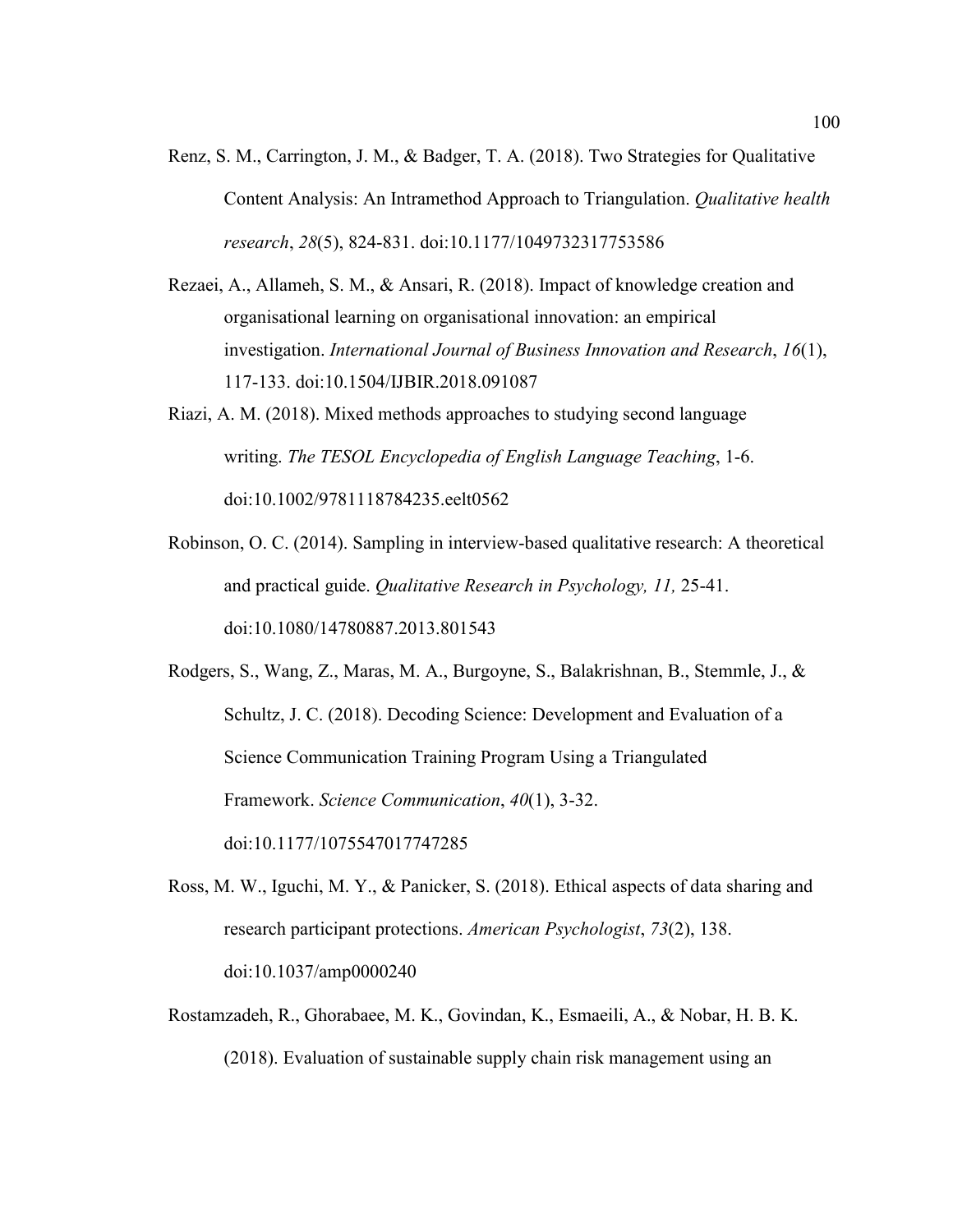integrated fuzzy TOPSIS-CRITIC approach. *Journal of Cleaner Production, 175*, 651-669. doi:10.1016/j.jclepro.2017.12.071

- Rubin, B, & Xu, A. (2016). Cybersecurity enforcement actions: is the SEC bringing strict liability cases. *Journal of Investment Compliance, 17*, 112-116. doi:10.1108/JOIC-02-2016-0004
- Samtani, S., Chinn, R., Chen, H., & Hunamaker, Jr, J. F. (2017). Exploring emerging hacker assets and key hackers for proactive cyber threat intelligence. *Journal of Management Information Systems, 34,* 1023-1053. doi:10.1080/07421222.2017.1394049
- Sandor, D., Fulton, S., Engel-Cox, J., Peck, C., & Peterson, S. (2018). System Dynamics of Polysilicon for Solar Photovoltaics: A Framework for Investigating the Energy Security of Renewable Energy Supply Chains. Sustainability, 10(1), 160. doi:10.3390/su10010160
- Sanjari, M., Bahramnezhad, F., Fomani, F. K., Shoghi, M., & Cheraghi, M. A. (2014). Ethical challenges of researchers in qualitative studies: the necessity to develop a specific guideline. *Journal of Medical Ethics and History of Medicine*, *7*, 14. doi:10.1177/1745691617706516
- Sarkar, B. K., & Sana, S. S. (2018). A conceptual distributed framework for improved and secured healthcare system. *International Journal of Healthcare Management*, 1-13. doi:10.1080/20479700.2017.1422338
- Schwartz, S., Ross, A., Carmody, S., Chase, P., Coley, S. C., Connolly, J., Petrozzino, C., & Zuk, M. (2018). The Evolving State of Medical Device Cybersecurity.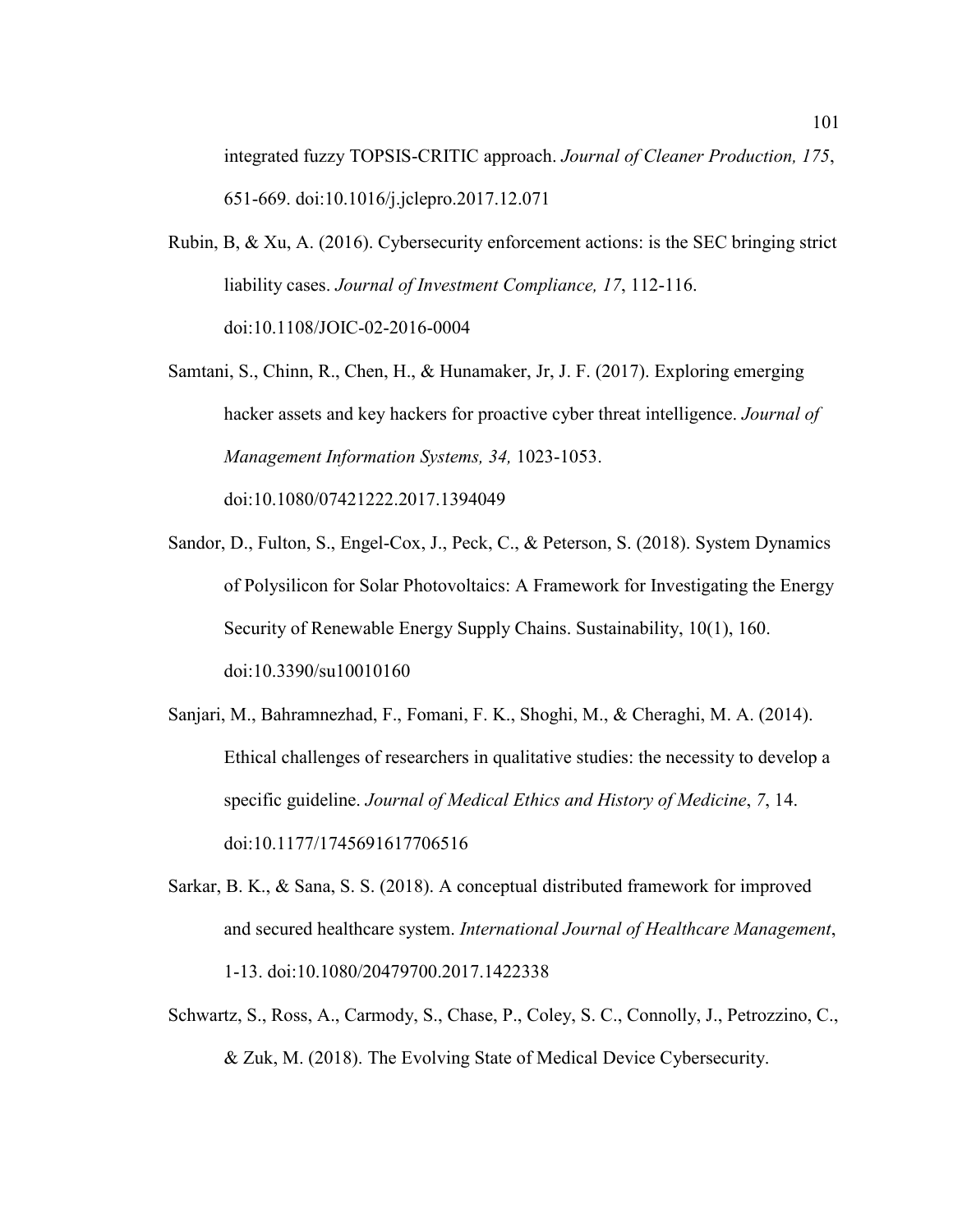Biomedical Instrumentation & Technology, 52(2), 103-111. doi:10.2345/0899- 8205-52-2-103

- Shaw, S. D., & Bagozzi, R. P. (2018). The neuropsychology of consumer behavior and marketing. Consumer Psychology Review, 1(1), 22-40. doi:10.1002/arcp.1006
- Sheperis, C. J., Young, J. S., & Daniels, M. H. (2016). Counseling research: Quantitative, qualitative, and mixed methods. Pearson.
- Sieber, U., & Neubert, C. W. (2017). Transnational Criminal Investigations in Cyberspace: Challenges to National Sovereignty. *Max Planck Yearbook of United Nations Law Online, 20*, 239-321. doi:10.1163/13894633\_02001010
- Sim, J. J. (2017). Moving towards a mixed-method approach to educational assessments. *Academic Medicine, 92,* p. 726. doi:10.1097/ACM.0000000000001680
- Simonin, B. L. (2017). N-loop learning: part II–an empirical investigation. *The Learning Organization*, *24*(4). doi:10.1108/TLO-12-2016-0100
- Shakya, S., & Gupta, A. (2018). Concerns on Information System and Security Audit. *Journal of Advanced College of Engineering and Management*, *3*, 127-135. doi:10.3126/jacem.v3i0.18966
- Shekhar, P., Prince, M., Finelli, C., Demonbrun, M., & Waters, C. (2018). Integrating quantitative and qualitative research methods to examine student resistance to active learning. *European Journal of Engineering Education*, 1-13. doi:1080/03043797.2018.1438988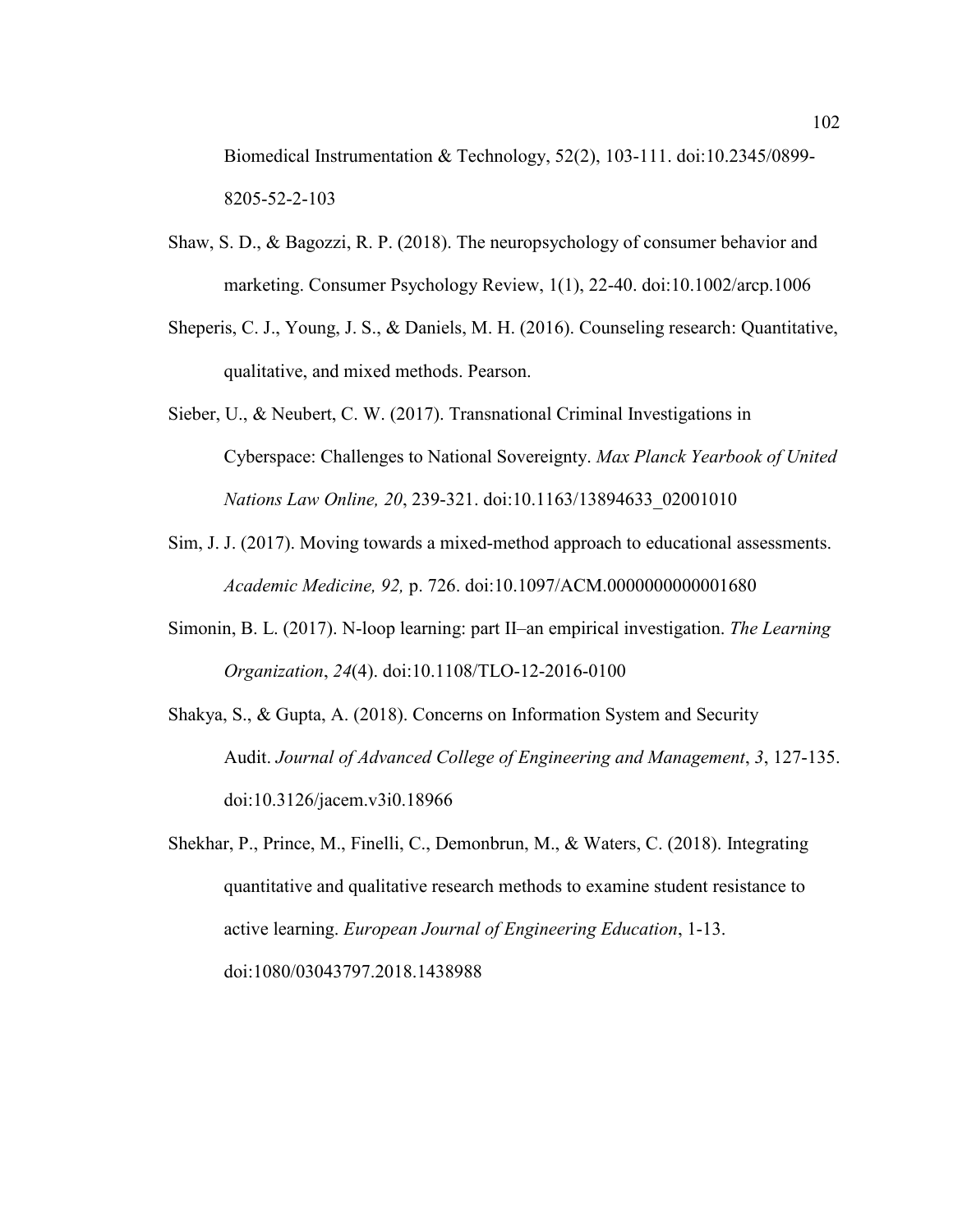Škrjanc, I., Ozawa, S., Ban, T., & Dovžan, D. (2018). Large-scale cyber attacks monitoring using Evolving Cauchy Possibilistic Clustering. *Applied Soft Computing*, *62*, 592-601. doi:10.1016/j.asoc.2017.11.008

Smith, B., & McGannon, K. R. (2018). Developing rigor in qualitative research: Problems and opportunities within sport and exercise psychology. *International Review of Sport and Exercise Psychology*, *11*, 101-121. doi:10.1080/1750984X.2017.1317357

- Smith, D. H., Kuntz, J., DeBar, L., Mesa, J., Yang, X., Boardman, D., & Schneider, J. (2018). A qualitative study to develop materials educating patients about opioid use before and after total hip or total knee arthroplasty. *Journal of Opioid Management*, *14*(3), 183-190. Retrieved from http://www.wmpllc.
- Smith, E., Corzine, S., Racey, D., Dunne, P., Hassett, C., & Weiss, J. (2016). Going beyond Cybersecurity Compliance: What power and utility companies really need to consider. *IEEE Power and Energy Magazine*, *14*(5), 48-56. doi:10.1109/MPE.2016.2573898
- Smith, K. H., Méndez Mediavilla, F. A., & White, G. L. (2018). The Impact of Online Training on Facebook Privacy. *Journal of Computer Information Systems*, *58*, 244-252. doi:10.1080/08874417.2016.1233001

Spicker, P. (2018). The Real Dependent Variable Problem: The Limitations of Quantitative Analysis in Comparative Policy Studies. *Social Policy & Administration*, *52*, 216-228. doi:10.1111/spol.12308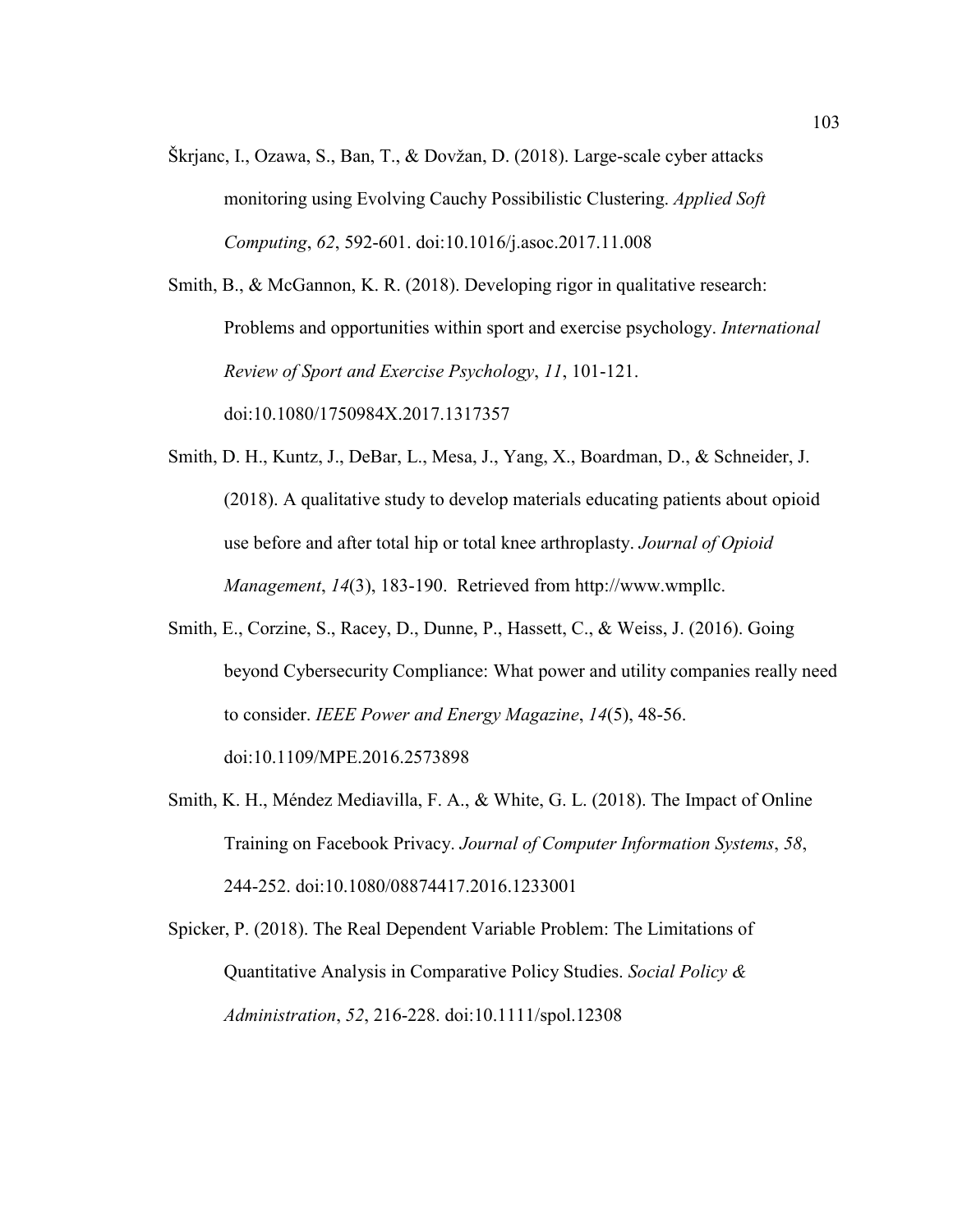- Stergiou, C., Psannis, K. E., Kim, B. G., & Gupta, B. (2018). Secure integration of IoT and cloud computing. *Future Generation Computer Systems*, *78*, 964-975. doi:10.1016/j.future.2016.11.031
- Sun, C.C., Hahn, A., & Liu, C.C. (2018). Cyber security of power grid: State-of-the-art. International Journal of Electrical Power & Energy Systems, 99, 45-56. doi:10.1016/j.ijepes.2017.12.020
- Symantec Corporation. (2017). *Internet security threat report (ISTR) 2017* (Volume 22). Mountain View, CA: Author. Retrieved from https://www.symantec.com
- Tadesse, A. F., & Murthy, U. S. (2018). Nonprofessional investor perceptions of the partial remediation of IT and non-IT control weaknesses: An experimental investigation. *International Journal of Accounting Information Systems*, *28*, 14- 30. doi:10.1016/j.accinf.2017.12.001
- Thomas, J. E., & Galligher, G. C. (2018). Improving Backup System Evaluations in Information Security Risk Assessments to Combat Ransomware. *Computer and Information Science*, *11*(1), 14. doi:10.5539/cis.v11n1p14
- Timms, K. (2017). BYOD must be met with a wider appreciation of the cyber-security threat. *Computer Fraud & Security*, *2017*(7), 5-8. doi:10.1016/S1361- 3723(17)30058-1
- Toch, E., Bettini, C., Shmueli, E., Radaelli, L., Lanzi, A., Riboni, D., & Lepri, B. (2018). The Privacy Implications of Cyber Security Systems: A Technological Survey. *ACM Computing Surveys (CSUR)*, *51*(2), 36. doi:10.1145/3172869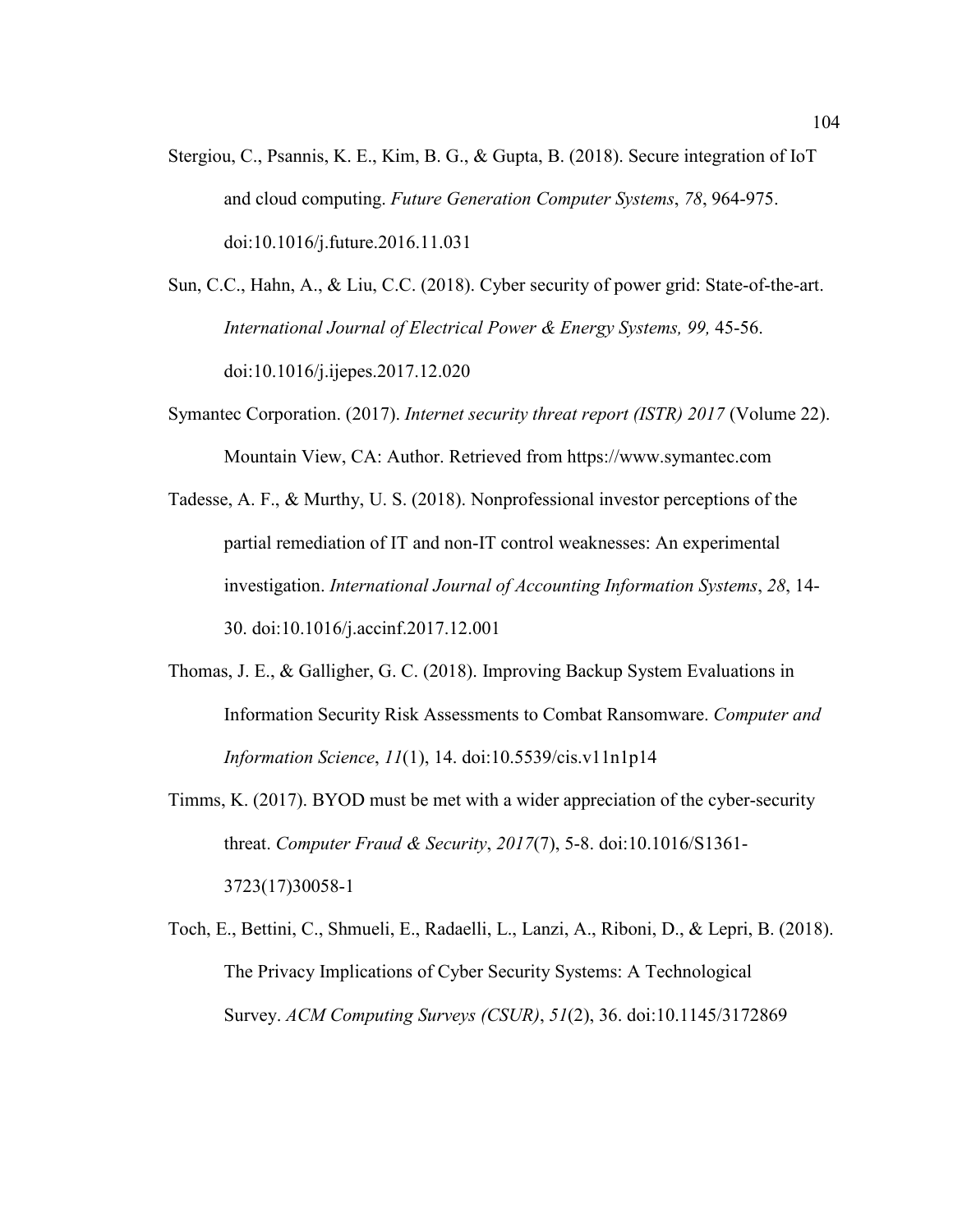Trotter, M. J., Salmon, P. M., Goode, N., & Lenné, M. G. (2018). Distributed Improvisation: A systems perspective of improvisation 'epics' by led outdoor activity leaders. *Ergonomics*, *61*, 295-312. doi:10.1080/00140139.2017.1355071

Van Schaik, P., Jansen, J., Onibokun, J., Camp, J., & Kusev, P. (2018). Security and privacy in online social networking: Risk perceptions and precautionary behaviour. *Computers in Human Behavior*, *78*, 283-297. doi:10.1016/j.chb.2017.10.007

- Veksler, V. D., Buchler, N., Hoffman, B. E., Cassenti, D. N., Sample, C., & Sugrim, S. (2018). Simulations in Cybersecurity: A Review of Cognitive Modeling of Network Attackers, Defenders, and Users. *Frontiers in Psychology*, *9*, 691. doi:10.3389/fpsyg.2018.00691
- Von Solms, B., & von Solms, R. (2018). Cybersecurity and information security–what goes where. *Information & Computer Security*, *26*, 2-9. doi:10.1108/ICS-04- 2017-0025
- Voskoboinicov, S., & Melnyk, S. (2018). Cyber security in the modern sociation and improvement of preparation of future factors in the field of competent approach. *Social Work and Education, 5*(1). doi:10.25128/2520-6230.18.1.10
- Wadhwa, A., & Arora, N. (2017). A Review on Cyber Crime: Major Threats and Solutions. *International Journal of Advanced Research in Computer Science*, *8*(5). doi:10.26483/ijarcs.v8i5.4067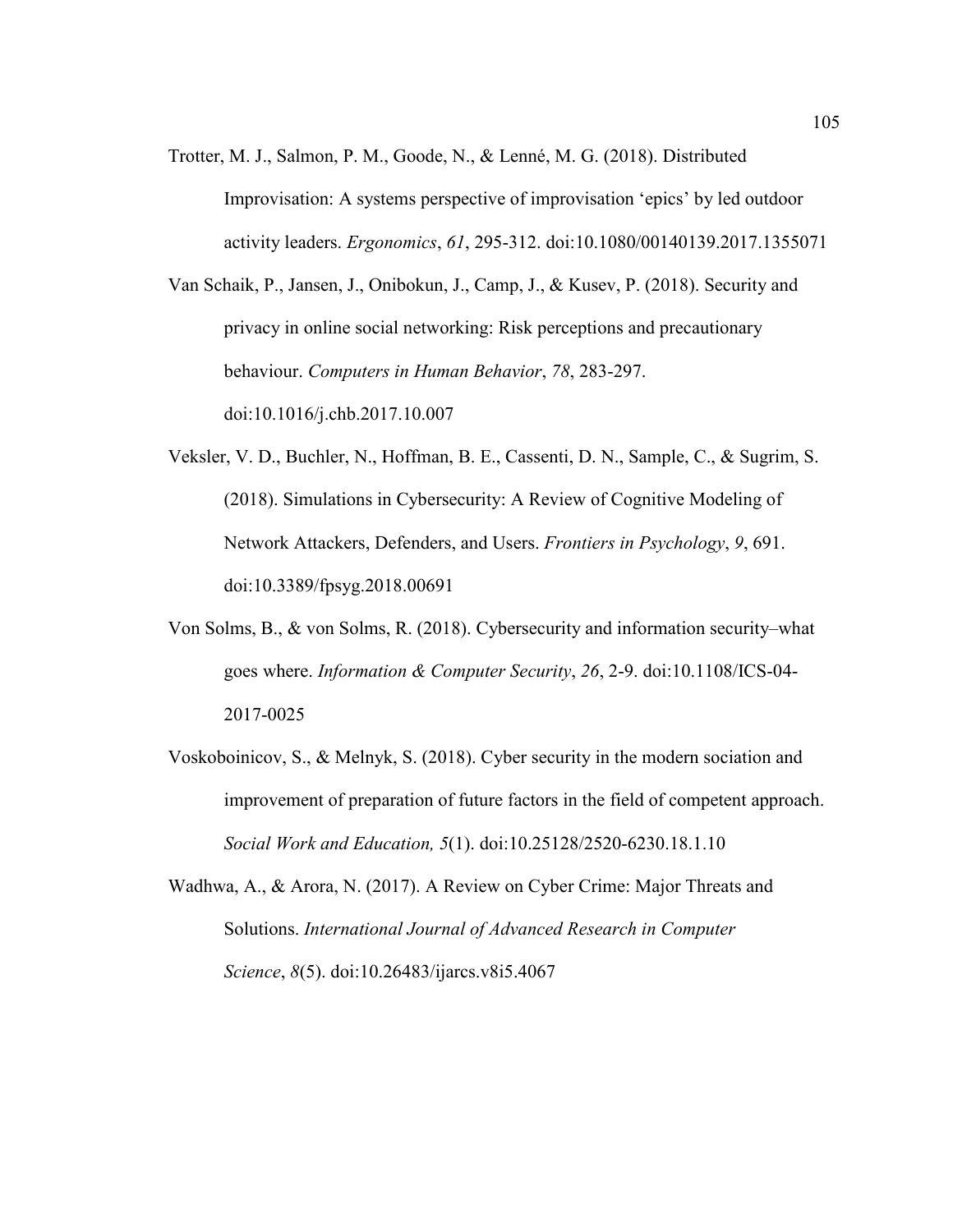Wang, Y., Kung, L., & Byrd, T. A. (2018). Big data analytics: Understanding its capabilities and potential benefits for healthcare organizations. *Technological Forecasting and Social Change*, *126*, 3-13. doi:10.1016/j.techfore.2015.12.019

Wang, X., Wang, R., Wang, L., Chen, X., & Geng, X. (2018). An efficient single-loop strategy for reliability-based multidisciplinary design optimization under nonprobabilistic set theory. *Aerospace Science and Technology*, *73*, 148-163. doi:10.1016/j.ast/2017.11.046

- Wang, M., Wu, B., Kirschner, P. A., & Spector, J. M. (2018). Using Cognitive Mapping to Foster Deeper Learning with Complex Problems in a Computer-Based Environment. *Computers in Human Behavior*. doi:10.1016/j.chb.2018.01.024
- West, J. (2018). A Prediction Model Framework for Cyber-Attacks to Precision Agriculture Technologies. *Journal of Agricultural & Food Information*, 1-24. doi:10.1080/10496505.2017.1417859
- Whitten, D. (2016). The chief information security officer: An analysis of the skills required for success. *Journal of Computer Information Systems*, *48*(3), 15-19. doi:10.1080/08874417.2008.11646017
- Wiengarten, F., & Longoni, A. (2018). How does uncertainty affect workplace accidents? Exploring the role of information sharing in manufacturing networks. *International Journal of Operations & Production Management*, *38*, 295-310. doi:10.1108/ijopm-07-2015-0431

Wright, M., Tartari, V., Huang, K. G., Di Lorenzo, F., & Bercovitz, J. (2018). Knowledge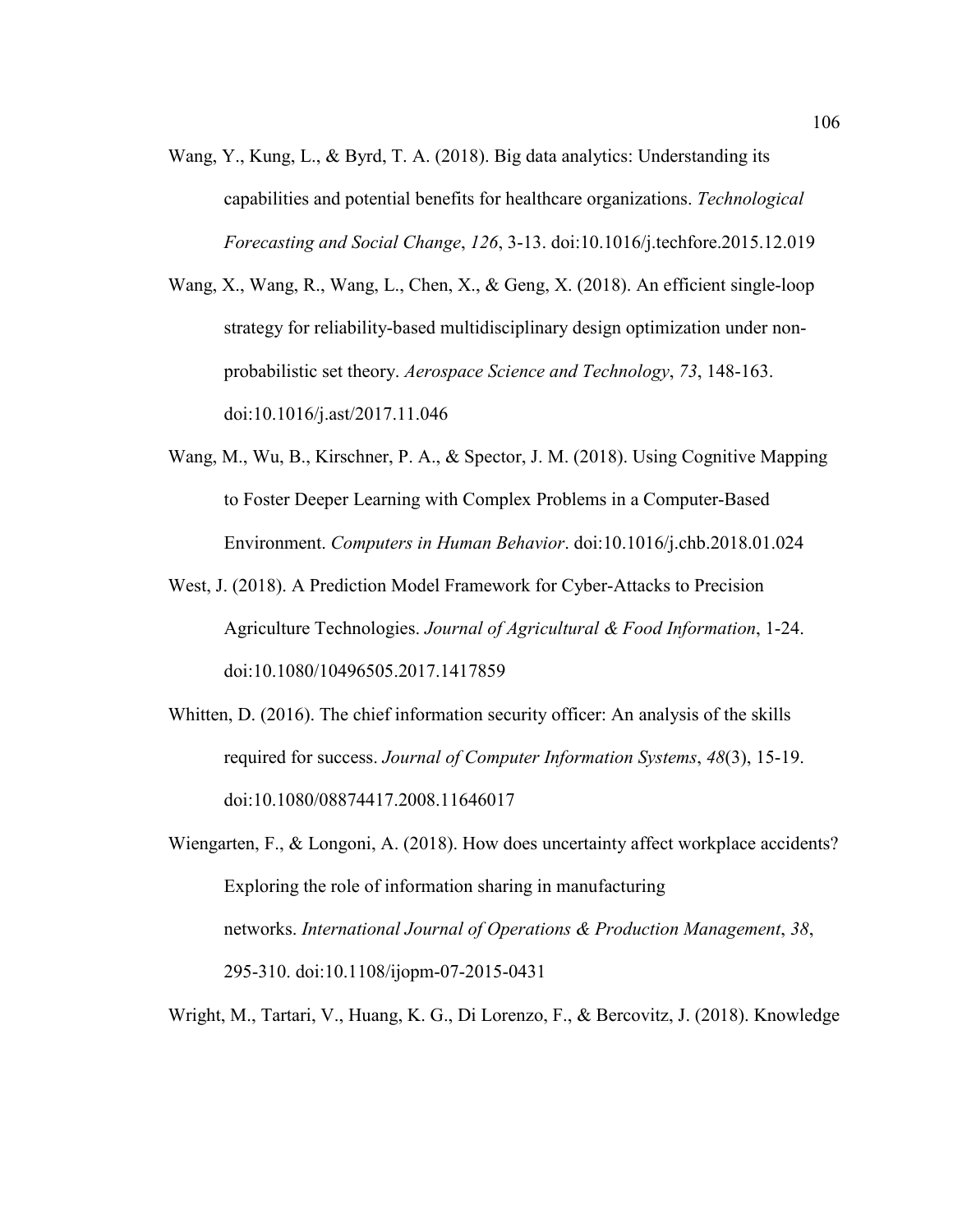worker mobility in context: Pushing the boundaries of theory and

methods. *Journal of Management Studies*, *55*, 1-26. doi:10.1111/joms.12316

- Wu, T. T. (2018). Improving the effectiveness of English vocabulary review by integrating ARCS with mobile game‐based learning. *Journal of Computer Assisted Learning*, *123*(3), 1-9. doi:10.111/jcal.12244
- Xie, J., Hong, T., Laing, T., & Kang, C. (2017). On normality assumption in residual simulation for probabilistic load forecasting. *IEEE Transactions on Smart Grid, 8*, 1046-1053. doi:10.1109/TSG.2015.2447007
- Yamin, M., & Sen, A. A. A. (2018). Improving Privacy and Security of User Data in Location Based Services. *International Journal of Ambient Computing and Intelligence (IJACI)*, *9*(1), 19-42. doi:10.4018/IJACI.2018010102
- Yang, Y., Pankow, J., Swan, H., Willett, J., Mitchell, S. G., Rudes, D. S., & Knight, K. (2018). Preparing for analysis: a practical guide for a critical step for procedural rigor in large-scale multisite qualitative research studies. *Quality & Quantity*, *52*, 815-828. doi:10.1007/s11135-017.0490-y
- Yeh, C. L. (2018). Pursuing consumer empowerment in the age of big data: A comprehensive regulatory framework for data brokers. *Telecommunications Policy*, *42*, 282-292. doi:10.1016/j.telpol.2017.12.001
- Yin, R. K. (2014). *Case study research: Design and methods* (5th ed.). Thousand Oaks, CA: Sage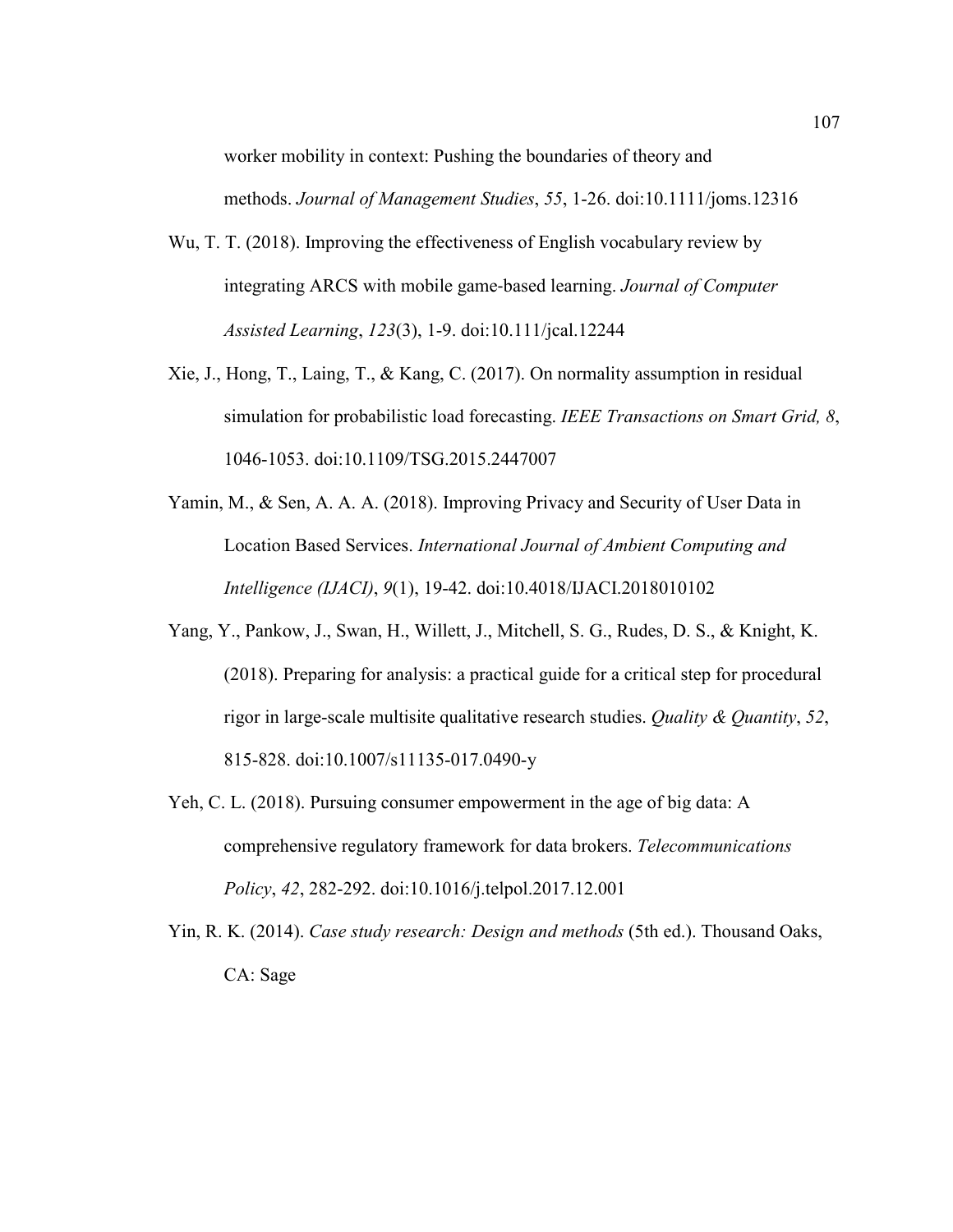- Yin, H., Guo, D., Wang, K., Jiang, Z., Lyu, Y., & Xing, J. (2018). Hyperconnected Network: A Decentralized Trusted Computing and Networking Paradigm. *IEEE Network*, *32*, 112-117. doi:10.1109/MNET.2018.1700172
- Zetter, K. (2014). Sony Got Hacked Hard: What we know and don't know so far. Retrieved from http://www.wired.com
- Zhang, W., Wang, Z., Liu, Y., Ding, D., & Alsaadi, F. E. (2018). Sampled‐data consensus of nonlinear multiagent systems subject to cyber attacks. *International Journal of Robust and Nonlinear Control*, *28*(1), 53-67. doi:10-1002/rnc.3855
- Zhai, Y. M., Sun, W. Q., Tsai, S. B., Wang, Z., Zhao, Y., & Chen, Q. (2018). An Empirical Study on Entrepreneurial Orientation, Absorptive Capacity, and SMEs' Innovation Performance: A Sustainable Perspective. *Sustainability*, *10*, 314. doi:10.3390/su10020314
- Zhao, X., Miers, I., Green, M., & Mitrani-Reiser, J. (2018). Modeling the cybersecurity of hospitals in natural and man-made hazards. *Sustainable and Resilient Infrastructure*, 1-14. doi:10.1080/23789689.2018.1448666
- Zhu, S., Song, J., Hazen, B. T., Lee, K., & Cegielski, C. (2018). How supply chain analytics enables operational supply chain transparency: An organizational information processing theory perspective. *International Journal of Physical Distribution & Logistics Management, 47*(1), 47-68. doi:10.1108/IJPDLM-11- 2017-0
- Zimba, A., & Chishimba, M. (2019). On the Economic Impact of Crypto-ransomware Attacks: The State of the Art on Enterprise Systems. *European Journal for*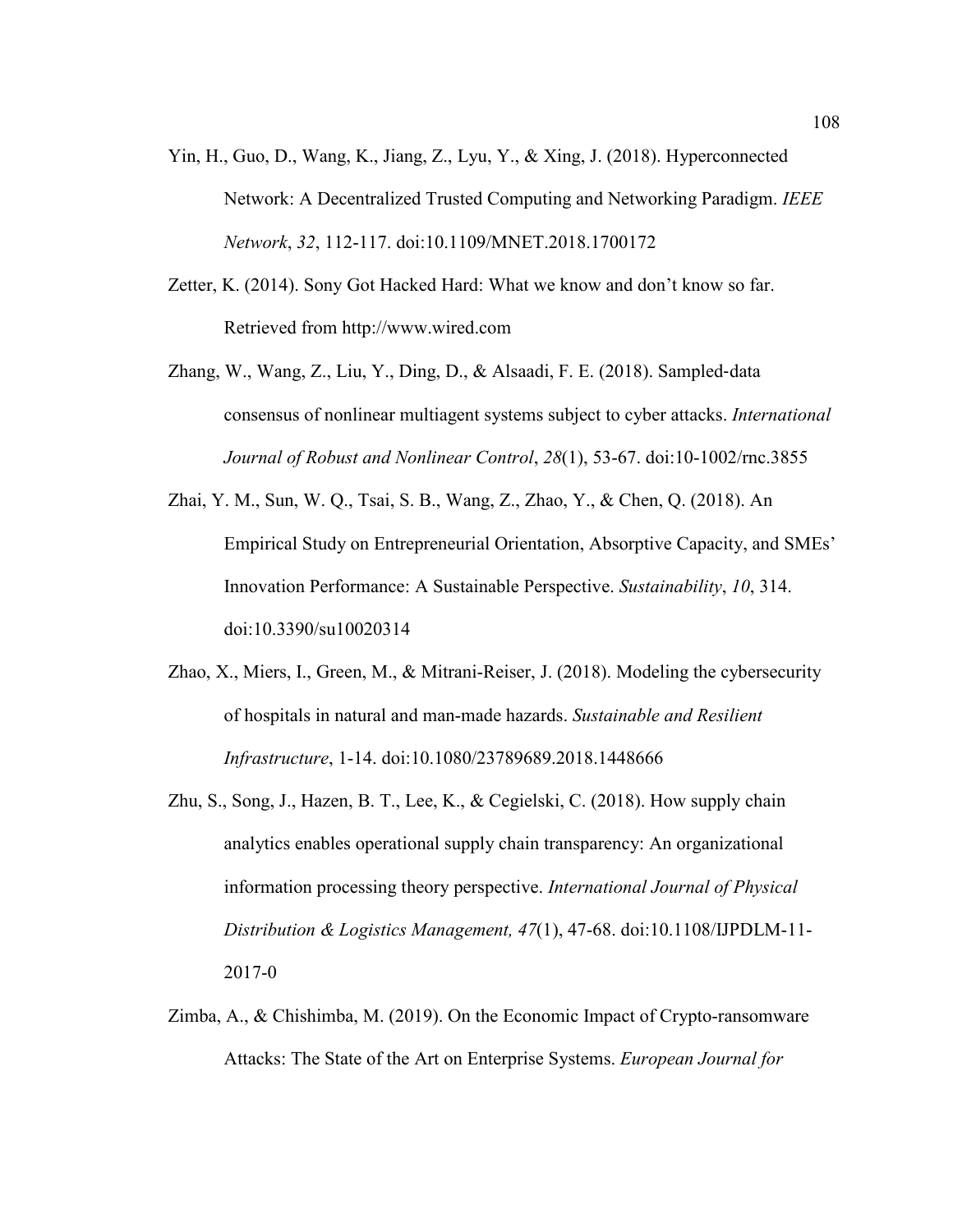*Security Research,* 1-29. doi:10.1007/s441125-019-00039-8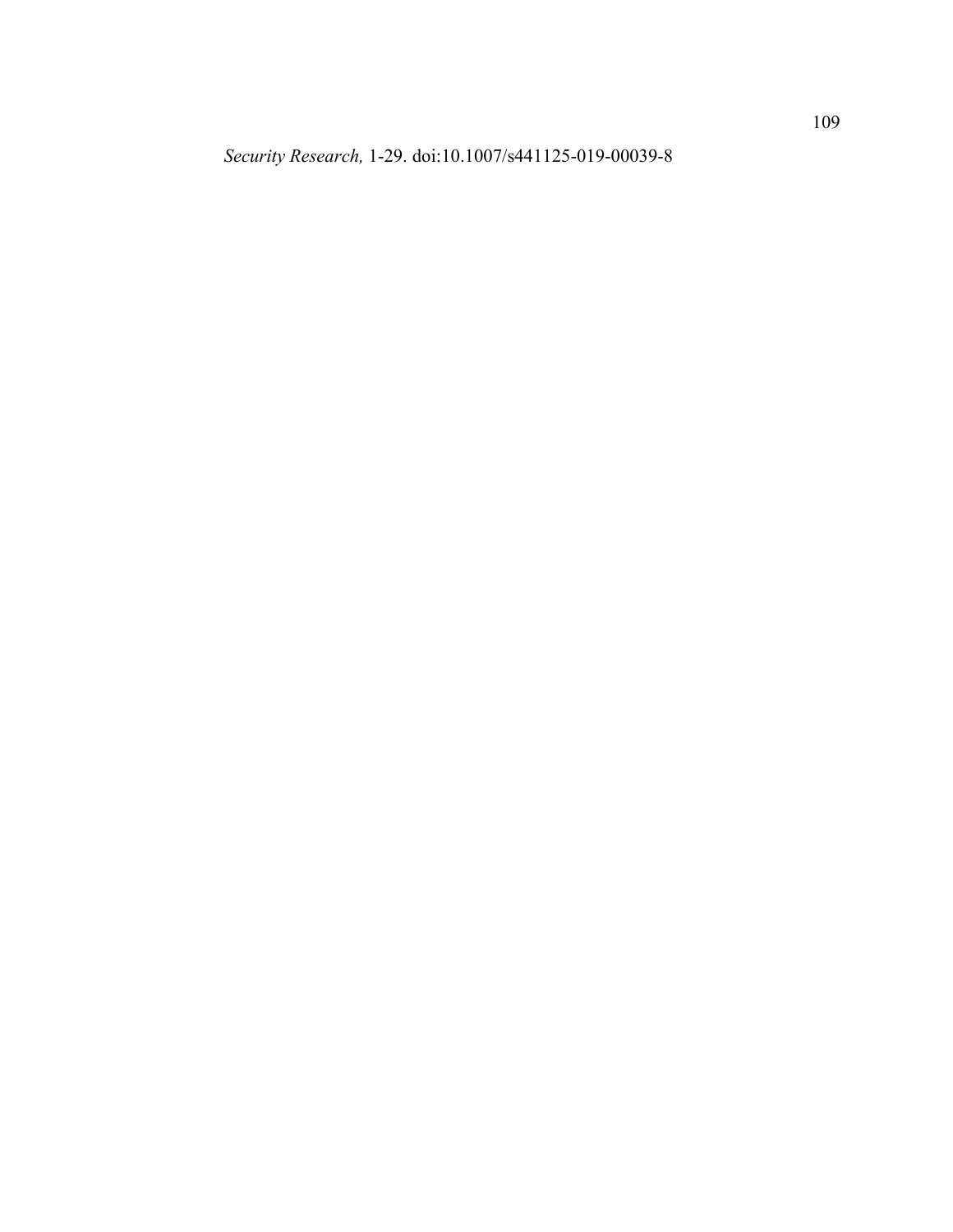#### Appendix A: Interview Protocol

I started the interview protocol by sending the letter of invitation, after I made contact with the participant, I will send the participant copy of the consent form. When I received the copy of the consent form back, I called the participant. Introduce the interview, research topic over lunch and explain the purpose and scope of the study. Assure the participants that I will keep all the collected information confidential and inform the participant of the right to stop the interview.

The questions for the interview are as follows:

### **Demographic Questions:**

- 1. What is your age?
- 2. Where were you born?
- 3. What is your highest level of education?
- 4. How long in the current organization?
- 5. How many years of experience as a business leader?

### **Strategic Research Questions**

- 1. What strategies are you using to secure your business from cyberattacks?
- 2. What are the key challenges to implementing your operational strategies for preventing cyberattacks?
- 3. How do you address the key challenges to implementing your successful strategies to mitigate cyberattacks?
- 4. How long has your business been in existence?
- 5. What type of training do you have in place for your employees about cyber-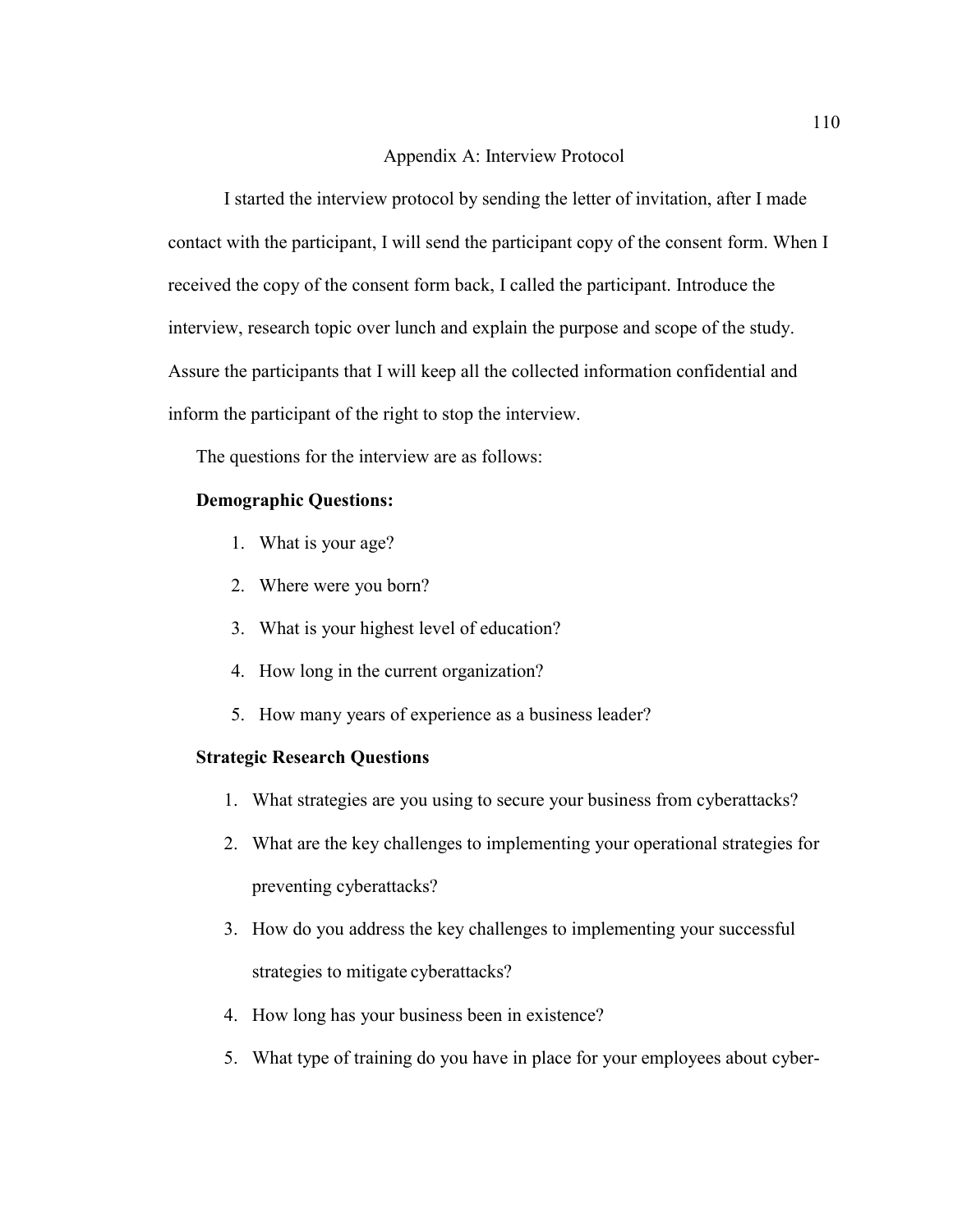attacks?

- 6. What type of cyberattacks strategies would you like to implement but have not implemented?
- 7. What additional information on cybersecurity strategies would you like to provide?

Wrap up the interview by thanking the participant and schedule follow-up for member checking interview.

## **Follow-up and Member Checking Interview**

Introduce follow-up interview and set the stage over coffee.

Share a copy of the succinct synthesis for each question and interpretation.

Ask a probing question related to any information that I found during the interview and related to the research topic.

Walkthrough, each question, read the interpretation and ask: Did I miss anything? Or, what would you like to add?

Wrap up the follow-up interview by thanking the participant.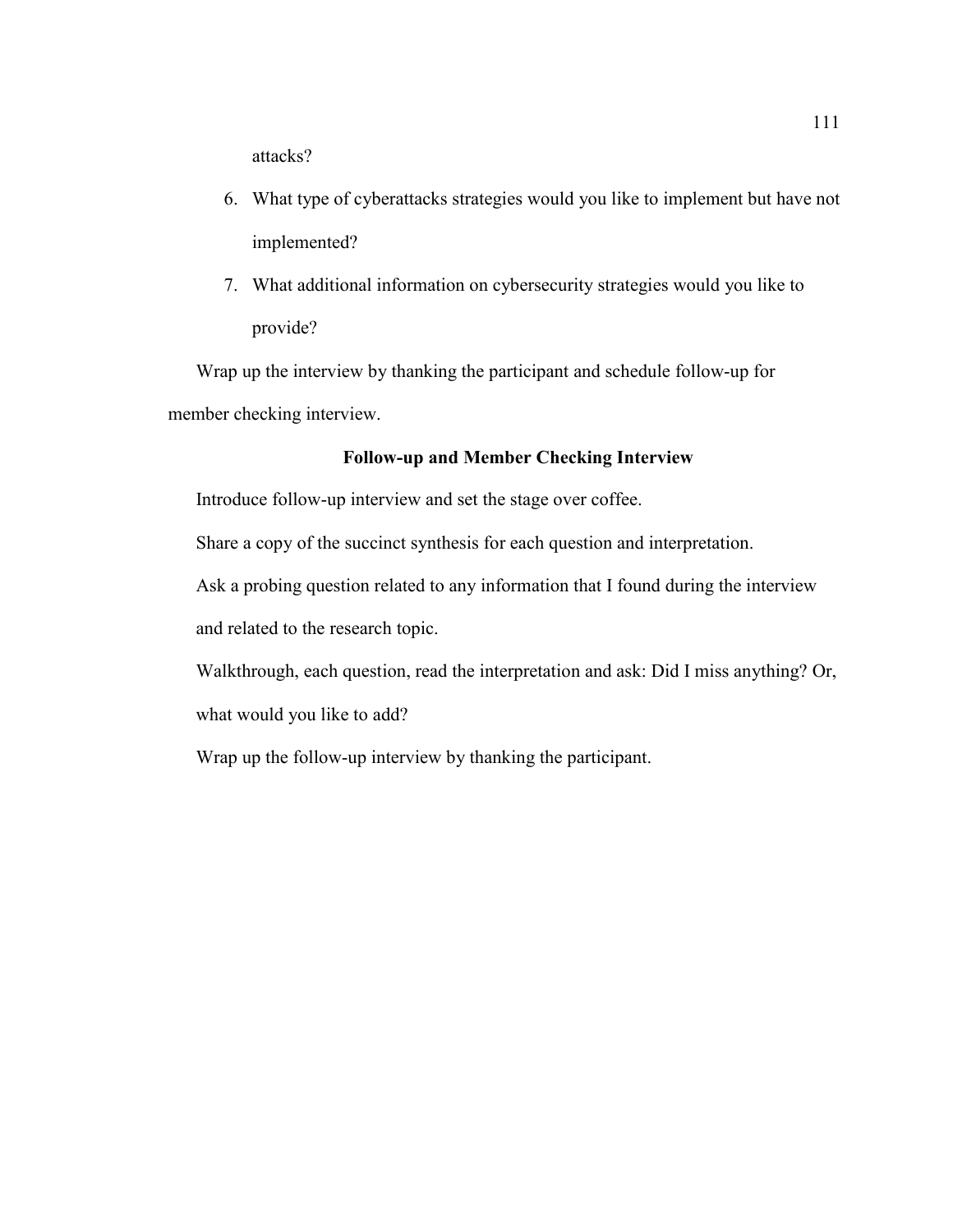## Appendix B: Interview Questions

The central research question for this proposed study is: what operational

strategies do CISOs of high-technology companies use to protect their businesses from

cyberattacks?

The questions for the interview are as follows:

# **Demographic Questions:**

- 1. What is your age?
- 2. What is your highest level of education?
- 3. How long in the current organization?
- 4. How many years of experience as a business leader?

# **Strategic Research Questions**

- 5. What strategies are you using to secure your business from cyberattacks?
- 6. What are the key challenges to implementing your operational strategies for preventing cyberattacks?
- 7. How do you address the key challenges to implementing your successful strategies to mitigate cyberattacks?
- 8. How long has your business been in existence?
- 9. What type of training do you have in place for your employees about cyberattacks?

The questions for the interview are as follows:

# **Demographic Questions:**

6. What is your age?